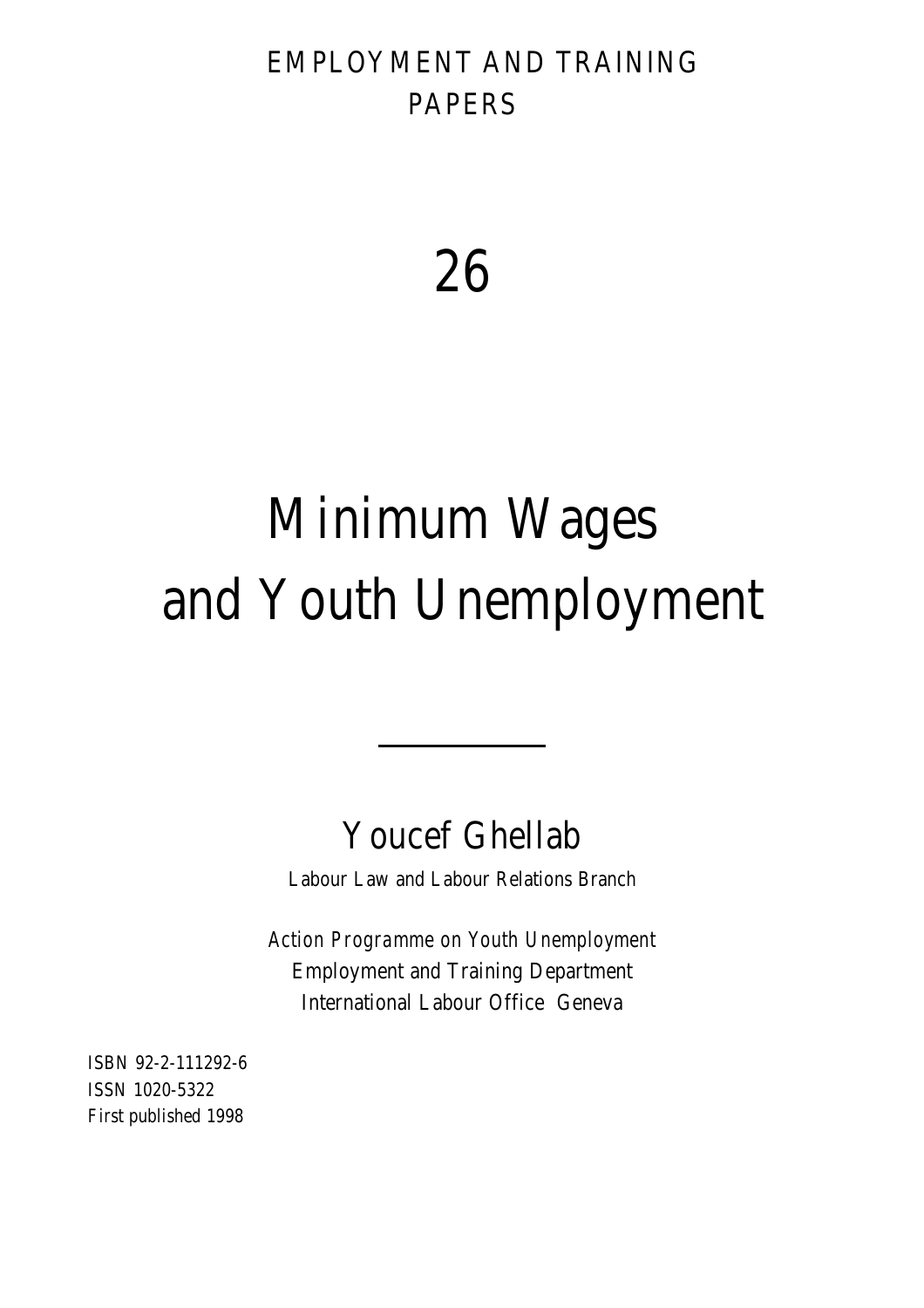# **Foreword**

Means of integrating younger workers into the active labour force, into meaningful employment relations, into the culture and ethic of work, continue to be of foremost importance, at a time when societies are struggling with increasing employment difficulties and the spectre of social exclusion. National policy makers try to find the appropriate mix between macro- and micro-economic strategies, and between labour market policies notably governing training schemes, social security programmes and wage policy, to identify the right approach to the problem of the insertion of youth into the labour market. The relationship between wages, and in particular minimum wages, and the employment of youth is a highly controversial problem of current debate, and cannot be usefully considered in isolation from other influences on the labour market.

The minimum wage is a policy tool that is probably best evaluated in its entirety, rather than in terms of its effects on a particular sub-group of the population. The overall effects of a minimum wage on total employment depends on a number of factors, including the elasticity of labour supply to wages and to demand for labour, the reservation wages of those who do not find work in the sector covered by the minimum wage, and the relative size of this covered sector. This paper reviews the main theoretical models and recent empirical evidence of the relationship between the minimum wage and youth employment. In these prefatory remarks, it is useful to pose a few general questions with reference to the complex subject matter of the paper.

The so-called "over-pricing" theory concerning youth labour posits that an exogenous rise in the real youth wage will, ceteris paribus, result in a decline in the demand for youth labour. This over-pricing hypothesis is difficult to test by simply correlating relative wage trends with changes in youth employment and unemployment. The main empirical difficulty is to isolate the wage effects from other exogenous influences. For example, if the demand curve for youth labour is itself shifting, this is an additional influence on youth employment which has to be disentangled. The models reviewed in the paper point towards ways of isolating the wage effects, with more or less success.

However, it should be stressed that traditional economic theory would say that an increase in the minimum wage that leads to an increase in wages *which does not correspond to an increase in productivity* would have the effect of reducing employment. The issue of productivity is crucial, and indeed it is the posited lower productivity of younger workers that leads to concerns for their employment at times of recession. This has led to the introduction of lower minimum wage rates for younger workers in a number of countries, the pros and cons of which are also discussed in this paper. Minimum wages per se say little about productivity (except in the broadest and most indirect manner i.e. the extent to which the trends in the level of the minimum wage tend to reflect a proportion of the national average wage, which in turn tends to reflect national measures of productivity). The question which is often asked is: Will employers substitute older, more productive workers for young ones if, as a result of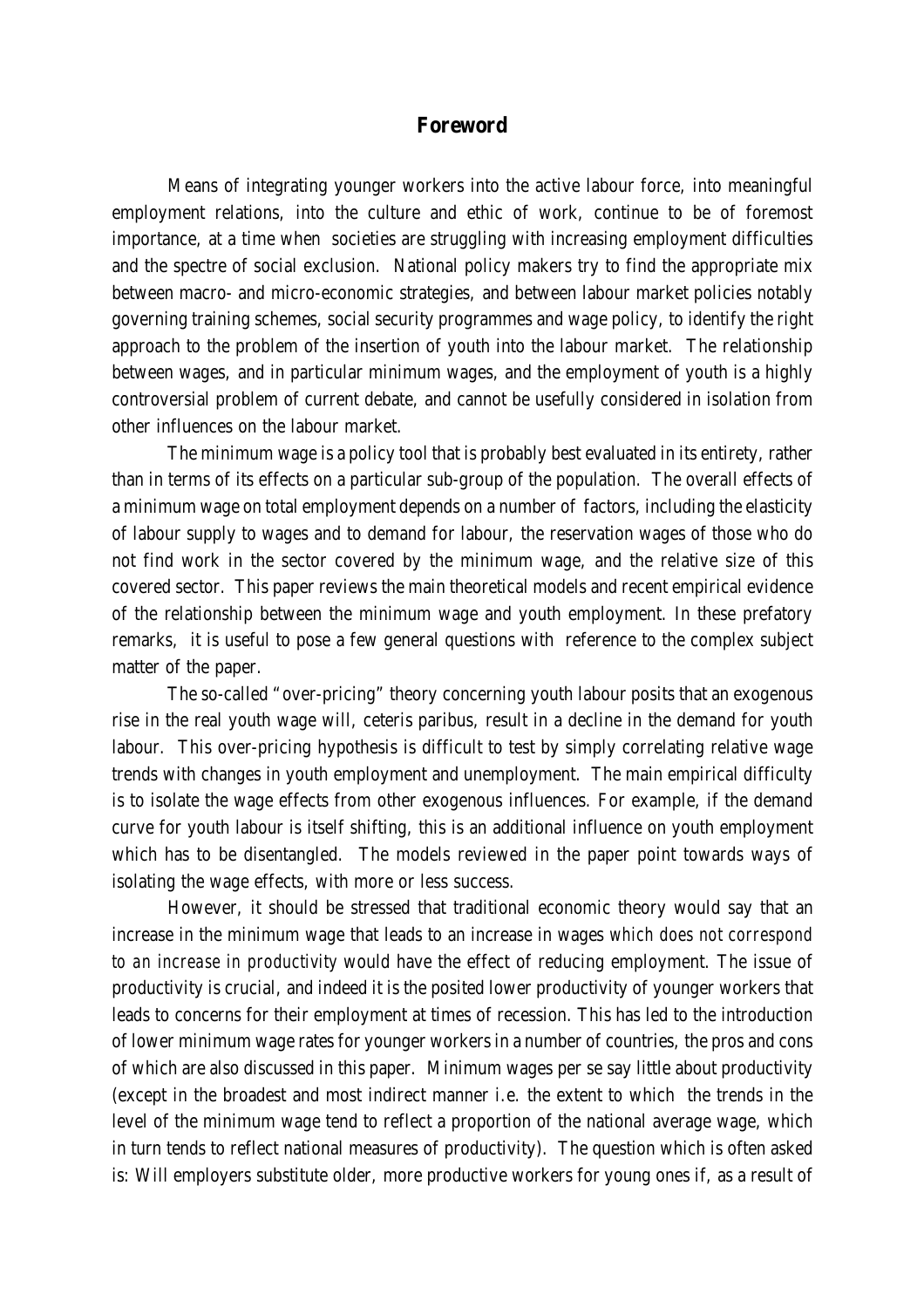a statutory MW, they have to pay higher wages than they would have paid otherwise? (This in turn leads to even more important questions: If there are prospects for increasing the employment of young workers through wage reductions - or other means, for that matter what effect will this have on the employment of other groups e.g. minorities, women, etc?)

Is age by itself a valid criterion for differentiating pay? It may be argued that this is after a form of discrimination. In principle, it should be the work performed by a worker, rather than the age of that worker, that is the main criterion for remunerating that worker. Are there valid grounds for discriminating? The key question relating to younger workers then is, are they fully involved in the firm's activities and do they perform the same work as their adult counterparts, or are they involved in training, on-the-job or formal, such as apprentices? The latter situation is one that is more justifiably subject to lower rates of pay, at least on the basis of principles. This issue is taken up in the section of this paper that addresses the position of international labour standards and the possibility of lowering the minimum wage for younger workers.

Is it better to provide the young with a "wage history" (starting at higher wages than might otherwise obtain) but with unstable employment prospects at the macro level, or with a "work history", with lower and less stable wage prospects? This is a policy question that many countries face. Associated closely with this question are the factors that shape personal decisions between current self-denial and future income prospects of people in general and youth in particular. It is necessary to assess both the income and the substitution effects of real wage movements, in order to gauge effects on employee choice between work effort and leisure.

In this respect, it is also important to consider the relative importance of aspects of the job other than the wage. If one posits that less able workers tend to leave school as early as possible, and are thus economically dependent upon their families for the first few years of their working life, non-income aspects may be more important for these individuals, such as quality of working environment, of social life among employees, convenience of travel to work, and in particular growth opportunities. Thus, job search by young workers may give more importance to non-income attributes, rather than to evaluating the wage differentials between jobs.

This leads to the question of the significance of wages as a proportion of the total compensation emanating from employment. Human capital theory suggests that individuals increase their wealth by investing in on-the-job-training. Thus the total cost of unemployment is the sum of foregone observed earnings plus the value of the unobserved payment of human capital. Already twenty years ago, in one case, it was estimated (Lazear, Edward: "Age, experience and wage growth", *The American Economic Review*, 66,4 Sept.1976 pp.548-558) that young workers receive approximately one-third of their total employment compensation in the form of human capital i.e. on-the-job training. What sort of jobs provide the sort of human capital development that will set youth on the path to growth?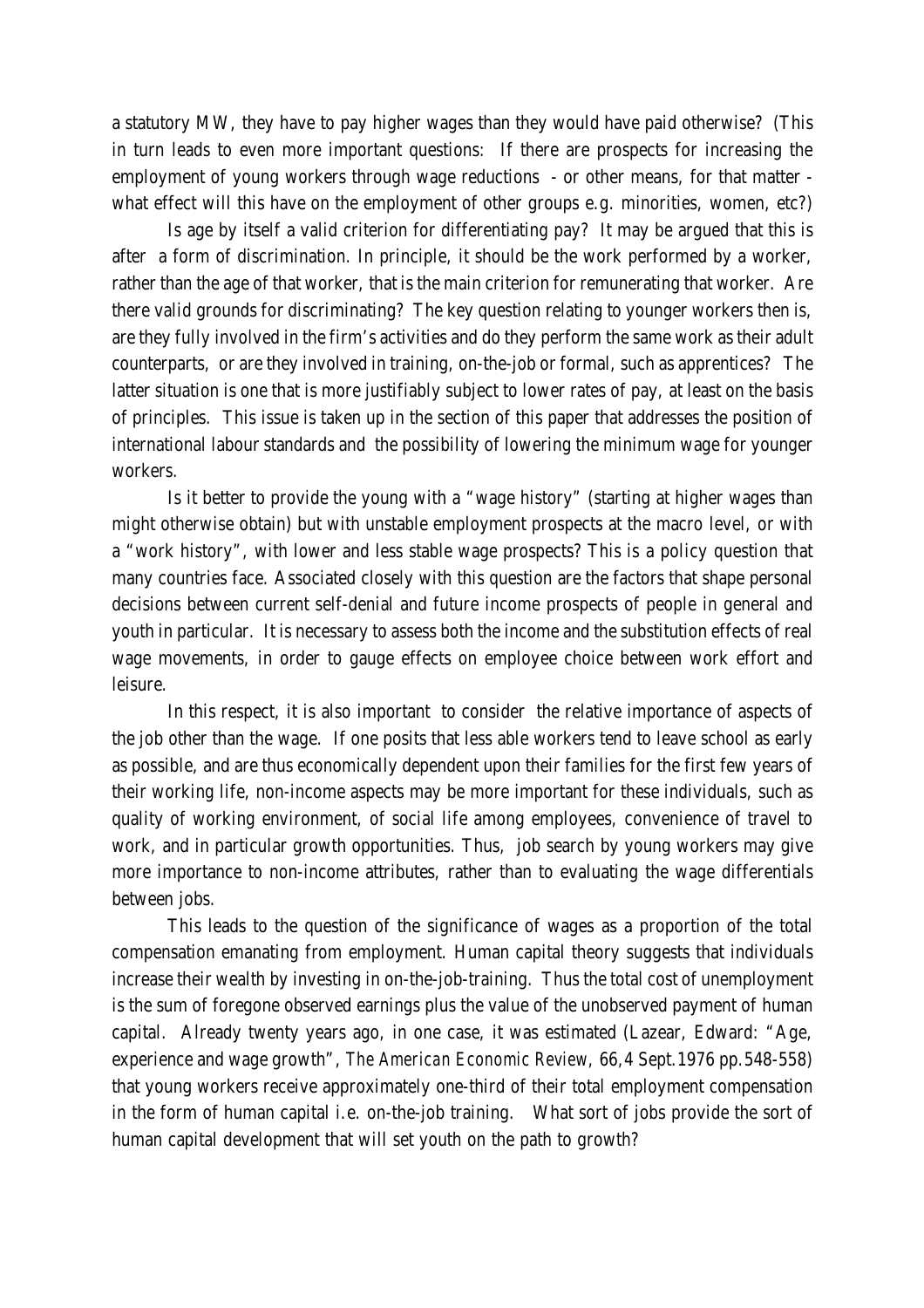In low wage industries - the easiest place to achieve a "work history" for poorly qualified youth - work is typically unskilled, so that productivity does not necessarily rise with age or experience. In such situations, the employer may have an incentive not only to forgo any meaningful training, but also to make younger workers redundant when they become entitled to adult wages. This brings us back full circle to the relative value of lowering wages of young workers to allow their insertion into the labour market, if this leads to low-paid, dead-end jobs in the final analysis.

These thoughts are mentioned here not with a view to providing any answers to the difficult questions relating to policy-mix in combatting youth unemployment but simply to remind the reader of the complexity of the issues at hand, and to make a plea against any simplistic notion that reducing the minimum wage or real wages will in any automatic sense create sustainable employment and social integration of young people in the labour market and society. The various other levers of economic and social policy will need to be fully exploited if decision-makers are to meet with any success in addressing youth unemployment.

This paper represents a contribution to the ILO's Action Programme on Youth Unemployment being undertaken by the Employment and Labour Market Policies Branch in the 1996-97 biennium.

This paper has benefitted from the valuable comments of Andrés Marinakis, Duncan Campbell, Peggy Kelly, Niall O'Higgins, Yoshi Noguchi, Steve Bazen (University of Bordeaux, France) and Loïc Picard who contributed part of section 3.1.

> Zafar Shaheed Labour Law and Labour Relations Branch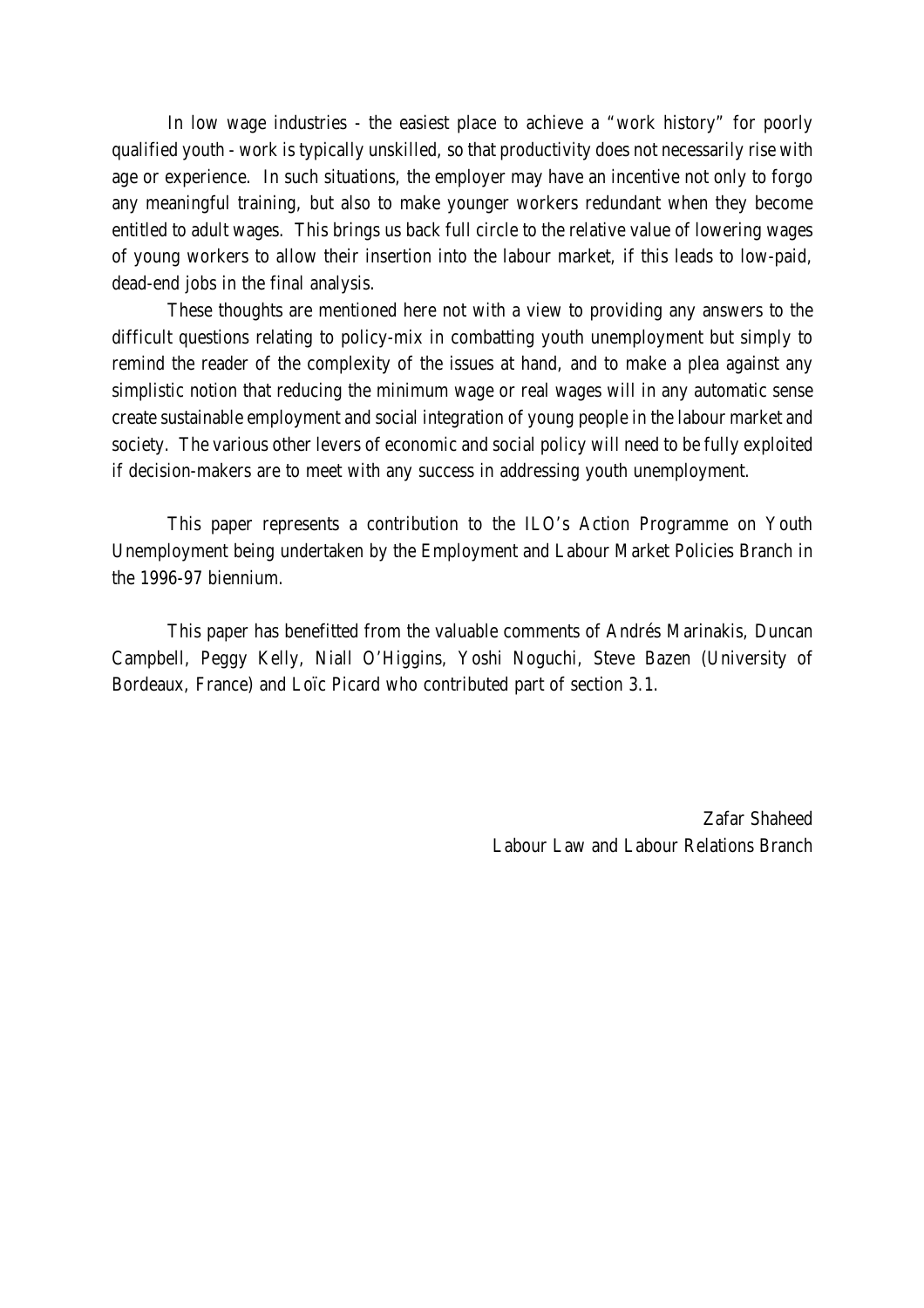# **Contents**

Page

| Foreword |      |                                                                                     |  |
|----------|------|-------------------------------------------------------------------------------------|--|
|          |      |                                                                                     |  |
| 1.       |      | Brief review of the predictions of the main theoretical models on the link          |  |
|          |      |                                                                                     |  |
|          | 1.1  |                                                                                     |  |
|          |      |                                                                                     |  |
|          |      |                                                                                     |  |
|          |      |                                                                                     |  |
|          | 1.2. |                                                                                     |  |
|          |      |                                                                                     |  |
|          |      |                                                                                     |  |
|          |      |                                                                                     |  |
|          |      |                                                                                     |  |
| 2.       |      | Review of the main empirical studies on the link between MW and youth employment  9 |  |
|          | 2.1. |                                                                                     |  |
|          |      | 2.1.1 The studies in Northern America                                               |  |
|          |      |                                                                                     |  |
|          |      |                                                                                     |  |
|          |      |                                                                                     |  |
|          |      |                                                                                     |  |
|          |      |                                                                                     |  |
|          |      |                                                                                     |  |
|          |      |                                                                                     |  |
|          |      |                                                                                     |  |
|          |      |                                                                                     |  |
|          |      |                                                                                     |  |
|          | 2.2. |                                                                                     |  |
|          |      |                                                                                     |  |
|          |      |                                                                                     |  |
|          |      |                                                                                     |  |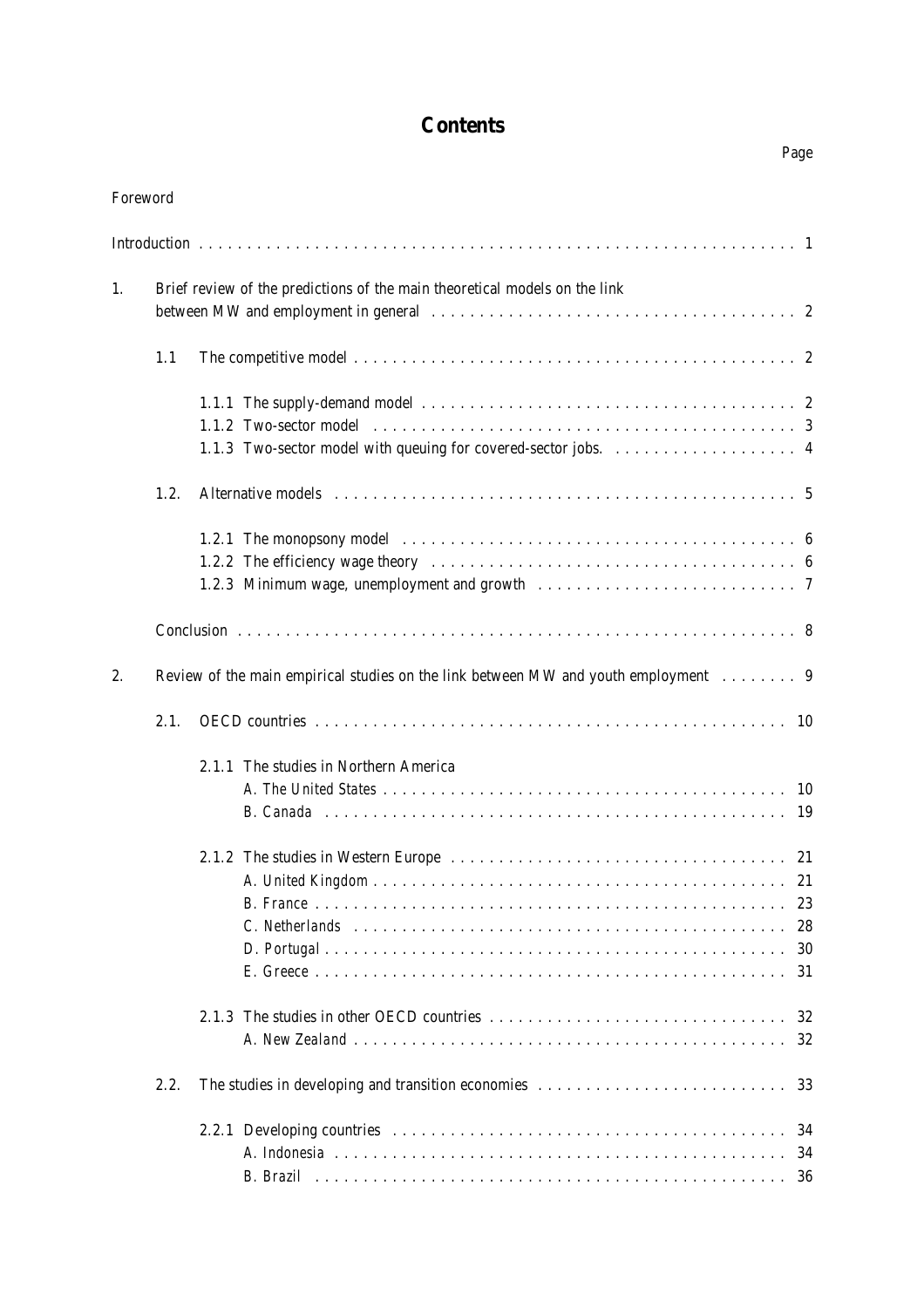|    |      | 2.2.2 The studies in transition countries: The case of the Czech Republic 41 |  |  |  |  |  |  |  |  |  |  |  |  |  |
|----|------|------------------------------------------------------------------------------|--|--|--|--|--|--|--|--|--|--|--|--|--|
|    |      |                                                                              |  |  |  |  |  |  |  |  |  |  |  |  |  |
| 3. |      |                                                                              |  |  |  |  |  |  |  |  |  |  |  |  |  |
|    | 3.1. |                                                                              |  |  |  |  |  |  |  |  |  |  |  |  |  |
|    | 3.2. |                                                                              |  |  |  |  |  |  |  |  |  |  |  |  |  |
|    |      |                                                                              |  |  |  |  |  |  |  |  |  |  |  |  |  |
|    |      |                                                                              |  |  |  |  |  |  |  |  |  |  |  |  |  |
|    |      |                                                                              |  |  |  |  |  |  |  |  |  |  |  |  |  |
|    |      |                                                                              |  |  |  |  |  |  |  |  |  |  |  |  |  |
|    |      |                                                                              |  |  |  |  |  |  |  |  |  |  |  |  |  |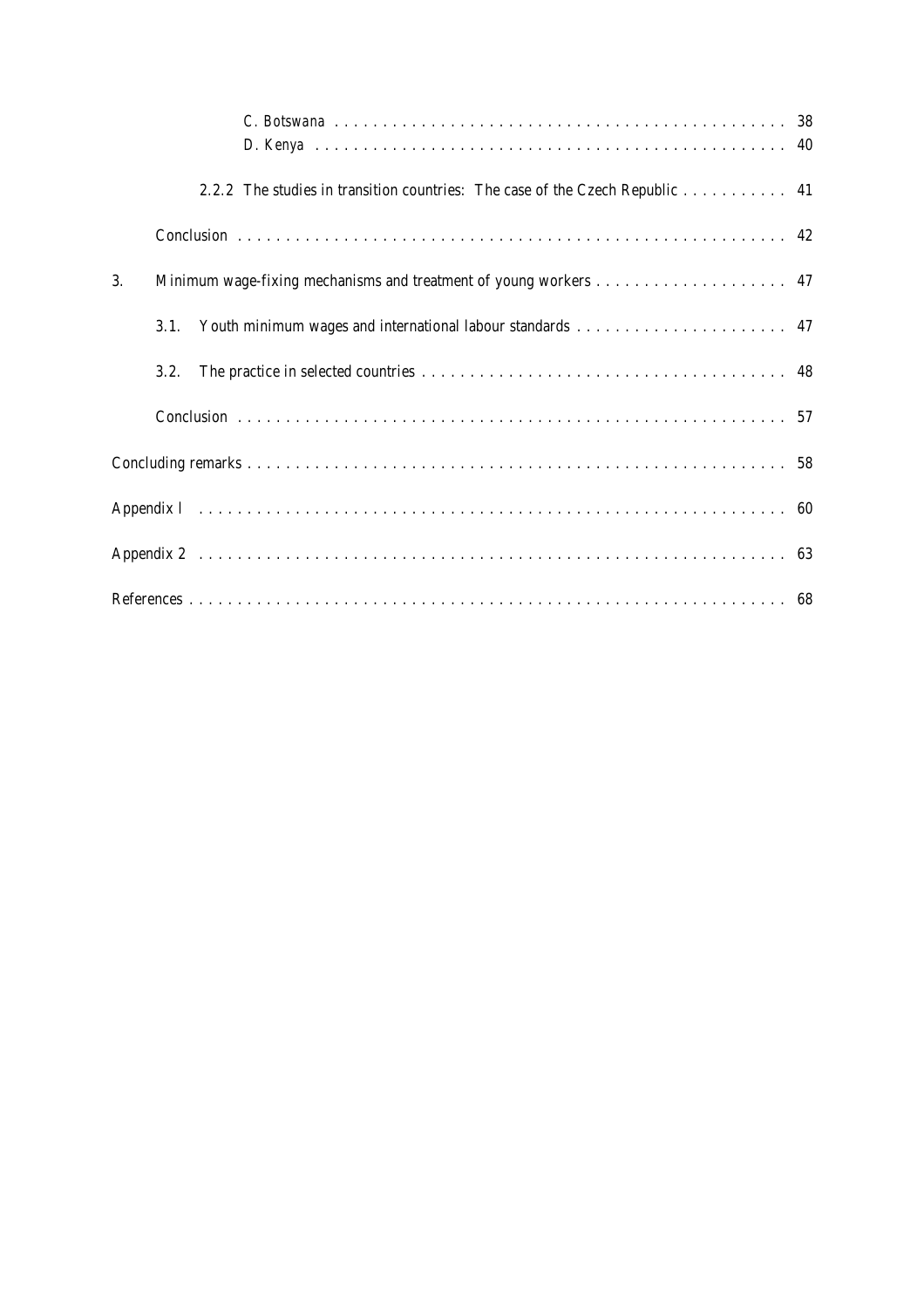"But I fear that when the economic theorist turns to the general problem of wage determination and labour economics, his voice becomes muted and his speech halting. If he is honest with himself, he must confess to a tremendous amount of uncertainty and self-doubt concerning even the most basic and elementary parts of the subject."

> Paul A. Samuelson cited by Card and Krueger, 1995, p.8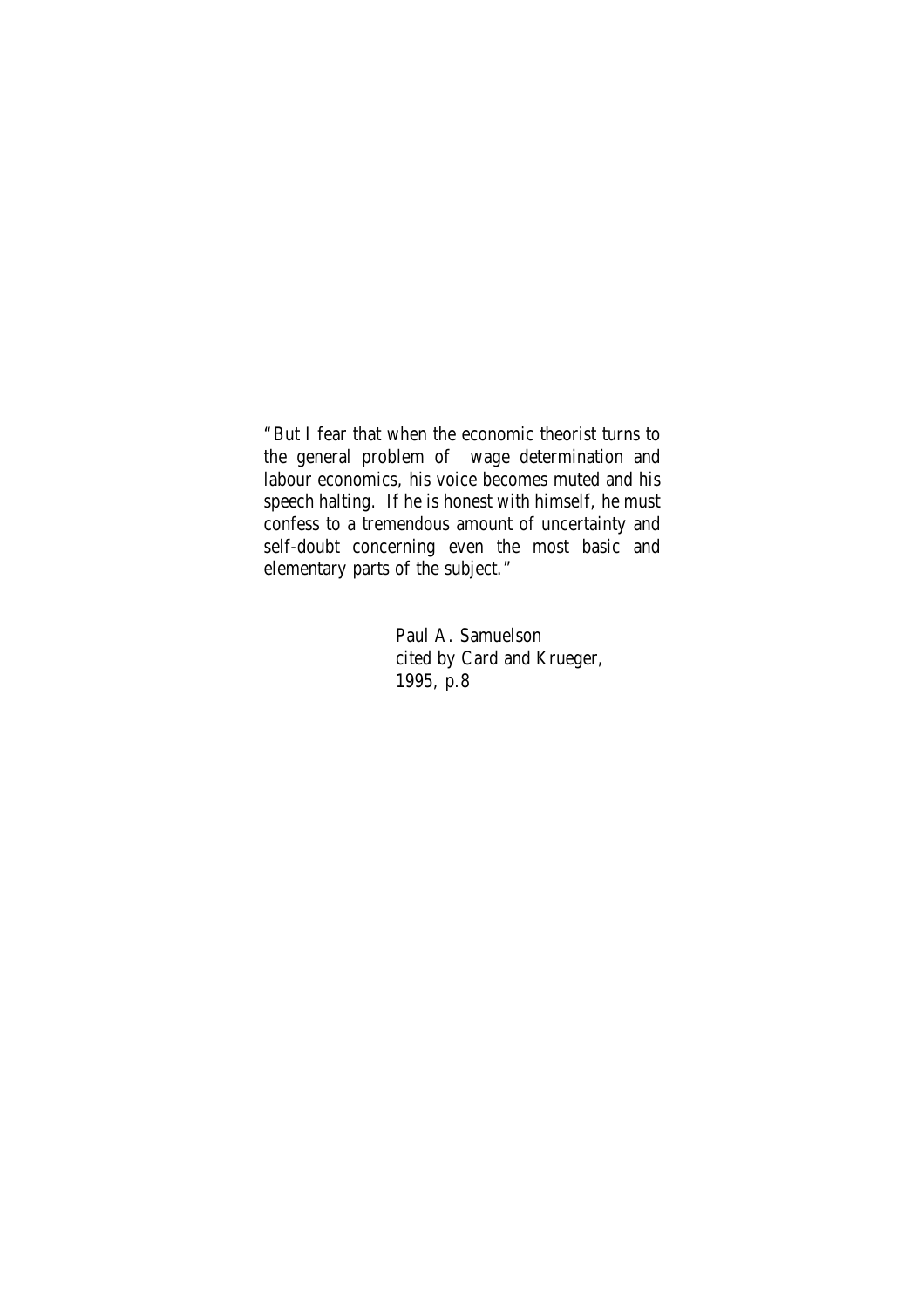# **Introduction**

This paper has been prepared as an input to the Action Programme on Youth Unemployment implemented by EMPFORM in the current biennium. It attempts: (i) First to review the main findings of the existing economic literature, both theoretical and empirical, on **the correlation between the change in Minimum Wage (MW) and youth employment movement**<sup>1</sup>; (ii) Secondly, to discuss the statute of youth workers with respect to MW in selected countries<sup>2</sup> and the changes affecting it.

The first point aims at answering the question of how the MW affects youth employment/unemployment on the basis of the analysis of the available evidence, while the second one aims at discussing how selected countries have been managing the question of young workers and the MW, in response in particular to the problem of growing youth unemployment. Such a discussion will be preceded by an introduction on how the issue of youth MW is regarded by the International Labour Standards.

This paper does not pretend to exhaust the whole existing literature/information on the question of MW and youth employment. However, it tries, when possible at least: (i) to cover as much country experience as possible, and (ii) to include the most recent studies on the issue. This is an important point because, in some cases, the results of the most recent research seem to question a number of views which have been prevailing for a long time.

As we will see the bulk of the empirical studies have focused on the experience prevailing in OECD countries such as the United States, France and the Netherlands. Indeed very few studies have been carried out to examine the possible effects of MW on employment in other countries (transition, developing, etc.). Several reasons may explain such a situation. In transition economies for example, the relative value of the MW is too low to allow it to exert any economic impact on the labour market functioning (Standing, Vaughan-Whitehead, 1995, pp. 16, 22). In most developing countries the point is that when MW exists it covers only a small fraction of workers in the economy, so its impact may not be considered as important as in other countries. In addition the lack of data of the range and quality required does not make the economic research worthwhile (Starr, 1993, p. 176).

This paper is structured as follows: Part 1 reviews the lessons of the main theoretical economic models, Part 2 reviews the empirical evidence in two categories of countries, namely: (A) OECD Countries with Northern America (2.1), Western European countries (2.2) and other OECD countries (2.3), and (B) Countries outside the OECD zone including developing countries<sup>3</sup> (2.4) and transition countries (2.5). Part III deals with the question of youth MW statute. Finally, we end the paper with some concluding remarks.

<sup>&</sup>lt;sup>1</sup> In developing and transition countries most of the studies have focused on the correlation between the change in MW and overall employment.

<sup>&</sup>lt;sup>2</sup> The countries retained in this study are those for which information was available.

<sup>&</sup>lt;sup>3</sup>The notion of developing countries as used in the text has a broad sense as it includes both developing and emerging countries.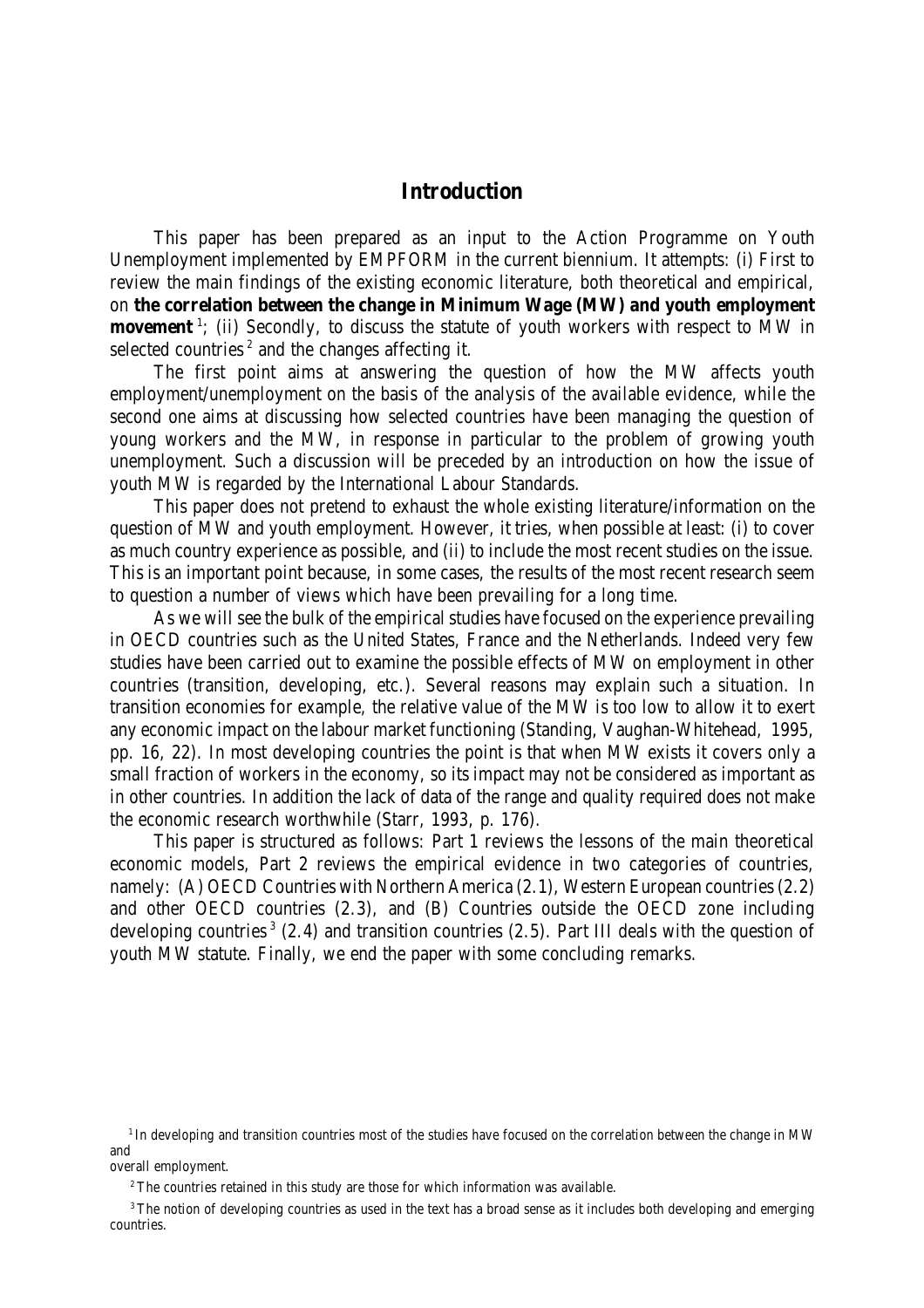# **1. Brief review of the predictions of the main theoretical models on the link between MW and employment in general**

The analysis which follows tends to discuss what some of the theoretical economic models tell us about the linkage between MW and employment. We start by presenting the predictions of the basic version of the Competitive Model, namely the supply-demand model, which says that the MW lowers the employment of MW workers, because it establishes an "artificial wage-floor" which has nothing to do with the market requirements such as the prevailing productivity growth and unemployment rate. We will attempt to show that this prediction is based on a picture which tends to ignore the variety and the complexity of labour market functioning. Then we will discuss how such a simple prediction has been attenuated by new versions of the competitive model which better reflect the features of the labour market functioning today, particularly regarding the link between MW and employment. This will be followed by a discussion of the predictions of alternative models which tell us that the link between MW and employment might be positive, such as the Monopsony Model and the Efficiency Wage Theory (section 2).

# **1.1 The competitive model**

#### **1.1.1. The supply-demand model**

The most basic model of MW effects on employment and unemployment focuses on a single competitive labour market. In this model of the market, the labour force is homogeneous. The demand for labour of the firm is a decreasing function of real wages (cf. Fig. 1). The fixation of a MW level above the equilibrium level, say Wc, would lead to a drop in the demand for labour, all things being equal. Then, the workers whose productivity is below the MW are shut out of the labour market.

#### **Figure 1. The competitive labour market**



Key:

- Wm: minimum wage
- Wc: equilibrium wage
- Nm: demand for labour if the MW is set up above the equilibrium wage
- Nc: demand for labour at the equilibrium wage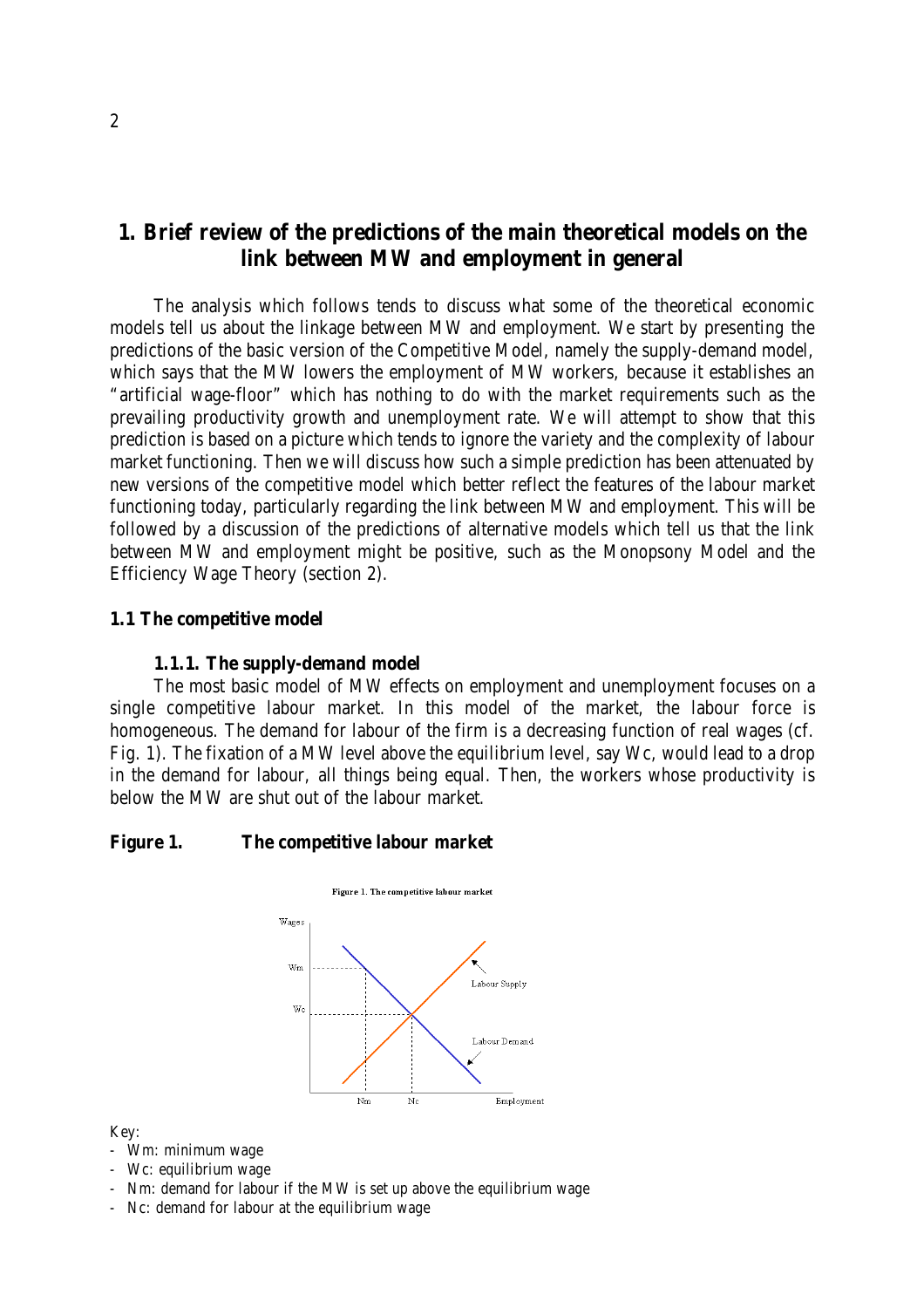The purported negative effects of the MW on employment result from the combination of two elements: (i) a Substitution Effect as well as (ii) a Scale Effect.

- **(i) The Substitution Effect** means that firms could decide to use more capital than labour as the latter becomes more expensive, and secondly, they could substitute skilled-labour for unskilled-labour. Such a behaviour of substitution could be attributed to the fact that with a MW set at a higher level than the equilibrium, the ratio Minimum wage/Average wage will rise leading to a decrease of the firm's demand for low-skilled labour and an increase in the demand for more skilled labour;
- **(ii) The Scale Effect** results from the fall of sales due to cost increases, leading to a reduction in the use of both factors, capital and labour, including low-skilled labour.

The above-mentioned predictions of the competitive model presuppose the existence of several elements:

- The labour force might be substitutable;
- MW legislation covers the whole economy:
- All the employers comply with MW legislation;
- Employers have little or no influence in setting wages.

In practice, the situation appears different as the experiences of countries show. Indeed, labour markets are neither homogeneous nor governed by strict competitive rules. Their functioning differs from one country to another, and often in each country from one region to another and from one sector to another. Therefore, the theoretical analysis of the MW has to incorporate such realities. Furthermore, the notion of "equilibrium" on which this model is based does not seem to reflect the dynamic and complex nature of the labour market. Furthermore, as the Committee of Experts<sup>4</sup> pointed out in its 1992 study on Minimum Wage-Fixing Machinery, the notion of equilibrium wage levels seems particularly utopian in many developing countries, where it has been found that wages and MW in particular have been losing their purchasing power both in absolute and relative terms (para. 131).

Hence, several new versions of the competitive model have been formulated. Among them are the two-sector model (1.1.2) and the two-sector m del with queuing for covered-sector jobs (1.l.3) whose main features are discussed below.

#### **1.1.2 Two-sector model**

Even if in many countries the coverage rate of MW appears high, a significant amount of sub-minimum employment may exist for different reasons, such as problems of compliance, exemptions granted to some sectors, and so on. Such a situation suggests that it makes sense to consider a model of MW which allows for employment opportunities in the uncovered sector. Among the authors who have formalised such a model is Welch (1974) cited by Brown, Gilroy, Kohen (1982). This author considers an economy with two sectors. In the absence of MW legislation, the equilibrium wage is called Wc. The setting up of a MW, say Wm, whose value is higher than the equilibrium wage (Wm>Wc; cf. figure 1), would lead to the following situation: workers displaced by the MW move to the uncovered sector. Consequently, wages in that sector would fall. As a result, employment increases if we apply the predictions of the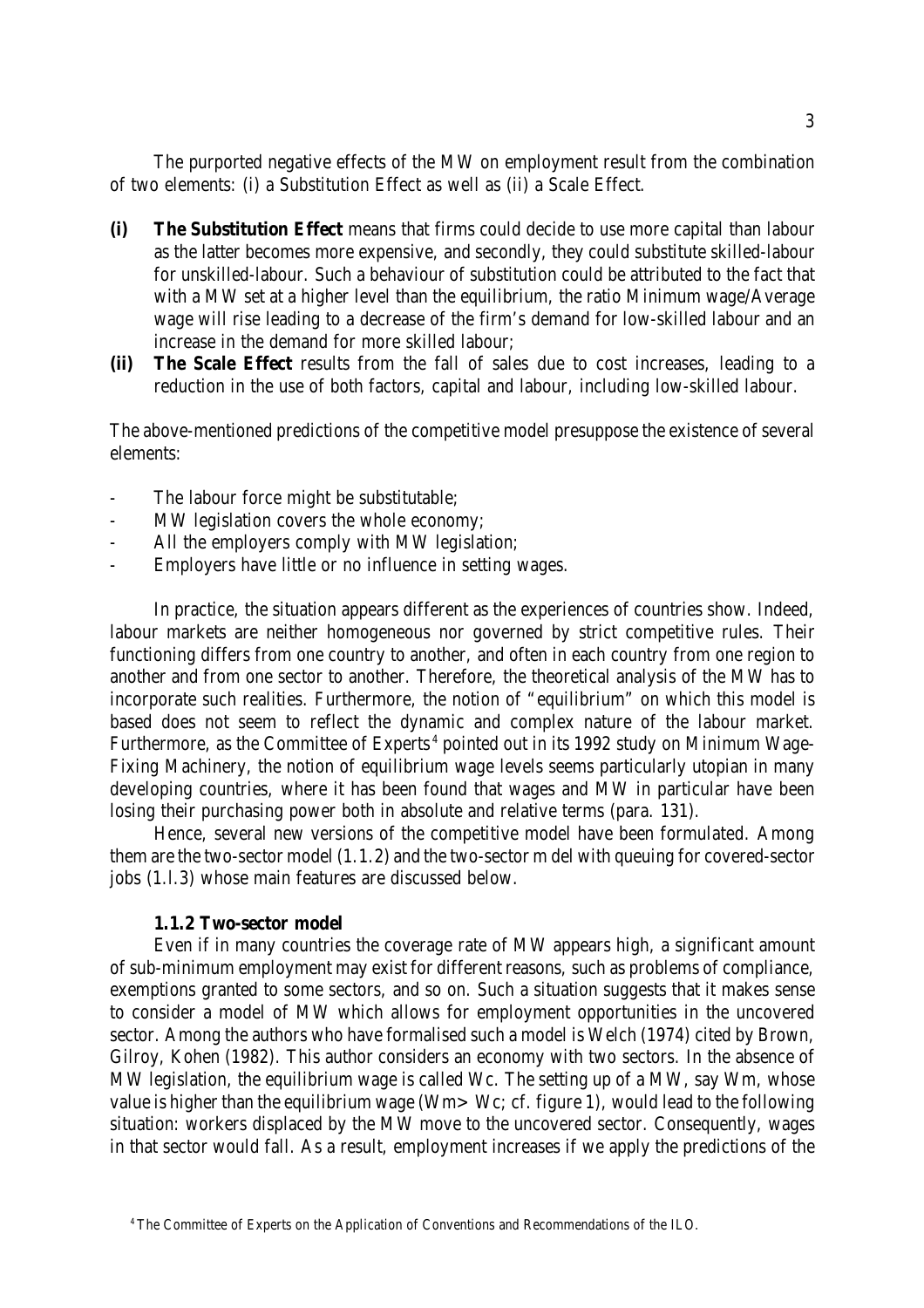traditional economic theory. However, according to Welch, those displaced from the covered sector do not automatically become employed in the uncovered sector. Indeed, some of them as well as a part of those who were originally employed in the uncovered sector, would quit the labour force because the wages offered by the employer in that sector are lower than their reservation wage. Therefore, the overall MW's effects on total employment depends on: the elasticity of labour supply to wages and demand for labour, the reservation wage of those who do not obtain a job in the covered sector and the relative size of the covered sector. These elements make things even more complex and show that the relationship between MW and employment is far from being as easy as has been formalised in the basic version of the competitive model.

#### **1.1.3 Two-sector model with queuing for covered-sector jobs**

This model is a sort of extension of the preceding one. It has been formalised by Mincer (1976) who was the first author to introduce the notion of unemployment when considering the effect of MW regulation on the functioning of the labour market. Mincer's approach aimed at seeing what would happen, not only in terms of effects on employment but on unemployment as well, if MW were introduced in a given economy. The basic idea of Mincer is that in the covered sector, the existence of a MW that is higher than the equilibrium rate (Wm>Wc), would encourage some workers to wait for jobs, thus generating unemployment. Here unemployment is seen as queuing for covered-sector jobs. The length of the queue (the unemployment level) would depend on the type of the frontier separating the formal from the informal sector. For example, if the two sectors are geographically separate, as might be true in some developing countries, workers are unlikely to search for covered-sector jobs while employed in the uncovered sector. In this case, the effects of MW on unemployment might be lower. On the other hand, in other countries, covered and uncovered establishments may be next door to each other (C. Brown, C. Gilroy, and A. Kohen, 1982, p. 492); In this case the effects might be higher.

#### *Probability to find a job and unemployment rate*

Those in the labour force have two strategies. One strategy is to search for covered employment if not employed in the covered sector; the other is to work in the uncovered sector if not employed in the covered sector. The first strategy gives a probability P of being employed in the covered sector, and a probability 1-P of being unemployed. The second strategy gives a lower probability of covered-sector work, BP  $(0 < B < 1)$ , and thus a probability of working in the uncovered sector equal to 1-BP. All in all, larger values of B reduce the effect of the MW on both employment and unemployment (Brown, Gilroy, Kohen, 1982, p. 493).

The key idea of this model is that as  $B<sup>5</sup>$  increases, uncovered employment becomes more attractive in comparison with being in the queue waiting for the covered sector's jobs. All in all, there is a difference between the MW effects on employment on the one hand and unemployment on the other one. In fact, as Mincer (1976) pointed out, in a competitive economy, the increase of MW would not result automatically in an increase in unemployment. Such a hypothesis depends on the elasticity of the activity rate vis-à-vis the MW as well as the employment rate.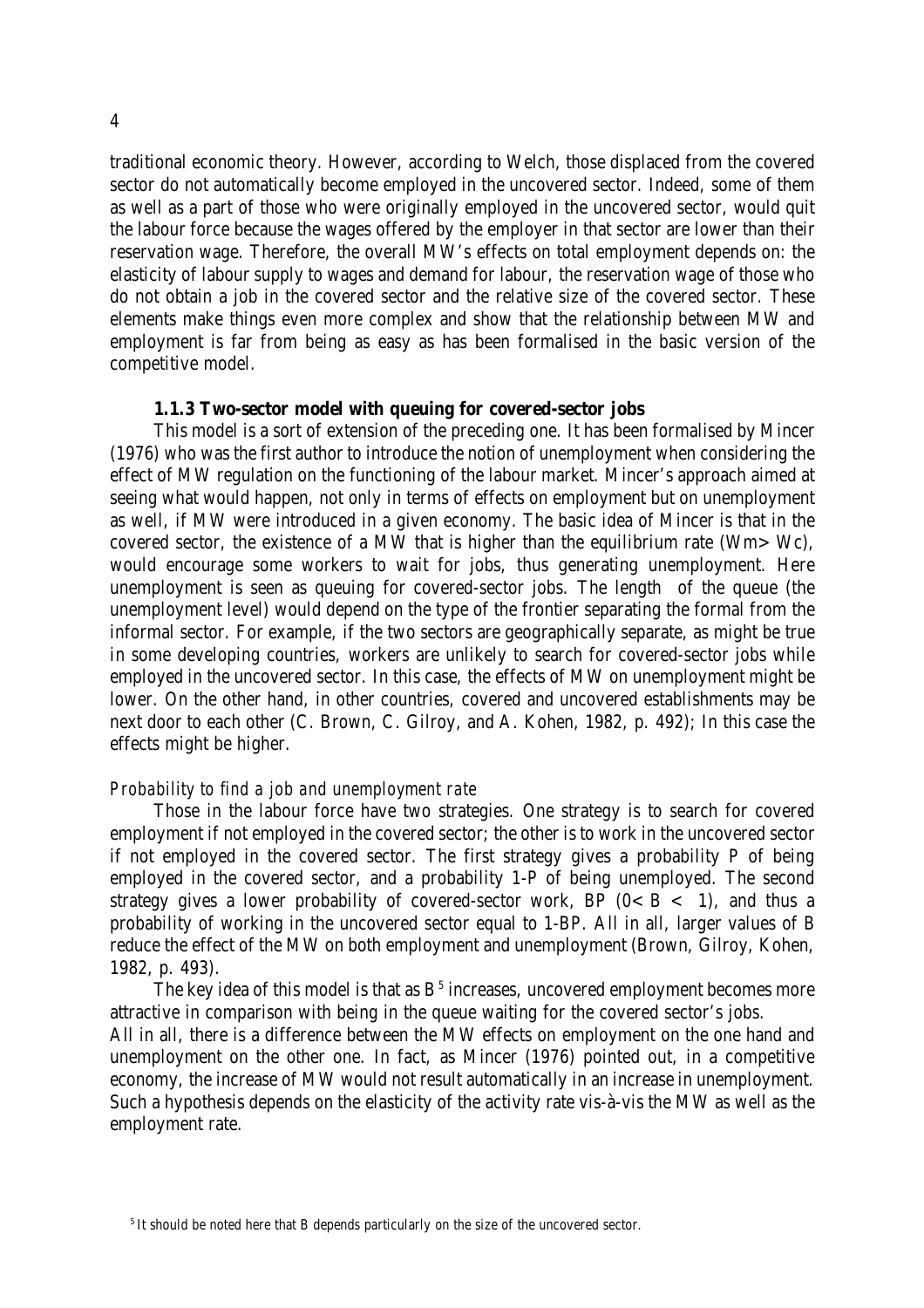#### **Labour force, unemployment rate and MW increase**

When MW increases one would expect, in the first instance, a rise in labour force because of the inactive population, say "new entrants" will be attracted to the labour market by higher wages prospects. In that case what would happen in terms of unemployment rate movement? To put it simply let's consider only two possibilities:

- (i) If the employment remains stable, the rise in the supply of labour may lead to an increase of the unemployment rate (because there are no additional jobs to be granted to these "new entrants"), all other things being equal;
- (ii) If employment declines as a result of MW increase, this may lead to two situations: (ii.1) an even higher increase of the unemployment rate if the "new entrants" remain in the labour market (there are less jobs for wider labour force), and (ii.2) a lower increase of the unemployment rate if a fraction of the labour force, say the "discouraged people" withdraws from the labour market because of the deterioration of job prospects.

When we talk about the effects of MW on unemployment rate movement, the behaviour of the labour force becomes very important, because as discussed earlier, these effects might be attenuated by the withdrawal of a fraction of the labour force from the labour market. This was the case in the United States according to BGK.

#### *Limits of the analysis based on the competitive market*

Several authors have criticized the predictions of the competitive model saying that such a model does not reflect the real labour market functioning, which is supposed to be highly complex. Thus, Richard Lester (1994), pointed out that firms directly affected by a MW increase, because they have wages significantly below a new minimum, can use various means of adjustment that may not involve a reduction in employment (p.198). For example, they can *"increase productivity and cut costs in a number of specific ways"* (running costs, etc.) Furthermore, according to S. Machin and A. Manning (1994), while the competitive model remains the foundation on which labour market analysis has traditionally been based, recent years have seen strong doubts about whether it is an accurate description of the working of the labour market. For many other critics the analysis based on competitive market does not take into account the imperfections of the market. Among them one can cite the lack of information on job opportunities faced by the workers, which has a direct impact on the behaviour of the labour force, as well as the market power the firms may have in influencing wages. In this regard the case of big companies which often offer higher wages than market-rates to their workers is very significant and confirm the fact that wages are not only the outcome of the free demand-supply game.

#### **1.2 Alternative models**

The criticism addressed to the labour market competitive model in its varied versions focuses on the fact that the firm is not always subject to the price of labour which the market issupposed to determine in an automatic manner. However, in the alternative models examined below, the main idea is that MW, and consequently higher wages, may have other effects than damaging employment prospects of those to whom they apply. Moreover, employers possess some market power in setting wages, so that they can hire more easily the workers they need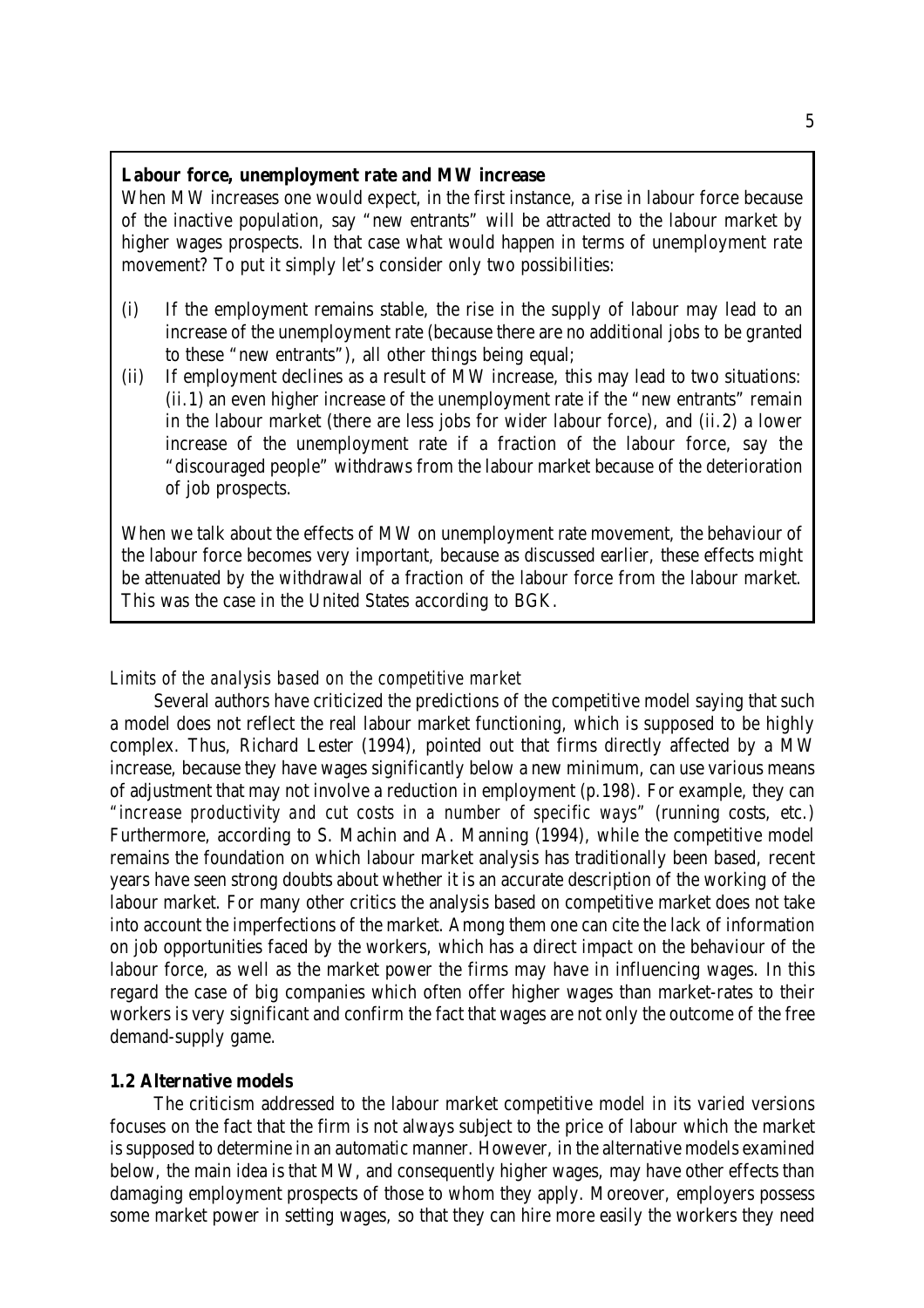as well as motivate a larger part of the work force. Below we examine the main characteristics of three alternative models, namely: the monopsony, the theory of wage efficiency, and the model of MW, unemployment and growth.

#### **1.2.1 The monopsony model**

Contrary to the predictions of the competitive model, under the hypothesis of the monopsony model, the negative relationship between MW and employment is not proven. Such a relationship may be positive.

The main postulate of the monopsony model is that employers are not subjected to wages. Rather, they have a certain market power in setting wages in such a way that labour supply is a positive function of the wages paid. This means that the higher the wages, the more abundant the labour force. In this context, the labour market is compared with that of a "one companytown", where there is only one buyer of labour. If an employer wants to attract the labour force in the town, say "the villagers", he should pay higher wages. Higher wages, through the setting up of a minimum wage, would help him to retain his workers, thus maintaining a higher level of employment.

Many criticisms have been addressed concerning this basic version of monopsonistic market. The main reproach was that the assumption that the market could be dominated by one employer is considered more theoretical than true. In addition, critics argue that: (i) "companytowns" are increasingly rare; transport facilities existing today have improved workers' knowledge of job-opportunities in the labour market, and that (ii) most low-paid workers are employed in small firms (Machin and Manning 1992, p.7). From this evolved a new version of the monopsonistic market theory. Basically, the idea is: *firstly*, there could be several employers (instead of one dominant employer) in the labour market; and *secondly,* since workers have insufficient knowledge of job opportunities offered by different employers turnover rates are low. Their workers would not easily find better offers in the labour market precisely because of this lack of access to information. This vision contrasts with that of the competitive model where workers are supposed to have full access to information so that if an employer reduces wages he orshe is bound to loose the labour force immediately. Another idea underlying the monopsony model is that the firm does not pay its workers their marginal product (the marginal product is higher than the marginal cost of labour). Consequently, there is room for increasing wages to a certain level without causing too much harm to the firm's profits. In addition, the MW would drive wages upward leading to the hiring of more workers and thus to more production and more profits.

However, one has to say that, though MW might be associated positively with employment increase, MW cannot be set at any level. Beyond a certain limit, say marginal labour cost equal to the marginal product, it might lead to a decrease of job prospects, at least for those workers whose marginal product is below the marginal cost of labour. Then we have the question whether these job losses would be compensated by the job gains of workers whose productivity is higher than the MW. The answer to this question is not evident but many authors seem to concur (Lester, 1994, for example).

#### **1.2.2 The efficiency wage theory**

This theory is based on the supposition that higher real wages can, through various mechanisms, result in higher labour productivity. Wages above the average would increase incentives to work and lead to better economic performance, through lower absenteeism and better adaptation of workers. It suggests that in the absence of any wages regulation, and if unemployment is high and supply of labour abundant, wages can fall dramatically, leading to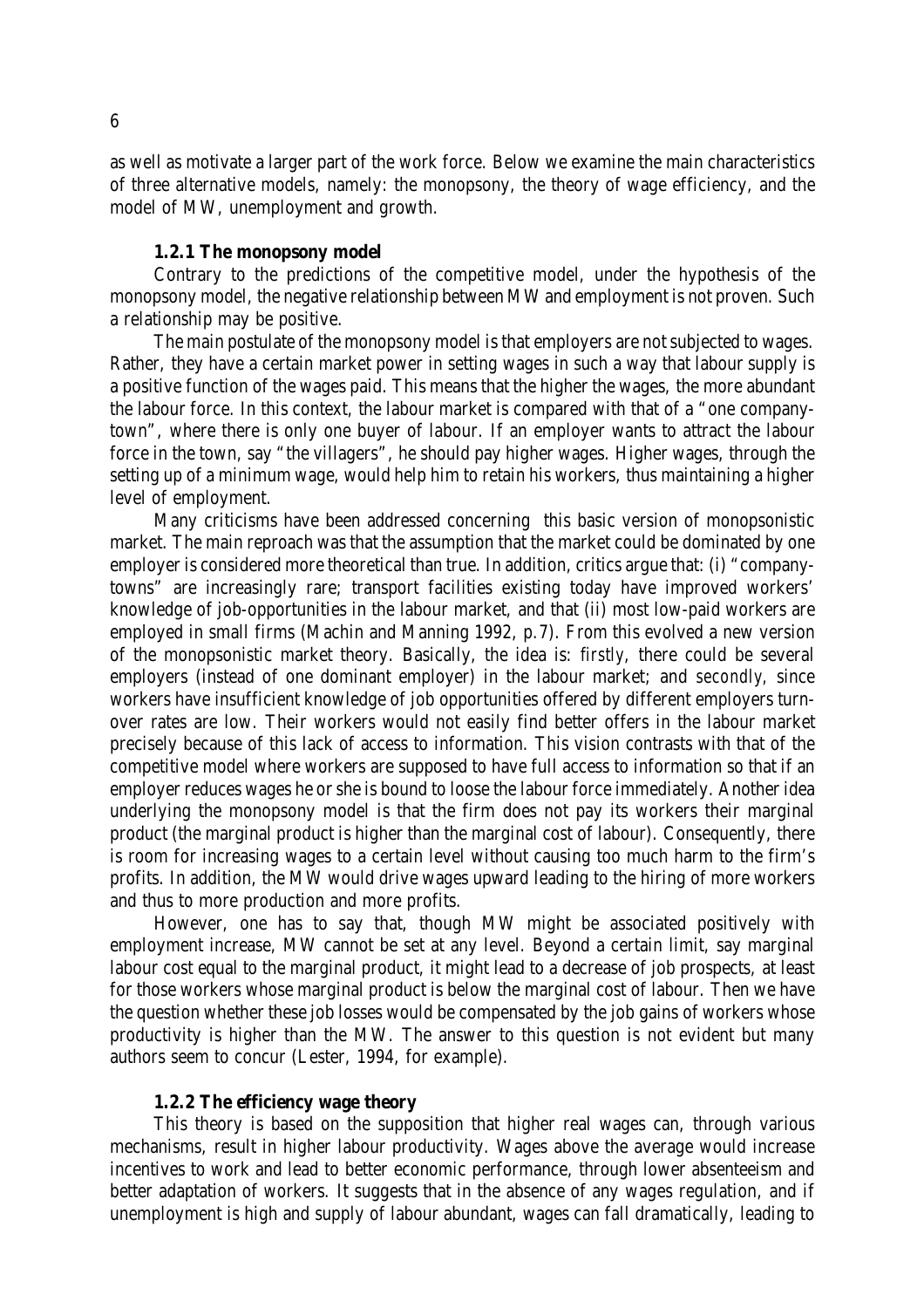poverty among workers. It suggests that such a decline in real wages will produce a drop in both labour productivity and the firms' profits.

Basically, the efficiency wage theory relies on several dimensions such as nutritional, jobshirking, turnover and sociological factors(Riveros and Bouton, 1994). Below we examine two of them, which seem more relevant given the subject: nutritional and turnover.

#### *Nutritional dimension*

This principle emphasizes the linkage existing between wages, nutrition and productivity. The basic idea is that workers should be granted a minimum subsistence wage to allow them to meet their nutritional needs and thus to be more productive. In this regard, the workers' productivity is supposed to be positively correlated with their health and earnings.

#### *Turnover dimension*

Turnover has been one of the most important principles of efficiency wage theory. In general, low-wages are associated with high turnover, and the latter is itself associated with the loss of firm-specific skills and hence a decline in labour productivity. According to Riveros and Bouton, the lower the firm's wage is relative to the average wage in the economy, the higher the quit rate. Despite the fact that few empirical studies have been carried out to assess the effect of labour force turnover on firms' productivity, it is today widely recognised that firms' labour cost would suffer if they loose on a regular basis their human resources on which they put investment in terms of training, experience, and so forth.

There are other arguments according to which labour productivity may rise as a result of: (i) additional efforts made by workers if they regard their wage as a "fair wage" **(**Akerlof, 1984, p. 81); (ii) higher wages with which the firm may attract the most skilled workers.

Empirical testing of efficiency wage theories is still very limited. According to Riveros and Bouton (1994, p. 708), in 1975 management at the Stanford Linear Accelerator Centre announced a 10 per cent reduction in the work force. To avoid the lay-off, workers responded management on the grounds that lower wages would reduce the quality of the work force, thus referring to the predictions of efficiency wage theory.

#### **1.2.3 Minimum wage, unemployment and growth**

Elaborated by Pierre Cahuc and Philippe Michel (1993), this model is very close to the human capital theory. It states that, in a overlapping generations model with endogenous growth, "high minimum wages can have positive effects on the growth rate and welfare by increasing the proportion of skilled workers". More precisely, the authors point out that MW might have a positive effect on growth if it allows for a human capital accumulation which is associated with some externalities. However, one has to say that these effects may occur but on a long perspective. For example, the growth rate would be higher in an MW economy than in a competitive economy if: (i) unemployment benefits are not very high, (ii) the elasticity of the demand for low-skilled labour force vis à vis the labour cost is very high, and (iii) if individuals have a strong aversion to risk.

Moreover, what this model suggests is that there is generally a trade-off between growth and the proportion of unskilled jobs: a low demand for unskilled labour, brought about by a high MW, may create a human capital reallocation towards the qualified sector of the economy.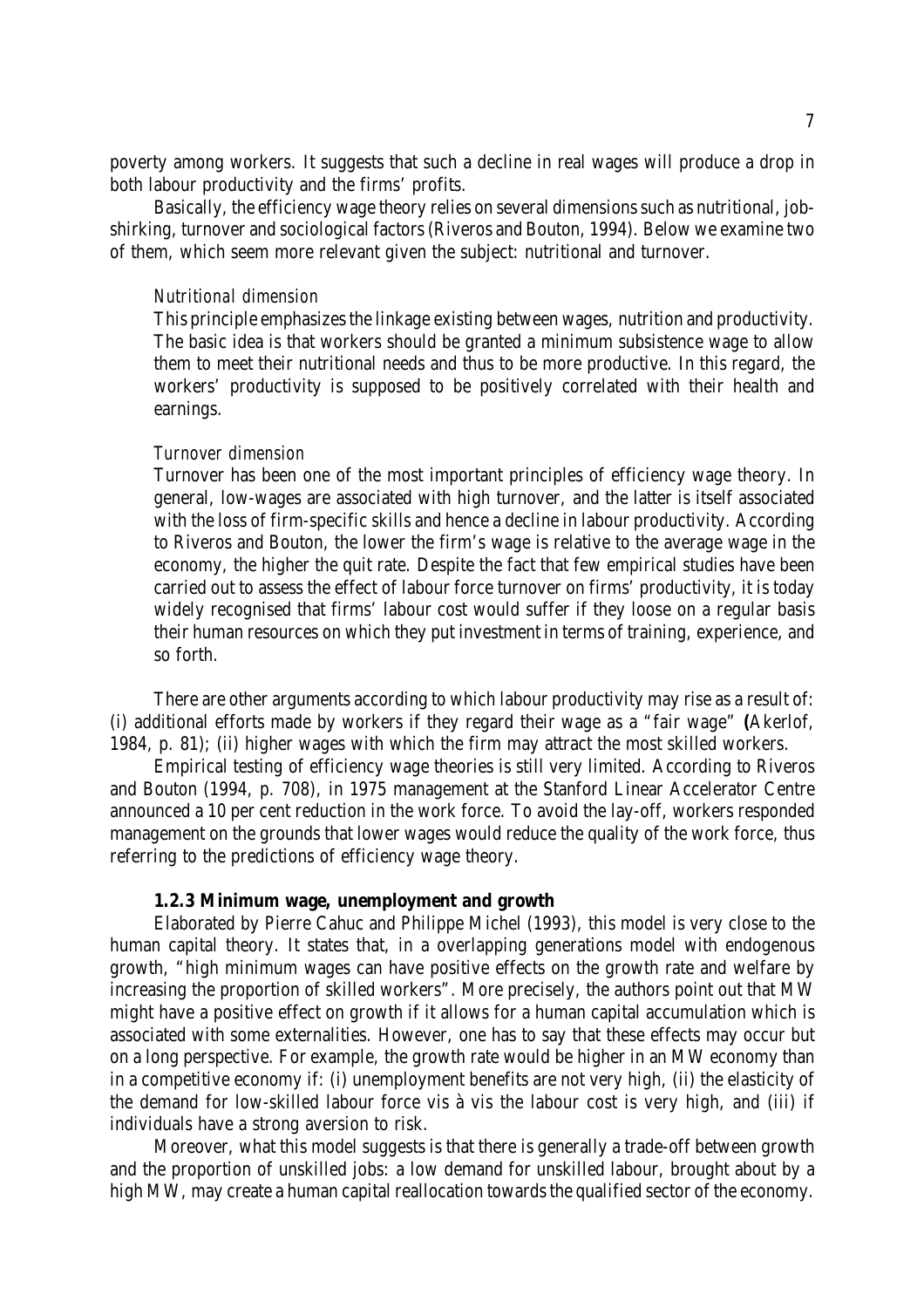This would imply a higher growth rate and employment, which can improve the general welfare.

| Economic model/theory |                                                           | Predicted effects on minimum wage on<br>employment/unemployment                                                                                                                                |  |  |  |  |  |
|-----------------------|-----------------------------------------------------------|------------------------------------------------------------------------------------------------------------------------------------------------------------------------------------------------|--|--|--|--|--|
| 1.                    | <b>Standard competitive model</b>                         |                                                                                                                                                                                                |  |  |  |  |  |
| 1.1                   | The supply-demand model                                   | Negative effect on employment if MW is fixed above the<br>equilibrium level (market clearing wage).                                                                                            |  |  |  |  |  |
| 1.2                   | Two-sectors model                                         | Depends on: (i) the elasticity of labour supply to wages, (ii)<br>the reservation wage of those who do not obtain job in the<br>covered sector, (iii) the relative size of the covered sector. |  |  |  |  |  |
| 1.3                   | Two-sectors model with queuing<br>for covered-sector jobs | Effect on unemployment depends on: (i) the elasticity of the<br>activity-rate vis à vis MW as well as change in<br>employment-rate.                                                            |  |  |  |  |  |
| 2.                    | <b>Alternative models</b>                                 |                                                                                                                                                                                                |  |  |  |  |  |
| 2.1                   | Monopsonistic market                                      | Positive effect on employment in case of small increase in<br>MW.                                                                                                                              |  |  |  |  |  |
| $2.2\,$               | The efficiency-wage theory                                | There might be a positive effect on employment.                                                                                                                                                |  |  |  |  |  |
| 2.3                   | Minimum wage, unemployment<br>and growth                  | Under certain conditions, positive effect on employment in<br>the long run.                                                                                                                    |  |  |  |  |  |

# **Table 1. Summary of the economic model predictions regarding the MW effects on employment/unemployment**

#### **Conclusion**

The theoretical effects of introducing a MW seem, as we have seen, far from being certain. Indeed, the conventional view has been challenged by alternative economic models. The idea according to which: "the introduction of a MW legislation that raises the wages of a fraction of workers above what they would, otherwise, have received, would automatically reduce the employment prospects of that particular category of workers", is far from being a dominant view.

However, while the alternative models suggest that the link between MW and employment is not automatically negative, and might be positive, it would not be reasonable to think that such a link is always true. It might be negative in certain circumstances, though weak as the evidence suggests, and nil or positive in other contexts. All in all, as we will see below when we come to the results of the empirical studies, the correlation between MW increase and employment movement is not uniform as the standard model had predicted.

8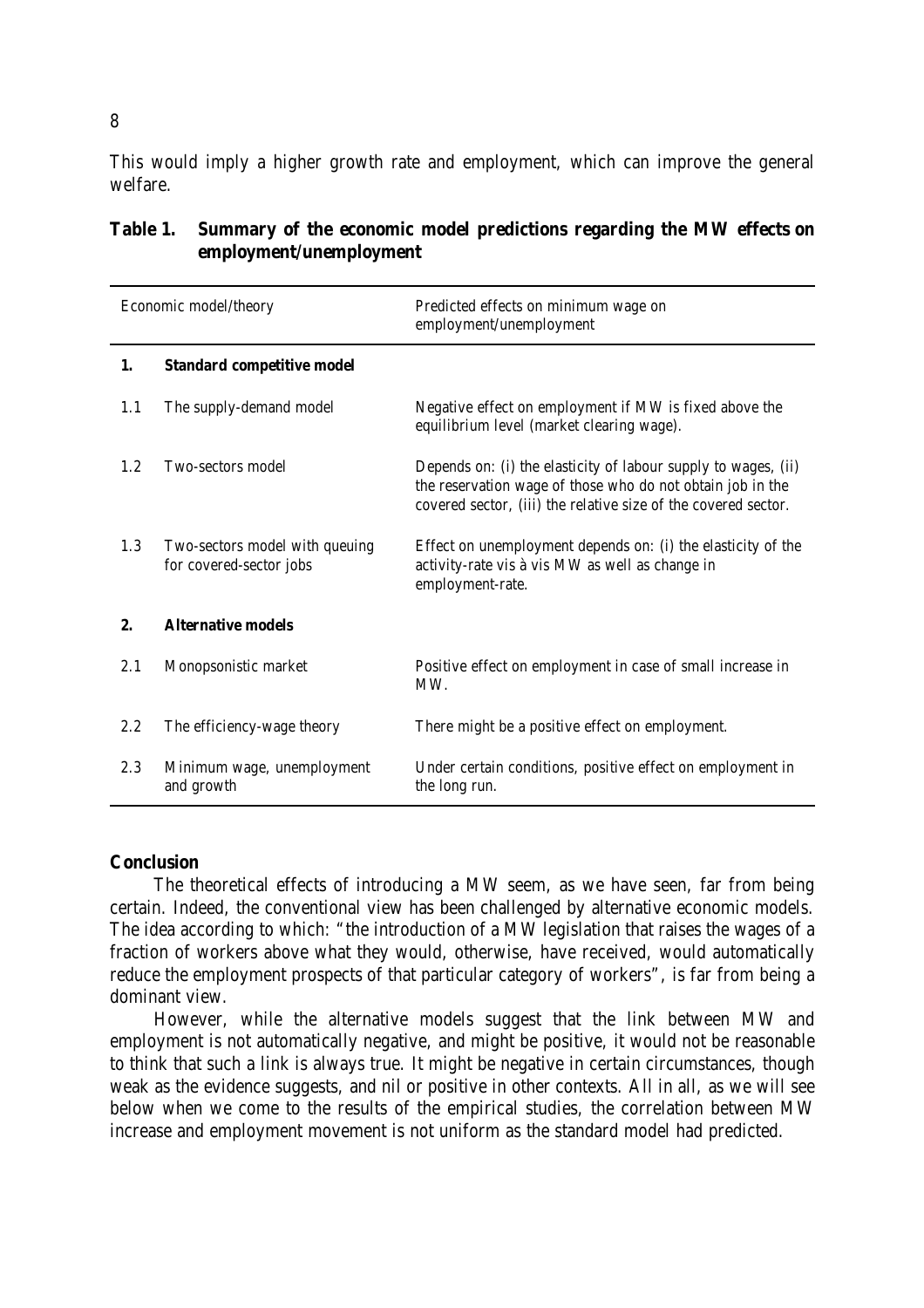# **2. Review of the main empirical studies on the link between MW and youth employment**

The empirical studies carried out to assess the MW effects on employment have been abundant. These studies have proliferated since the beginning of the seventies as unemployment started growing in developed countries. They have focused in particular on the experiences in OECD countries on the one hand, and on the effects of MW on youth employment/unemployment on the other. The focus on youth employment is due to the fact that: (i) young workers are considered those most likely to be paid at or near the MW, and hence the most likely to be affected by any change in the MW legislation; (ii) youth unemployment reached a much higher level than that of adults in many countries (cf. table 1, appendix 2).

As stated earlier, few empirical studies have been carried out in transition and developing countries on the effect of MW on employment and *a fortiori* youth employment. This situation is due to the lack of reliable data and the fact that often the MW does not play an important role because of its low relative value and limited coverage and the low level of compliance.

The empirical studies conducted have relied on different approaches and have led to different findings and often opposing conclusions. This shows the highly controversial nature of the issue. Indeed, in this field we are far from reaching a consensus.

For example, in the United States a number of studies conducted in the 1970's found that there was a significant negative link between MW and youth employment: a 10 per cent increase in the Federal MW would lead to a decline in the employment rate ranging from 1 to 3 per cent. Subsequent studies, however, reached less significant results. In addition, several studies conducted at the end of the 1980's and the beginning of 1990's found that the Federal MW had no or some positive effect on youth employment.

In Canada, the most recent studies found that MW had a negative effect on youth employment, while in the United Kingdom, most of the empirical studies carried out did not find that the MW had any negative effect on employment. The results reached have rather shown that, to a certain extent, MW had positive effects on employment.

In France, where the debate is still impassioned, the results of the recent studies, carriedout since the beginning of the 1990's have led to a less significant negative effect of MW on youth employment: the decline of youth employment in response to a 10 per cent increase in MW would range from 1 to 3.5 per cent, compared to that found in the beginning of the 1980s (3.5 and 4.1 per cent).

In developing and transition countries the result of the studies examined revealed the existence of a negative correlation between MW and employment in four out of five cases, namely, Botswana, Czech Republic, Indonesia and Kenya. One has, however, to mention that in some cases the estimation was conducted without resorting to econometric studies (Botswana, Kenya), and that in an other case (Indonesia), the elasticity that was found was very weak. In this context, caution should be exercised in drawing conclusions.

In this section, we will review first the studies carried out in the OECD countries (2.1), starting with Northern America, namely the United States and Canada (A & B), followed by European countries, namely France, the United Kingdom, the Netherlands, Portugal, Greece (2.1.2), and other OECD countries (2.1.3). The results of a few studies pertaining to developing and transition countries will be discussed in Sub-section 2.2, starting with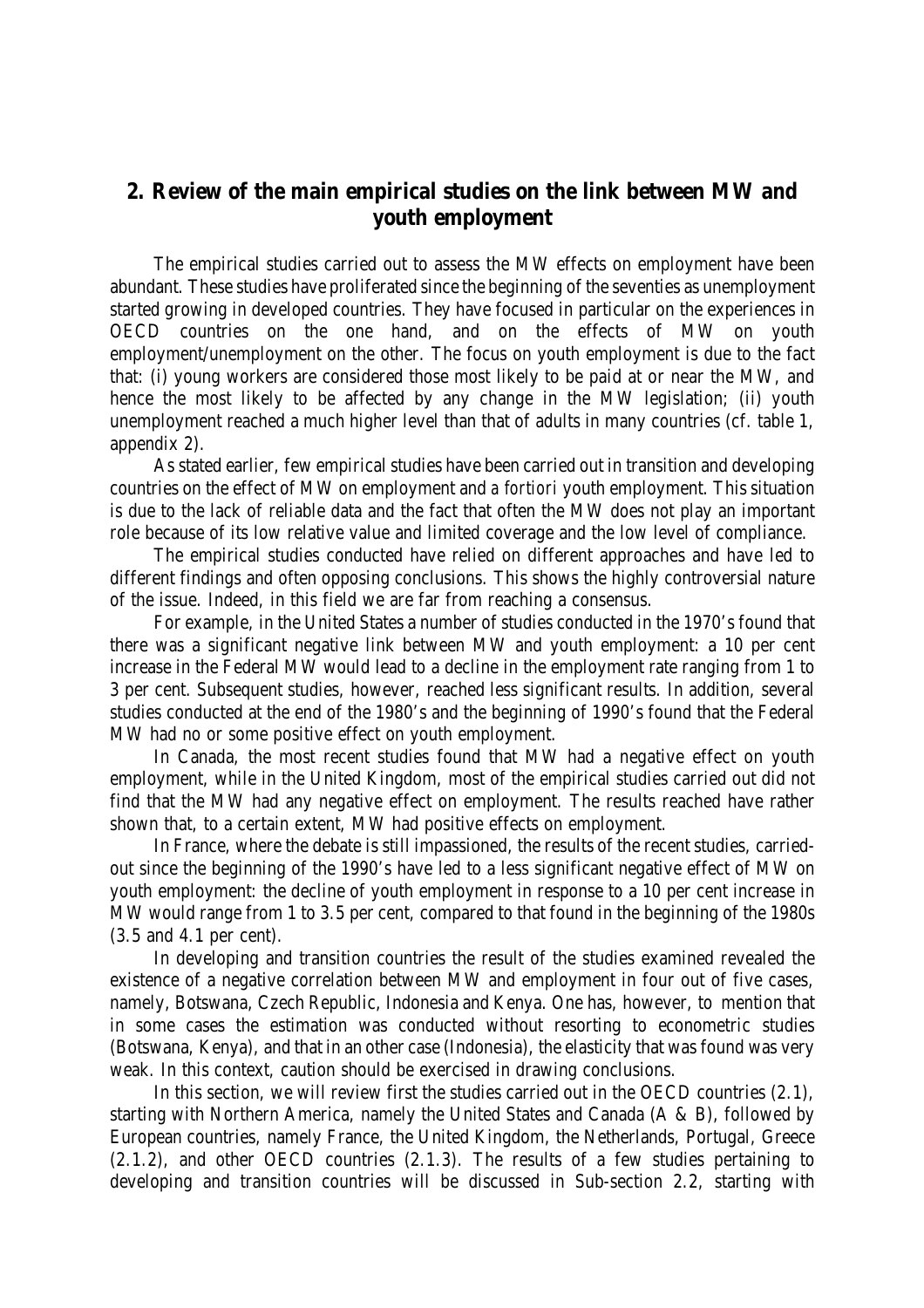developing countries, namely Indonesia, Brazil, Botswana and Kenya (2.2.1), followed by transition countries, starting with the case of the Czech Republic (2.2.2).

# **Warning**

The estimate on MW effects on employment for each country, which will be discussed below should be examined for their own value, and under no circumstances be compared with each other. Indeed, the situations prevailing in the countries examined in this study, in terms of the role of MW in the wage formation and income distribution, its weight (coverage and proportion of MW earners, etc), its value relatively to average earnings, are very different. Thus any comparison is nearly impossible. What one has to retain are the results of the empirical studies for each country taken separately.

# **2.1 OECD countries**

# **2.1.1 The studies in Northern America**

# *A. The United States*

*Brief description of the MW system in the country*

The Fair Labour Standards Act of 1938 forms the basis for the present federal minimumwage legislation. According to the provisions of this Act, any adjustment to the MW must be done through the legislative process. The MW has been up rated irregularly, particularly since the early 1970s.

| Hourly MW | <b>Dollars</b> | Percentage increase |
|-----------|----------------|---------------------|
| 1971      | $1.6\,$        |                     |
| 1974      | $1.9\,$        | 18.8                |
| 1975      | 2.1            | $10.5$              |
| 1976      | $2.3\,$        | $\,9.5$             |
| 1978      | $2.65\,$       | 15.2                |
| 1979      | $2.9\,$        | 9.4                 |
| 1980      | 3.1            | $6.9\,$             |
| 1981      | 3.35           | $8.1\,$             |
| 1990      | $3.8\,$        | 13.4                |
| 1991      | 4.25           | 11.8                |
| 1996      | 4.75           | $11.2\,$            |
| 1997      | $5.15\,$       | $\bf 8.4$           |

# **Table 2. Federal MW uprating since 1973**

#### 10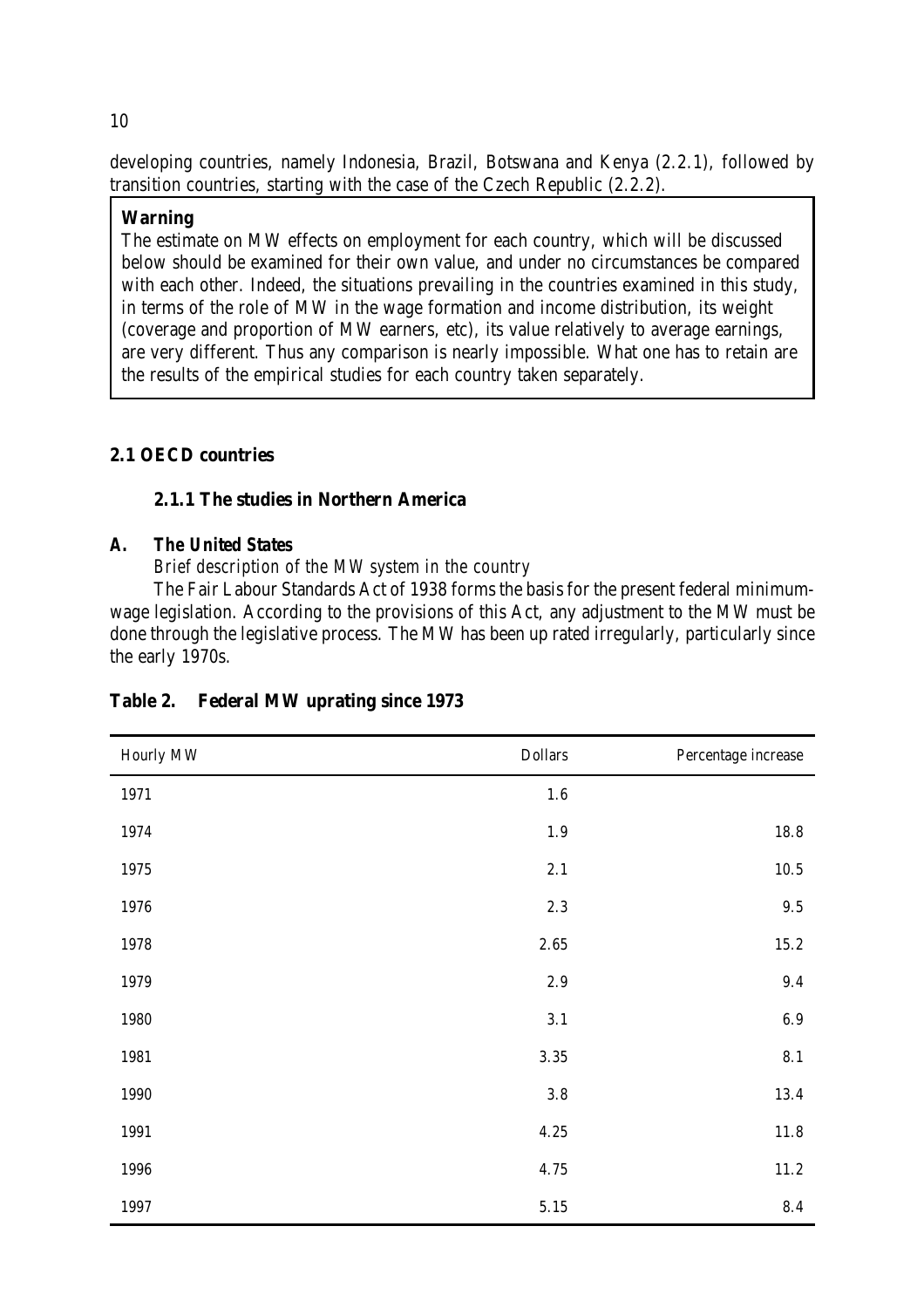There is some debate about the exact number of MW earners in the United States. Indeed, the estimates differ according to studies and sources. For example, Freeman (1993, p. 520) estimated the proportion of workers at the MW as lying between 3 and 5 per cent of the work force in 1993, while Card and Krueger (1995) have put forward the figure at 7 per cent in 1990-1991 (p. 279). The fact that the authors were not referring to the same period of time does not explain such an important difference. Therefore, the difference between the estimates is probably due to the fact that the authors were not talking about the same thing. Indeed while Freeman used the expression "percentage of workers at MW" (\$4.25 in 1991), Card and Krueger talked about the "percentage of workers directly affected by the 1990 and 1991 MW hikes". The latter figure includes those who were paid at the MW-level as well as those workers whose wages were just above and whose wages were affected by the new MW. Typically, discussions about the MW include those workers who are earning at or near the minimum wage. Many workers in the United States earn 50 cents or more than the minimum, and their wages would increase if the Federal minimum increased.

The fraction of teenage workers between 16 and 19 years of age affected by the MW reached 25.6 per cent of all MW earners in 1993 (Mishel, Bernstein, Rasell, 1995). The fraction of teenage MW-earners differs across states. It ranges from less than 20 per cent in New Jersey and California, to more than 70 per cent in some southern and north central states (Card and Krueger, 1995, p.114).

The relatively low proportion of those workers who are paid at the MW in the United States, in comparison with certain European countries, for example France where such a figure is much higher (8.6 per cent), might be due to the fact that: *firstly,* the real value of MW has dropped dramatically, particularly following its freeze during the 1980s (the relative value dropped from 20 per cent from 1979 to 1990); *secondly:* several states have MW rates that exceed the Federal standard (they were 15 in 1989). While in a number of European countries the relative value of MW to average wage still lies near 50 per cent, in the United States the figure was 37 per cent in 1993, down from 45 per cent in the mid-1960s (Manning, FT, 14 October 1996; cf. table below).

|                                                                                         | Early 1960s |    | 1990s  |  |  |  |
|-----------------------------------------------------------------------------------------|-------------|----|--------|--|--|--|
| <b>United States</b>                                                                    | 45          | 37 | (1993) |  |  |  |
| <b>United Kingdom</b>                                                                   | 40          | 40 | (1993) |  |  |  |
| Germany                                                                                 | 60          | 55 | (1991) |  |  |  |
| France                                                                                  | 50          | 50 | (1993) |  |  |  |
| Spain                                                                                   | 55          | 32 | (1994) |  |  |  |
| <b>Netherlands</b>                                                                      | 50          | 55 | (1993) |  |  |  |
| Drawn from FT dated 14/10/1996 and Economic Policy paper, No. 23, Oct. 1996.<br>Source: |             |    |        |  |  |  |

#### **Table 3. Minimum wages as per cent of average wages**

There have been a great number of empirical studies in the United States in this area since the beginning of the 1970s. They might be broken down into three categories: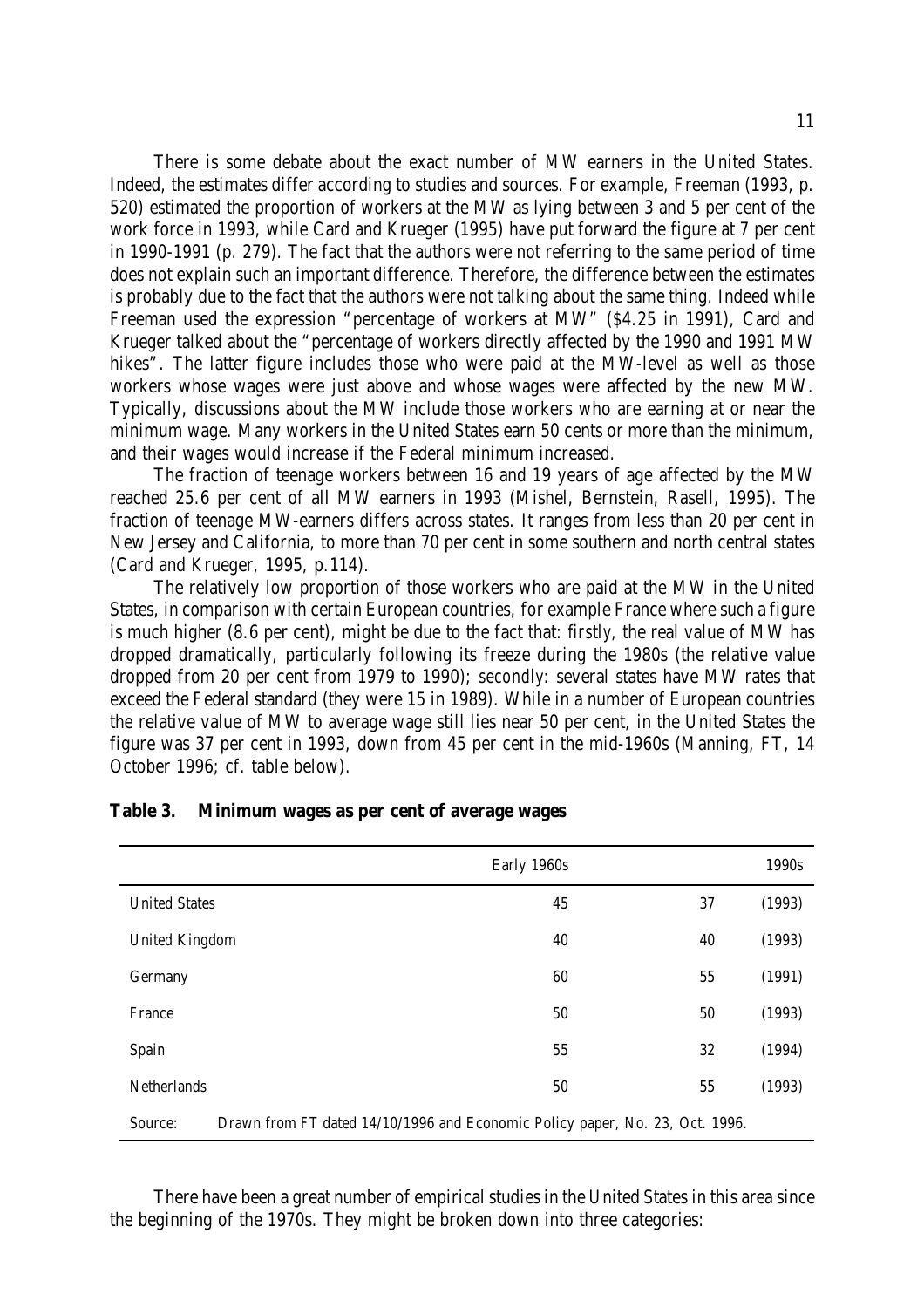*(i) Category one: studies conducted in the 1970s, showing: negative but weak effect of MW on youth employment/unemployment*

In 1982 a team of three economists, namely, C. Brown, C. Gilroy and A. Kohen (BGK) was asked by the Minimum Wage Study Commission of Congress to survey the results of existing studies assessing the MW effects on employment and unemployment. The authors examined around a dozen studies conducted from 1970 to 1981. Two sorts of studies were surveyed, namely, times-series studies of teenagers and youth and cross-section studies of teenagers.

#### *Time-series studies of teenagers and youth*

Basically time-series studies aim at examining the effect of MW on employment over time. Therefore, the reliability of the results reached depends on the period covered, the number of observations considered (the length of the time-series), and the manner with which the different shocks (increase of energy cost, changes in the exchange parity, etc) occurring in the economy and consequently affecting the labour market have been controlled in the model specification.

As mentioned earlier, most of the time-series studies present estimates of MW effects only for youth (16-24 years) and some only for teenagers (16-19 years). In some studies the groups are desegregated by age, sex and race, while in others employment of teenagers is desegregated by industry.

As BGK pointed out, the times-series studies that attempt to estimate the linkage between MW and youth employment have used a single equation model of the type:

$$
Y = f(MW, X, P, T)
$$

where:

- the dependent variable  $Y$  is a measure of the labour force status (rate of youth employment/unemployment),
- the independent variables included:
	- MW, (nominal MW, real MW, or ratio MW/average wage),
	- X, as a business cycle variable, expressing the output movement,
	- P, as a variable to control for labour supply,
	- T, as a trend variable.

To measure the employment effect of the MW, the studies surveyed used more often the ratio of employment to population as a dependent variable. Unemployment equations were less used on the grounds that the concept of unemployment is not as precise as is that of employment. Indeed, it seems that employment equation captures more precisely the effects of MW than does that using the unemployment rate as dependent variable. The MW effects on unemployment were derived from the effects of the MW on the employment-population and labour force-population ratios.

The key variable, MW, has generally been measured by the ratio of the nominal legal MW to average hourly earnings weighted by coverage, the so-called Kaitz Index. The weight is the number of persons employed in the economy/industry as a proportion of total employment.

#### 12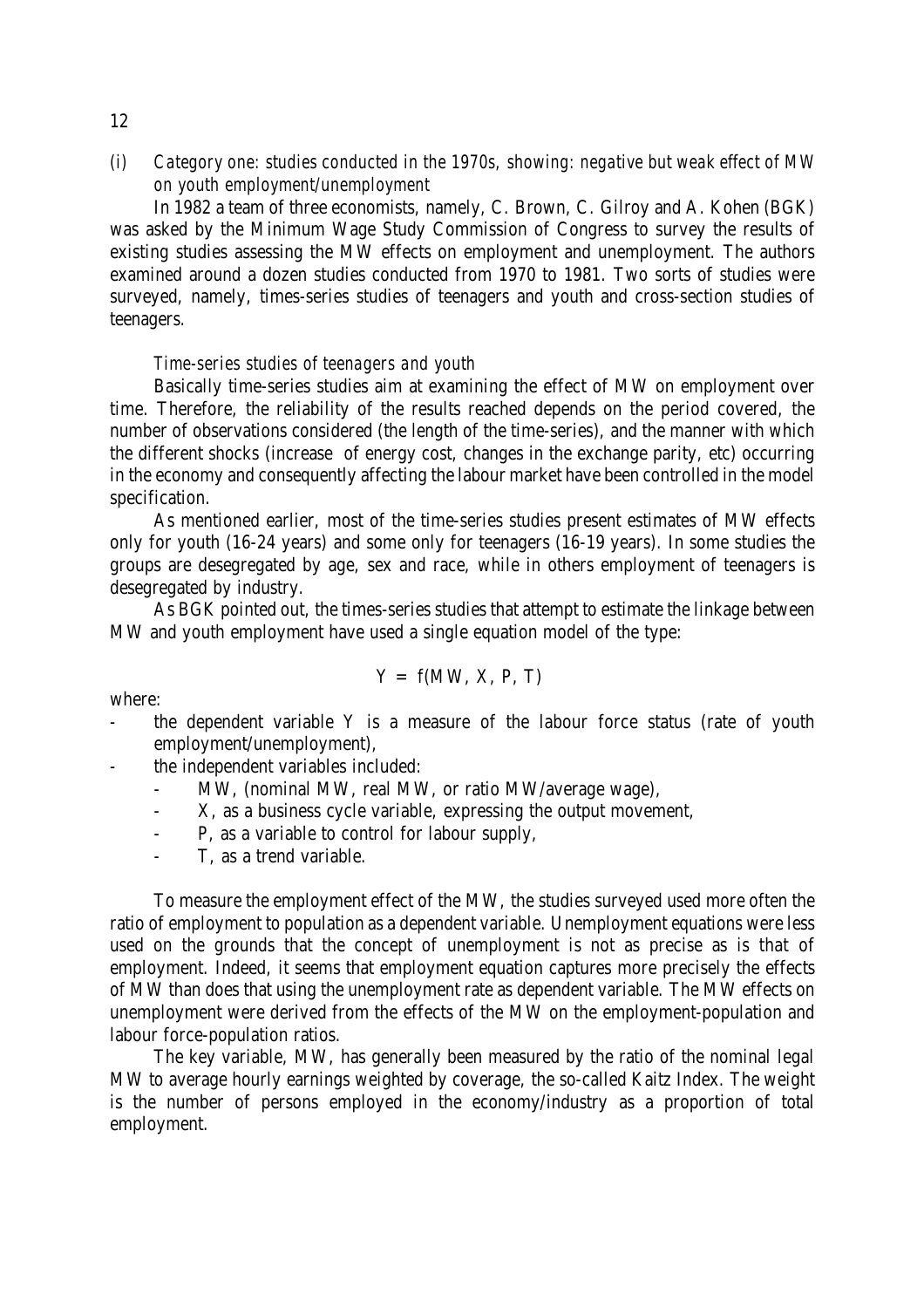#### *The results*

According to BGK, **all studies conducted during the 1970s found a negative employment effect for all teenagers.** In addition, the elasticity<sup>6</sup> signs are almost exclusively negative for the various age-sex-race subgroups. **On balance, a 10 per cent increase in the MW is estimated to lead to a range of 1-3 per cent reduction in total teenage employment**. However, the authors regarded the "*lower part of this range as most plausible*"(p. 08), to the extent that "*differences in results can be attributed to differences in the specification chosen, the better choices seem to produce estimates at the lower end of the range*" (p. 524). This implies that the Federal MW increase, which occurred during the period covered by the studies, have affected less negatively teenage employment, than postulated by the empirical studies. This means that studies Nos. 7, 8, 11 and 12 presented in the table below might have over estimated the negative effects of MW on teenage employment.

|                                                               | Per cent change in<br>employment (elasticity) | Change in unemployment rate<br>(in percentage points) |  |  |  |  |  |
|---------------------------------------------------------------|-----------------------------------------------|-------------------------------------------------------|--|--|--|--|--|
| 1. Kaitz (1970)                                               | $-0.98$                                       | $-0.006$                                              |  |  |  |  |  |
| 2. Adie (1971)                                                | $\sqrt{2}$                                    | $+2.525$                                              |  |  |  |  |  |
| 3. Moore (1971)                                               | 1                                             | $+3.649$                                              |  |  |  |  |  |
| 4. Kosters and Welch (1972)                                   | $-2.96/$                                      | Τ                                                     |  |  |  |  |  |
| 5. Kelly (1975)                                               | $-1.204$                                      |                                                       |  |  |  |  |  |
| 6. Gramlich (1976)                                            | $-0.94$                                       | $\prime$                                              |  |  |  |  |  |
| 7. Mincer (1976)                                              | $-2.31$                                       | $+0.445$                                              |  |  |  |  |  |
| 8. Welch (1976)                                               | $-1.78$                                       | $\prime$                                              |  |  |  |  |  |
| 9. Ragan (1977)                                               | $-0.65$                                       | $+0.75$                                               |  |  |  |  |  |
| 10. Mattila (1978)                                            | $-0.84$                                       | $+0.10$                                               |  |  |  |  |  |
| 11. Freeman (1979)                                            | $-2.46$                                       | $\boldsymbol{0}$                                      |  |  |  |  |  |
| 12. Wachter and Kim (1979)                                    | $-2.519$                                      | $+0.512$                                              |  |  |  |  |  |
| 13. Iden (1980)                                               | $+2.26$                                       | $\prime$                                              |  |  |  |  |  |
| Range                                                         | $-0.98 / -2.519$                              | $-0.006 / + 3.649$                                    |  |  |  |  |  |
| Drawn from Brown, Gilroy and Kohen, (982, p. 504).<br>Source: |                                               |                                                       |  |  |  |  |  |

# **Table 4. Estimated impact of a 10 per cent increase in the MW on employment of teenagers (16-19 old)**

<sup>6</sup> The elasticity indicates the proportional change in employment, given a proportional change in the MW.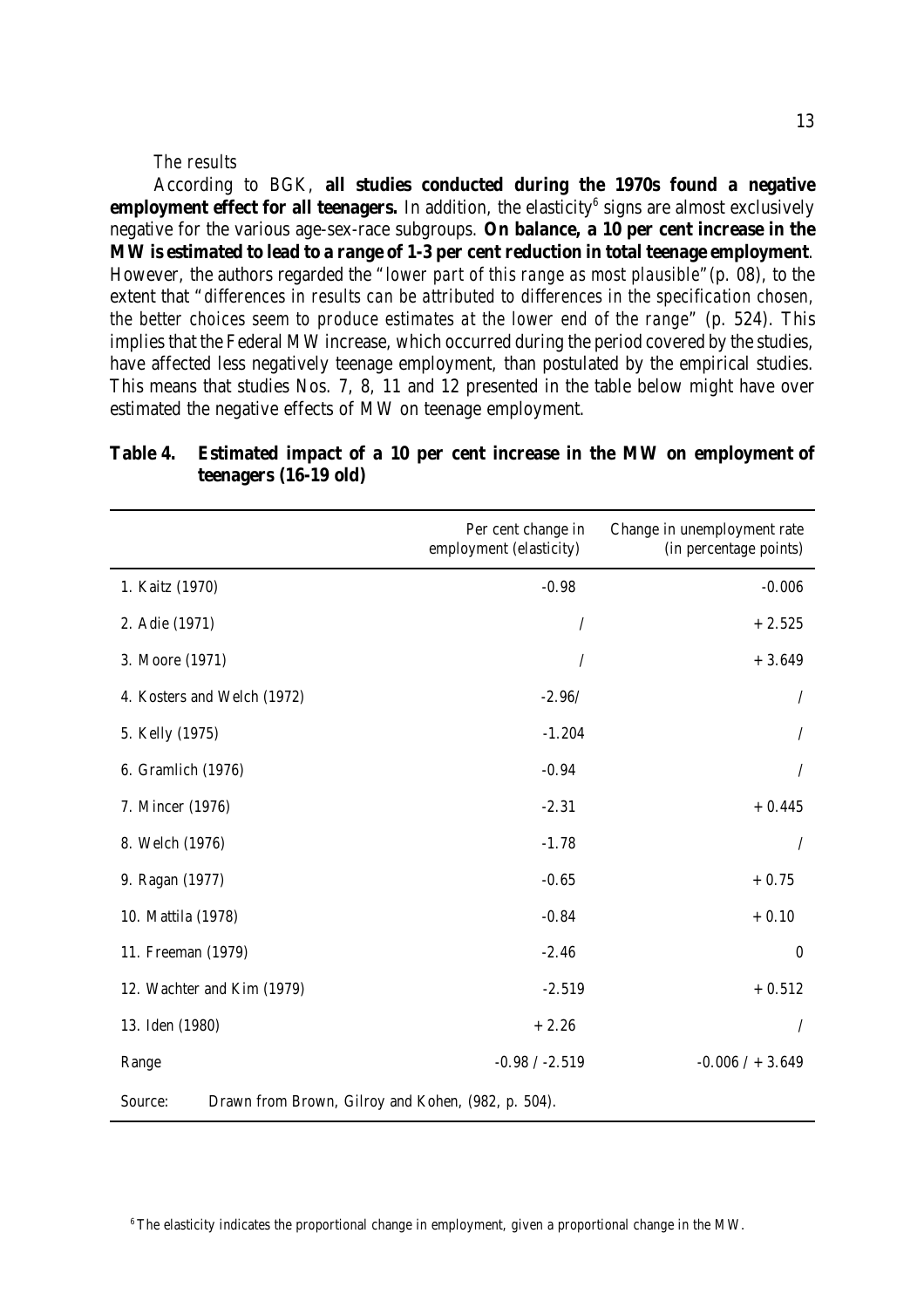Moreover, the results of the survey show that the disemployment<sup>7</sup> and unemployment effects seem larger: (i) for teenagers aged 16-17 than for those who are older, and (ii) unemployment effects are more often larger for female teenagers than male (cf. table 2, appendix 2). As regards the unemployment effect, the results seem slightly different. Indeed, the survey found that the unemployment effects of the MW for all teenagers range from very small negative effects to 3.6 percentage points, taking into account that many of the unemployment effects are derived from employment and labour force equations, as mentioned earlier. According to the authors, there is a tendency for unemployment effects to be smaller in studies using data that include the experience of the 1970's. The negative effect on youth unemployment is lower than that on employment because of the withdrawal from the labour force by teenagers in response to a decline in job-prospects. Finally, the survey revealed that there was no support for the view according to which black teenagers suffer larger employment losses than their white counterparts, although there was some evidence that unemployment effects of the MW were larger for blacks than for whites.

#### *The cross-section studies of teenagers*

Contrary to the time-series studies which aimed at assessing how teenage employment would react over time to the MW increase, the Cross-section approach consists in comparing areas which differ in terms of their importance to the MW. There were two types of studies: those that focused on differences in state laws and those that examined the effect of the Federal minimum wage on different states and regions. The studies surveyed (6 in total) have used, in general, as the dependent variable the ratio of employment/total population as discussed earlier.

#### *The results*

BGK (1982) pointed out that the estimated employment effects range from a 1 to 3 per cent decrease in total employment. These figures appear similar to those found in the time-series studies, but seem higher than those found by another economist, Richard Freeman who undertook a lot of research in this particular area. Freeman (1994) found that the **MW had even a lower adverse effect on employment of between 0.1 and 0.2 for teenagers** most affected by the policy: that is a 10 per cent increase in the MW would lead to a fall in youth employment ranging between -1 and -2 per cent. He added that a 10 per cent higher MW raises the earning of a representative minimum wage worker by 8-9 per cent and increases joblessness by 1-2 per cent, concluding that this is a redistribution in workers' interests.

Meyer and Wise (1983) resorted to a different approach. To put it simply, one can say that they used individual data for several years in the 1970s to assess what impact the MW has on different individuals, in terms of earnings and employment prospects, at a point in time as well as shifts in the minimum over time. In fact, what the authors wanted to know was *"the distribution of wage rates and employment outcomes that would exist in the absence of the MW"* (p. 7). The results are as follows: if there had been no MW during the 1973-1978 period, employment among:

- Out of school men, 16-24, would have been 4 per cent higher than it was,
- Young men, 16-19, 7 per cent higher,
- Black youth, 16-24, 6 per cent higher,
- White youth, 16-24, 4 per cent higher,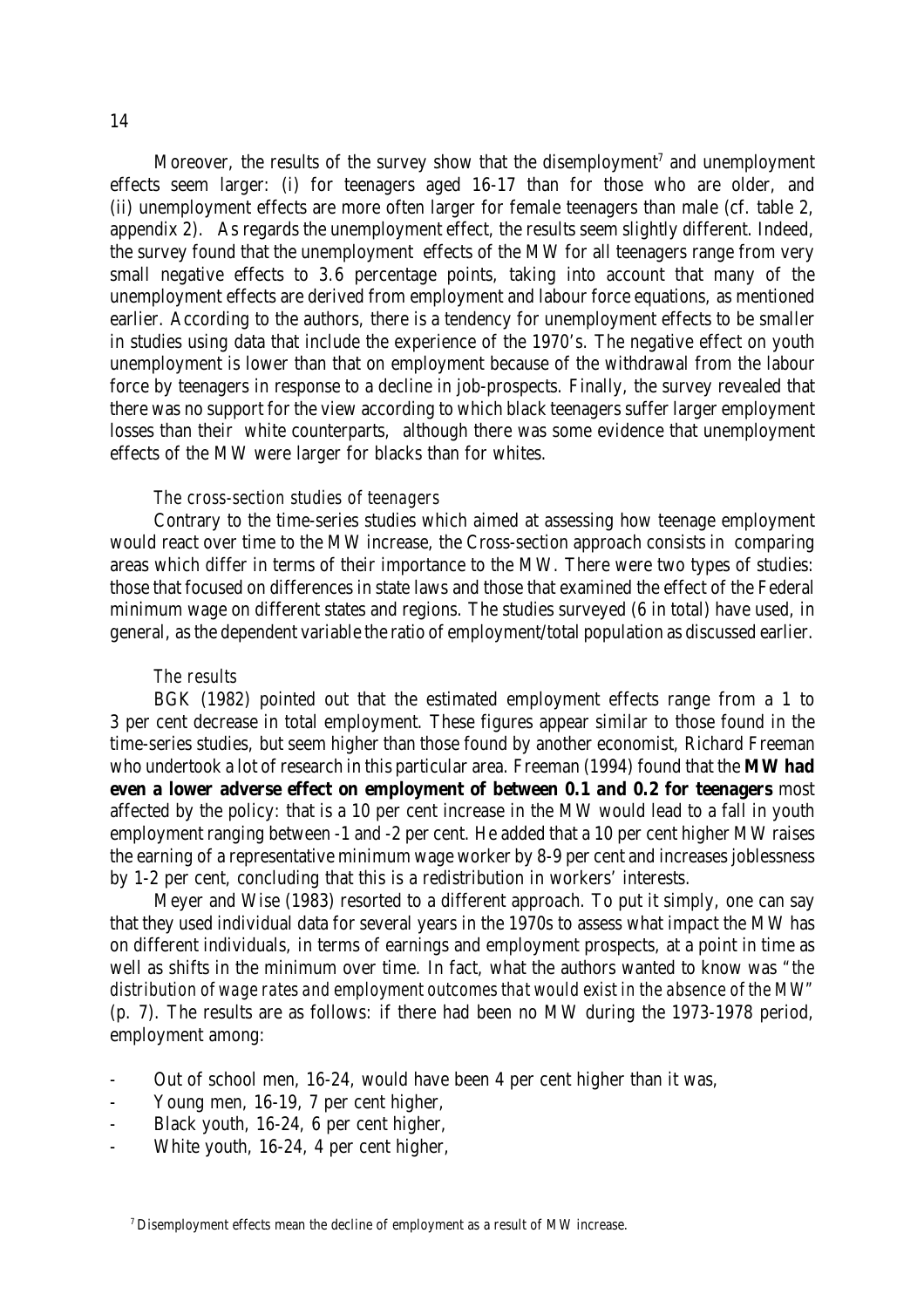Black youth, 16-17, 10 per cent higher.

In addition, they pointed out that they couldn't find any positive effect on average earnings which could have offset the negative effects on employment, through for example an increase in demand for goods and services. They argued that the *"increased earnings of the youth who are paid the legislated minimum, are offset by the non-employment and thus zero earnings of others*" (p. 98). This study is part of a group that found the most adverse employment effects arising from MW increase.

*(ii) Category II: studies undertaken in the 1980s with: on average, a slightly weaker negative effect of MW on employment*

In the 1980's the United States had experienced a drop in the relative value of the MW to average earnings following its freeze from 1981 to 1990 at \$3.35 per hour, while joblessness among the less skilled workers rose. Meanwhile, the linkage between MW and youth employment continued to be subject to a series of studies conducted by several economists. A survey of the bulk of these studies show, in general, that the estimate of the employment effects of MW are even smaller than those found in the course of the 1970s. Indeed, in a study carried out for the Minimum Wage Study Commission, Hamermech (1981) cited by **(**Eccles and Freeman, 1982, p. 228) found that a 10 per cent MW increase would lead to a 1.2 per cent decline in youth employment, adding that such a decline would be higher in manufacturing and lower in services and retail trade. This prediction seems slightly counter-intuitive because one would expect a greater effect in services and retail trade than in manufacturing. This might be, however, because enterprises in the manufacturing sector are open to international competition and as such more sensitive to labour costs than their counterparts in services and retail trade. Moreover, the existence of monopsony power in some sub-sectors of the labour market, such as fast-food restaurants (Freeman, 1993), might also explain such results.

In their updated study of 1983 (Times-Series Evidence of the effects of Minimum Wage On Youth Employment and Unemployment, 1983), BGK found even a smaller elasticity: **a 10 per cent increase in the Federal minimum wage (or the coverage rate) would reduce teenage employment by about 1 per cent.** They pointed out that "*because of substantial labour force withdrawal, the unemployment effects are practically zero*" (p. 1). This behaviour contrasts with that observed in France in the beginning of the 1980s, where the new entrants to the labour market were attracted by the prospects of higher wages due to he MW increase, and did not withdraw from the labour market, which led to an increase in the unemployment rate.

BGK's study was criticized by Solon (1985), on the grounds that the method used to correct the residuals correlation was not appropriate, adding that the serial correlation structure displayed some residual seasonality. In other words, Solon's reproach to BGK's approach was that: (i) the " irregular points" of the time-series used had not been smoothed properly (the seasonality had not been eliminated totally), and as a result (ii) the residual<sup>8</sup> remained high, leading to a less precise estimate. According to Solon, had this variable (seasonality) been correctly modelled, the results would have rejected the hypothesis of no MW effect. This means that there would have been a negative effect of the MW increase on youth employment.

In 1988, Brown surveyed again the existing studies conducted up to 1988. However, his conclusions were different along with the approach used. For the time-series studies, he found

<sup>8</sup> What we call the residual is the part of the variance which is not explained by the model. The wider the residual the less precise is the model estimate.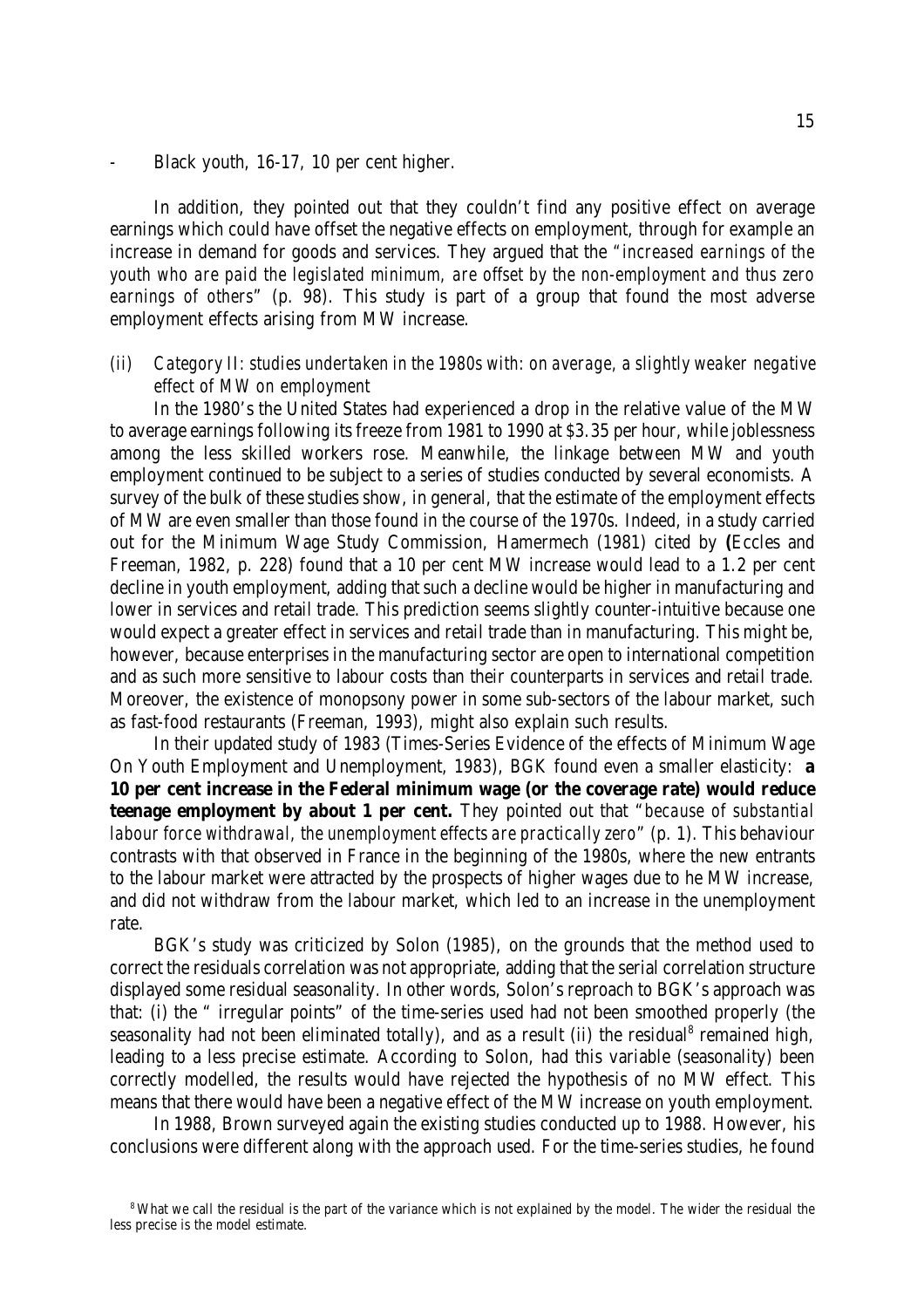that the disemployment effects of MW ranged from: -1 to -3 per cent without a time variable, and from -1 to -2 per cent with a time variable<sup>9</sup>, for a 10 per cent increase in the MW. On the other hand, he pointed out that he would not attach a great deal of credit to the cross-section studies on the grounds that the rate of youth employment is likely to be higher in those regions where wages are higher. In this case, he concluded that the employment effect of MW could not be proven.

Examining data pertaining to the 1980s period during which MW experienced a decline of 20 per cent in its relative value, Wellington (1989), attempted to test the hypothesis of whether the decrease in real MW value had increased employment. For that purpose, she used an empirical model based on the single equation broken down earlier:  $Y = f(MW, B, X1, \ldots)$ Xn), where Y represents the measurement of labour force status, MW is a measure of the minimum wage, B is a business cycle variable, and X's represent other exogenous explanatory variables such as the capital cost and time variable.

#### *Remark*

In the specification of the model used, Wellington added some variables such as seasonal dummies with a view to taking into account the criticism addressed by SOLON to BGK. According to the results of the study, **the disemployment effects of MW were rather insignificant, since a 10 per cent increase in the MW was estimated to reduce teenage (16-20 year olds) employment by less than 1 per cent** (the elasticity is less than -0.1). In addition, the author did not find any negative effect on teen unemployment because this small disemployment effect had been offset by a labour force withdrawal (p. 42), thus confirming BGK's results. As regards young adults (20-24 year olds), the author found no evidence that an increase in the MW had any effect on the employment of that category of workers. Finally, breaking down the MW effects on employment by race and sex, the study resulted in the following results:

- the effects for teenage whites, males and females are similar to that found for the group as a whole (elasticity of -0.1),
- for young adults, the employment and labour force participation of non-whites seemed to have a positive response to MW increase.
- *(iii) Category III: new generation of studies (1990s) using new approaches and calling into question the previous findings*

Katz and Krueger (1992) and Card and Krueger (1995**)** have inaugurated a new approach while assessing the effects of the Federal MW increase on youth employment: "natural experiments evaluation". It consists of examining wages and employment behaviour in enterprises, for the time before and following the MW uprating, using the technique of managers' interviews. In addition, the survey was conducted in two areas simultaneously: an area where MW rose (experiment-group) and a second area where MW did not move (controlgroup). According to Card and Krueger, such a approach has several advantages, and particularly it is " *model-free: the results can be construed as a test of a particular theoretical model but their interpretation does not hinge on the maintained assumptions of a specific model* (p. 24). However, one has to say that such an approach is specific to Federal/state systems and

<sup>&</sup>lt;sup>9</sup> The time variable is used to measure the natural trend of youth employment movement.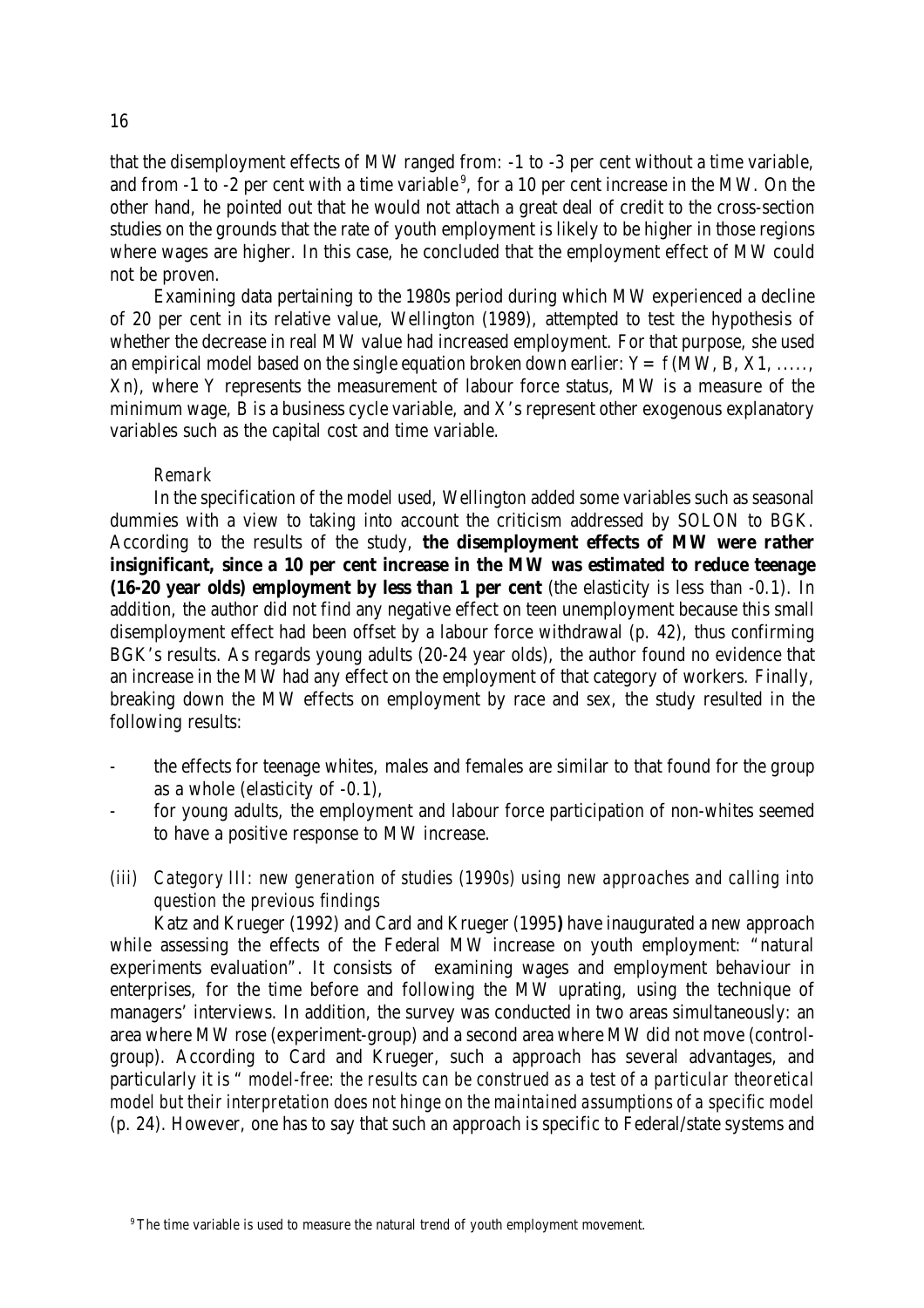cannot be used easily in countries where the MW is generally a national MW such as in France and the Netherlands.

In their study, Card and Krueger surveyed 410 fast-food restaurants located in (i) New Jersey (331 units) where the state MW had been increased from \$4.25 to \$5.05; (ii) Pennsylvania (79 units) where the state MW did not rise, remaining at \$4.25, with a view to examining the impact of MW on employment. The approach used was as follows: the restaurants were surveyed twice: the first time in February-March 1992, before the MW rose in New Jersey (April 1992), and a second time about eight months after the MW movement (November-December 1992). The surveys were conducted by telephone.

In addition to the comparison made between New Jersey and Pennsylvania fast-food restaurants, the authors undertook a second set of comparison between high-wages restaurants in New Jersey that had been paying \$5.00 or more per hour before the law took place, and lower-wage restaurants which had to increase their wage rates in order to comply with the law. The authors chose fast-food restaurants for several reasons, particularly because: (i) they are leading employers of low-wage workers, the most likely to be affected by a MW increase, and fast-food workers tend to be younger than workers in other industries; (ii) fast-food chains comply with MW laws, in such a way that the MW has a stronger effect on them than on many other restaurants. In other restaurants, workers can earn less than the MW because they receive tip income as well. Furthermore, Card and Krueger pointed out that "*such a case offered an opportunity to test the predictions of the Employment Demand Theory, using natural experiments*".

#### *The results*

The results of the study conducted by Card and Krueger show clearly that **the MW increase in New Jersey did not lead to employment contraction.** On the contrary, the results of the comparison indicate that, on average, employment expanded in New Jersey relative to Pennsylvania where the MW remained constant. The comparison within New Jersey between high-wage restaurants and low-wage restaurants that were affected by the MW increase led to similar results: **relative to high-wage restaurants, employment increased at restaurants affected by the MW.**

|                        | Percentage of restaurants with     | New Jersey | Pennsylvania |
|------------------------|------------------------------------|------------|--------------|
| Decline in employment  |                                    | 44         | 53.3         |
| Constant employment    |                                    | 4.5        | 5.3          |
| Increase in employment |                                    | 51.5       | 41.3         |
| Source:                | Card and Krueger (op. cit, p. 45). |            |              |

#### **Table 5. Employment movement in New Jersey and Pennsylvania restaurants**

Did employers in New Jersey take some measures to offset the labour cost increase, such as a reduction in the amount of fringe benefits or on-the job training, as the theoretical literature predicts? According to Card and Krueger, there is "*no strong evidence that New Jersey employers changed either their fringe benefits or wage profiles to offset the increase in*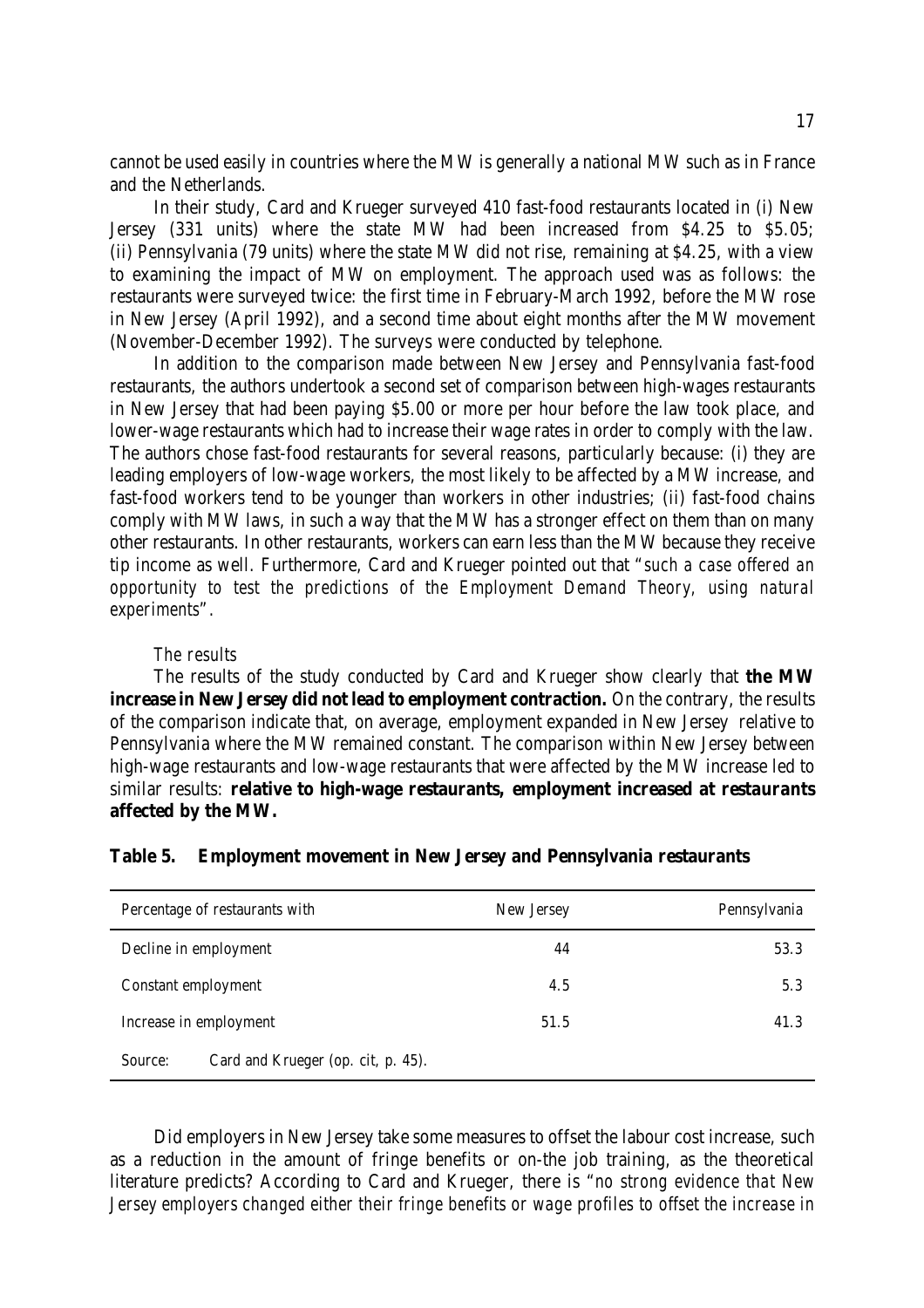*the MW*" (p. 51). Furthermore, the authors examined whether the MW had led to a change in the number of hours or cash registers in restaurants. Consistent with the employment results, none of these variables shows a significant decline in New Jersey restaurants relative to Pennsylvania restaurants. A change in the number of hours, say a decrease in New Jersey restaurants, would have implied that even if the number of workers did not fall, they would have worked shorter hours. This would mean that the MW would have had a negative effect on overall employment.

The Card and Krueger study has been criticized by another economist, John Kennan (1995), who pointed out in his article that the approach used contains some weaknesses such as measurement problems, and concluded that the result reached (increase of employment as a result of MW increase) "is surely as fragile as the competing results that they criticize" (page 1964).

Along the same lines, Katz and Krueger (1992) surveyed 104 fast-food restaurants in Texas in 1991 with a view to measuring the effect of the Federal MW increase, from \$3.80 to \$4.25 per hour, which took place in April 1991. This two-wave survey rested on the comparison between higher and lower-wage restaurants within the same state. The conclusions reached are similar to that found in the New Jersey-Pennsylvania survey: **fast-food restaurants that had to increase pay to meet the new federal MW experienced faster employment growth** than did those (high-wage restaurants) that were paying \$4.25 per hour or more, and that were not affected by the law. While one would have expected a decline of employment in response to a MW increase, according to the predictions of the competitive model, the results of the surveys examined above show that the demand for labour responded positively to such a move. This probably suggests that wages were too low in low-wage restaurants, in such a way that following the Federal MW uprating, the employers managed to attract more workers to the labour market. It is also worthwhile noting that fast-food restaurant jobs are generally seen as one of the less-desired jobs, so employers have to offer higher wages in order to attract and retain workers.

While the estimated elasticity of employment to MW increase was very modest ranging between  $+0.00$  and  $+0.04$  in the Card and Kruegar study, the survey carried out by Katz and Krueger found a rather substantial positive impact, ranging between  $+1.85$  and +2.64 depending on the variable used, whole employment or full-time employment only: that is a 10 per cent increase in the MW would lead to an increase of whole employment by 18.5 per cent, and the full-time employment by 26.4 per cent. In the last study in particular, increased MW was accompanied by an increase in average wages and employment. This suggests, as Freeman (1993) pointed out, the existence of a monopsony power in local labour markets, particularly in Texas because of the high elasticity found there, which is consistent with the predictions of the theory of the monopsonistic labour market (cf. sub-section 2.1). Employers may have managed to attract more workers into the labour market as they offered higher wages.

Card and Krueger did not limit their research to the natural experiments' approach only. Indeed, in order to check the above findings, they undertook a wide updating study to evaluate the results of previous studies carried out by other authors. The conclusions of the authors regarding the re-examination are as follows: (i) evaluation of time-series evidence: "*If one estimates exactly the same time-series models that have been estimated in the past but includes more recent data, then the minimum wage has a numerically smaller and statistically insignificant effect on employment*" (p. 205). Hence, their findings call into question the relevance of such an approach in evaluating the MW effects on employment. In doing so, Card and Krueger wanted to show the weaknesses of the time-series approach: to add few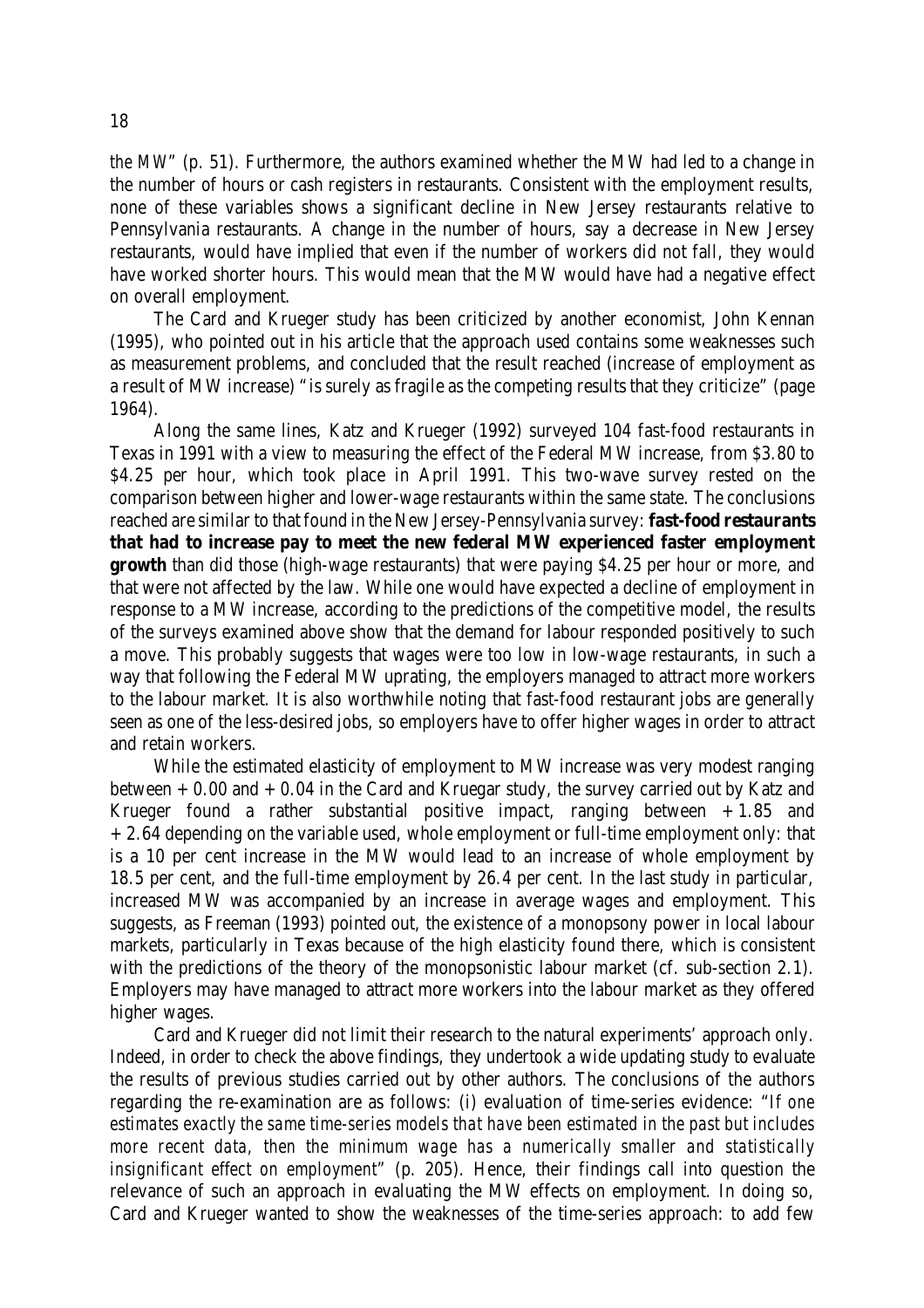observations will suffice to modify the results of the estimate; (ii) evaluation of cross-section and panel-data evidence: "*Under close scrutiny, the bulk of the empirical evidence on the employment effects of the MW... suggest that increases in the MW have had, if anything, a small, positive effect on employment, rather than an adverse effect. The controversial view that increases in the minimum wage necessarily have an adverse effect on employment has a very weak empirical evidence*" (p. 236).

The studies conducted by Card and Krueger and Katz and Krueger have not gone unchallenged, since Neumark and Wascher (1992) questioned the relevance of the natural experiments' approach to capture the effects of the MW increase on employment. Their criticisms may be summarized as follows: *firstly*, they think that the "natural experiment approach" failed "*to consider lagged effect of MW*" (p. 78), arguing that these effects may occur later. This means that aggregate employment adjusts with lag to MW increase (teenage employment might have fallen after the completion of the survey)*; secondly,* the model used by Katz and Krueger in their studies of 1992 had a bias because *"it did not control for the school enrolment rate"* (p. 78), knowing that such a variable may have an endogenous impact on teenage employment.

In their study Neumark and Wascher carried out a study using a "more classical approach" the so-called "panel data" approach. It consists in assessing the impact of the MW increase, not at the Federal level, but at the state level, using data on MW (levels of MW, coverage, etc.), teenage employment, youth school enrolment rate, and other local economic conditions prevailing in each of the 50 states and the District of Columbia. The detailed results obtained for each state have led to the calculation of an "average" correlation between change in MW and youth employment movement:

- C for teenagers, aged 16-19 years, the elasticity lies between -0.1 and -0.2: that is a 10 per cent increase in MW would lead to a decline in teenage employment from 1 to 2 per cent. In specification controlling for school enrolment rate, the elasticity seems closer to -0.2 than -0.1. This means that, with the inclusion of the school enrolment rate variable, the elasticity is higher;
- C for both teenagers and young adults, aged  $16-24$  years, the elasticity-range is  $-0.15/-0.2$ : thus a 10 per cent increase in the MW would lead to a decline in youth employment ranging from 1.5 to 2 per cent. These results are, thus, in line with the average range found in the bulk of the studies conducted during the 1980s.

#### *B. Canada*

In Canada the MW is set by province. In some provinces, separate MW for male and female workers continued to exist until the early 1970s. The studies conducted in Canada are much less numerous than in the United States. In 1987, Mercier undertook a review of the different empirical studies on MW and employment carried out in Canada. He pointed out that few studies were reliable, in the sense that the elasticities found were ranging between zero and -0.9. He said that the most reliable results were those which ranged between -0.1 and -0.3, adding that he would believe much more on the first figure namely, -0.1.

Since the beginning of the 1990s two studies have been conducted: (i) the first one by Cousineau, Tessier and Vaillancourt (1992) focusing on MW impact on unemployment of two categories of workers, namely women and youth, and covering the experience of one province (Ontario); (ii) The second one done by Cousineau (1993) who examined the MW effects on employment, unemployment and the participation rate of young workers aged less than 25 in Canada as a whole.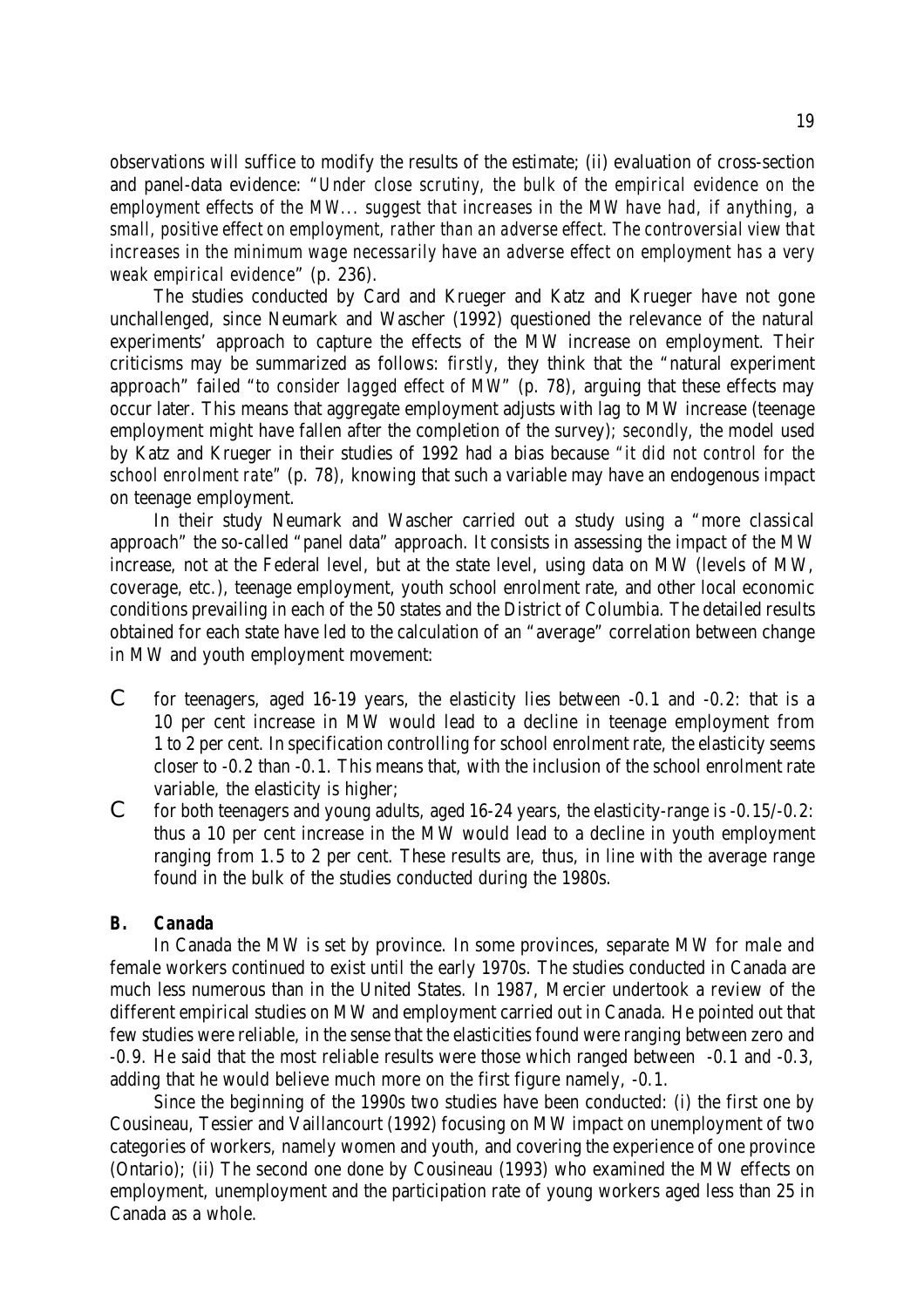The first study has relied on a model in which the dependent variable studied is the unemployment rate for the two categories of workers considered, with the independent variables being: the overall unemployment rate on the one hand, and the relative MW rate on the other.

#### *The results*

The study found that the MW had a negative impact on both female and youth employment: **a 10 per cent increase of the relative MW in Ontario (Quebec) increases the unemployment rate of women by 1.4 per cent and that of youth by 1.53 per cent.** According to the authors, the impact is even more important when they change the estimation approach. Indeed, using the quadratic regression<sup>10</sup> approach the authors found a negative impact estimated as being, respectively: 1.82 and 1.99.

Cousineau (1993) focused on the MW effect on employment of young workers aged less than 25. He retained an alternative approach based in particular on the regression of youth employment on different explanatory variables (in comparison with the preceding study), namely: real GDP, MW, a capital-cost index, and a trend. The equation estimated had the following form:  $Ej = f(PIB, SM, R, t)$ , where:

- Ej, represents youth employment (dependent variable),
- PIB or GDP, representing the business cycle,
- SM, the MW,
- R, the cost of the capital,
- T, time variable.

The results reached show that **the MW impact on youth employment aged 15-24 reaches**  $-0.5$ : that is a 10 per cent increase of MW would lead to a decline in youth employment of 5 per cent. This figure is much higher than the results generally found (-0.1/- 0.2). Therefore one can wonder whether this elasticity does not reflect in part the impact of a demographic variable. Indeed, a part of the studies which found a lower elasticity did include among the explanatory variables a demographic variable such as a young population/total population ratio. Cousineau seemed to dismiss such a criticism. He pointed out that this result shows that the youth employment response to MW increase in the long run were compatible with the employment-wages elasticities found in the studies based on the models of long term demand for labour.

In a second phase the author attempted to delimit the MW effect on the youth activity rate to see whether the unemployment rate would follow the employment rate drop<sup>11</sup>.

The results reached show in particular that the elasticity of the youth activity rate to MW is positive and equals to 0.04 (10 per cent increase in MW would increase the youth activityrate by 0.4 per cent). This means that the rise of MW, and consequently the prospect of higher wages, attracts more teenagers to the labour market. From this equation (activity-rate equation) and the preceding one (employment-rate equation), the author has simulated the impact of a 10 per cent increase of MW on youth unemployment. He obtained such a estimate by summing

<sup>&</sup>lt;sup>10</sup> This approach means that more explanatory variables are incorporated into the equation.

<sup>&</sup>lt;sup>11</sup> To assess the MW impact on the activity-rate Cousineau has designed an equation in which the dependent variable, the youth activity-rate for instance (TAj) wasregressed on the following explanatory variables: MW, the youth employment rate (TEj), the unemployment rate of adults as a Business cycle variable (TCA), and an endogenous variable with a one period lag (t-1).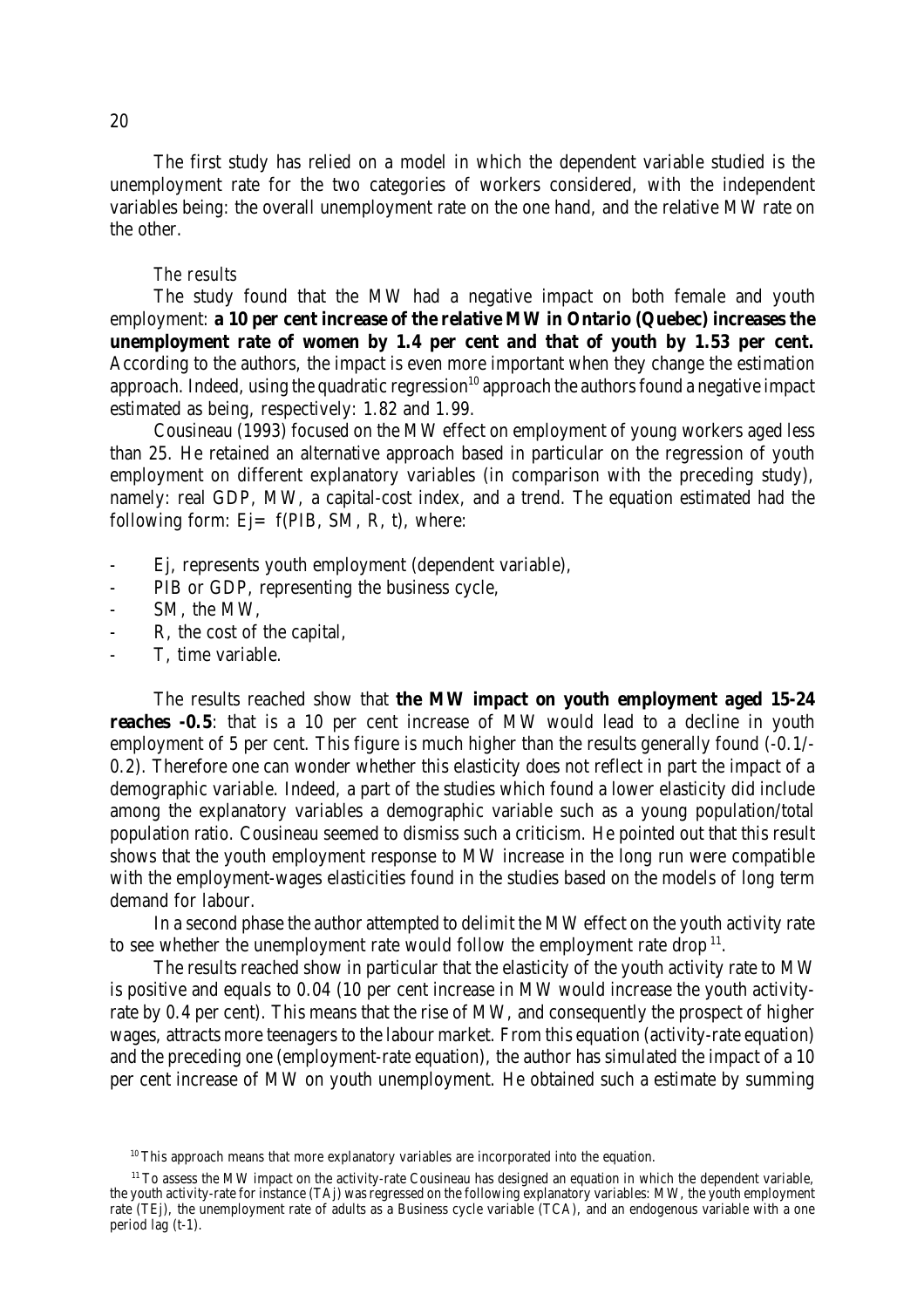up the activity-rate decrease stemming from the decline of employment and the activity-rate increase resulting from the MW increase. The comparison of such a result to the employment variation allowed him to evaluate the MW effects on the unemployment rate. The final results are as follows:

|              | (i)<br>Employment         | (ii)<br>Act. Pop.<br>(effect of<br>employment<br>decline) | (iii)<br>Act. Pop.<br>(effect of<br><b>MW</b><br>increase) | (iv)<br>Unemployment | (v)<br>Unemploymen<br>t rate |
|--------------|---------------------------|-----------------------------------------------------------|------------------------------------------------------------|----------------------|------------------------------|
| Young male   | 58 000<br>$(-5%)$         | $-51000$                                                  | $+6000$                                                    | $+13000$             | $+1.8%$                      |
| Young female | $-52000$                  | $-52000$                                                  | $+7000$                                                    | $+7000$              | $+1.1%$                      |
| Total        | 10 000                    | $-103000$                                                 | $+13000$                                                   | $+20000$             | $+1.5%$                      |
| Source:      | Cousineau (1993, p. 280). |                                                           |                                                            |                      |                              |

|  | Table 6. The effect of a 10 per cent increase of MW on: |  |  |  |  |  |
|--|---------------------------------------------------------|--|--|--|--|--|
|--|---------------------------------------------------------|--|--|--|--|--|

The above data show that: the **MW effects on youth employment appears high**, even though they are partially attenuated, in terms of impact on the unemployment rates, by the decline of active population.

#### **2.1.2 The studies in Western Europe**

#### *A. United Kingdom*

The United Kingdom had a legal MW fixing machinery until its abolition by the Conservative Government in 1993, except for the agriculture sector, on the grounds that it had caused jobs losses. Before 1993, there were MW rates established by the trade boards and then the wage councils, as from 1986, for certain sectors employing around 15 per cent of the work force (2.3 million). The rates set varied between sectors since each sector had its own wages councils. Each year, the wages councils fixed MW rates through a form of collective bargaining with independent members arbitrating when no agreement could be reached. Relative to average earnings, the MW rates were set at around 40 per cent.

The empirical studies conducted in this country are twofold: (i) macroeconomic and (ii) microeconomic.

#### *Preliminary remark*

There have been no studies in the United Kingdom devoted specifically to the MW effect on youth employment. Therefore, the results of the studies discussed below concern the link between MW and total employment including youth employment.

#### *(i) The macroeconomic studies*

Bazen (1990) and Gregg (1992) carried out empirical studies on the MW effect on employment at the macroeconomic level. Such studies, particularly that of Gregg, were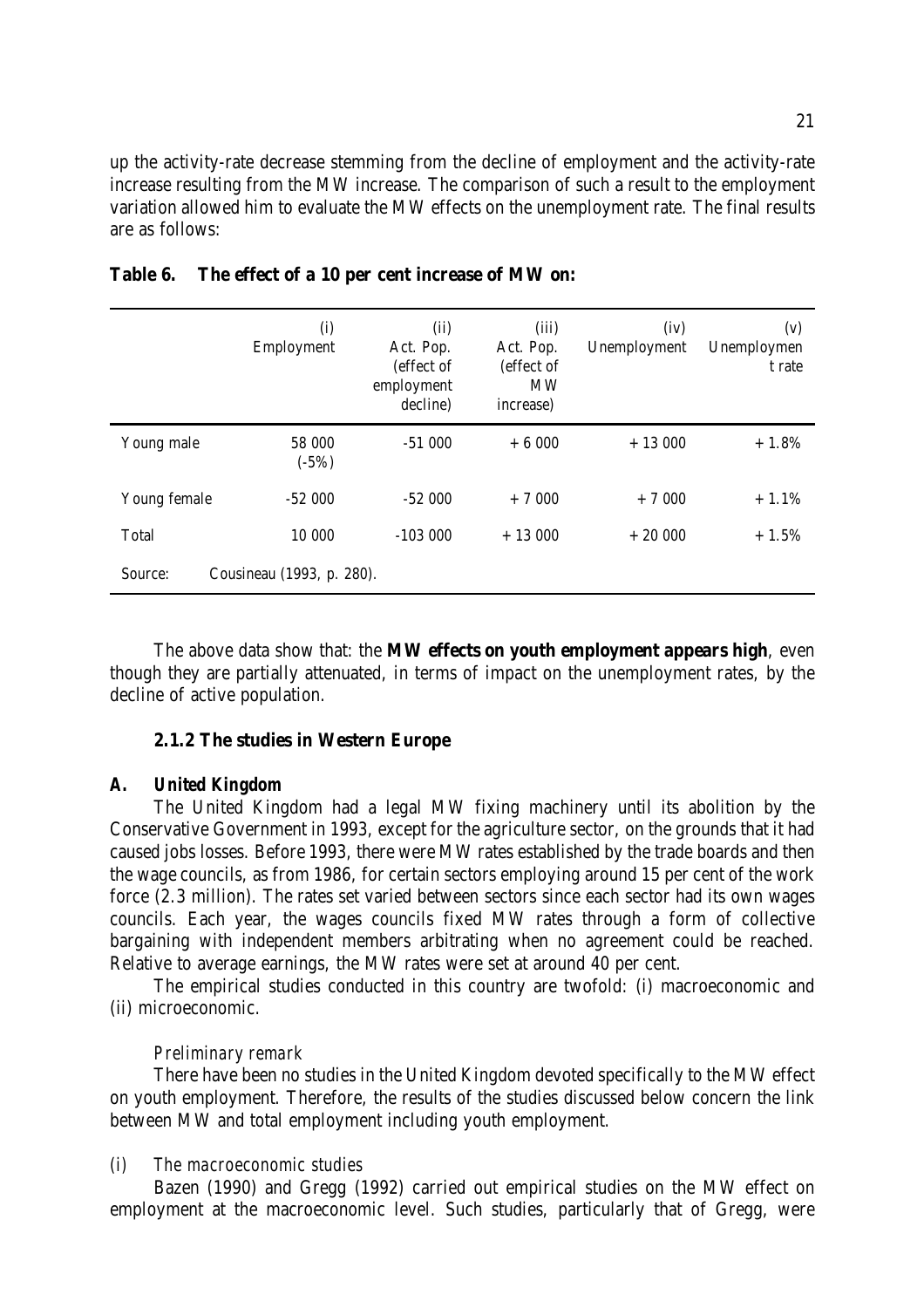conducted in the course of the debate opposing the Labour Party and the Conservatives prior to the 1992 General Elections. They simulated the impact that would result from the introduction of a national MW representing half male median earnings. Both reached the conclusion that MW would cause the loss of 100 to 150,000 jobs. Bazen did report a figure of up to 250,000 but this was considered as being extreme as it was based on artificial assumptions.

The approach used to reach such a conclusion has been criticised by many authors because it contained some weaknesses. Indeed, they started first by assessing the effect of the introduction of MW on average wage; Then they attempted to estimate the macroeconomic consequences of such a change by using a macroeconomic model. The most important criticism addressed in this approach is that it didn't take into account the fact that there were different labour markets in the United Kingdom economy, which did not react equally to an exogenous shock such as the average wage increases. Hence, according to Stephen Machin and Alan Manning (1992, p.1), the rise in women's pay relative to men's that followed the Equal Pay Act of 1970, which led to a rise of average wage, "*did not lead to a decline of women's employment*"; adding that " *the United Kingdom had rather experienced an increase in women's employment.*" Moreover, it seems that Gregg himself admitted later such a weakness in his approach. The two million job losses might have been caused by the effects of other factors than MW (recession, ...), which have not been captured by the model used.

#### *(ii) The microeconomic studies*

Some microeconomic studies have been carried out to assess the effect of wages councils on employment. Among them one can cite Machin and Manning (1992), who stressed that the macroeconomic models are not appropriate to analyse changes in relative wages such as those brought about by MW legislation.

Using data pertaining to 10 wages councils, Machin and Manning attempted to evaluate the impact of MW wage councils' regulation on employment and wage dispersion. For that purpose they relied on an equation in which they measured the correlation between the employment change and the change of the ratio minimum wage/average wage called "toughness", in 4 low-wage sectors, namely: catering, retail, clothing and hairdressing. The results reached are presented in the table below:

| Table 7. Correlation between change in the ratio minimum wage/average earnings and |  |
|------------------------------------------------------------------------------------|--|
| change in employment                                                               |  |

| <b>Sectors</b>                               | Employment/MW correlation                |  |  |  |  |  |
|----------------------------------------------|------------------------------------------|--|--|--|--|--|
| Catering                                     | Positive association (significant)       |  |  |  |  |  |
| Retail                                       | Positive association (but insignificant) |  |  |  |  |  |
| Hairdressing                                 | Negative association (but insignificant) |  |  |  |  |  |
| Clothing                                     | Positive association (but insignificant) |  |  |  |  |  |
| Machin and Manning, (1992, p.22).<br>Source: |                                          |  |  |  |  |  |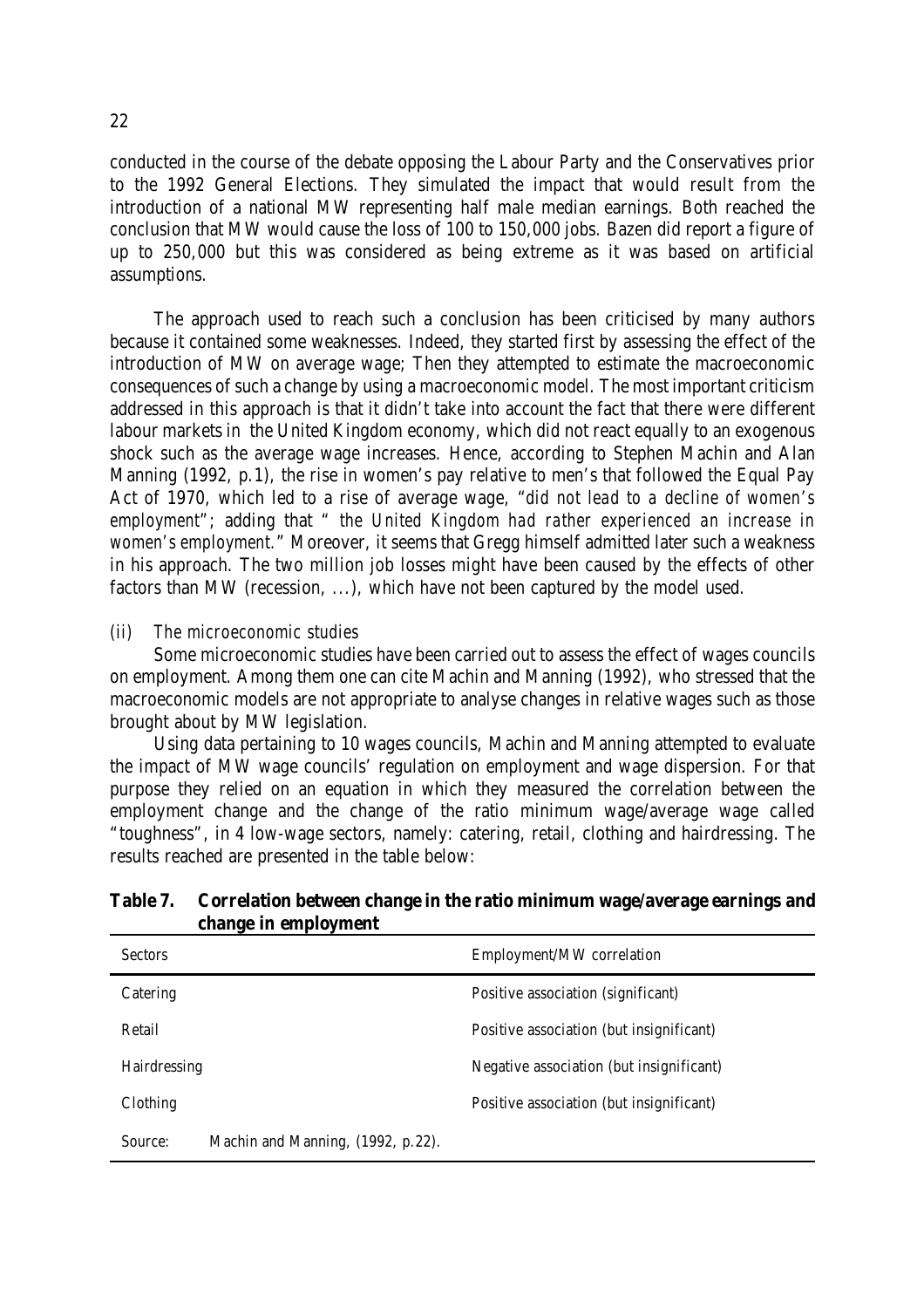The authors pointed out that such a result contradicts the predictions of the competitive model according to which a rise in the relative value of MW to average wage might reduce employment. They concluded their study by stressing that "*there is no evidence that the activities of minimum councils have acted as a restraint on employment in Britain in the 1980s*" (p.15). They added, "*if anything, MW have been good for employment, and particularly in the catering industry*". The positive relationship between the wage councils's activities and employment in the United Kingdom, has been confirmed by the findings of another empirical research carried out by Dickens, Machin and Manning in 1994 (The effects of minimum wage on employment: Theory and evidence from Britain).

Finally, following the abolition of the wages councils in 1993, a study undertaken by the low pay network organization <sup>12</sup> entitled "After the safety net" (1994), found that "whilst pay rates in the former wages council sectors have certainly dropped, there has been very little positive effect on employment. The study found that in the retail and catering sectors a net loss of 18,000 jobs was recorded between September 1993 and March 1994.

#### **B. France**

Among developed countries France has one of the most complete form of MW protection. It has a national MW which has a legal basis and which applies to the whole economy and all categories of workers aged over 18 years. This system provides for a special rate for workers aged under 18, apprentices and handicapped workers.

In France the debate on MW is far from having the intensity it reached in the United States, despite the fact that it plays an important role (economic and social) in terms of income distribution and wages formation. Hence MW is linked directly to inflation as well as to the real average wage of manual workers. Unlike the Federal MW in the United States for example, the relative value of the "SMIC" in France has tended to rise over the period ranging from 1970 (date of the introduction of the SMIC) and 1992 (cf. chart below).



#### **Figure 2. Ratio MW/average wage**

Source: National Institute of Statistics (INSEE).

 $12$  This is an organization which seeks to improve the pay and conditions of low-paid workers.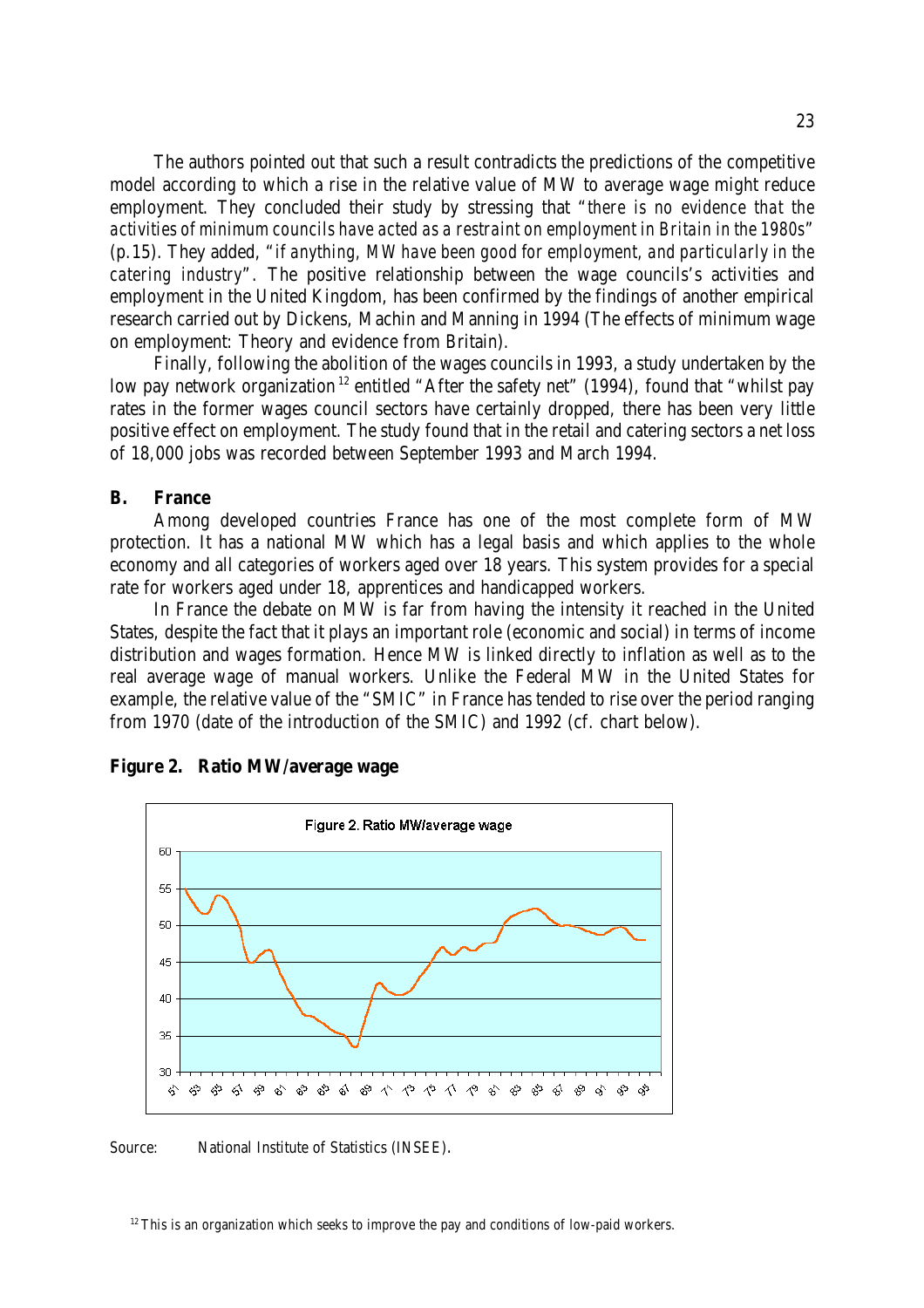In addition, MW is used as an indicator for the determination of several social benefits such as certain unemployment benefits, trainees stipend, etc. The importance of the role of MW in France can also be measured through: (i) its relative value to average wage which reaches 49 per cent, and (ii) the proportion of MW-earners: 1.16 million workers in the private sector (8.6 per cent of the work force), plus 200 000 domestic workers, 140 000 employees in the civil service and 60 000 in the agricultural sector. The proportion of MW earners among young workers, below 26 years, is high: it reached 32.2 per cent in 1997 cf. table below).

|         | Young aged under 26                    |      |           | Adult   |
|---------|----------------------------------------|------|-----------|---------|
|         |                                        |      | 26-49 old | over 50 |
| 1990    | 31.1                                   |      | 7.6       | 7.5     |
| 1991    |                                        | 31.0 | 8.0       | 8.2     |
| 1992    | 28.4                                   |      | 7.3       | 6.9     |
| 1993    | 32.2                                   |      | 7.6       | 7.5     |
| Source: | INSEE (Employment Survey, March 1993). |      |           |         |

**Table 8. Evolution of MW earners proportion (private sector) (per cent)**

Since the beginning of the 1990s France has experienced a sharp increase of unemployment, in particular among youth. Such a movement has triggered a debate among economists and some politicians on the fact that the MW might explain, at least partially, job losses during the 1990s. To ascertain whether MW had a negative impact on employment, and particularly youth employment, several authors have carried out empirical studies: Benhayoun (1990, 1993), Bazen-Martin (1991), Skourias (1992-1993). Before surveying these "new" studies, we will survey the results of some other studies which were conducted during the 1980s, namely Rosa (1980 and 1985) and Martin (1981). We conclude the survey on France in referring to the findings of a very recent study (Dolado et al., 1996), according to which: (i) the negative impact attributed to the SMIC uprating, in particular during the first half of the 1980s might be due to other variables such recession/weak economic growth, and (ii) the SMIC rise might have increased employment in low-wages regions.

#### *(i) The Studies of the 1980s: significant negative effect of MW on employment, with results presenting some statistical biases*

While Rosa (1980) found that the MW had exerted a negative impact on youth employment: the elasticity was estimated at -0.41, Martin (1981) reached a slightly lower figure, -0.381: that is a 10 per cent increase in the MW would lead to a decline in youth employment estimated at 4.1 per cent (ROSA) and 3.81 per cent (Martin). In 1985, Rosa used longer time series (1963-1984 against 1963-1979 for the first study) including the strong uprating of MW  $(+10$  per cent in nominal value) decided by the socialist government in 1981.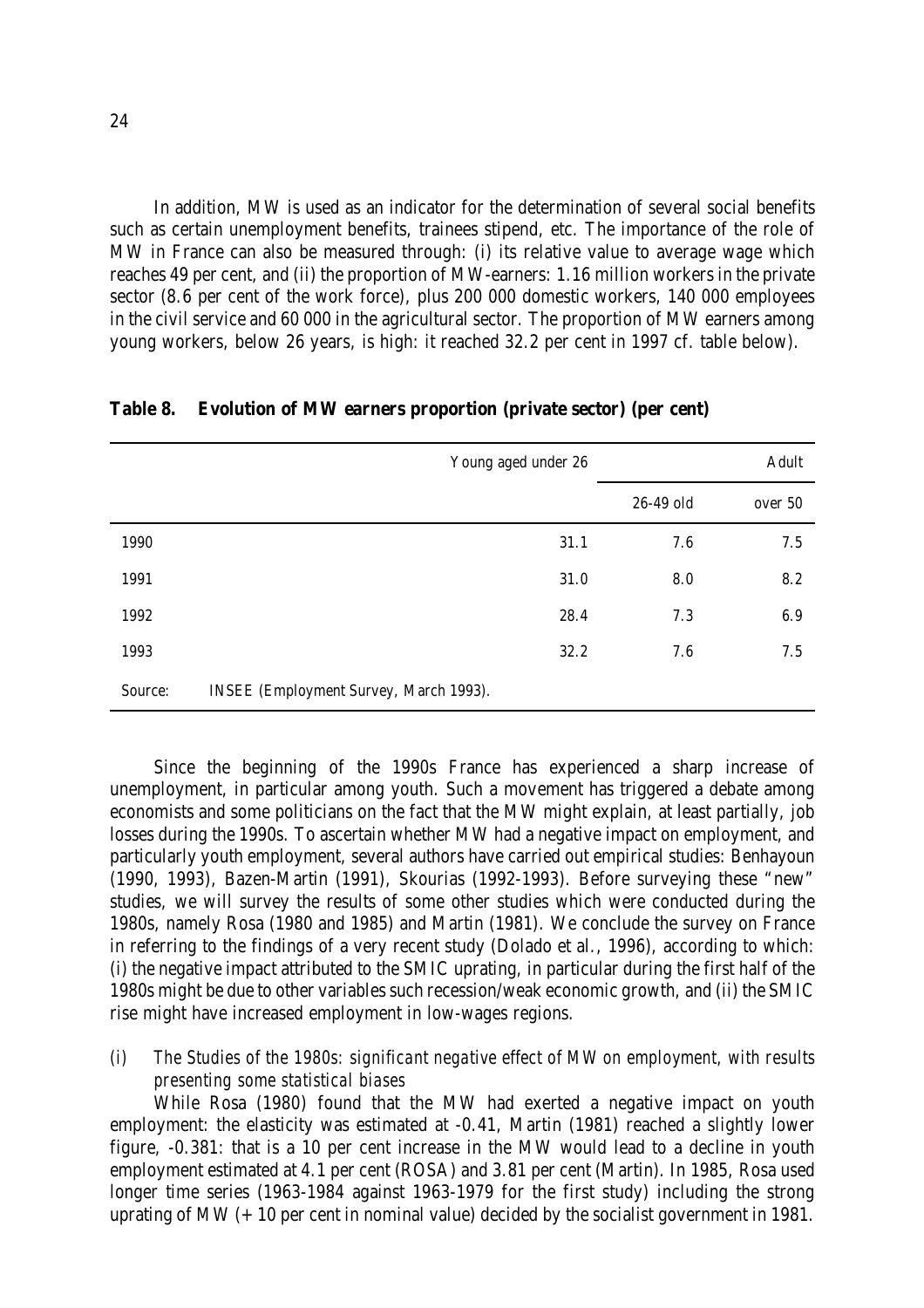He found that the elasticity of employment to MW was equal to -0.35 (slightly lower than the 1980's figure) for young workers aged 15-24. However, as more young workers were attracted to the labour market by prospects of higher wages due to MW increase, the impact on youth unemployment reached -1.099 . This situation contrasts with that observed in the United States where the MW effects on teenage unemployment were weaker than the effect on employment because of the labour force withdrawal from the labour market, probably following the decline in employment prospects as discussed earlier (see BGK's survey of category II studies).

The results of these studies have been subject to major criticisms by several authors. Skourias (1995) for example has stated that: *firstly*, "*the equations used by Rosa had left aside some important explanatory variables such as the trend variable*"; and *secondly*, "*the model used by Martin contained a serious problem of residuals auto-correlation which biases the results obtained*" (p. 265). The first remark means that the equations used have attributed to MW some negative effects which might be due to other variables which have not been incorporated into the model. Moreover, the authors concerned did not react to such criticism. This might be interpreted that they may recognise the weaknesses of their approaches.

#### *(ii) The 1990s studies: they led to much lower negative estimates*

The bulk of the studies conducted since 1990 have attempted to assess the MW effect on youth employment by using the approach evolved by Mincer (1976) who was the first economist making a distinction between MW effects on employment and those on unemployment, depending on the active population reaction (cf. Section 1.3 above). Hence, Mincer's approach is based on two equations: employment-rate equation and activity-rate equation. In matching the results of two equations they indirectly infer the MW effect on youth unemployment.

The studies conducted in the 1990s have taken into account some of the weaknesses which characterized the previous studies, particularly in incorporating trend variables into equations

Three studies could be retained in this survey: Bazen and Martin (1991), Skourias (1992, 1993) and Benhayoun (1993). They will be followed by a brief discussion of a very recent study conducted by a team of European economists, namely Dolado et al. (1996)

#### *The study by Bazen and Martin (1991)*

.

The authors used an approach based on the theory of the demand for labour on the grounds that Mincer's model does not allow a precise assessment of the MW effect on employment. They argued that the equation used in this model cannot be considered as a demand for labour equation unless the following conditions were satisfied: (i) youth are the sole category affected by MW; (ii) only the MW exerts an impact on young workers earnings; (iii) the adult unemployment rate expresses the industrial output's movement. They considered that the MW effect on employment should not be estimated before having estimated two prerequisite equations. The first one should assess the impact of MW (as exogenous shock) on average wages, while the second equation should estimate the demand for labour with a vector of wages including average wage<sup>13</sup> as an explanatory variable. Using the results of these two equations, the authors have calculated the impact of MW movement on employment.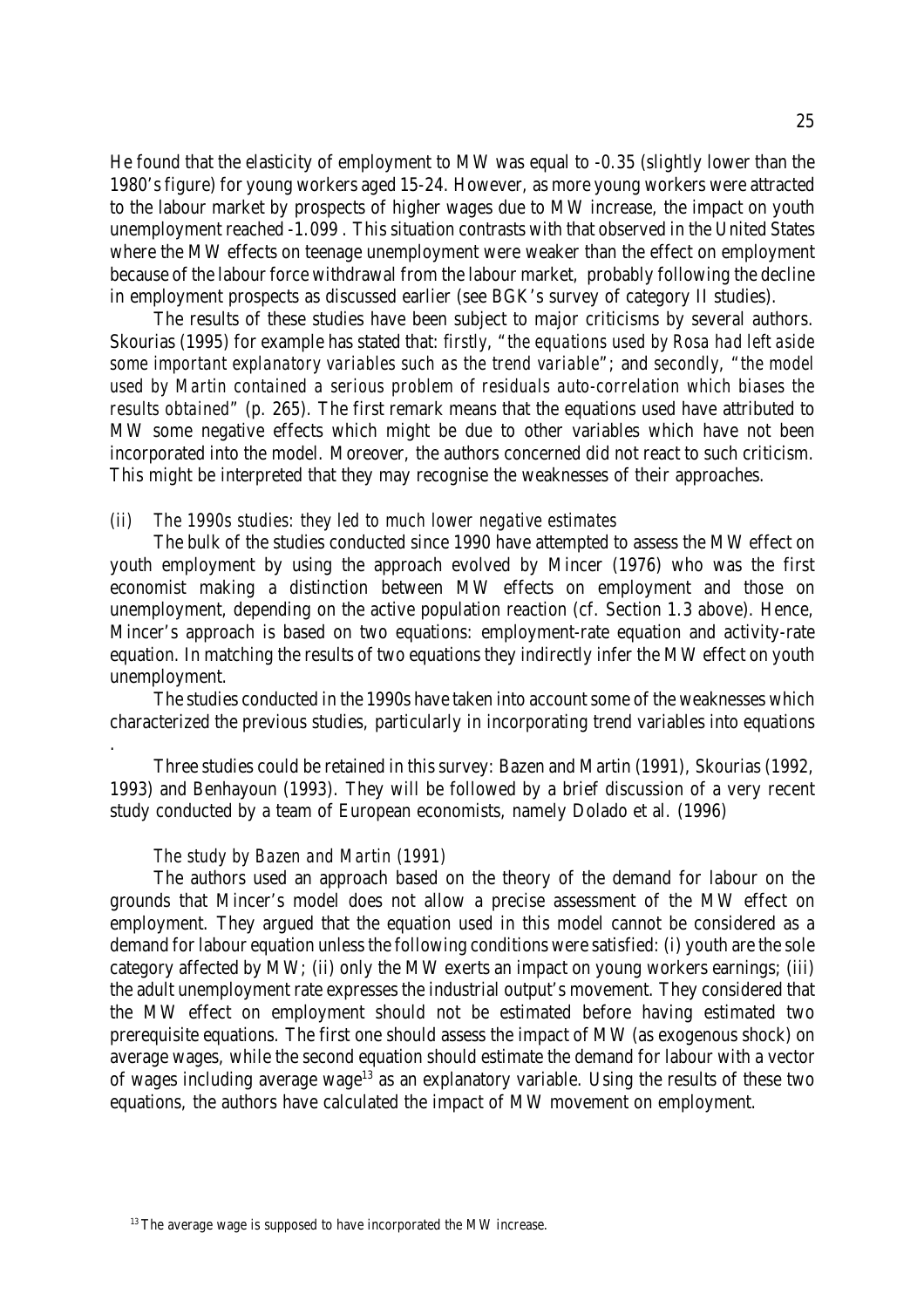#### *Findings*

While the authors found that the MW uprating had exerted an upward pressure on average real earnings of young workers, they pointed out that "*they couldn't establish, in a satisfactory manner, that the rise of youth labour cost had a negative impact on its employment*" (p. 242). Therefore, the elasticities of youth employment to MW movement, ranging between -0.1 and -0.2, seem very modest and fragile. They seem close to that found in some studies conducted in the United States during the 1990s (category II).

Skourias carried out three studies, in 1992 and 1993, using different approaches. The first approach relied on the model established by Cousineau whose features have been discussed earlier. The second one was inspired by Mincer's model. Finally, he attempted to estimate an equation inspired by the model used in the Bazen and Martin study.

The results of these studies are discussed below:

#### **Table 9. Elasticity of youth unemployment rate to MW: results obtained in using Cousineau's approach**

|                               | Young males        | Young females    | Total                                                                                 |
|-------------------------------|--------------------|------------------|---------------------------------------------------------------------------------------|
| Hourly gross minimum<br>wage  | $0.31$ to $0.5$    | $0.34$ to $0.46$ | $0.35$ to $0.51$                                                                      |
| Monthly gross minimum<br>wage | $0.34$ to $0.6$    | $0.4$ to $0.55$  | $0.40$ to $0.50$                                                                      |
| Relative minimum wage         | 1.23 to 1.5<br>and | $0.29$ to $0.58$ | $0.79$ to $0.92$                                                                      |
| <b>Real MW</b>                |                    |                  | $0.471$ to $0.605$<br>(after correction of the bias of<br>residuals auto-correlation) |

Source: Skourias (1993).

#### **Table 10. MW effects on youth employment rate: results of the study using Mincer's approach**

|                                          | Estimate results through the<br>method of ordinary least squares<br>(OLS) | Estimate results through the<br>method of auto-regressive<br>ordinary least squares (OROLS) |
|------------------------------------------|---------------------------------------------------------------------------|---------------------------------------------------------------------------------------------|
| Hourly gross minimum wage *              | $-0.106$                                                                  | $-0.147$                                                                                    |
| Hourly gross minimum wage **             | $-0.112$                                                                  | $-0.148$                                                                                    |
| Real total minimum labour cost<br>$\ast$ | $-0.089$                                                                  | $-0.121$                                                                                    |
| Real total minimum labour cost<br>$**$   | $-0.096$                                                                  | $-0.124$                                                                                    |

deflated by the index of consumer prices

\*\* deflated by the index of output prices

Source: Skourias (1995, p. 270).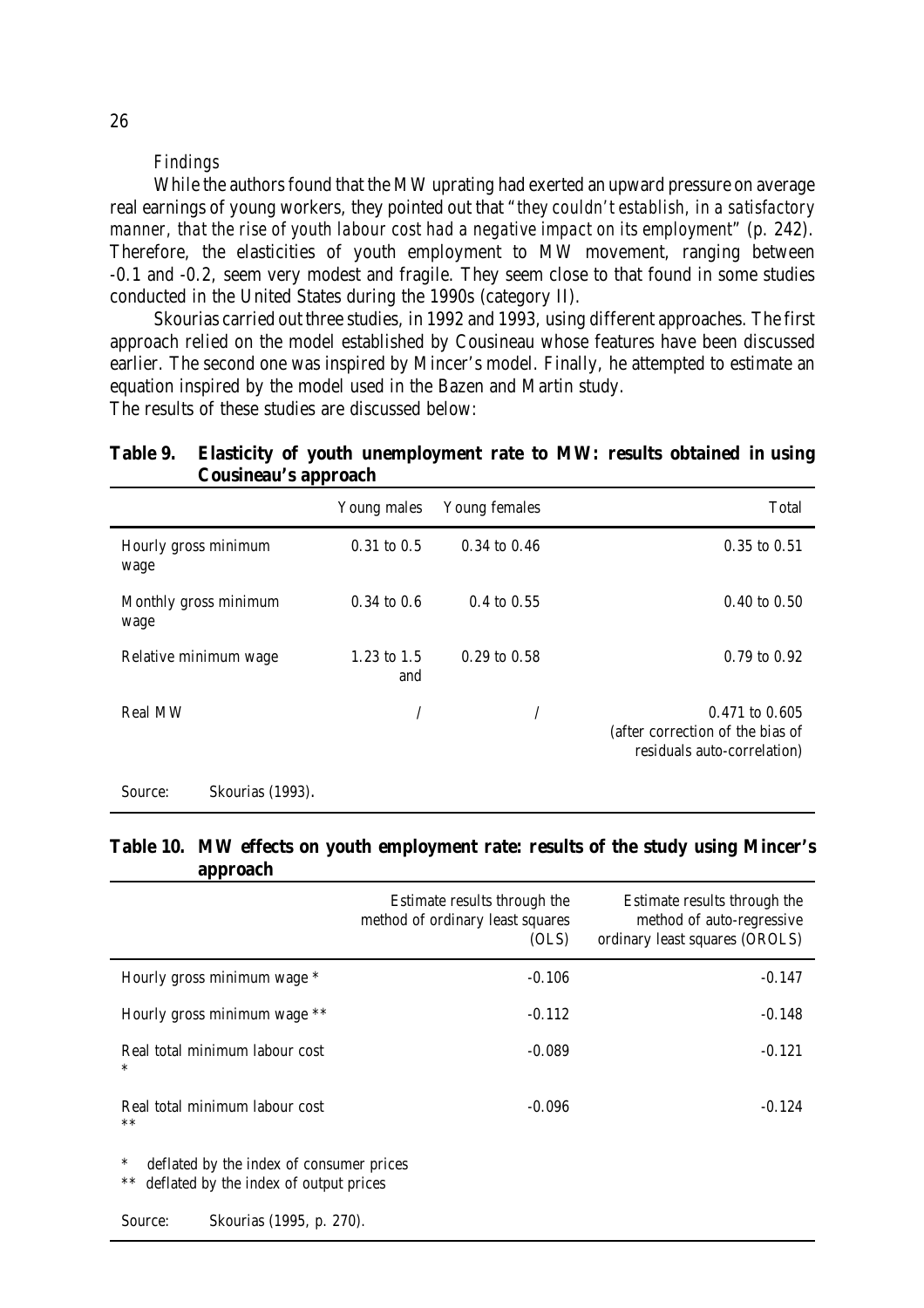As regards the third approach, Skourias found that the elasticity of youth employment to the MW was ranging between -0.2 and -0.22: that is a 10 per cent increase in the MW would lead to a decline in youth employment ranging between 2.0 and 2.2 per cent.

The above results show that the MW has a negative, though modest, effect on youth employment: whatever the estimate approach used, the elasticity of youth employment to MW lies around -0.1/-0.2. This figure is close to that found by Bazen and Martin (1991), but much lower in comparison to that obtained by Rosa who found a rather strong MW effect on youth employment, lying around -0.4. According to Skourias (1995), "*these results do not allow to conclude that MW contributes very significantly to the youth employment decline*" (p. 271); if any, it must be attributed to the whole labour cost of young workers which include employers' contributions to the financing of the social security regime. Finally, the results of Skourias' studies show that when the MW uprating has been moderate, its disemployment effect were very limited, as it appears from the table below:

|                                 | Average growth of MW<br>(yearly)<br>(per cent) | Average decline of youth<br>employment rate (yearly)<br>(per cent) | Youth employment<br>decline |
|---------------------------------|------------------------------------------------|--------------------------------------------------------------------|-----------------------------|
| 1970-1975                       | 5.3                                            | $0.3 \text{ to } 1.1$                                              | 53 000 to 213 000           |
| 1975-1980                       | 2.1                                            | $0.1 \quad \text{to} \; 0.4$                                       | 19 000 to 76 000            |
| 1980-1985                       | 2.1                                            | $0.1 \quad \text{to } 0.4$                                         | 6 000 to 64 000             |
| 1985-1990                       | 0.8                                            | $0.05$ to $0.15$                                                   | 5 000 to 22 000             |
| Source: Skourias (1995 p. 119). |                                                |                                                                    |                             |

|  |  |  |  | Table 11. Youth employment decline according to average growth of MW |  |  |  |
|--|--|--|--|----------------------------------------------------------------------|--|--|--|
|--|--|--|--|----------------------------------------------------------------------|--|--|--|

According to the above data (column 4), the MW uprating seemed to have led to a loss of jobs ranging between 93,000 and 375,000 in the course of the period 1970-1990. However, the loss of jobs seems much higher between 1970 and 1985 than after 1985. This means that the moderate rise of MW experienced in France after 1985 had a very limited impact on youth employment. Given the role MW plays in the French system of wage formation and income distribution, such an impact appears limited.

 The weak linkage between MW and youth employment was confirmed by the empirical study carried out by Benhayoun (1993). In an attempt to update a previous study, conducted in 1990, Benhayoun has resorted to an approach inspired by Mincer's model as well. He regressed the youth employment rate (by sex) on the following explanatory variables: an indicator of MW, business cycle variable (unemployment rate of adults), the proportion of youth in total population aged less than 50, time variable, and a dummy representing the effect of the different measures taken by the government in favour of young workers.

The results reached suggest that: (i) the elasticity of youth employment to MW movement is lower than that found in his 1990's study; (ii) the coefficient of MW, measuring its impact on youth employment, is significant only for young men: it ranges between -0.13 and -0.35. However, it seems that these results would have been instable, in particular if the first years of the period covered by the estimate had been taken out. Finally, as Benhayoun pointed out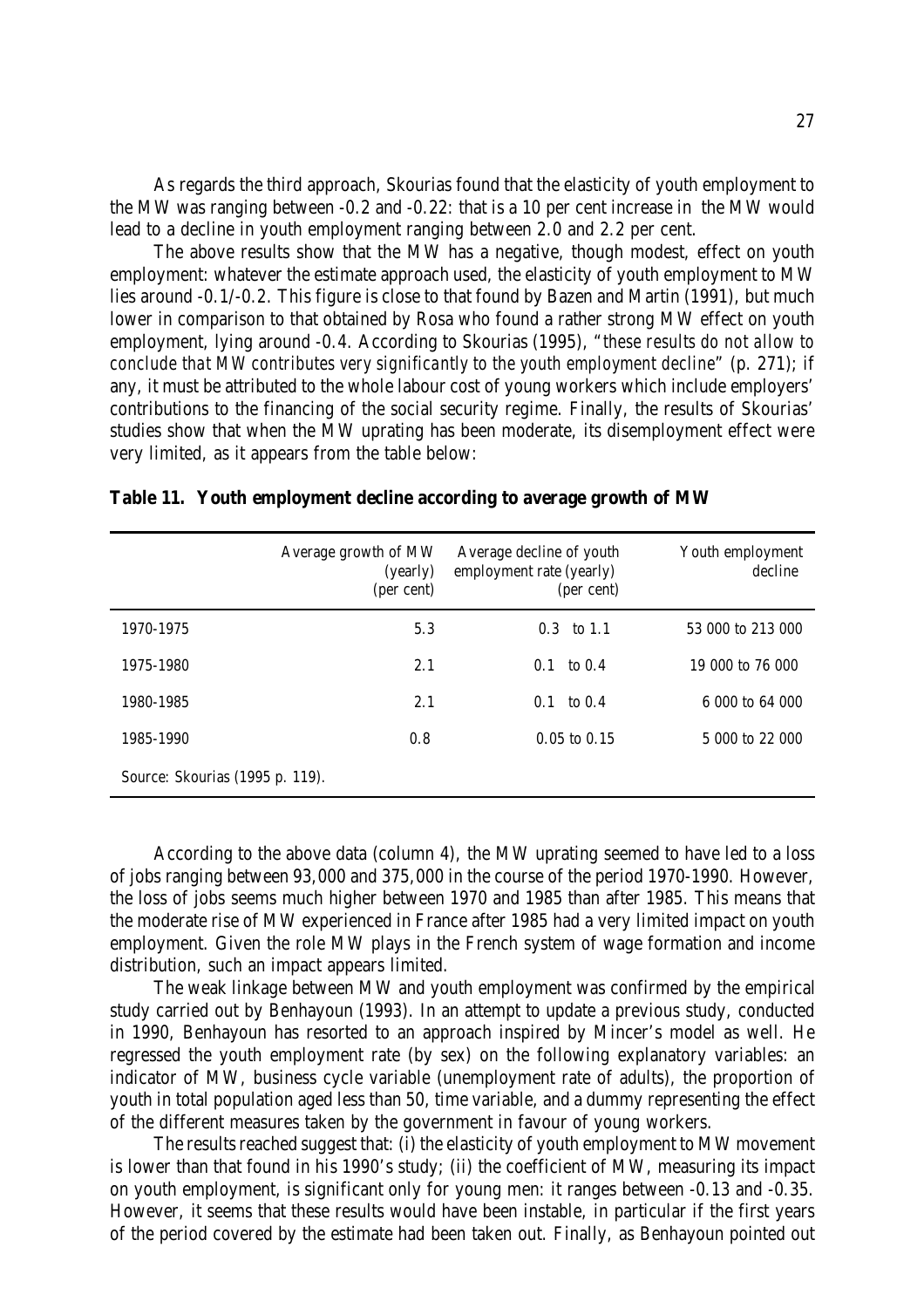"*the relationship between MW and youth employment has been confirmed but remains very fragile*" (p.124).

Finally, the idea according to which the substantial rise of the MW during the first half of the 1980s had led to a significant job losses has been questioned by a very recent study carried out by a team of European economists, J. Dolado et al., (1996). The authors of this study stated that "*other explanations can be offered for the deterioration in the labour market position of the low paid in France levels*", than the levels reached by the SMIC. They pointed out that the decline in employment of the population paid near the MW might be attributed to the very weak growth/recession which had characterised the economy of this country during the first half of the 1980s (p. 341).

To ascertain whether the MW had any negative effect on employment in France, Dolado et al. have resorted to the approach used by Card and Krueger while studying the impact of Federal MW rise in the United States. To put it simply, these authors examined data on wages and employment by region (Département) for a long period: 1967-1992, to see whether the increase of the MW in low-wage regions did destroy jobs. The results of the study show that "**low-wage regions performance in terms of employment were relatively higher than that of high-wage regions**", in the period 1967-1985, during which the SMIC was increased strongly. This means that employment growth was higher in regions that initially had low levels of pay. These findings probably suggest the existence of a sort of local monopsonistic power, in fixing wages, which the employers used to attract more labour into the labour market. One can say too that without MW increases, and consequently the upward movement of the whole wage structure, a part of the work force might have left low-wage regions for high-wage regions. Such a movement would have not allowed an increase of employment in low-wage regions.

#### *C. Netherlands*

The Dutch system is based on a national MW, comprising most of the working population. The only groups that are excluded are domestic workers and apprentices. The wages of the latter are regulated by collective agreements. During its first two years of existence, the minimum wage applied only to workers aged 24 years and older. In 1970 the age limit was changed to 23 and four years later a legal youth minimum wage were introduced. Since 1974, lower rates are applicable to young workers aged 15 to 22 years. These rates were reduced between 1980 and 1983, in response to a sharp increase of youth unemployment (cf. our analysis in Part 3). The Dutch system also excluded part-time workers from the MW coverage until 1990.

The number of people earning the MW represented 2.6 per cent of the workforce in 1991 against 5 per cent in 1985 (cf. table below). Among young workers, 16 to 22 years old, the proportion of MW-earners is close to 10 per cent. Most of those on the MW are women, with 5.1 per cent of female employees compared with only 1.8 per cent of male employees on the minimum wage.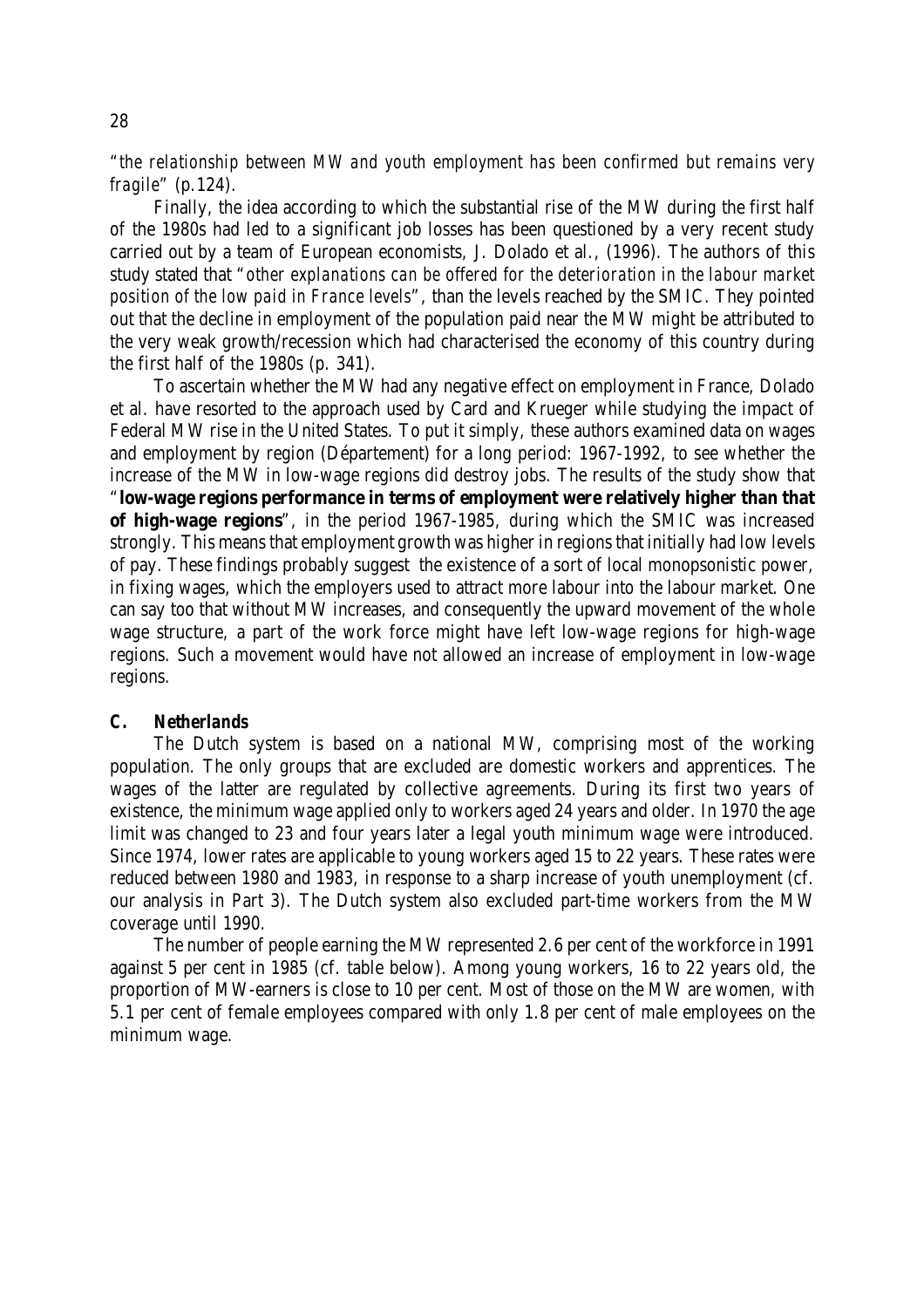| Age       | Number of MW earners                       | Number of MW earners as a per cent<br>of the age-group workforce |  |  |
|-----------|--------------------------------------------|------------------------------------------------------------------|--|--|
| 16-64     | 121 600                                    | 2.6%                                                             |  |  |
| $16 - 22$ | 41 600                                     | 9.5%                                                             |  |  |
| 23-64     | 80 100                                     | 1.9%                                                             |  |  |
| Source:   | Drawn from ILO questionnaire on MW (1994). |                                                                  |  |  |

**Table 12. Number of minimum wage earners by age, October 1992**

#### *The empirical studies*

Van Soest (1993) carried out an empirical study to examine the link between MW and youth employment/unemployment. He looked at both macro and micro evidence of the employment and unemployment effects of MW. In the macro analysis he resorted to the standard approach which consists in examining the MW's effects on unemployment in two phases: in phase I he estimated the impact of MW increase on average wages, and in phase II he measured the impact of average wages on unemployment. The results found seemed to have led to ambiguous results. Indeed, it has been found, surprisingly, that the long term effects of the MW on unemployment rate movement were lower for the young (the elasticity found was 0.31 and 0.36), than for adult workers (an elasticity of 0.37 and 0.56)<sup>14</sup>. These estimates were very surprising because among MW earners the proportion of young workers is much higher than that of adults (10 per cent against 2.6 per cent). They might be due to the fact that the MW's effects were not estimated independently of average wages movement. This criticism is often addressed to the macro-approach of examining the correlation between MW and employment/unemployment (cf. criticisms addressed to Gregg and Bazen's studies). Another element which might explain such a result is the short length of the time series (van Soest).

The micro-econometric analysis has led to different results, with youth employment substantially affected by the MW. According to the author, such effects are stable over time.

The elasticities found in van Soest's estimates seem higher, in average, in comparison with those found in other European countries examined in this survey. The table below shows that **a 10 per cent increase in MW would lead to a decline of total employment estimated at -5.9 per cent in 1984 and -5.1 per cent in 1987 for males and -5.4 per cent and - 5.9 per cent for females**. However, while earlier estimates of the same author had shown wider figures, studies carried out by other authors did not find any negative linkage between MW and employment. For example, Bosch and van der Hoeven (1991, cited by van Soest, p. 1054) and Salverda (1989) (cited by van Soest, p. 1054) claimed respectively that **lowering the MW did not lead to more employment growth for low wage earners**, and that the MW had no impact on employment.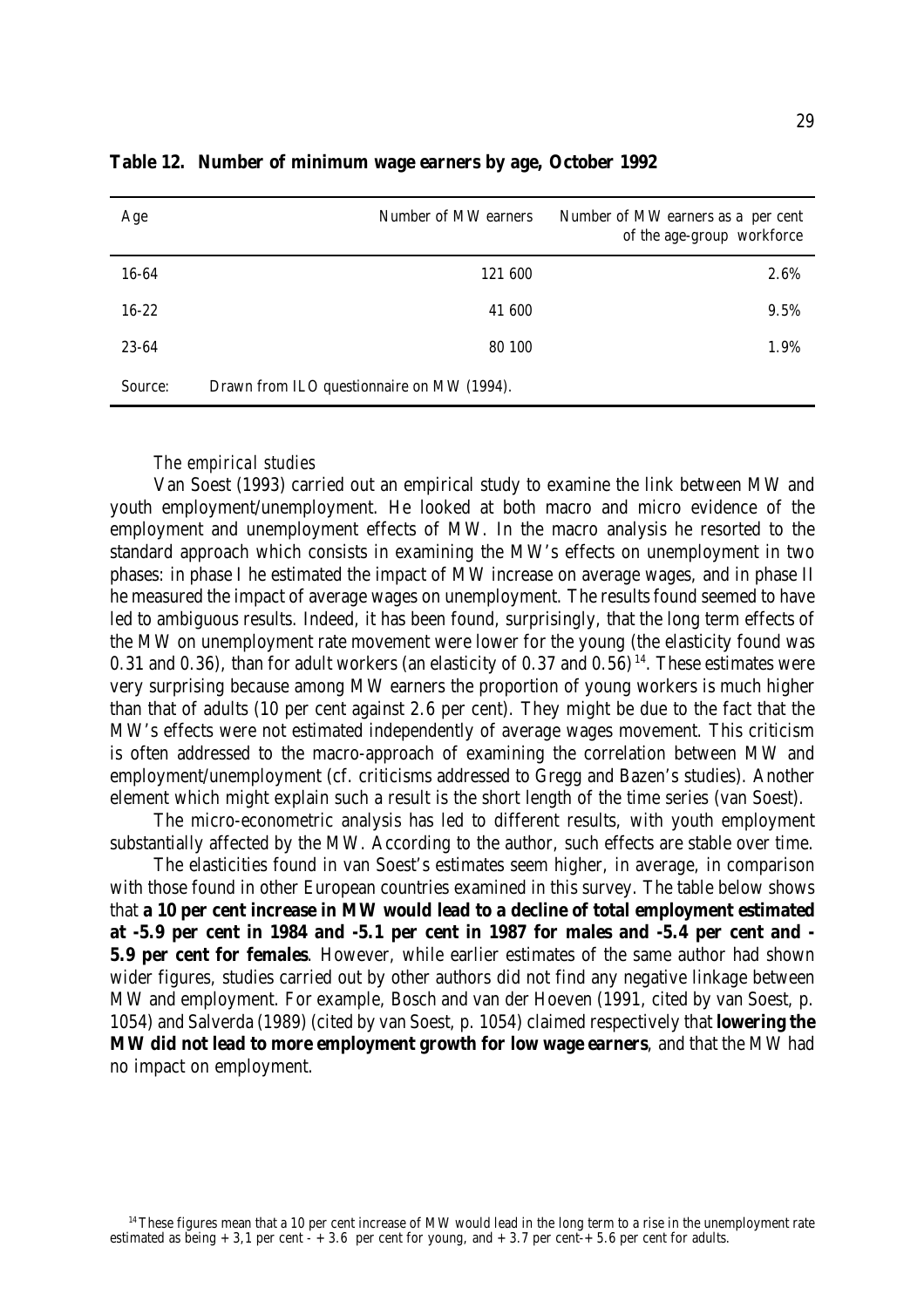|                                       |         | Females |         |      |
|---------------------------------------|---------|---------|---------|------|
|                                       | 1984    | 1987    | 1984    | 1987 |
| Employment                            | $-0.34$ | $-0.35$ | $-0.41$ | 0.46 |
| Youth employment                      | $-0.59$ | $-0.51$ | $-0.54$ | 0.59 |
| Unemployment                          | 1.5     | 2.63    | 1.38    | 1.12 |
| Van Soest, (1993 p. 1070).<br>Source: |         |         |         |      |

# **Table 13. Elasticity of employment and unemployment to MW increase**

Van Soest's conclusions have been questioned by Dolado et al. (1996) in their recent study which covered the experience of the Netherlands. They stated that *"evidence from the Netherlands about the adverse employment effect of a MW is scarcely compelling"* (p. 345), because of the methodological problems discussed earlier.

#### *D. Portugal*

In Portugal the MW was introduced in 1974 to improve the pay conditions of the poorer workers. This goal went through many changes. During the 1970s the MW policy pursued a balance between the satisfaction of workers needs and the capacity to pay of the firms. During the 1980s, the objective was to improve the minimum wage relation to the average wage, and in the 1990s the aim was to contribute to the convergence of inflation rates to the European levels, while remaining compatible with the employment promotion policy.

Initially the MW system covered only non-agricultural workers over 19 years of age, who worked in enterprises which employed over 5 workers. The exclusion of rural workers was due to a poor statistical coverage of this group. In 1977, the coverage of the non-agricultural MW was extended to workers of every enterprise, regardless of their size, and of all ages, although at different rates. In the same year the authorities established an agricultural MW below the non-agricultural rate. In 1978, the authorities fixed a minimum wage for the last remaining excluded group, the domestic workers, at a rate below the agricultural MW. The adjustments of the agricultural and domestic workers' MW were above the non-agricultural, specially after 1984, in such a way that in 1991 the agricultural MW reached the non-agricultural level. In addition, between 1975 and 1989 small enterprises with less than 10 workers could be exempted from the application of the MW, after an evaluation of the Ministry of Labour. The enterprises benefitting from exemption had to be receiving state assistance or had to be located in areas that were experiencing an economic crisis. These exemptions which were very limited have finally been abandoned. As regards coverage, the percentage of workers receiving the MW was 6.3 per cent in 1994 against 8.6 per cent in 1991 (cf. table below). However, these figures underestimate the reality since the domestic sector which employs a high proportion of low-skilled workers is not covered by the survey carried out by the Ministry of Labour.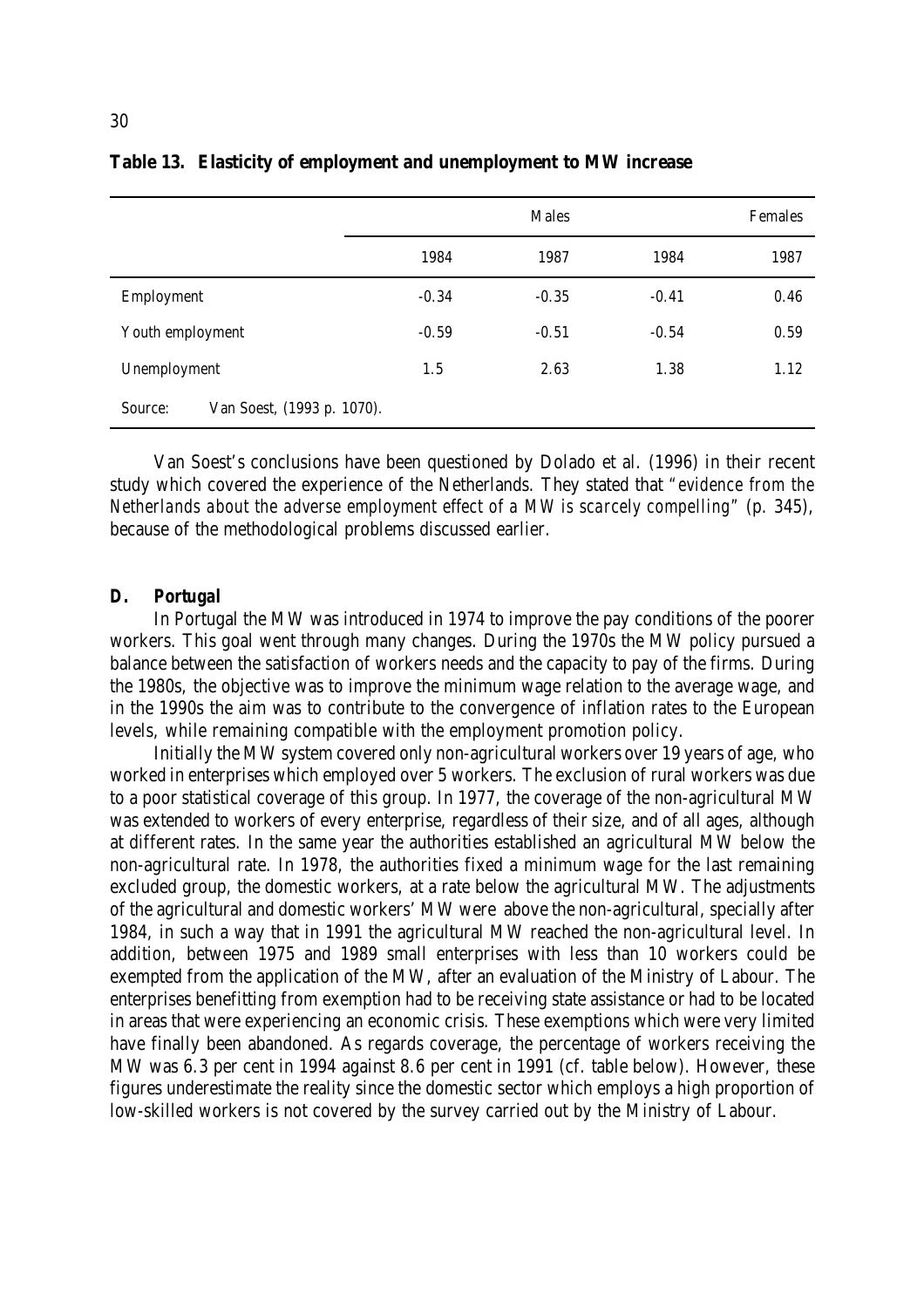|         | 1991                                             | 1992 | 1993 | 1994 |
|---------|--------------------------------------------------|------|------|------|
| Male    | 6.6                                              | 4.4  | 4.1  | 4.7  |
| Female  | 12                                               | 9.9  | 7.5  | 8.8  |
| Total   | 8.6                                              | 6.4  | 5.4  | 6.3  |
| Source: | Ministry of labour and ILO questionnaire (1994). |      |      |      |

### **Table 14. Percentage of workers on minimum wage (non-agricultural sector)**

#### *Empirical study*

Ribeiro (1993) carried out an empirical study to assess the disemployment effects of MW. In her attempt Ribeiro relied on a very classical equation similar to that used by Cousineau and Skourias, discussed earlier. To conduct the estimate, Ribeiro selected 6 groups of workers: male-teenagers aged 15-19, female teenagers aged 15-19, young male aged 20-24, young female aged 20-24, adult men aged 25-64 and adult females aged 25-64. The results of estimates are given in the table below.

# **Table 15. Employment rate elasticity to monthly minimum wage increase**

| Groups of workers                  | Elasticity |
|------------------------------------|------------|
|                                    | $-0.082$   |
| Men 15-19 old                      |            |
| <b>Women 15-19</b>                 | $-0.195$   |
| Men 20-24                          | $-0.078$   |
| <b>Women 20-24</b>                 | $-0.474$   |
| Men 25-64                          | $-0.018$   |
| <b>Women 25-64</b>                 | $-0.036$   |
| Ribeiro (1993, p. 894).<br>Source: |            |

The above results show that the impact of MW increase on employment is weak except for the group of young women aged 20-24 for which the elasticity reaches nearly -0.5. The strong elasticity of young women in employment is probably due to the fact that the proportion of MW earners is higher on average among this group of workers. The main other results are as follows:

- the impact is higher on women employment than men's,
- the impact of MW is higher on youth employment than on that of adults,
- globally, **the impact of MW on youth employment ranges between -0.1 and -0.2**: that is a 10 per cent increase in MW would lead to a decline in youth employment ranging between -1.0 and -2.0 per cent, except for young women aged 20-24. This figure is close to that found in some other studies undertaken in the United States and France. They suggest that the disemployment effect of MW on youth employment remains very modest.

# *E. Greece*

According to Law 2339 the national minimum wage in Greece is determined through the National General Collective Agreement. Once reached, this agreement becomes binding and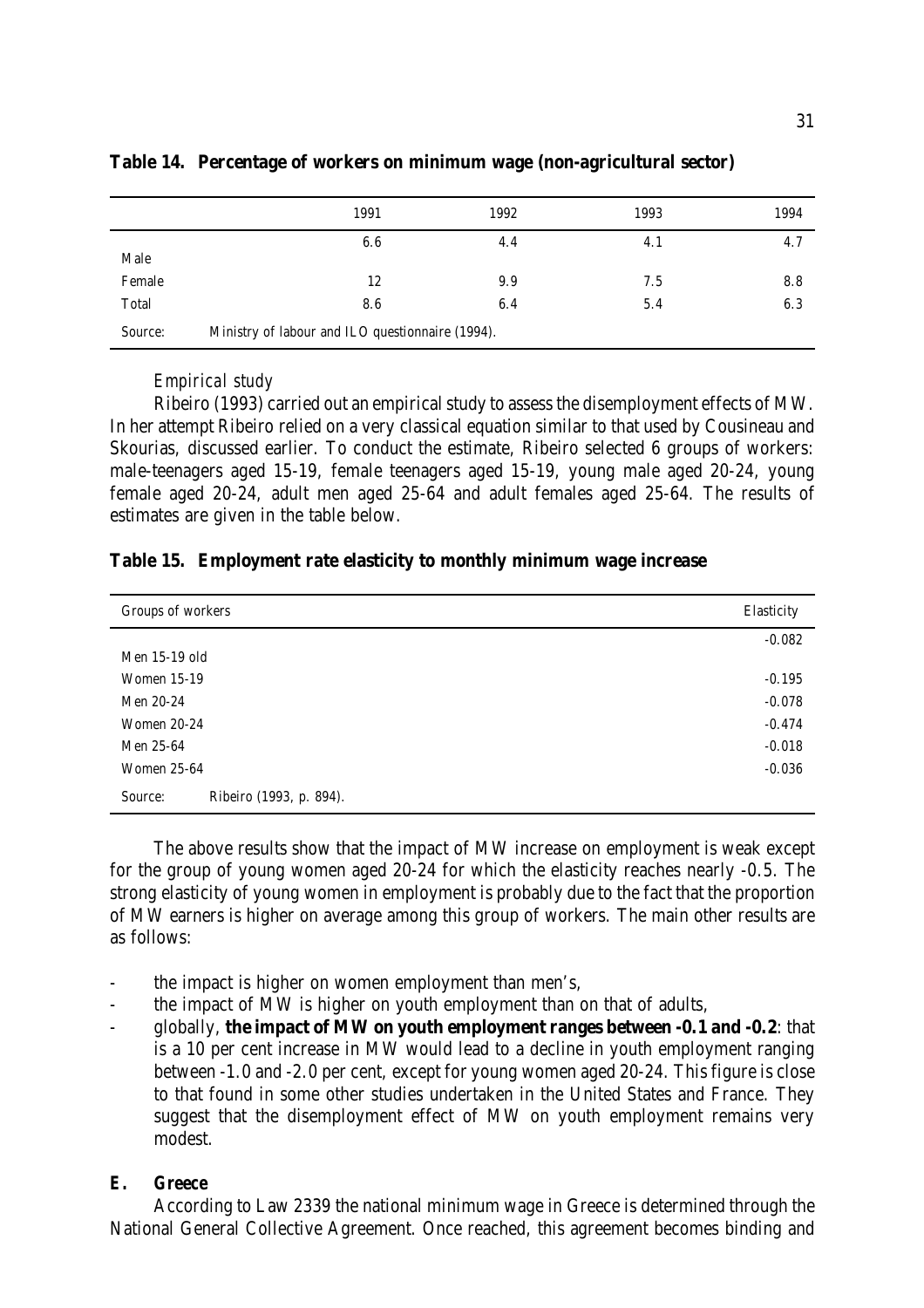applies to the whole private sector. The full adult minimum rate applies to full-time blue-collar workers aged over 18 years as well as white-collar employees aged over 19 years. A youth wage differential existed in Greece until 1989 before being abolished.

As regards the proportion of workers earning the MW/near MW, existing data estimate it as being around 20 per cent of the private sector work force.

### *Empirical study*

In a study carried out in 1994 to assess how the MW relates to employment in the manufacturing industry, Koutsogeorgopoulou (1994) found that **a 10 per cent increase in the MW reduces employment by about -0.6 per cent (low estimate) to -1 per cent (high estimate**). As it appears from the table below, the figures are nearly the same for male and female workers.

| Table 16. Estimated impact of a 10 per cent increase of MW on employment |  |  |  |
|--------------------------------------------------------------------------|--|--|--|
|--------------------------------------------------------------------------|--|--|--|

|         |                                   | Low estimate | High elasticity (high estimate) |
|---------|-----------------------------------|--------------|---------------------------------|
| Males   |                                   | $-0.59$      | $-1.09$                         |
| Females |                                   | $-0.60$      | $-1.11$                         |
| Source: | Koutsogeorgopoulou (1994, p. 94). |              |                                 |

These findings concern the impact of MW on total employment and show a very weak correlation, despite the fact that: (i) MW affects a high proportion of workers in the private sector (20 per cent), and (ii) its relative value to average wage is high (62 per cent). In addition, even if the study didn't focus specifically on youth employment, the results reached confirm the fragility of the estimates regarding the disemployment effects of MW.

#### **2.1.3 The studies in other OECD countries**

#### *A. New Zealand*

While minimum wages have existed in this country since 1899, the first legislation on the minimum wage was set up in 1945. Until recently, teenagers in New Zealand were specifically exempt from any coverage under the minimum wage. Since March 1994, a youth MW rate has been applying to workers aged between 16 and 19: \$3.68 per hour. This is equal to 60 per cent of the adult minimum wage. The rationale for setting up a sub-minimum rate was that a higher wage floor might reduce the employment opportunities of teenagers.

#### *Empirical study*

There are very few empirical studies in New Zealand which examined the MW legislation impact on youth employment. The most recent has been carried out by Maloney (1994**)**, just before the introduction of a youth MW in the country. This author attempted to assess: (i) *Firstly*, the possible directs effects of changes in the adult minimum wage on the employment and unemployment of young adults aged 20 to 24; and Secondly, the indirect effects on the employment rate of teenagers to see whether MW uprating had led employers to substitute less expensive teenagers aged less than 20 (not covered by MW) for more expensive young adult workers, aged between 20 and 24 (covered by the MW legislation).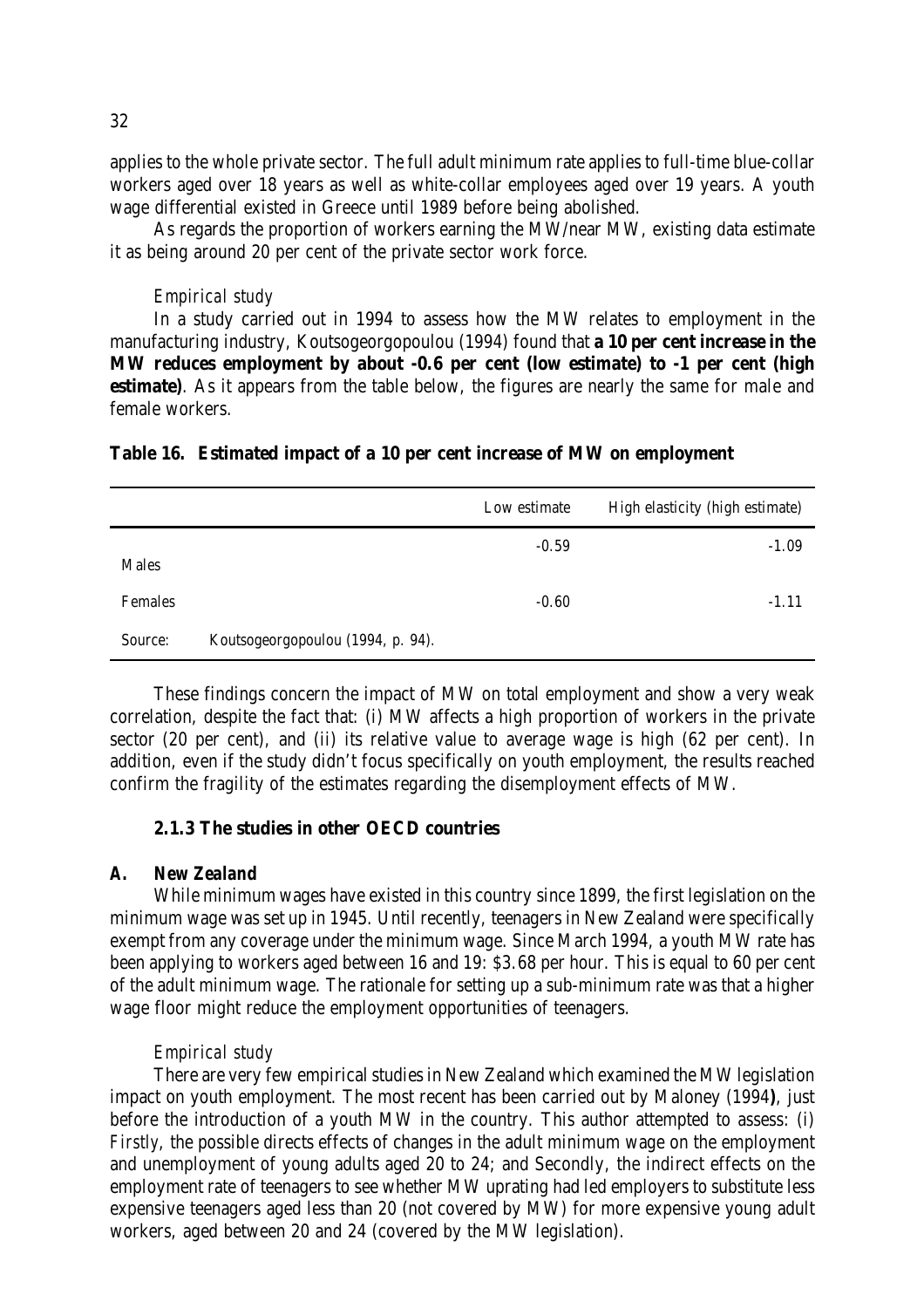#### *Findings*

The author found that: while the MW increase had a disemployment effect among young adults who were covered by MW legislation, teenagers, used as a control group (not covered by MW legislation), experienced an increase in their relative employment rate. This means that, following MW rise, employers would substitute low-paid uncovered workers for better paid covered workers. However, what is worth noting here is that the increase in teenage employment was higher than the loss of young adult employment: over a year-and-a-half, 10 per cent increase in MW raises the relative employment of teenagers by 6.85 per cent (the elasticity is equal to  $+0.685$ ), and decreases the relative employment of young adults by -3.51 per cent (elasticity of -0.351). The latter elasticity lies above that found in other studies conducted in the United States, as from the 1980s and in France during the 1990s (-0.1 / -0.2). According to Maloney, these effects do not occur simultaneously. In fact employers start by reducing the employment of young adults covered by MW legislation before hiring the less expensive labour force, teenagers for instance (not covered by MW legislation). The negative impact of the MW rise on young adult employment is even higher (-0.571) when the focus is on the low-skilled category of workers. However, one has to say that these findings remain somewhat fragile because in particular of the short period of observation used (1985:4,1993:4).

|  | Table 17. Estimated impact of 10 per cent increase in MW on |  |  |  |  |  |  |  |  |
|--|-------------------------------------------------------------|--|--|--|--|--|--|--|--|
|--|-------------------------------------------------------------|--|--|--|--|--|--|--|--|

|                                          |                                                                              | Variation (%)      |
|------------------------------------------|------------------------------------------------------------------------------|--------------------|
| 1.1. Employment of young adults:         | skilled<br>$\overline{\phantom{a}}$<br>unskilled<br>$\overline{\phantom{a}}$ | $-3.51$<br>$-5.71$ |
| 1.2. Unemployment of young adults:       | skilled<br>$\overline{\phantom{a}}$<br>unskilled<br>÷.                       | $+3.0$<br>$+6.5$   |
| 2.1 Teenage employment (control group)   |                                                                              | $+6.85$            |
| 2.2 Teenage unemployment (control group) |                                                                              | $-3.0$             |
| Source: Maloney (1994).                  |                                                                              |                    |

# **2.2 The studies in developing<sup>15</sup> and transition countries**

The number of studies assessing the impact of the MW on employment in developing and transition countries is limited (even more limited on the link between the MW and youth employment), in comparison with the huge number of studies conducted in developed countries.

As mentioned earlier, economists have not focussed much attention on this issue because:

(i) in **developing countries**, when the MW exists, often it plays a minor role because it firstly covers only a small fraction of workers (the formal sector), and secondly, when its relative value tends to increase it faces a problem of compliance since firms might ignore MW legislation (see below the case of Indonesia and Botswana). Finally, the non-availability of data often prevents economists from undertaking empirical studies on the subject.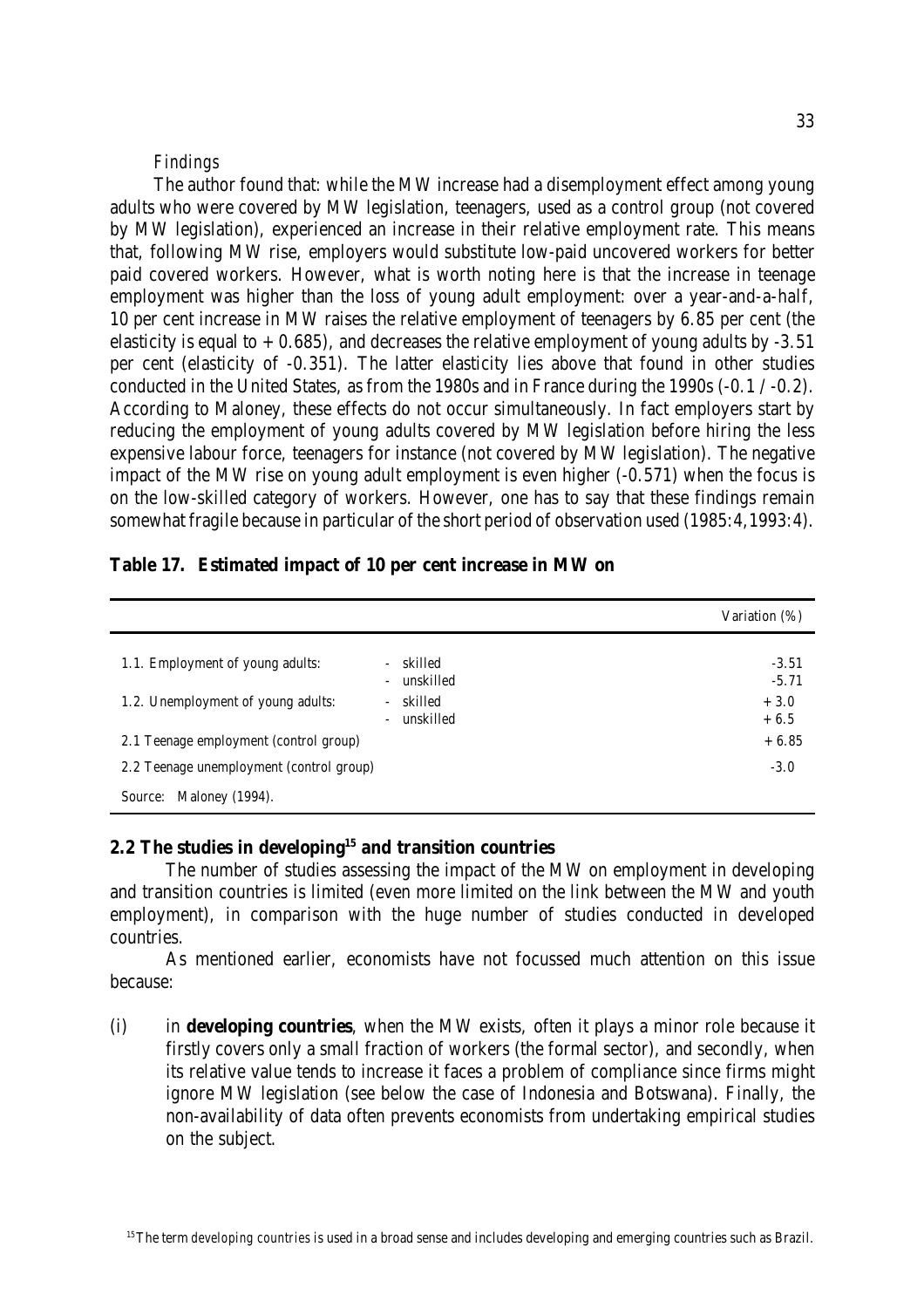(ii) in **transition countries**, the fall in real wages following price liberalization in most countries of Central and Eastern Europe has led to severe deterioration of the relative value of the MW (cf charts 1 and 2, appendix 2) (Vaughan-Whitehead et al, pp. 15-16). In this context, few people are paid the MW, and consequently the MW does not exert a significant impact on labour market functioning.

# **2.2.1 Developing countries**

#### *A. Indonesia*

The history of MW fixing in Indonesia can be traced back to the early 1970s, when the Government, employers and workers reached a consensus on the urgency of introducing a MW. The objective pursued was to prevent a deterioration of the lowest wage level as well as to improve the standard of living of the lowest paid workers.

In 1989,new legislation was introduced with a view to improving the system and particularly in setting its levels in line with: (i) the basic needs of the workers, while (ii) taking into account the capacity to pay of the firms. Since then, the increase in the average MW was important leading to the rise of its relative value versus average earnings in manufacturing between 1988 and 1991, as it appears in the figure below:

# **Figure 3. Minimum wage in real terms (all Indonesia averages)**



Note: Price indexes refer to the beginning of the year, while the exchange rate is an yearly average. The wholesale price index excludes oil exports.

Source: Rama, World Bank (1996, p.22).

### *The question of the link between MW and youth employment*

In Indonesia young workers are not subject to a specific MW rate, thus enjoying the same rates as adult workers. Following new legislation in 1989, the MW tripled in nominal terms and doubled in real terms, on average, between 1989 and 1995 (ILO-SEAPAT, 1996). As a result, the ratio of minimum wage to average wage rose from 48 per cent in 1990 to 60 per cent in 1994. The proportion of full time workers paid less than the MW in 1993 was significant, as it appears in the table below:

34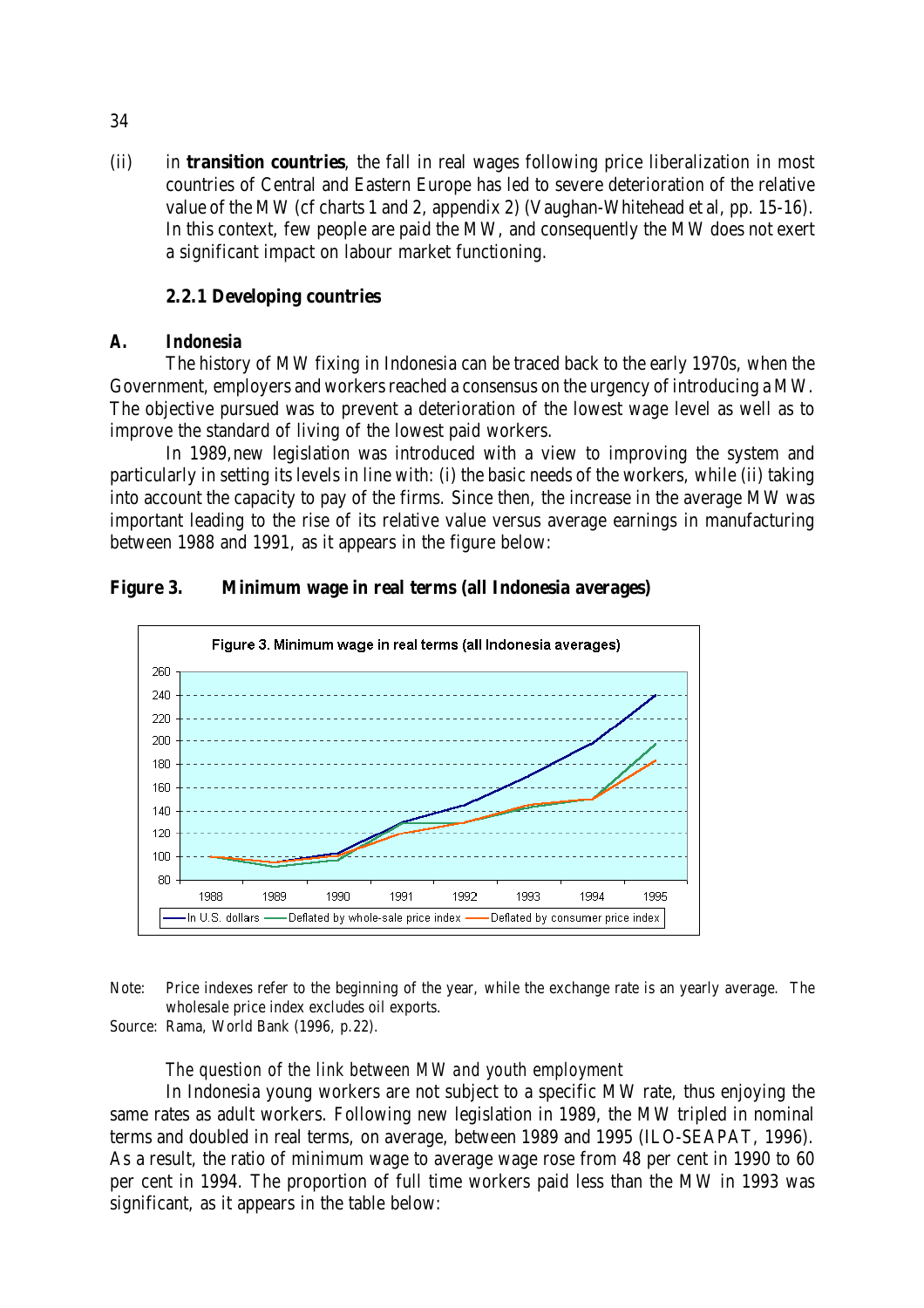|                                                                  | Young workers<br>$(15-24 \text{ years old})$ $(\%)$ | Female workers<br>(%) | All workers (%) |  |
|------------------------------------------------------------------|-----------------------------------------------------|-----------------------|-----------------|--|
| Urban workers                                                    | 29.0                                                | 33.9                  | 14.5            |  |
| Manufacturing workers<br>Source: Rama, World Bank (1996, p. 22). | 20.6                                                | 26.9                  | 14.7            |  |

# **Table 18. Workers paid below the MW (per cent) in 1993**

The fraction of young workers paid less than the MW is high: 29.0 per cent in the urban sector and 20.6 per cent in manufacturing, although lower than that of female workers (33.9 and 26.9 per cent respectively). This suggests that there is a big problem of compliance with MW legislation in Indonesia, which might have influenced the results of the empirical study discussed below.

# *The empirical study*

Rama (World Bank, 1996) attempted to assess change in employment in response to MW hikes. In his model he regressed the ratio: urban young workers<sup>16</sup> aged 15 to 24 years/overall urban population aged 15 to 24, the so-called urban youth employment rate, on different indicators of MW hikes, namely:

- minimum wage/average earnings of urban workers,
- minimum wage/average wage in manufacturing,
- minimum wage/labour costs per worker in large manufacturing,
- minimum wage/value added per worker in large manufacturing,
- minimum wage/GDP per worker (excluding the oil and gas sectors).

The results reached, as it appears from the table below, show that the urban youth employment rate is negatively correlated with relative MW increase in 4 regressions out of 5. However, the elasticity found is very weak, and as Rama pointed out, statistically insignificant (p. 30). Furthermore, the disemployment effects of the MW on young workers are close to that found in the case of the workers in general as the table below shows: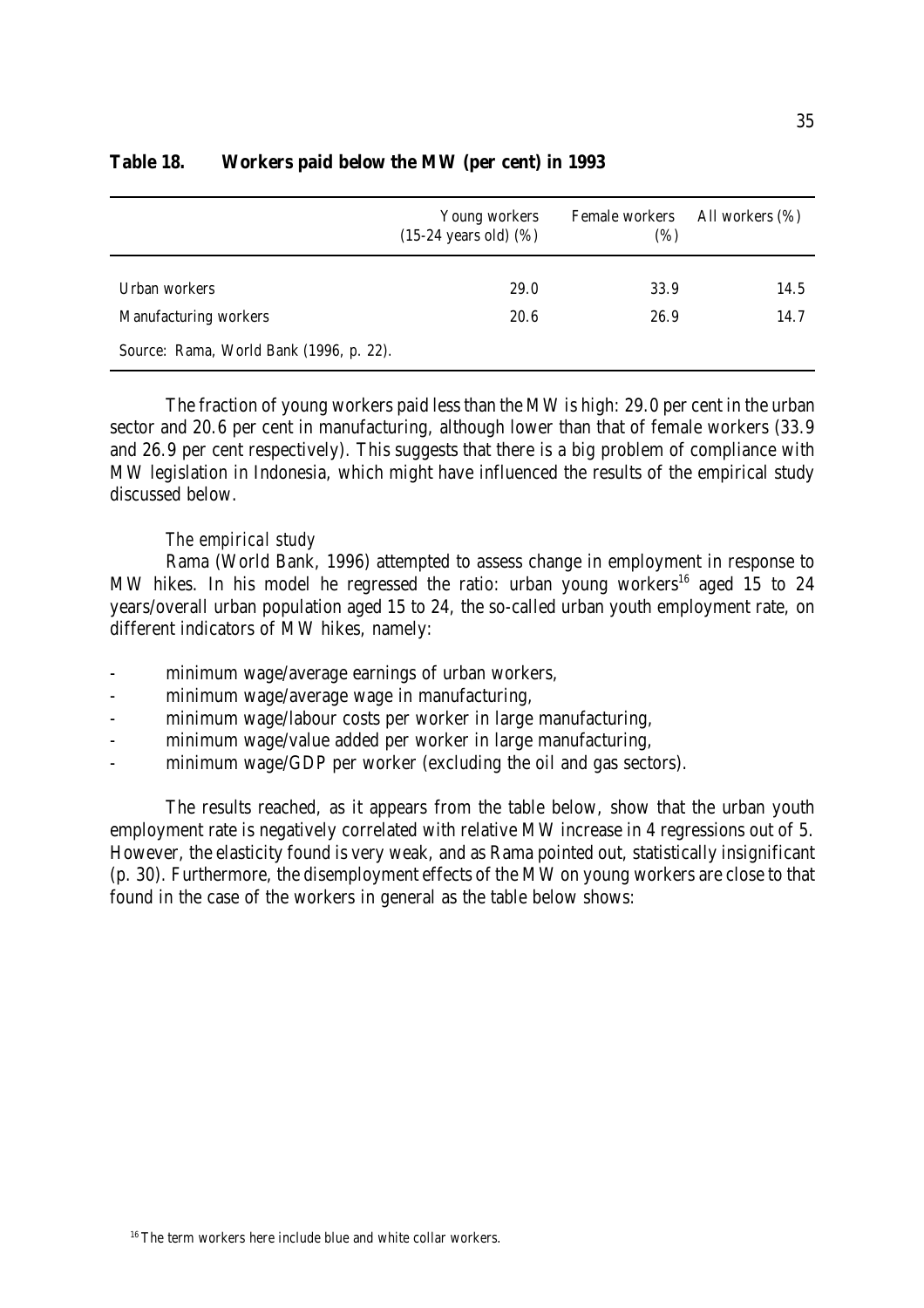| <b>Explanatory variables</b>                                    | Urban youth employment rate<br>(workers aged 15 to 24) | Average urban employment rate<br>(workers aged 10 and above) |
|-----------------------------------------------------------------|--------------------------------------------------------|--------------------------------------------------------------|
| Minimum wage/average<br>earnings of urban workers               | 0.0259                                                 | $-0.0204$                                                    |
| Minimum wage/average wage in<br>manufacturing,                  | $-0.0794$                                              | 0.0057                                                       |
| Minimum wage/labour costs per<br>worker in large manufacturing, | $-0.0038$                                              | $-0.0151$                                                    |
| Minimum wage/value added per<br>worker in large manufacturing   | $-0.0174$                                              | $-0.0215$                                                    |
| Minimum wage/GDP per worker<br>excluding oil and gas            | $-0.0447$                                              | $-0.0553$                                                    |
| Source: Drawn from Rama (1996, tables 8 and 9).                 |                                                        |                                                              |

# **Table 19. Elasticity of urban youth employment rate versus average urban employment rate with respect to relative MW**

These results should, probably, be taken cautiously given the high fraction of workers, in particular among female and young workers, who are being paid below the MW because of the firm's non compliance with MW legislation.

#### *B. Brazil*

The necessity of ensuring that all workers receive an adequate living wage was first recognized by the 1934 Constitution of Brazil. A few years later, in 1940, a national minimum wage system was introduced. Since then, the minimum wage system was modified several times, but its main objective has remained unchanged, namely, to provide protection for almost all workers against unduly low wages.

As regards the coverage, one has to say that originally the MW was fixed at different levels for various regions, with women and young workers having a lower minimum. Although the differentiation by age and sex was abolished in 1946, the number of regional minimum rates kept increasing, reaching 39 in 1963. It was then reduced step by step; and since 1984 there has been a unified minimum rate for the whole country.

According to an estimation<sup>17</sup> the MW affected about 10 per cent of the urban labour force in the early 1990s, particularly women, youth under the age of 30, and workers with lower levels of education.

In terms of industrial distribution, low-paid workers are over represented in services, trade and the light industry.

#### *Minimum wage adjustment*

In the 1970s and the beginning of the 1980s, the real value of the MW was stable as adjustments followed consumer price changes. With the acceleration of inflation over the last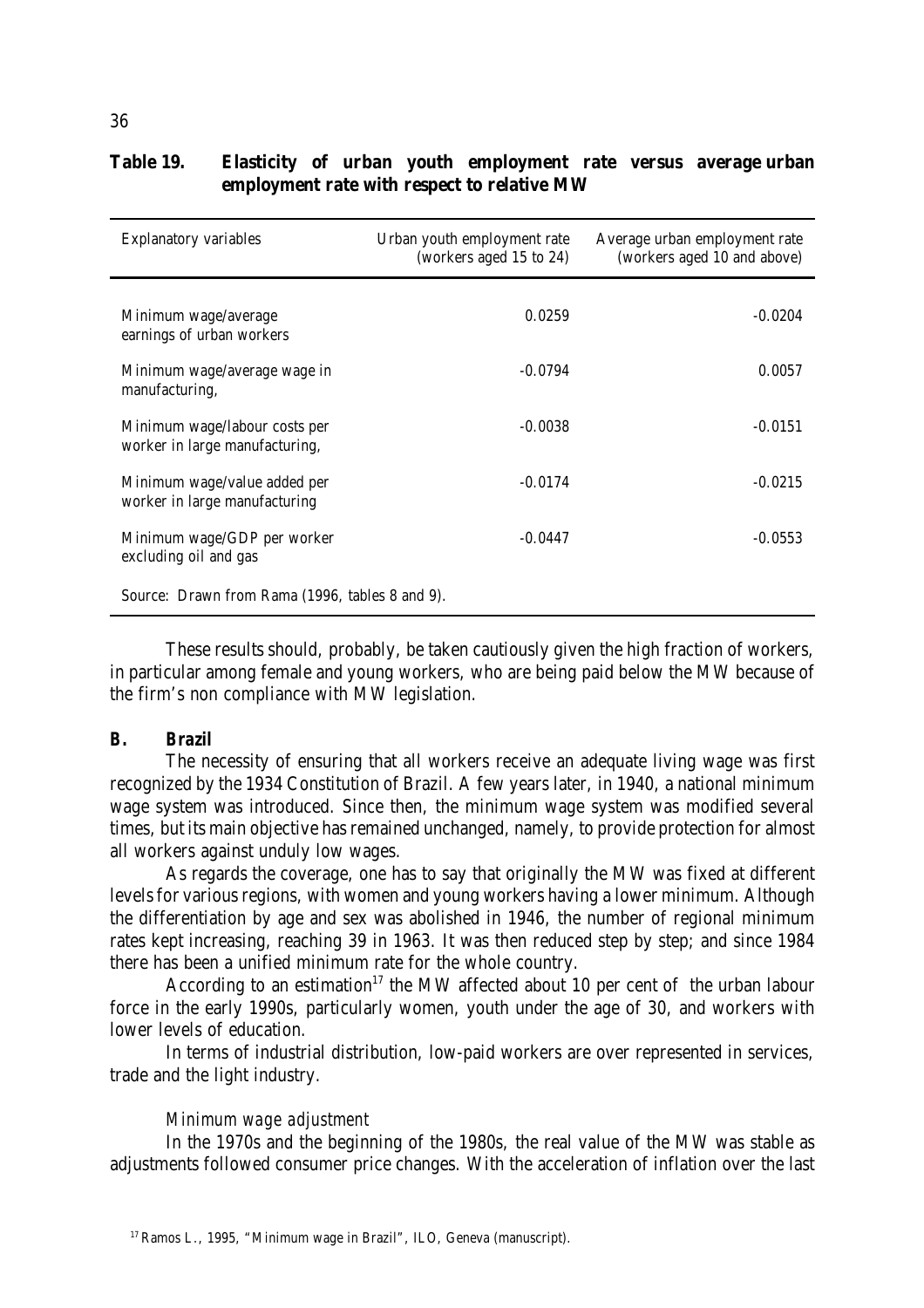decade, the real MW has, however, fallen considerably. As a result, the real value of the MW in 1994 was less than half of its level in 1980.

#### *Empirical study*

In 1988 José M. Camargo (ILO, 1988) carried out an empirical study to examine the relationship between the real MW and the employment level in the formal sector. He estimated an equation in which the dependent variable, for instance the level of industrial employment, regressed to:

- the real average wage in the industrial sector (which depends on the MW according to the author);
- the total industrial output:
- the time variable.

The period covered was 1966-1976.

#### *The results*

According to the author, the industrial level of employment "is insensitive to variations in the real average wage of industrial workers" and is directly related to the volume of industrial output (ILO, p. 77). The elasticity found is equal to -0.04, namely, a 10 per cent increase in the real average wage would lead to a decline in employment of 0.4 per cent. One has, however, to say that during that period the MW had experienced a fall in its real value in comparison to the previous period (1950-1960), as shown in the chart below. In the mean time, the industrial output yearly growth rates reached the impressive level of 12 to 15 per cent a year between 1967 and 1974 (op. cit., p.79). This means that the potential effect of the MW on employment might have been hidden by the high growth rate of industrial output and employment.



**Figure 4. Real minimum wage (Basis: May/95=100; Deflator: ICV-RJ)**

Note: Annual average, May 1995. Source: Ramos (1995)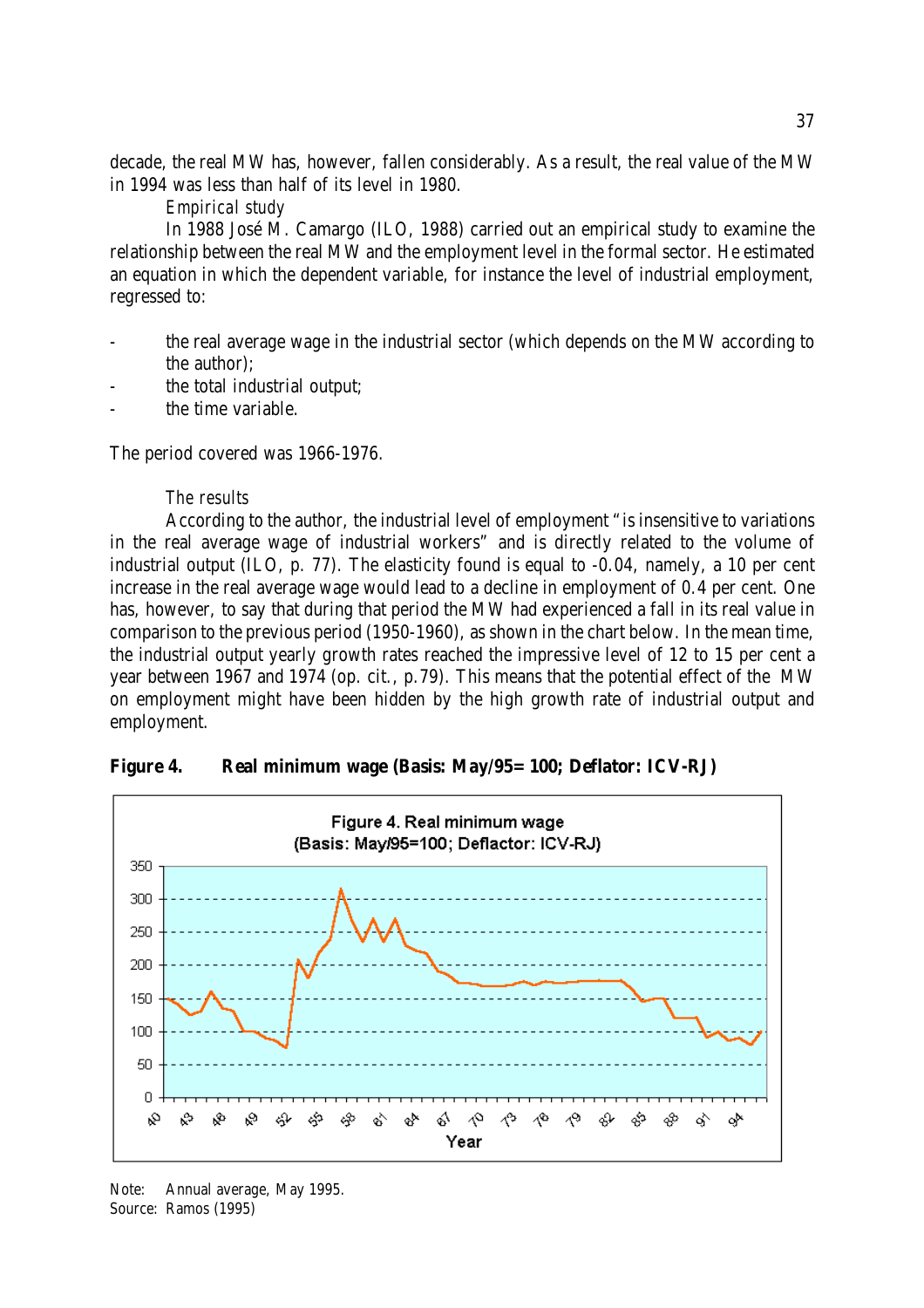# *C. Botswana*

### *The history of MW fixing<sup>18</sup>*

The MW was fixed in Botswana in 1974. Since then it has been fixed from time to time for 5 basic sectors, namely, construction, manufacturing, services and repair trades, transport and hotels. As of July 1977, a uniform MW of 20 thebe/hour was introduced for all five sectors. It was raised to 24 thebe and to 36 thebe as of August 1980.As regards coverage, "the existing orders cover all the low wage employees in the private sector, with the exception of agriculture and domestic service (op. cit., p.6).

As regards MW trends, according to the data available, the MW was adjusted several times between 1976 and 1982 so that it represented a significantly higher proportion of the poverty datum lines in 1982 in comparison with 1976 (op. cit., p.7). Meanwhile the ratio MW/average wages stagnated in some sectors (manufacturing) while it rose in others (such as commerce and construction; cf. tables below).

#### *Empirical study*

To assess the effect of MW on employment growth, a special survey was carried out in 1978 to evaluate the impact of the 1977 MW adjustment of 100 per cent. This survey encountered a number of difficulties (inability to separate MW effects from other developments, such as the outbreak of foot and mouth disease, recovery from a recession, etc.).

|                           |              |            | 1976 (September)  |            |                   |  |
|---------------------------|--------------|------------|-------------------|------------|-------------------|--|
|                           | Urban centre | <b>PDL</b> | MW as % of<br>PDL | <b>PDL</b> | MW as % of<br>PDL |  |
| Single male               | Gaborone     | 44.36      | 61                | 79.54      | 88                |  |
|                           | Lobatse      | 39.21      | 70                | 69.76      | 101               |  |
|                           | Francistown  | 42.58      | 64                | 72.34      | 97                |  |
|                           | Selebi Pikwe | 47.21      | 58                | 67.75      | 104               |  |
| Family of 5               | Gaborone     | 112.56     | 24                | 220.28     | 32                |  |
|                           | Lobatse      | 105.50     | 26                | 202.50     | 35                |  |
|                           | Francistown  | 105.66     | 26                | 196.89     | 36                |  |
|                           | Selebi Pikwe | 111.69     | 24                | 191.49     | 37                |  |
| Source: ILO (1988), p.13. |              |            |                   |            |                   |  |

#### **Table 20. Poverty datum lines (pula per month) and minimum wages, 1976 and 1982**

#### 38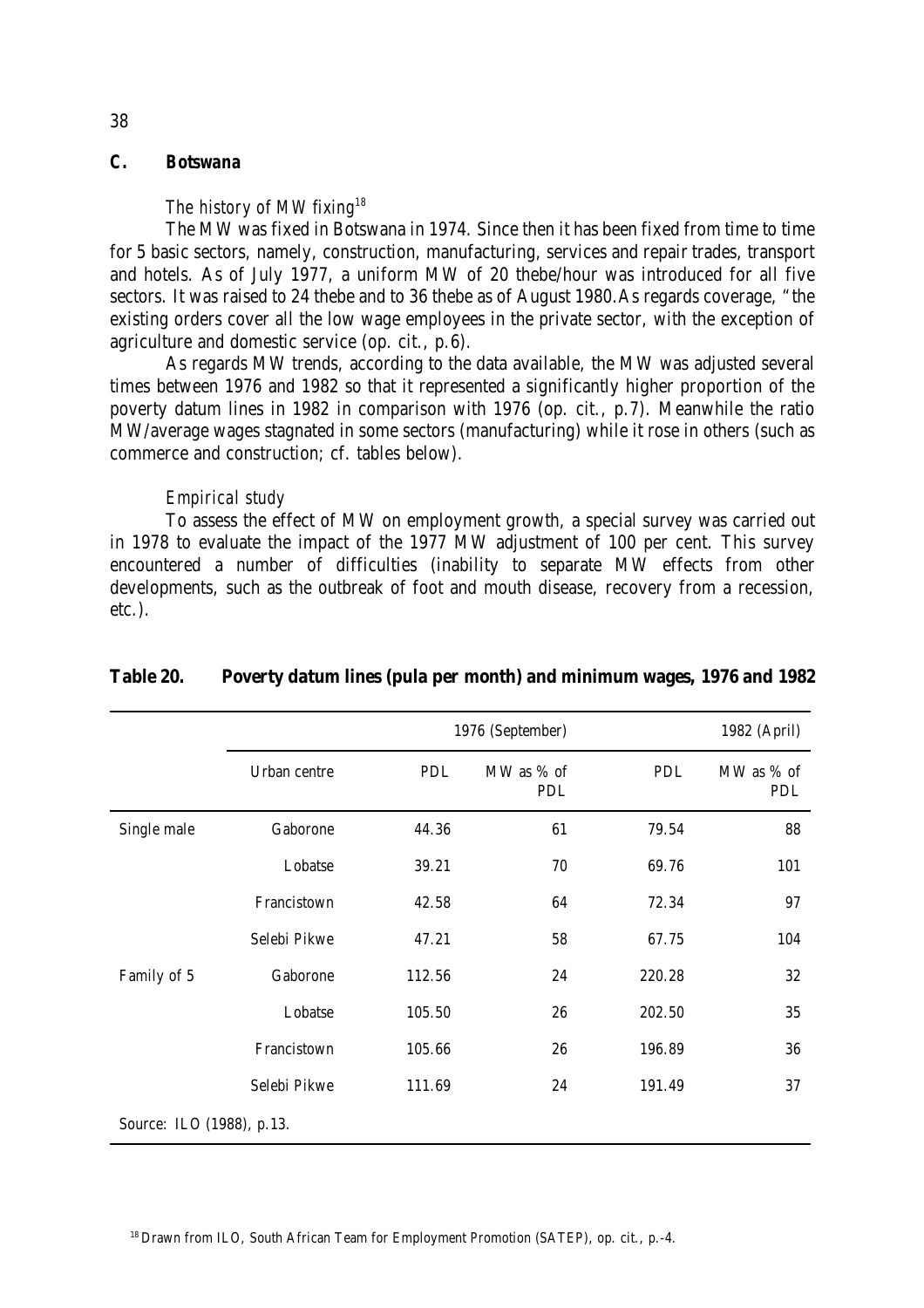The results of the survey indicate that although the overall employment levels were not greatly affected by the major MW adjustment of 1977, the lowest paying and more vulnerable sectors did experience more adverse trends (p. 32). This was the case in the wholesale and retail firms surveyed. Employment and hours of work were subject to decline in these firms. In this regard, unskilled employment suffered a decline of one per cent after the MW adjustment; the more skilled categories, on the other hand, experienced increases of about 7 to 8 per cent (op. cit. pp. 32-33).

These results were obtained through a survey which did not use more rigorous techniques, for example the econometric analysis. They should therefore be interpreted with caution. As the author himself has stated "surveys of this kind (by interviewing managers) are generally thought to underestimate the likely long-term effect of MW changes (op. cit. p. 33). It is widely recognised today that the impact (in one way or another) of the MW increase on employment, wage structure, profits, etc., may occur in the long term only. This explains why it would have been more appropriate to carry out a second survey to confirm whether the employment trend was the same as that following the MW adjustment in 1977. Another study was conducted in Botswana to assess the impact of the MW<sup>19</sup>. The authors resorted to employer interviews because of the lack of reliable data. They interviewed 29 employers and three trade unions in six cities, villages and towns. The firms selected were a reflection of the businesses operating in Botswana. The three trade unions were selected to represent a range of skills and labour market situations (Scoville and Nyamadzabo, 1988, pp. 39-40).

| Year  |           |                  | Manufacturing            |           | Construction<br>Commerce <sup>a</sup> |                  |           |                  | Private sector <sup>b</sup> |           |                  |                  |
|-------|-----------|------------------|--------------------------|-----------|---------------------------------------|------------------|-----------|------------------|-----------------------------|-----------|------------------|------------------|
|       | (1)<br>AE | (2)<br><b>MW</b> | Ratio<br>(2):(1)         | (1)<br>AE | (2)<br><b>MW</b>                      | Ratio<br>(2):(1) | (1)<br>AE | (2)<br><b>MW</b> | Ratio<br>(2):(1)            | (1)<br>AE | (2)<br><b>MW</b> | Ratio<br>(2):(1) |
| 1973c | 42        |                  | $\overline{\phantom{0}}$ | 55        |                                       |                  | 37        |                  | ٠                           | 44        |                  |                  |
| 1974  | 50        | 27               | 54                       | 57        | 27                                    | 47               | 38        | 20               | 53                          | 49        | 27               | 55               |
| 1975  | 56        | 27               | 48                       | 61        | 27                                    | 44               | 42        | 20               | 48                          | 56        | 27               | 48               |
| 1976  | 65        | 27               | 42                       | 61        | 27                                    | 44               | 55        | 20               | 36                          | 74        | 27               | 36               |
| 1977  | 69        | 39               | 57                       | 74        | 39                                    | 53               | 61        | 41               | 67                          | 78        | 39               | 50               |
| 1978  | 85        | 39               | 46                       | 81        | 39                                    | 48               | 71        | 41               | 58                          | 88        | 39               | 44               |
| 1979  | 101       | 47               | 47                       | 88        | 47                                    | 53               | 78        | 49               | 63                          | 108       | 47               | 44               |
| 1980  | 137       | 70               | 51                       | 116       | 70                                    | 60               | 103       | 74               | 72                          | 144       | 70               | 49               |

**Table 21. Cash earnings (pula per month) for citizens and approximate monthly minimum wage by industry**

Notes:

Covers wholesale and retail trade, hotels and catering.

b Includes parastatals and education.

Data for 1973 not strictly comparable with other years as they include, to some extent, the value of payments in kind.

AE Average earnings

MW Minimum wage

Source: ILO (1988, p.18).

<sup>19</sup> Report of the Impact of the MW in Botswana, prepared by James G. Scovile and Tanfila Nyamadzabo for the National Employment, Manpower and Incomes Council, May 1988.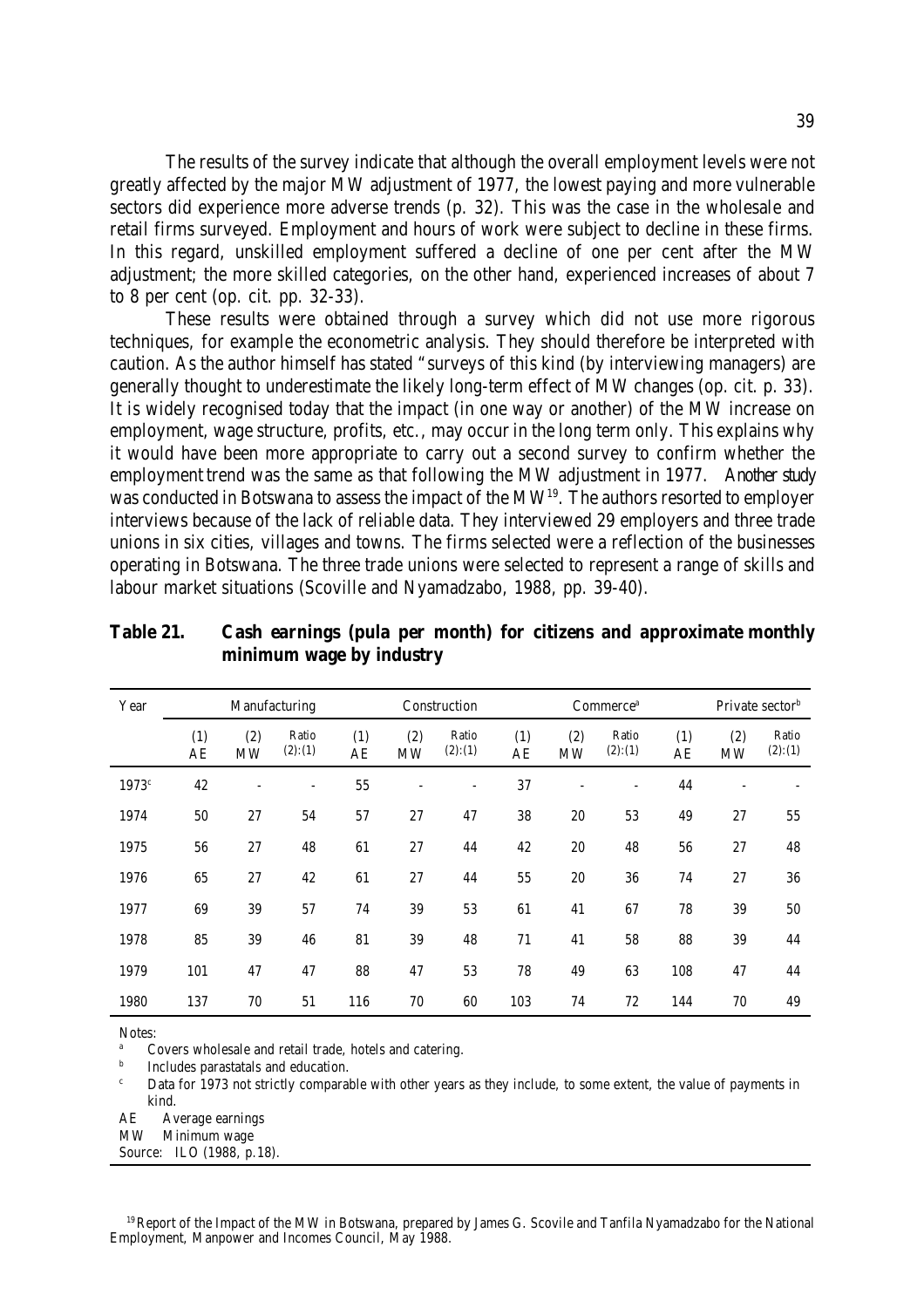According to the results of the survey, only three employers reported reductions in permanent staff as a result of increases in the MW (op. cit. p. 41). In consistence with the results of the previous study and according to the trade unions, the reduction of employment has especially affected small shops.

According to the authors, the other employers reported a variety of reasons (see below) for the absence of any effect related to MW adjustment on their levels of employment:

- C on government construction projects, increases in mandated costs led to upward adjustment of project costs. This is in fact a sort of government subsidy to maintain employment;
- C the firms' skill mix was so high that all wages were way above the minimum.

#### *Compliance*

One of the means that might have been used by the employers to avoid MW increase could have been compliance. Between 1985 and 1986 Botswana conducted 1,335 inspections which yielded 373 contraventions (28 per cent) (Scoville-Nyamadzabo, p. 42). In retail and wholesale trade the infringement rate for the various provisions of the MW order seemed even higher and reached 90 per cent (ILO, SATEP, p. 20).

Finally, as stated earlier, this survey was carried out through interviews. The results should therefore be interpreted with caution since it is not easy to interpret the effects of a MW increase without resorting to more rigorous techniques.

# *D. Kenya*

#### *Description of the MW fixing system in Kenya*

MWs were first fixed in Kenya in 1946. To begin with, only Nairobi was covered by he Minimum Wage Ordinance; other urban areas gradually followed.

In Kenya a permanent General Wages Advisory Board is responsible for inquiring, on request, into the fixing of a basic MW and for examining the expediency of establishing wage councils in given industries or trades. An Agricultural Wage Advisory Board has similar functions in respect of agricultural workers.

In Kenya the different sectors/regions are subject to different MW rates. As regards coverage, the MW legislation covers the whole modern sector, but as mentioned, there are special rates applying to the urban and rural areas.

One has also to note that among unskilled workers the Regulation of Wages and Conditions of Employment Act foresees a special MW rate for young workers aged under 18 years; they earn 71 per cent of the adult rate.

#### *Empirical study*

In May 1982, (J. Vandemoortele and S.M. Ngola) arried out a study<sup>20</sup>for the Central Organization of Trade Unions (COTU). Among the issues addressed was the effect on employment of the MW adjustment of May 1980. An equation was set up for both the public and private sectors. The results found show that the impact of a change in the MW on employment differs, depending on the sector concerned (Vandemoortele, Ngola, 1982, p. 11).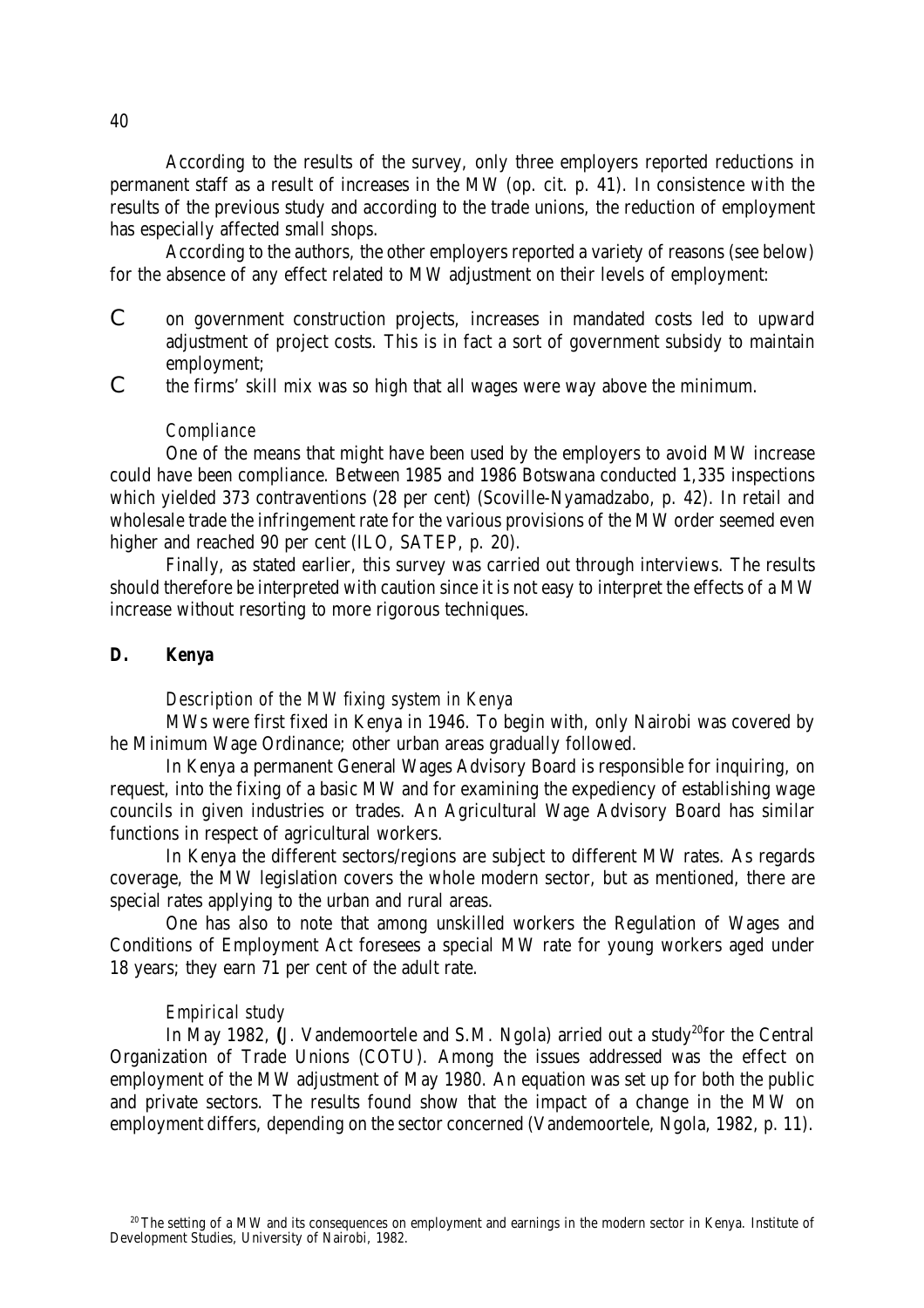In the private sector, they found that the MW had a negative effect on the number employed and that it left the average wage rate unchanged (op. cit., p.11).

They added that from 1972 to 1978, employment in this sector rose by hardly one per cent per annum, before concluding that "had the MW not changed during that period, then employment would have risen by 3.3 per cent a year." (op. cit., p.11).

In the public sector, however, the authors pointed out that the rise in the MW had no significant impact on total employment in the public sector (op. cit., p. 12). This might be due to wages being higher in the public sector (at the time of the study) than in the private sector, so that the MW increase did not affect the structure of wages and hence, employment in the public sector.

|                                              | 1972 | 1973 | 1974 | 1975 | 1976 | 1977    | 1978    | 1979  |  |
|----------------------------------------------|------|------|------|------|------|---------|---------|-------|--|
| Average wage<br>(current price)              |      |      |      |      |      |         |         |       |  |
| Private sector (1)                           | 431  | 443  | 507  | 601  | 729  | 815     | 885     | 974   |  |
| Public sector (2)                            | 616  | 676  | 710  | 818  | 975  | 1 0 5 2 | 1 1 4 2 | 1 206 |  |
| Ratio $2/1$                                  | 1.4  | 1.53 | 1.4  | 1.36 | 1.34 | 1.29    | 1.29    | 1.24  |  |
| Source: Vandemoortele and Ngola (1982, p.9). |      |      |      |      |      |         |         |       |  |

**Table 22. Average wages in the public and private sectors**

According to the available information, these findings have not been confirmed by further research. As stated earlier, before drawing any conclusion, further research is needed to assess the impact of the MW on employment in the long run.

#### **2.2.2 The studies in transition countries: The case of the Czech Republic**

The history of the new system of MW in the Czech Republic is very recent. It was set for the first time in 1991 on the basis of a tripartite national agreement before being confirmed by Government Directive No. 99/1991. Its initial value was determined in reference to the average wage and represented 60.2 per cent of that wage. This MW applied to all workers irrespective of their age or the sector of activity to which they belonged. Between 1991 and 1993, the MW was adjusted only twice. However because of a more rapid movement of average wage the ratio MW/average wage fell to 37.7 per cent in 1993. In view of the falling of the relative value of MW to average wage, the proportion of MW earners fell too. In fact, most of the firms had to offer wages above the official minimum wage to attract workers.

Buchtikova (1995) addressed the question of the implications of MW on employment as follows: she attempted to simulate how the level of employment would react in industrial firms to a rise in the wage bill entailed by an increase in the MW. First, she estimated the effect of a rise in MW from CSK 12 to CSK 13  $(+ 8$  per cent), CSK 14 (17 per cent), CSK 16 (+33 per cent), CSK 18 (50 per cent), CSK 20 (+67 per cent) and CSK 22 (83 per cent). Then she estimated the effect of the wage bill increase on the level of employment. The results obtained are presented below: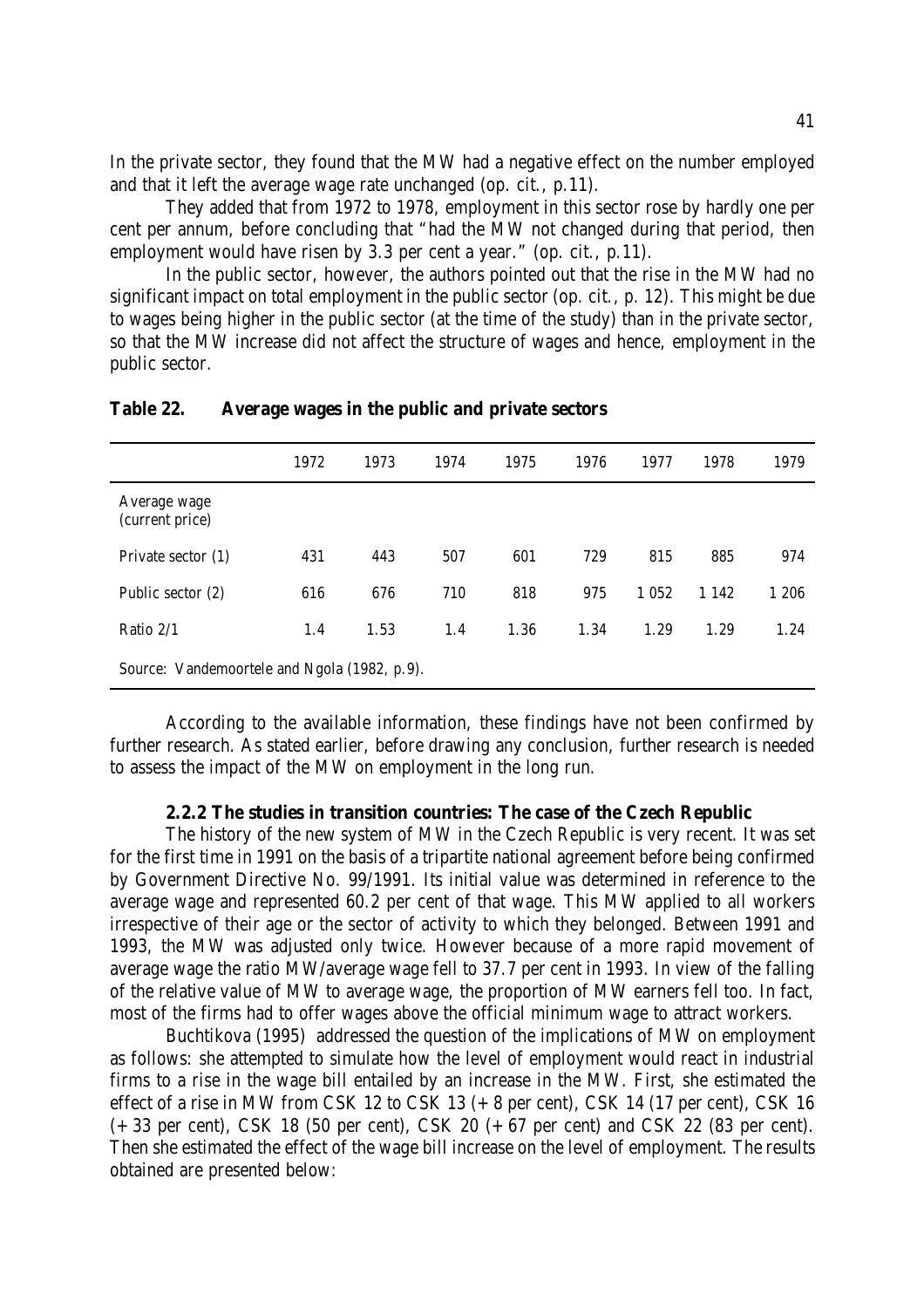| New level of minimum wage          | Rise of wage bill | Reduction of employment |
|------------------------------------|-------------------|-------------------------|
| 13 CSK                             | 0.024             | 0.69                    |
| 14 CSK                             | 0.052             | 0.73                    |
| <b>16 CSK</b>                      | 0.189             | 1.14                    |
| <b>18 CSK</b>                      | 0.540             | 1.47                    |
| <b>20 CSK</b>                      | 1.258             | 2.30                    |
| 22 CSK                             | 2.456             | 4.10                    |
| Source: Buchtikova (1995, p. 113). |                   |                         |

**Table 23. Effects of minimum wage growth on low-skilled employment (%)**

The above results show that the MW increase may have adverse effects on low-skilled jobs because they are the most concerned by MW movement. However, one has to consider these results with caution for different reasons: (i) the study was based on information from individual Czech state-owned enterprises, and cannot be generalized to the whole economy; (ii) the number of observations on which the simulations relied are too low (1991-1993) to allow any definite conclusions; (iii) the model used didn't incorporate an important explanatory variable, namely a trend. Such a variable is very important and may explain a significant part of employment decline in countries like the Czech Republic where state-owned enterprises have been facing severe problems of overstaffing. This means that the reduction of employment which came out of the estimate might be due to the deterioration of the financial situation pertaining to the transition period than to MW increase.

#### **Conclusion**

Two types of conclusion might be drawn from the empirical review given below in Tables 24 to 26:

(i) There is no consensus among economists, at least in three countries, namely Netherlands, the United States and the United Kingdom as regards the MW effects on youth employment (overall employment in the United Kingdom). The studies concluding that the MW has caused job-losses have been challenged by other studies suggesting that: (a) the MW had no negative impact on youth employment (Netherlands); (b) there is no evidence that the activities of the MW councils acted as a restraint on employment in Britain in the 1980s (United Kingdom); (c) the Federal MW increase, at least following its 1990 and 1991 uprating, did not lead to employment contraction (United States). However, in the case of the United States, there was a quasi consensus among US economists on the existence of a negative link between MW increase and youth employment movement, on the basis of the studies conducted during the 1970s and the first half of the 1980s. Such a consensus began fraying following the release of the results of Card/Krueger and Katz/Krueger studies carried out as from the beginning of the 1990s, as discussed earlier.

(ii) In France and Canada the studies conducted have concluded on the existence of a negative correlation between MW and youth employment (cf. table summarizing the results). However, in France, most of the authors have admitted that *the link was weak and the results fragile*.

Finally, in the other OECD countries examined in this survey, such as Greece, New Zealand and Portugal, the studies show that the MW hike may harm overall/youth employment.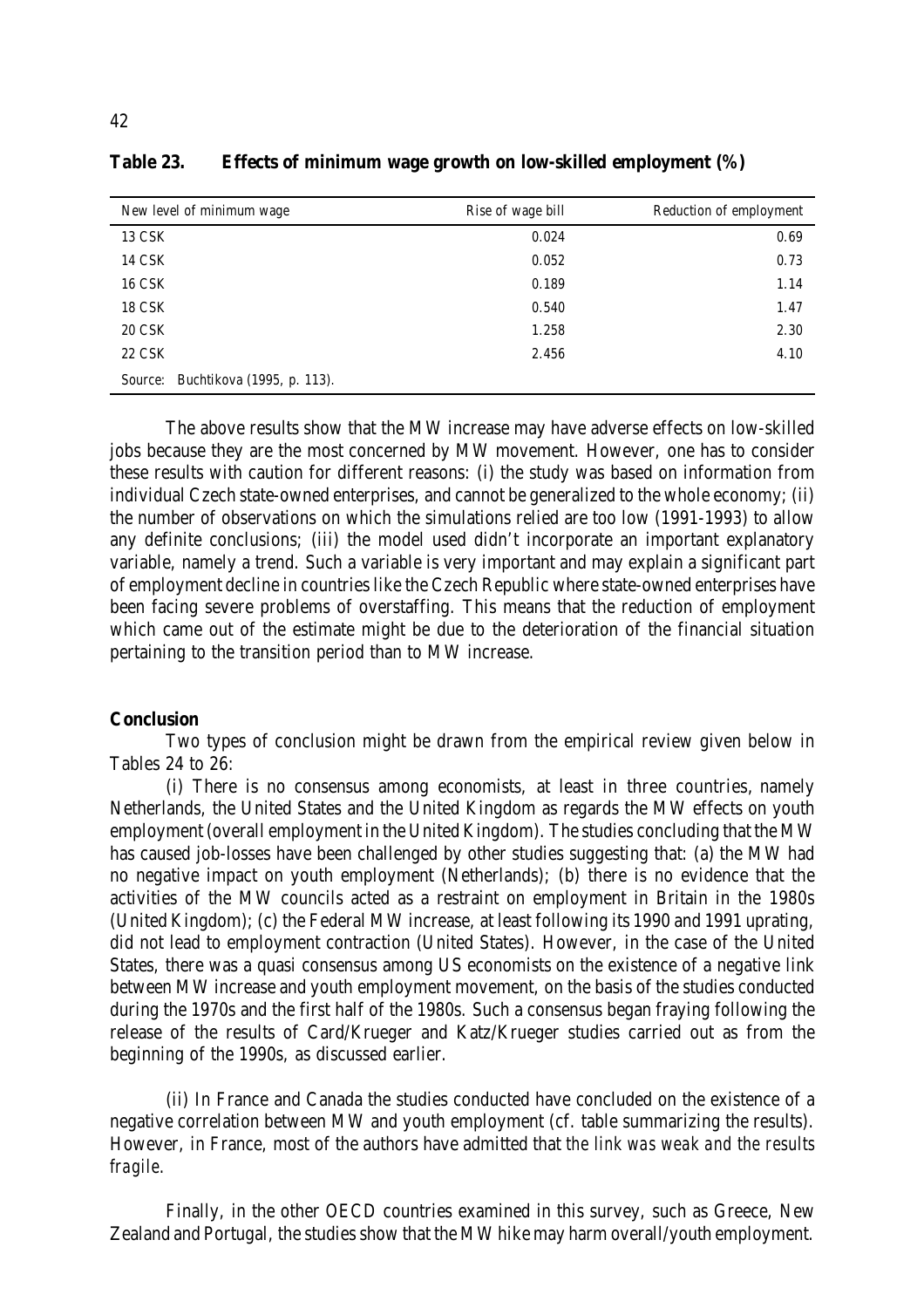However, the effects detected seem weak, at least in Greece and Portugal (except for young females aged 20-24), and the number of studies carried out is very low. Therefore, further studies and evidence would be very useful to confirm/validate the existing findings.

In the developing and transition countries that were examined in thisstudy, the situation appears different. The studies carried out are fewer for the reasons mentioned earlier and have focused more on the relationship between the MW and overall employment, except for Indonesia, where the impact of the MW increase on youth employment in the urban sector has been assessed. The results of the studies reviewed show that:

C **developing countries**: in the four countries examined the change in MW is reported to have been negatively correlated with employment. In Brazil and Indonesia, however, the elasticity found is very weak and even statistically insignificant in the case of Indonesia.

In Botswana the MW increase seems to have had some adverse effects on employment in low-pay sectors and shops. In Kenya, the MW adjustment of 1980, for example, seems to have negatively affected employment in the modern private sector, but had no significant impact on employment in the public sector.

All in all, according to the studies reviewed in the developing countries, the MW adjustment could cause harm to employment in some industries of the formal sector. The degree of harm, however, seems to depend on the rate of the adjustment. For example, in Botswana, the major adjustment of MW (100 per cent) in  $1977<sup>21</sup>$  is reported to have had significant adverse effects on employment in vulnerable sectors rather than in subsequent ones.

C **transition countries**: in the Czech Republic the simulation carried out showed that the MW increase could have adverse effects on low-skilled jobs because of the upward pressure exerted on the wage bill in the enterprises covered by the study.

The results of the studies conducted in the developing-transition countries show that the link between the MW and employment depends particularly on the sector and the rate of the MW adjustment. These results cannot, however, be generalized and do not allow us to draw definite conclusions because:

- C they are very few and should be validated by further research;<br>C in some countries. Kenya and Botswana for instance, the in
- in some countries, Kenya and Botswana for instance, the impact of the MW on employment has been assessed through surveys with managers of enterprises and trade unions (Botswana). It is recognised that such techniques could capture the impact the MW might have on employment in the long term;
- C the data on which the statistics were based were either old (Botswana and Brazil for example) or insufficient (Kenya, Czech Republic). In these two countries the number of observations on which the estimation relied are too low, respectively 1991-1993 and 1972-1978;
- C the problem of firm's compliance with regard to the MW legislation may reach a significant proportion (Indonesia and Botswana).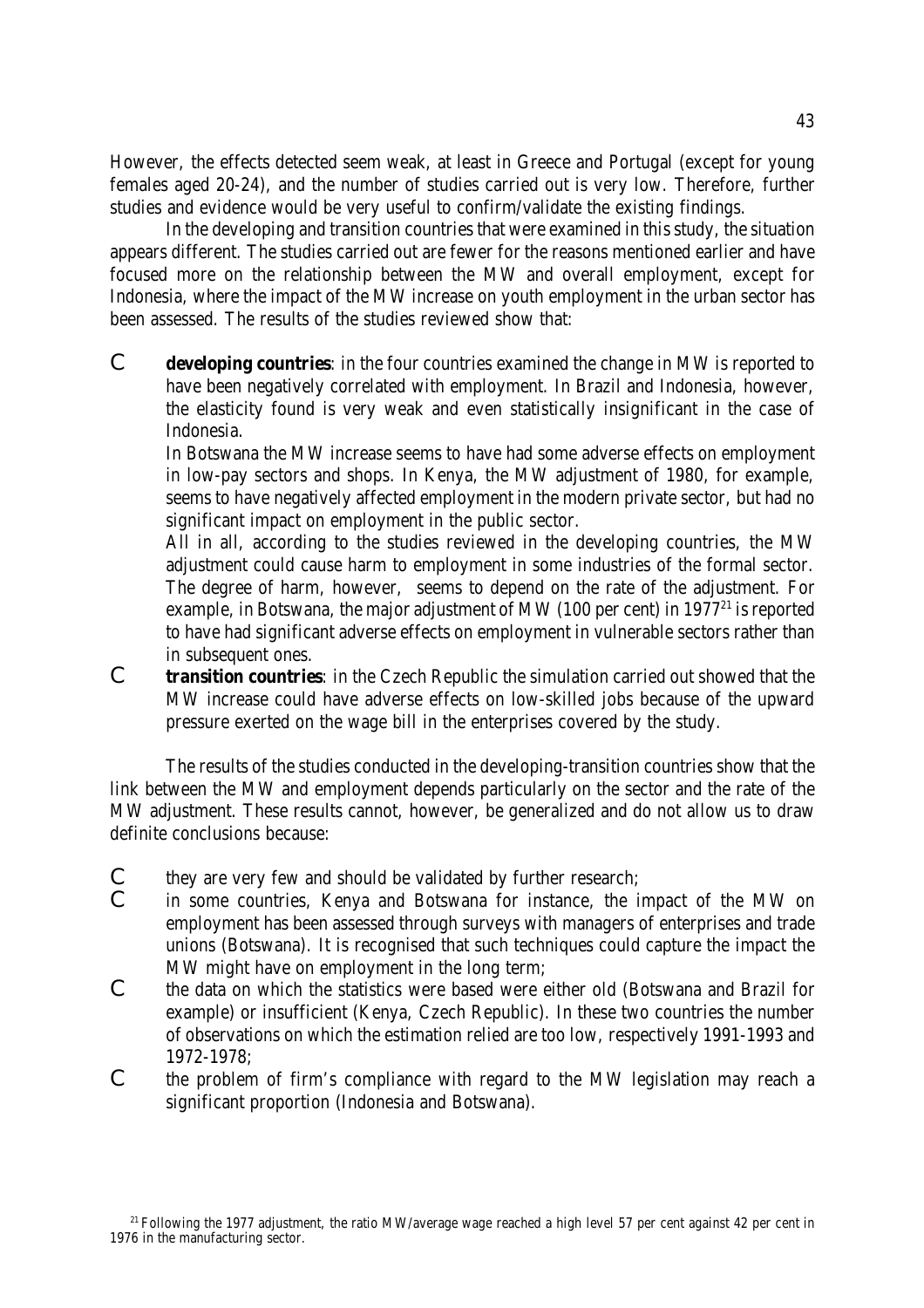These studies, however, have the merit of existing and showing that the issue of MW and employment in developing-transition countries might be as pertinent as in developed countries.

| Category of studies<br>Estimated impact of a 1O per cent increase in the MW on<br>employment of teenagers (16-19 years old) |                                                                                                                            |                                                        |                   |
|-----------------------------------------------------------------------------------------------------------------------------|----------------------------------------------------------------------------------------------------------------------------|--------------------------------------------------------|-------------------|
|                                                                                                                             |                                                                                                                            | Per cent change in employment (elasticity)             |                   |
|                                                                                                                             | <b>Category I (first studies)</b>                                                                                          |                                                        |                   |
| 1.                                                                                                                          | Kaitz (1970)                                                                                                               |                                                        | $-0.98$           |
| 2.                                                                                                                          | Kosters and Welch (1972)                                                                                                   |                                                        | $-2.96$           |
| 3.                                                                                                                          | Kelly (1975)                                                                                                               |                                                        | $-1.204$          |
| 4.                                                                                                                          | Kelly (1976)                                                                                                               |                                                        | $-0.66$           |
| 5.                                                                                                                          | Gramlich (1976)                                                                                                            |                                                        | $-0.94$           |
| 6.                                                                                                                          | <b>Mincer</b> (1976)                                                                                                       |                                                        | $-2.31$           |
| 7.                                                                                                                          | Welch (1976)                                                                                                               |                                                        | $-1.78$           |
| 8.                                                                                                                          | Ragan (1977)                                                                                                               |                                                        | $-0.65$           |
| 9.                                                                                                                          | Mattila (1978)                                                                                                             |                                                        | $-0.84$           |
| 10.                                                                                                                         | Freeman (1979)                                                                                                             |                                                        | $-2.46$           |
| 11.                                                                                                                         | Wachté and Kim (1979)                                                                                                      |                                                        | $-2.519$          |
| 12.                                                                                                                         | Iden (1980)                                                                                                                |                                                        | $+2.26$           |
|                                                                                                                             | <b>Category II (intermediate studies)</b>                                                                                  |                                                        |                   |
| 1.                                                                                                                          | Hamermech (1981)                                                                                                           |                                                        | $-1.2$            |
| 2.                                                                                                                          | Brown, Gilroy and Kohen (1983)                                                                                             |                                                        | $-1$              |
| 3.                                                                                                                          | Meyer and Wise (1983)                                                                                                      |                                                        |                   |
| 4.                                                                                                                          | Solon (1985)                                                                                                               |                                                        | $-0.99$           |
| 5.                                                                                                                          | Brown (1988)                                                                                                               |                                                        | $-1.0$ to $3.0\,$ |
| 6.                                                                                                                          | Wellington (1989)                                                                                                          | (teenage employment: 16-19)<br>(young adult: 20-24)    | $-1.0$<br>0.0     |
|                                                                                                                             | Category III (1990s)                                                                                                       |                                                        |                   |
| 1.                                                                                                                          | Card and Krueger (1995)                                                                                                    |                                                        |                   |
|                                                                                                                             | New Jersey-Pennsylvania,<br>a.<br>Fast food restaurants                                                                    |                                                        | $+0.4$            |
|                                                                                                                             | Reanalysis of Newmark and Wascher<br>b.<br>(1992) Cross State Data                                                         |                                                        | $+0.3$            |
|                                                                                                                             | Card California teenagers                                                                                                  | (following California MW rises to \$4.25 in July 1988) | $+1.2$            |
| 2.                                                                                                                          | Katz and Krueger (1992), Texas fast food<br>restaurants                                                                    |                                                        | $+18.5$ to 26.4   |
| 3.                                                                                                                          | Newmark and Wascher (1992)                                                                                                 |                                                        | $-2.0$ to $-2.4$  |
| Sources:                                                                                                                    | Drawn from Brown, Gilroy, Kohen (1983, (p.5.3).<br>Category I<br>Category II.1: Drawn from Eccles, Freeman (1982, p. 228). |                                                        |                   |

**Table 24. Summary of the main empirical results of studies in the United States**

44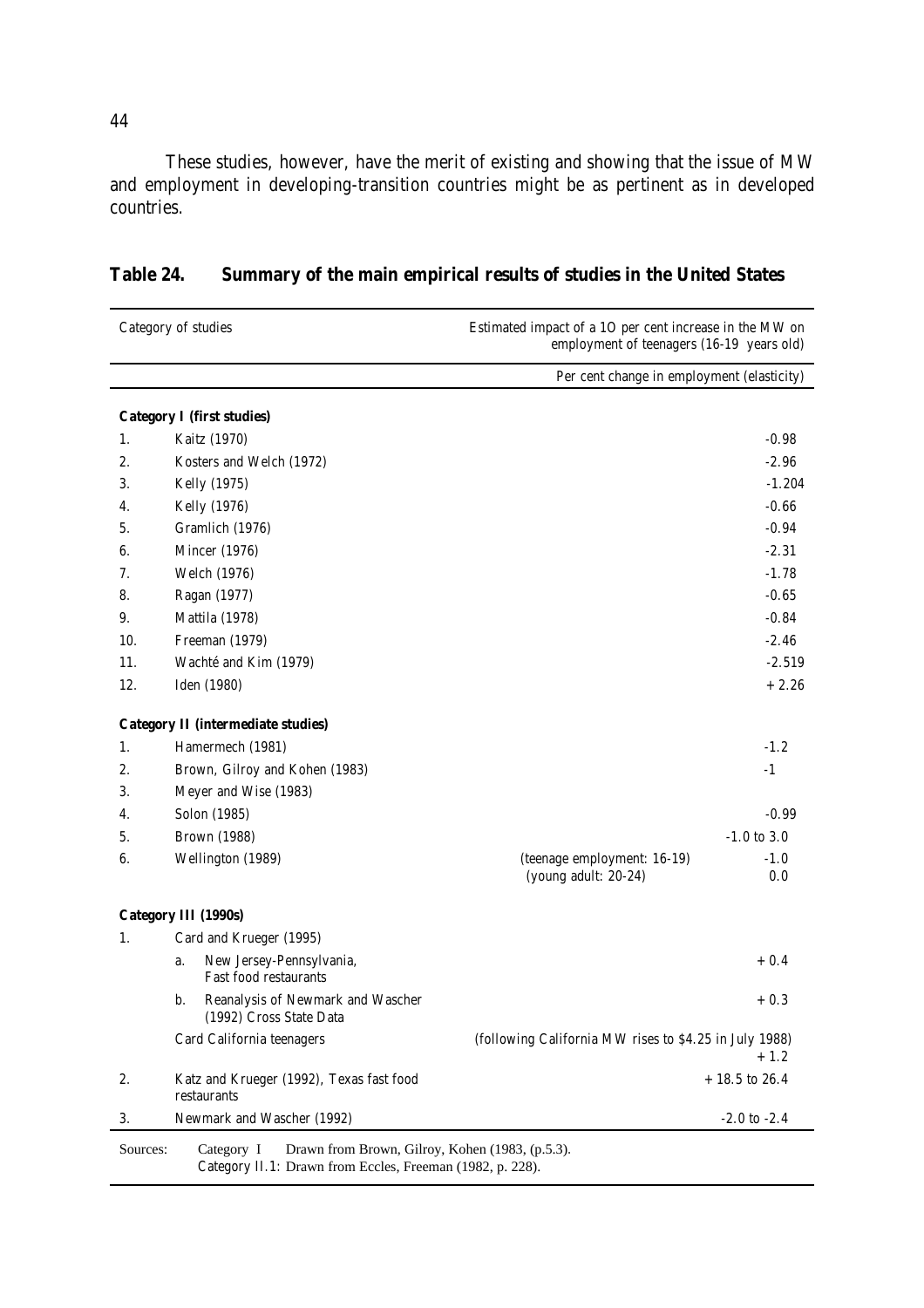|      | Estimated impact of 10 per cent increase in the MW on youth<br>employment (elasticity) |                                  |                     |                     |                     |
|------|----------------------------------------------------------------------------------------|----------------------------------|---------------------|---------------------|---------------------|
|      | 1. Earlier Studies                                                                     |                                  | Male                | Female              | Total               |
| 1.1  | Rosa (1980), period of observation, (1963-1979)                                        |                                  | $-6.1$              | <b>NS</b>           | $-4.1$              |
| 1.2. | Martin (1981), period (1963-1979), 15-24 years old                                     |                                  | $-1.37/$<br>$-2.36$ | $-0.34/$<br>$-1.51$ | $-3.81$             |
| 1.3  | Rosa (1985), period (1963-1984), 15-24 years old                                       |                                  | $-4.55$             | <b>NS</b>           | $-3.5$              |
|      | 2. Recent Studies                                                                      |                                  |                     |                     |                     |
| 2.1  | Benhayoun (1990), period (1968-1988), 15-24 years old                                  |                                  | $-2.35/$<br>$-6.24$ | $-1.88/$<br>$-1.99$ | $-3.5$              |
| 2.2  | Bazen-Martin (1991), period (1963-1986),                                               | $15 -$<br>24<br>year<br>S<br>old |                     |                     | $-1.0/$<br>2.0      |
| 2.3  | Skourias (1992), period (1968-1990), 15-24 years old                                   |                                  | $-1.9/$<br>$-2.6$   | $-2.6/$<br>$-3.6$   | $-0.89/$<br>$-1.48$ |
| 2.4  | Skourias (1993), period (1968-1990), 15-24 years old                                   |                                  |                     |                     | $-2.0/$<br>$-2.2$   |
| 2.5  | Benhayoun (1993), period (1968-1991)                                                   |                                  | $-1.3/$<br>$-3.5$   | <b>NS</b>           | <b>NS</b>           |

# **Table 25. Summary of the main empirical results of studies carried out in France**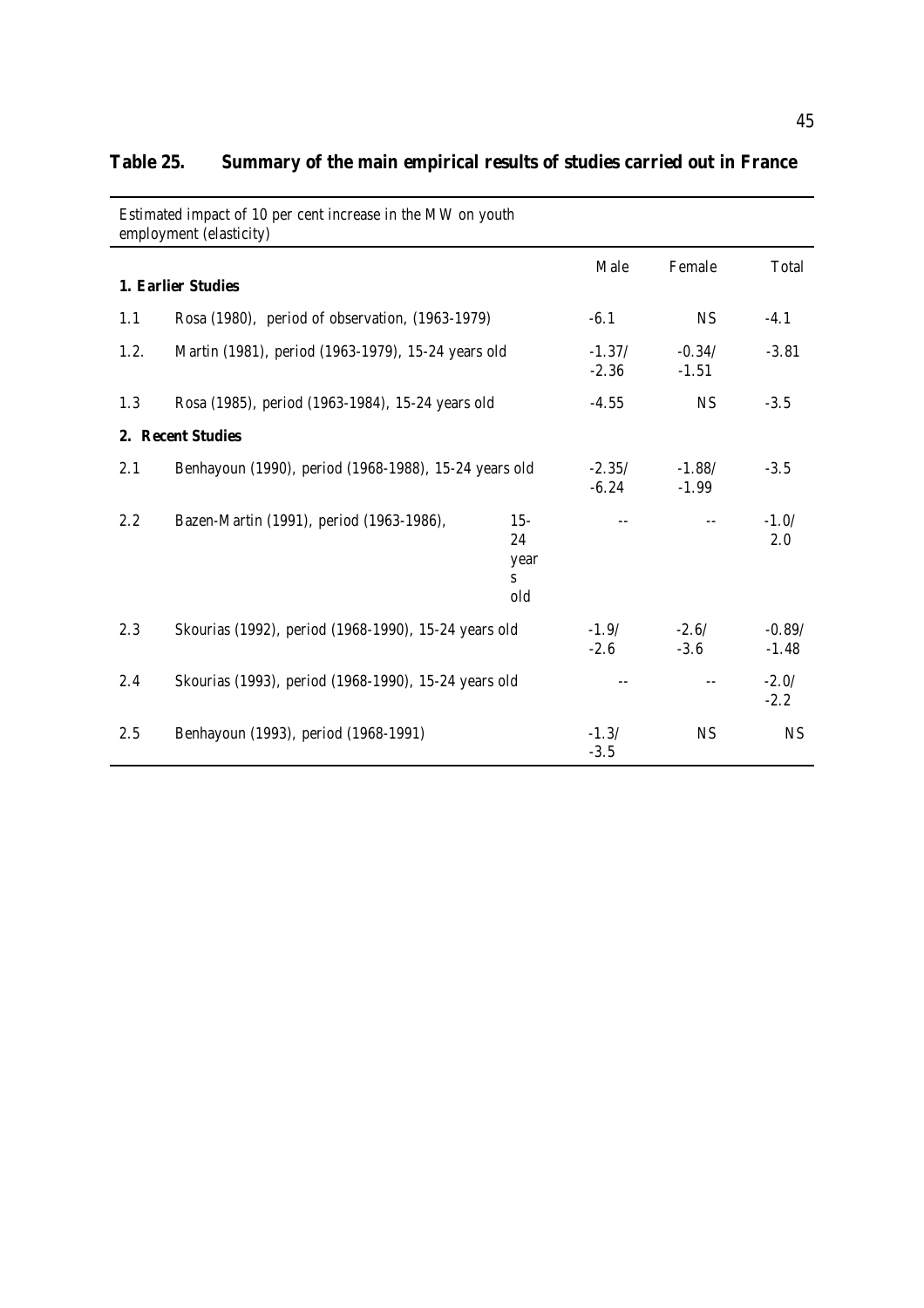|                  | impact of 10% increase in the MW on youth employment (elasticity)                      |   |               |              |                                                                                                                                                 |
|------------------|----------------------------------------------------------------------------------------|---|---------------|--------------|-------------------------------------------------------------------------------------------------------------------------------------------------|
| Countries        |                                                                                        |   | Male          | Female       | Total                                                                                                                                           |
|                  | <b>Netherlands</b>                                                                     |   |               |              |                                                                                                                                                 |
| 1.               | Van Soest (1993)                                                                       |   | $-5.1$        | $-5.9$       |                                                                                                                                                 |
| 2.               | Salverda (1989)                                                                        | N | $\bf{0}$      | M<br>W       | $\bf{I}$<br>m<br>t<br>$\mathbf{p}$<br>a<br>$\mathbf c$                                                                                          |
| <b>Portugal</b>  |                                                                                        |   |               |              |                                                                                                                                                 |
| 1.               | Ribeiro (1993)                                                                         |   |               |              |                                                                                                                                                 |
|                  | 15-19 years old<br>$\overline{\phantom{0}}$                                            |   | $-0.82$       | $-1.95$      |                                                                                                                                                 |
|                  | 20-24 years old                                                                        |   | $-0.78$       | $-1.11$      |                                                                                                                                                 |
| <b>Greece</b>    |                                                                                        |   |               |              |                                                                                                                                                 |
| 1.               | Koutsogeorgopoulo (1994)<br>Total employment)                                          |   | $-0.59/-1.09$ | $-0.60/-1.1$ |                                                                                                                                                 |
|                  | <b>New Zealand</b>                                                                     |   |               |              |                                                                                                                                                 |
| 1.               | Maloney (1994)                                                                         |   |               |              |                                                                                                                                                 |
|                  | 20-24 years old<br>$\overline{\phantom{0}}$                                            |   |               |              |                                                                                                                                                 |
|                  | Skilled<br>$\overline{\phantom{a}}$                                                    |   |               |              | $-3.51$                                                                                                                                         |
|                  | Unskilled<br>÷,                                                                        |   |               |              | $-5.71$                                                                                                                                         |
| Canada           |                                                                                        |   |               |              |                                                                                                                                                 |
| 1.               | Cousineau, Tessier, Vaillancourt<br>(1992)<br>Youth unemployment                       |   |               |              | $+1.4$                                                                                                                                          |
| 2.               | Cousineau (1993)<br>Young workers aged less than 25                                    |   |               |              | $-5.0$                                                                                                                                          |
| <b>Indonesia</b> |                                                                                        |   |               |              |                                                                                                                                                 |
| 1.               | Rama (1998)<br>Urban youth employment rate<br>(workers aged 15-24)                     |   |               |              | $+0.2/-0.4*$                                                                                                                                    |
| <b>Brazil</b>    |                                                                                        |   |               |              |                                                                                                                                                 |
| 1.               | Camargo (1988)<br>Overall employment                                                   |   |               |              | $-0.4$                                                                                                                                          |
| <b>Botswana</b>  |                                                                                        |   |               |              |                                                                                                                                                 |
| 1.               | ILO (South African Team for<br><b>Employment Promotion) 1988</b><br>Overall employment |   |               |              | Overall employment was not<br>greatly affected by the MW,<br>but lowest paying and most<br>vulnerable sectors did<br>experience adverse effects |
| 2.               | Scoville - Nyamadzabo (1988)<br>Overall employment                                     |   |               |              | Survey: 3 employers out of<br>25 reported reduction in<br>permanent staff, following<br>MW increase.                                            |
| <b>Kenya</b>     |                                                                                        |   |               |              |                                                                                                                                                 |
| 1.               | Vandemoortel - Ngola (1988)<br>Overall employment                                      |   |               |              | No effect on employment in<br>the public sector. Negative<br>effect on employment in the<br>private sector.                                     |
|                  | <b>Czech Republic</b>                                                                  |   |               |              | MW -<br>increase<br>have<br>may                                                                                                                 |
| 1.               | Buchtikova (1955)<br>Overall employment                                                |   |               |              | adverse effect on low-skilled<br>workers.                                                                                                       |

**Table 26. Summary of main empirical results of studies in other countries: Estimated impact of 10% increase in the MW on youth employment (elasticity)**  $\overline{a}$ 

**\*Note**: We retained the two extreme estimates of Rama's study (cf. whole table p.35).

46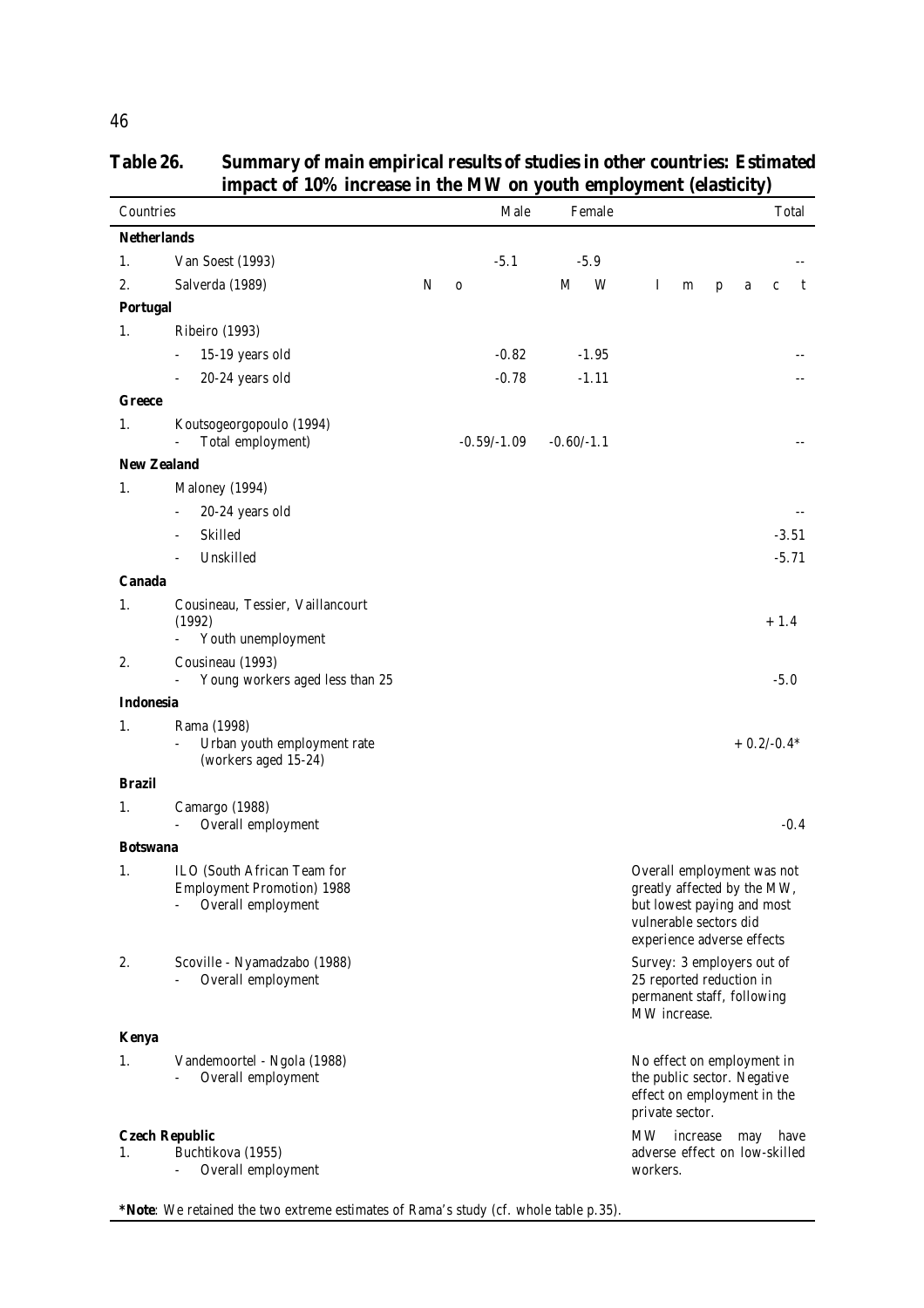# **3. Minimum wage-fixing mechanisms and treatment of young workers**

# **3.1 Youth minimum wages and international labour standards**

The provisions of ILO Conventions on MW do not provide for the fixing of different MW rates on the basis of age. In this respect, the Committee of Experts on the Application of Conventions and Recommendations of the ILO has expressed no views about whether different wage rates on the basis of age are prohibited by the Conventions on MW fixing. However, while there are no provisions regarding the age criterion, the Minimum Wage Fixing Machinery (Agriculture) Convention, 1951 (No. 99) and the Minimum Wage-Fixing Convention, 1970 (No. 131) provide, respectively that:

- "*Each member which ratifies this Convention shall be free to determine after consultation with the most representative organizations of employers and workers concerned, where such exist, to which, ..., categories of persons the minimum wage fixing machinery, ...., shall be applied*";
- "*The competent authority in each country shall, in agreement or after full consultation with the representative organizations of employers and workers concerned, where such exist, determine the group of wage earners to be covered"*.

This means that ratifying member States may decide to exclude some categories of workers from the scope of MW fixing. If so, the Minimum Wage-Fixing Convention, 1970 (No. 131), provides in its para. 3 of article 3, that the member State concerned "*shall list, in the first report on the application of the Convention submitted under article 22 of the Constitution of the ILO, any groups of wage earners which may not have been covered in pursuance of this article, giving the reasons for not covering them, ...*".It appears from the above that the possibility of choosing, and hence of excluding, certain categories of workers, is subject to the agreement of the social partners or at least to full consultation with them.

None of the member States has explicitly reported the use of such a possibility in the case of young workers. The Committee of Experts on the Application of Conventions and Recommendations noted, however, in its 1992 General Report on MW-fixing Machinery, the existence of legal provisions and regulations that allowed the fixing of special MW rates for young workers in member States, including those that had ratified the Conventions on MW (General Survey, para. 177-181). The Committee of Experts has indicated, however, that *"the reasons which were at the origin of the adoption of lower MW rates for some groups of workers on the basis of age .... shall be re-examined periodically in the light of the principle of equal remuneration."*

However, while the ILO instruments on MW do not forbid explicitly the fixing of different rates on the basis of age, the Committee of Experts stated in the General Survey of 1992 (para. 169) that "the general principles laid down in other instruments, and particularly those contained in the Preamble of the Constitution of the ILO which specifically refers to the application of the principle of Equal Remuneration for Work of Equal Value have to be observed". Also, it might be argued that the work performed by a worker, irrespective of his/her age, should be the main criteria in determining the wage paid rather than the age. Moreover, the Minimum Age Recommendation, 1973 (No. 146) stipulates that special attention should be given to the provision of fair remuneration to young people, bearing in mind the principle of equal pay for equal work (Part IV, para. 13(1) (a)). Therefore, the fixing of lower rates of MW for young workers, all things being equal, comes up against the general principles contained in the different ILO instruments. Hence, the key aspect in this context is the value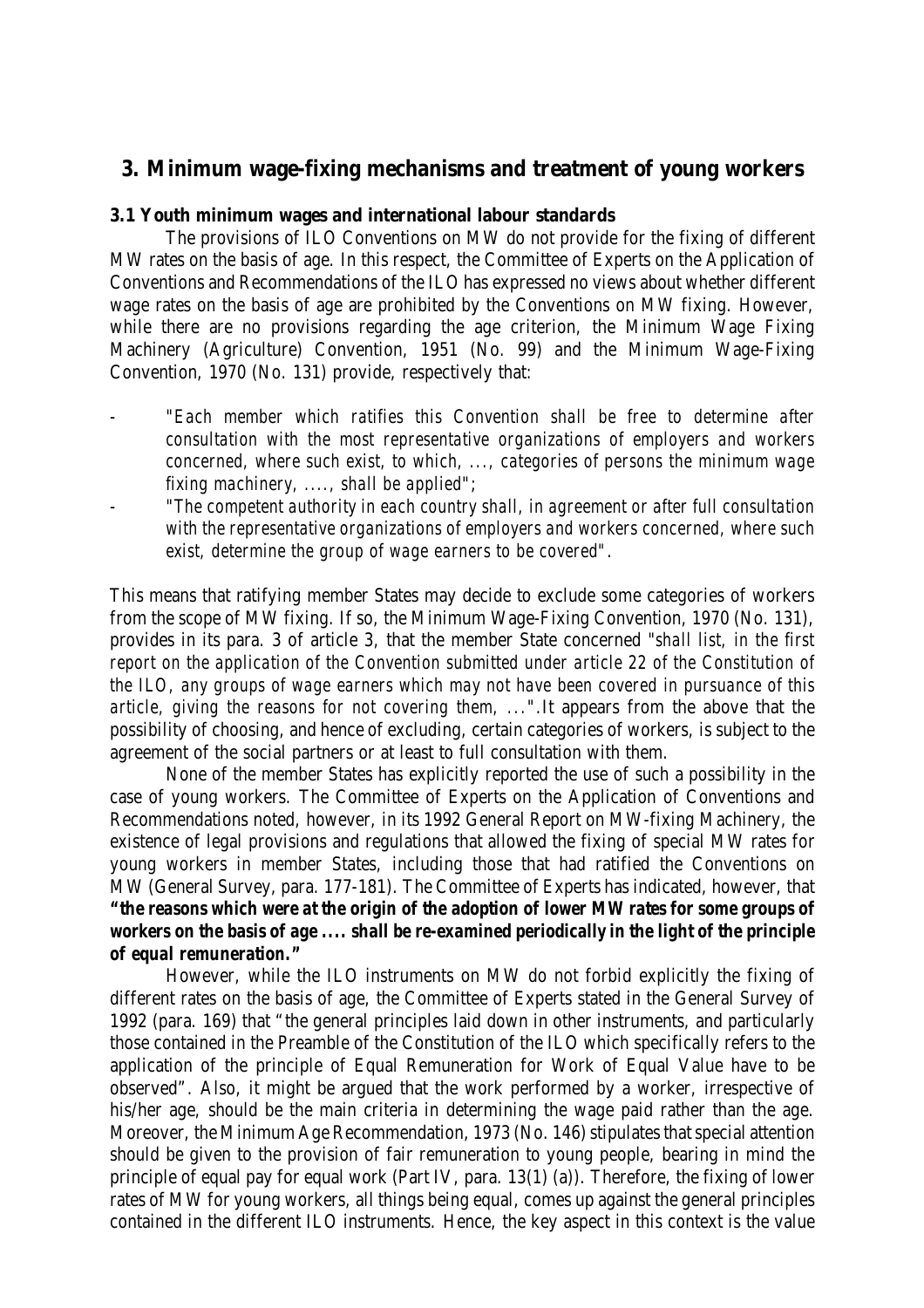of the work performed. The 1945 ILC resolution provides that the measures taken with regard to young workers pay should aim at guaranteeing them payment consistent with the work they perform, while respecting to the extent possible, the principle of equal remuneration for comparable work". Furthermore, as the Committee of Experts pointed out "the quantity and quality of work carried out should be the decisive factor in determining the wage paid" (para. 111 of the 1992 Survey).

On the other hand, a distinction shall be made between two concepts: young workers who are fully involved in the firm/organization's activities and perform the same work as their adult counterparts, and those young persons who perform work involving training, such as apprentices/trainees.

Apprenticeship is based on a system of mutual exchange (training against work). Therefore, it warrants the payment of cash compensation and other indemnity calculated on the basis of the MW, which takes into account the training provided. The case of the young worker in training appears more blurred in comparison to the apprenticeship statute, in particular as regards the question of age. Indeed in some countries the notion of young workers retained in legal provisions and regulations setting up lower rates of MW goes beyond 18 years. For example, in France the persons who are eligible for the professional insertion contract *(contrat d'insertion professionnelle)* as provided for in article 322-4-17 of the Labour Code, are those young workers aged 18 to 26. In the Netherlands, the youth MW regulation applies to young workers up to the age of 23.

The situation appears different in the case of young workers involved neither in training nor in apprenticeship. Like other workers, not benefitting from any training in exchange for the work to be performed, they are entitled only to their pay. The lowering of the wage paid to young workers performing work comparable to that performed by an adult seems unwarranted, unless the age of the worker is considered as a valid criterion of discrimination. All in all, even if the fixing of lower MW rates for young workers is not prohibited by the Conventions on MW, such measures should be implemented in good faith, taking into account the following elements:

- C the principle of equal remuneration for work of equal/comparable value should apply when no formal training or apprenticeship has been provided for by the enterprise;
- C the notion of "young workers" shall be determined with precision;<br>C the period during which a lower MW rate is applicable to young
- the period during which a lower MW rate is applicable to young workers shall be limited in order to ensure that the application of the age criterion does not lend itself to abuse.

# **3.2 The practice in selected countries**

MW-fixing mechanisms vary among countries as regards:

- *C The machinery*: the MW is either fixed by statute where the law plays a vital role, by a Government decision, by an ad-hoc body made up of representatives from the government, employers' and union organizations, or by collective agreements or court rulings;
- *C Coverage:* it might be of overall (whole economy) or partial coverage. In the case of partial coverage, the MW may apply only to some sectors/regions/professions;
- *C Criteria* of fixing and adjustment;
- *C Treatment* of some categories of workers, and particularly young workers.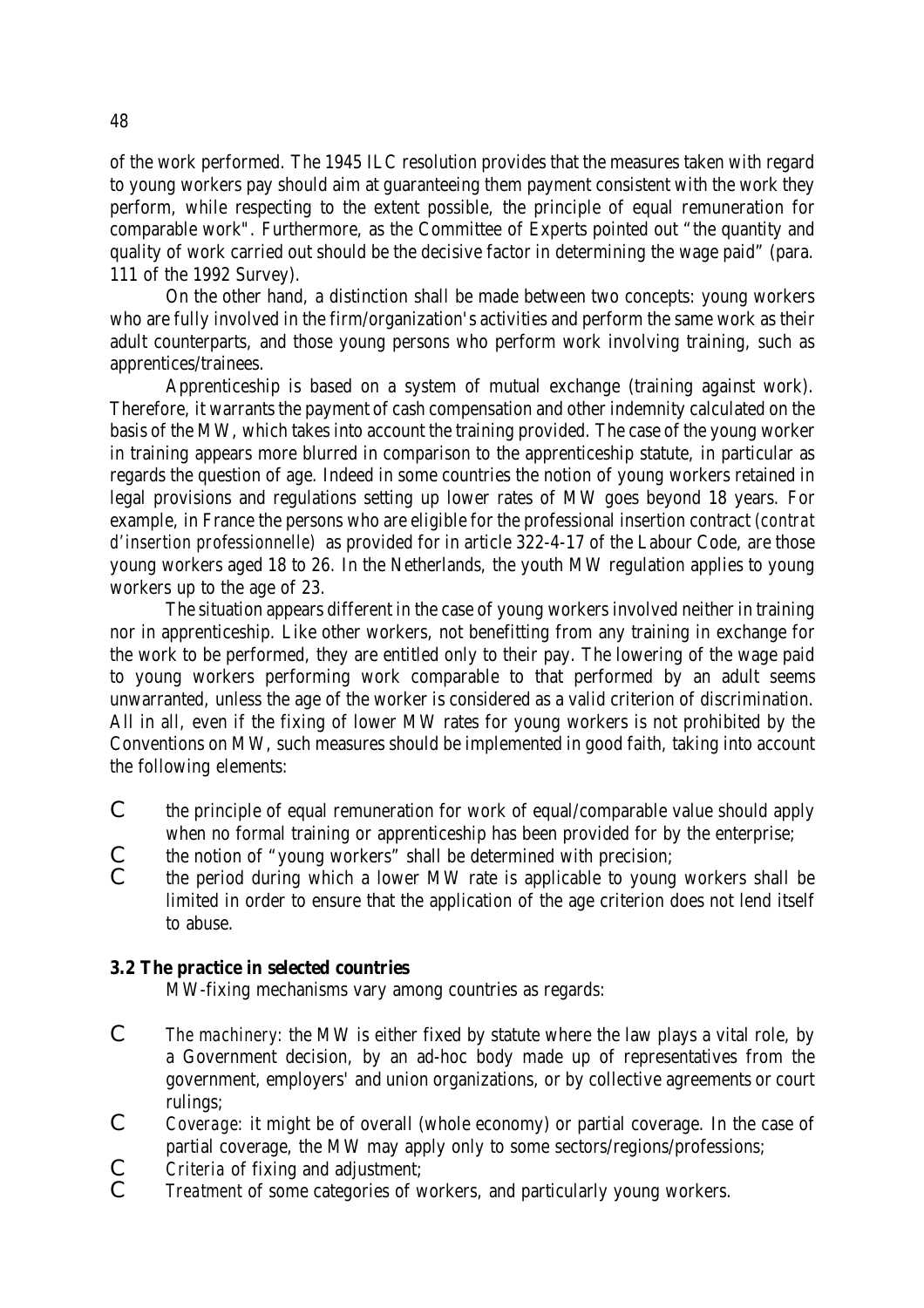As regards the question of status of young workers, countries, irrespective of their system of MW determination (negotiated, set by Government or by law, ...) have been reacting differently to the conventional wisdom according to which establishing/increasing the MW harms employment. To be simple, countries for which data exist might be grouped into three categories: (i) *Category I*: those where youth seem treated equally since there is no specific MW system for that particular category of workers: they enjoy the same rate of MW as adults. *Category II*, comprises countries where young workers are subject to special MW rate(s). This category might be split into two sub-categories, namely: *category II.1*, countries where there is a single youth MW rate, and *category II.2*, where youth are subject to a specific rate graded by age; finally, we have *Category III* in which we put countries where young workers do not benefit from any MW protection, because either they have been excluded or because MW legislation has been abolished/does not exist.

#### **Table 27. Distribution of selected countries according to the status of young workers as regards MW**

| Category I<br>Youth enjoy the same<br>rate as adults                       | Category II<br>Countries where youth are subject to special rate                                                          | Category III<br>Young workers                                                 |                                                                                                                  |
|----------------------------------------------------------------------------|---------------------------------------------------------------------------------------------------------------------------|-------------------------------------------------------------------------------|------------------------------------------------------------------------------------------------------------------|
|                                                                            | Sub-Category II.1<br>Unique rate for youth                                                                                | Sub-Category II.2<br>MW rate grade by age                                     | excluded from MW<br>coverage                                                                                     |
| <b>Brazil</b><br>Greece<br>Germany<br>Japan<br>Indonesia<br>Czech Republic | Kenya<br>New Zealand<br>(since 1988)<br>Portugal<br>(since 1990)<br>Spain<br><b>USA</b><br>(between)<br>1990 and<br>1993) | <b>Belgium</b><br>Côte d'Ivoire<br>France<br>Luxembourg<br><b>Netherlands</b> | United Kingdom<br>(between 1986-<br>1993 - date of<br>abolition of<br>MW Council)<br>New Zealand<br>(Until 1984) |

#### **Table 28. Countries of category II.1: Youth MW as a percentage of adult rate**

|                                                          | Kenya | New Zealand | Portugal | Spain<br>>1990 | <b>USA</b><br>1990-1993 |
|----------------------------------------------------------|-------|-------------|----------|----------------|-------------------------|
| Youth minimum wage rate as a<br>percentage of adult rate | 71    | 60          | 75       | 66             | 85                      |

#### **Table 29. Countries of category II.2: Youth MW as a percentage of adult rate**

| Age    | Belgium | Côte d'Ivoire | France | Luxembourg | Netherlands | Spain<br>(before 1990) |
|--------|---------|---------------|--------|------------|-------------|------------------------|
| 15     |         | 60            |        | 60         | 30          |                        |
| 16     | 70      | 70            | 80     | 70         | 34.5        | 39                     |
| 17     | 76      | 80            | 90     | 80         | 39.5        | 61                     |
| 18     | 82      | 90            | 100    | 100        | 45.5        | 100                    |
| 19     | 88      | 100           | 100    |            | 52.5        |                        |
| $20\,$ | 94      |               |        |            | 61.5        |                        |
| 21     | 100     |               |        |            | 72.5        |                        |
| $22\,$ |         |               |        |            | 85          |                        |
| 23     |         |               |        |            | 100         |                        |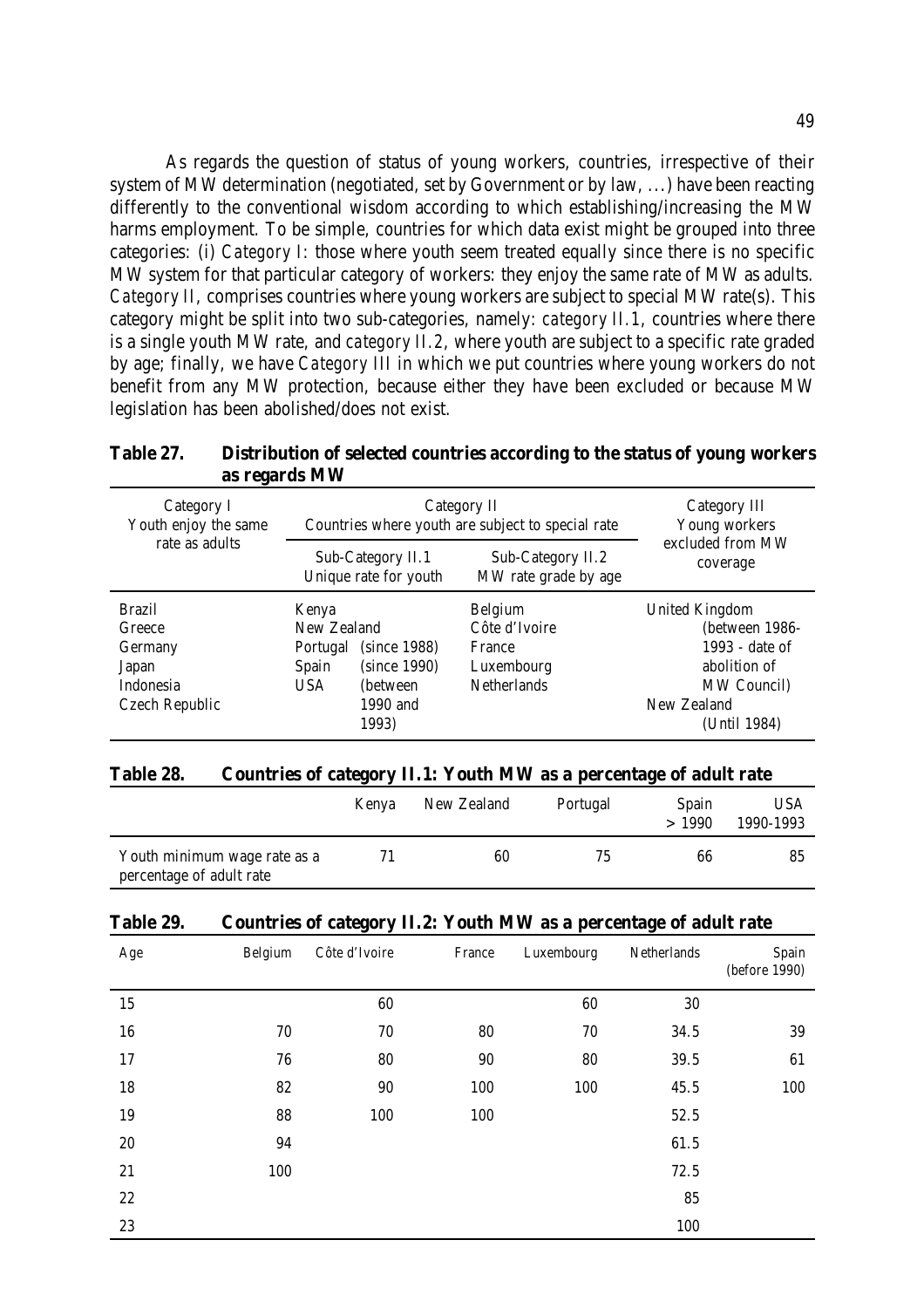The above tables call for the following comments:

- C The overwhelming majority of countries, for which data are available, acknowledge that young workers have the right to MW protection. Only one country, the United Kingdom, has a different opinion. (The United Kingdom case will be examined thoroughly below);
- C While countries like Brazil, Germany, Greece, Indonesia and Japan do treat young workers equally and apply to them the same MW as adults, in other countries, much more numerous in our selection, as shown in the above table, young workers are subject to MW rates lower than that of adults. This suggests that policy-makers, particularly in countries where MW rates have been graded by age, might have been influenced by the predictions of the standard economic theory calling for a reduction of relative wages according to age, with a view to facilitating the access of young people into the labour market.

How can the behaviour of countries in category be explained? Is it because they do not believe in such a prediction? Or is it simply because the youth fraction of the active population does not suffer more than adults from unemployment? The answer to this question is not very easy because each country has its own approach. However, a look at the experience of countries like Japan or Germany, shows that the action of public authorities in favour of youth employment focuses much more on training than on MW and labour cost issues.

The establishment of specific rate(s) for young workers in countries belonging to category II might be interpreted as: (i) an action to stimulate the demand for youth through the reduction of their relative wage, and (ii) an action to reduce the supply of young workers in the labour market by keeping them in school.

The picture given in the above table is not immutable, in the sense that institutional changes affecting MW-fixing systems have been continuing. Indeed, in response to an increase in youth unemployment relative to that of adults since the beginning of the 1980s, many countries are still experiencing changes in their MW-fixing systems as regards a youth statute.

Below we examine the experiences of selected countries where significant changes have been taking place, in order to show to which extent the MW is being used as an instrument of youth employment promotion. One has, however, to note that the most significant changes have been occurring in OECD countries where the problem of youth employment is being considered as a top priority by the majority of governments.

In *the Netherlands* for example, which counts among the first countries that introduced a special rate of MW for young workers, the system has been subject to several reforms since its introduction in 1969. Indeed, in 1974 the Government introduced lower rates applicable to young workers aged 15 to 22 years. Furthermore, in response to a sharp increase of youth unemployment in the late 1970s and early 1980s, the Government made several decisions regarding the MW: (i) it reduced the relative value of the youth MW; for example, the rate applicable to young workers aged 20 years or less, as a percentage of the adult rate, was lowered from 77.5 in 1980 to 70.0 in 1981 and 61.5 in 1983; (ii) in terms of movement, the MW (including the adult rate) was reduced by 3 per cent in 1984 and then frozen until 1989.

50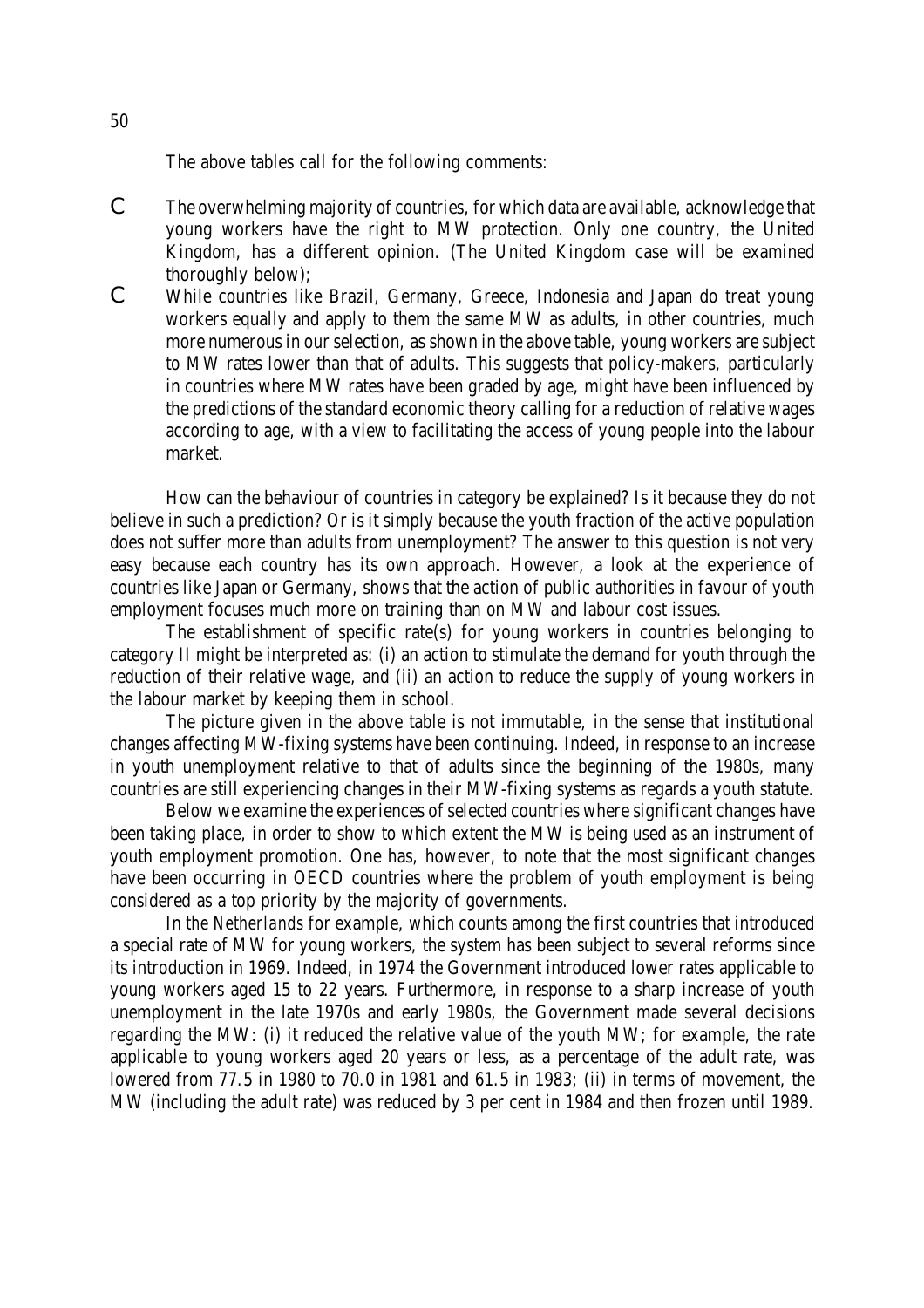| Youth aged                                                            | 1973 | 1975 | 1979 | 1983 | 1989 |
|-----------------------------------------------------------------------|------|------|------|------|------|
| $15 - 24$                                                             | 2.8  | 6.3  | 8.1  | 24.9 | 12.2 |
| Source: OECD, Labour Force Survey (1971-1991, Part III), Paris, 1993. |      |      |      |      |      |

# **Table 30. Youth unemployment movement at the end of the 1970s and beginning of the 1980s**

### **Table 31. Minimum wage rates applicable by age**

| Age     | Percentage of adult minimum wage           |
|---------|--------------------------------------------|
| 23-64   | 100.0                                      |
| 22      | 85.0                                       |
| 21      | 72.5                                       |
| $20\,$  | 61.5                                       |
| 19      | 52.5                                       |
| 18      | 45.5                                       |
| 17      | 39.5                                       |
| 16      | 34.5                                       |
| 15      | 30.0                                       |
| Source: | Drawn from ILO questionnaire on MW (1994). |

It has been considered that the different rates applying to younger workers reflect their lack of work experience and thus can be considered fair. The main objectives of these lower rates were: (i) to ease their access to the labour market, and (ii) to discourage premature school leaving.

In addition, one had to note that in order to make the adjustment system more flexible and linked to an objective parameter, the former indexation mechanism was replaced by the Linkage Law in 1992. This Law provides that the MW and social benefits, should, in principle, be linked to the average wage increase. However, suspension of this principle is possible in the event of an above average increase in wages and/or an increase in the number of people claiming social security benefits. The suspension of indexing has been reduced to the result of one formula, namely the relationship between the volume of unemployed (I) to the employed (A), the so-called I/A ratio, expressed in benefit years and work years respectively.

Initially, the I/A ratio had been set at 82.6. When the ratio is below the threshold, the Government is obliged to apply full indexation. However, if the ratio rises over such a limit, the Government can suspend the indexation or apply only a partial indexation. In 1992 for example, the MW was increased by 3.03 per cent, whereas the average had increased by 4.3 per cent. In 1993 and 1994, the MW was frozen, as the I/A ratio was above the pre-set threshold.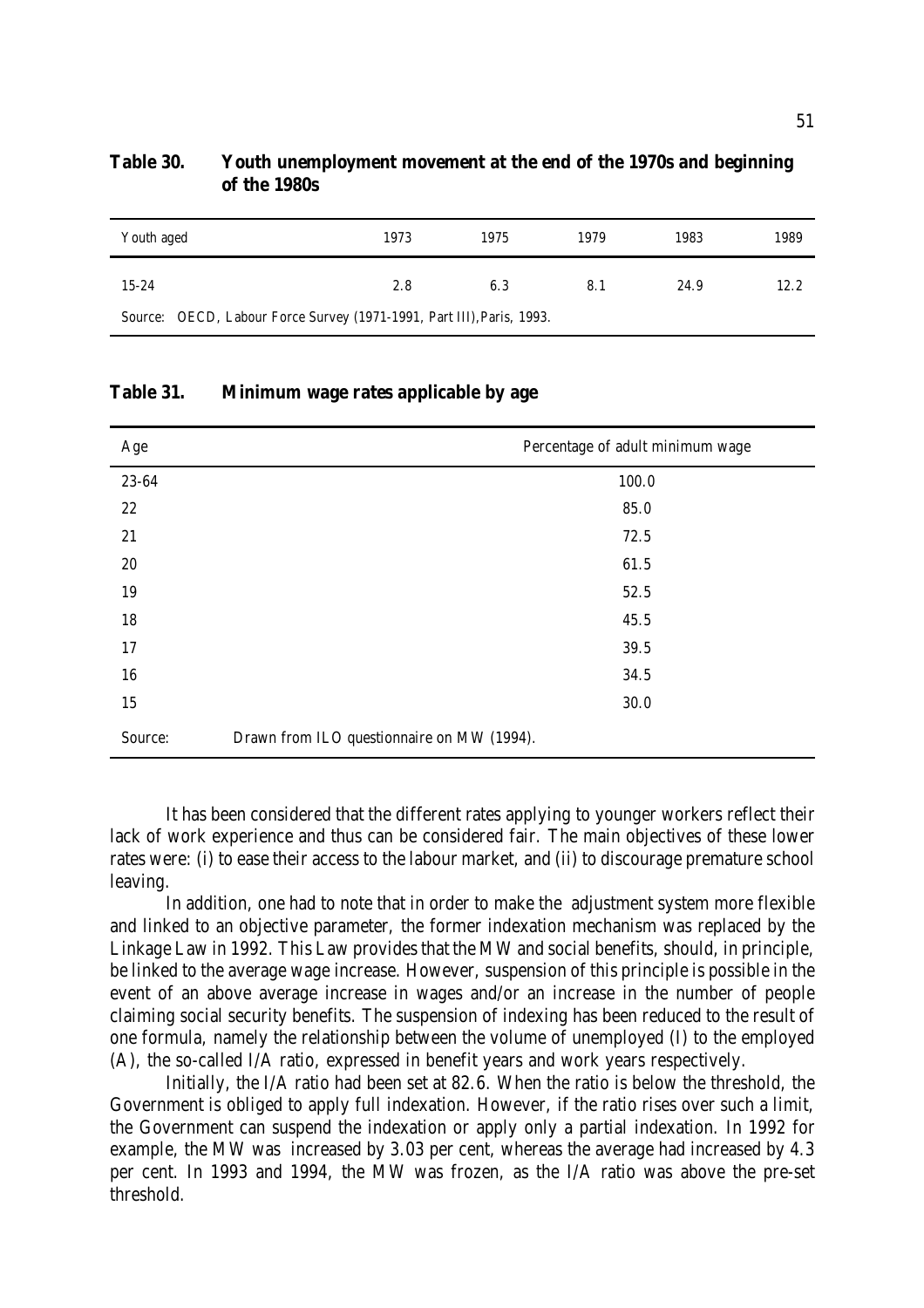Finally, business and labour leaders have agreed very recently, that in principle it should be made easier for companies in financial difficulties to pay less than the applicable MW (Industrial Relations Europe, November 1996's issue). Hence, a national agreement for the catering industry signed earlier in 1996 allows employers cutting down the scale starting rates for new recruits the bulk of whom are young. This recent change suggests that the MW is still considered by policy-makers as an obstacle, despite the definite improvement of labour market functioning since 1994 (op. cit., p. 67).

In **Portugal**, three years after the introduction of the MW system in 1974, the Government decided to create a special rate for young workers, equivalent to 50 per cent of the adult rate. One year later, in 1978, the youth rate was split into two sub-rates: 50 per cent for young workers aged under 18 and 75 per cent for those aged between 18-19. Such a change was followed by another one in 1987, which had foreseen that only those workers aged 17 and under were subject to a lower MW rate: 75 per cent for those aged 17 and 50 per cent for those under 17 years. Finally, in 1988, the youth MW rate was unified: 75 per cent for all young workers aged less than 18.

| Year | Young workers                                                              |                   |                      |                      |                         | <b>Trainees</b>   |
|------|----------------------------------------------------------------------------|-------------------|----------------------|----------------------|-------------------------|-------------------|
| 1974 | under 20 not covered                                                       |                   |                      |                      |                         |                   |
| 1977 | under $20(50%)$                                                            |                   |                      |                      |                         |                   |
| 1978 | 19-18 (75%)                                                                | under 18<br>50%   |                      |                      | 17 and over<br>$(80\%)$ | under 17<br>(75%) |
| 1987 | $19-18(75%)$                                                               | 17 (75%)          | under 17<br>$(50\%)$ |                      | 17<br>$(80\%)$          | under 17<br>(75%) |
| 1988 |                                                                            | under 18<br>(75%) |                      | under 25<br>$(80\%)$ |                         |                   |
|      | Source: Ministry of Labour of Portugal and ILO questionnaire on MW (1994). |                   |                      |                      |                         |                   |

#### **Table 32. Minimum wage rates applicable to young workers - Portugal**

In the **United States**, where young workers are mostly affected, the MW was frozen by the Reagan Administration between 1981 and 1989 in such a way that its real value dropped by 20 per cent during this period.





Source: Economic Policy Institute.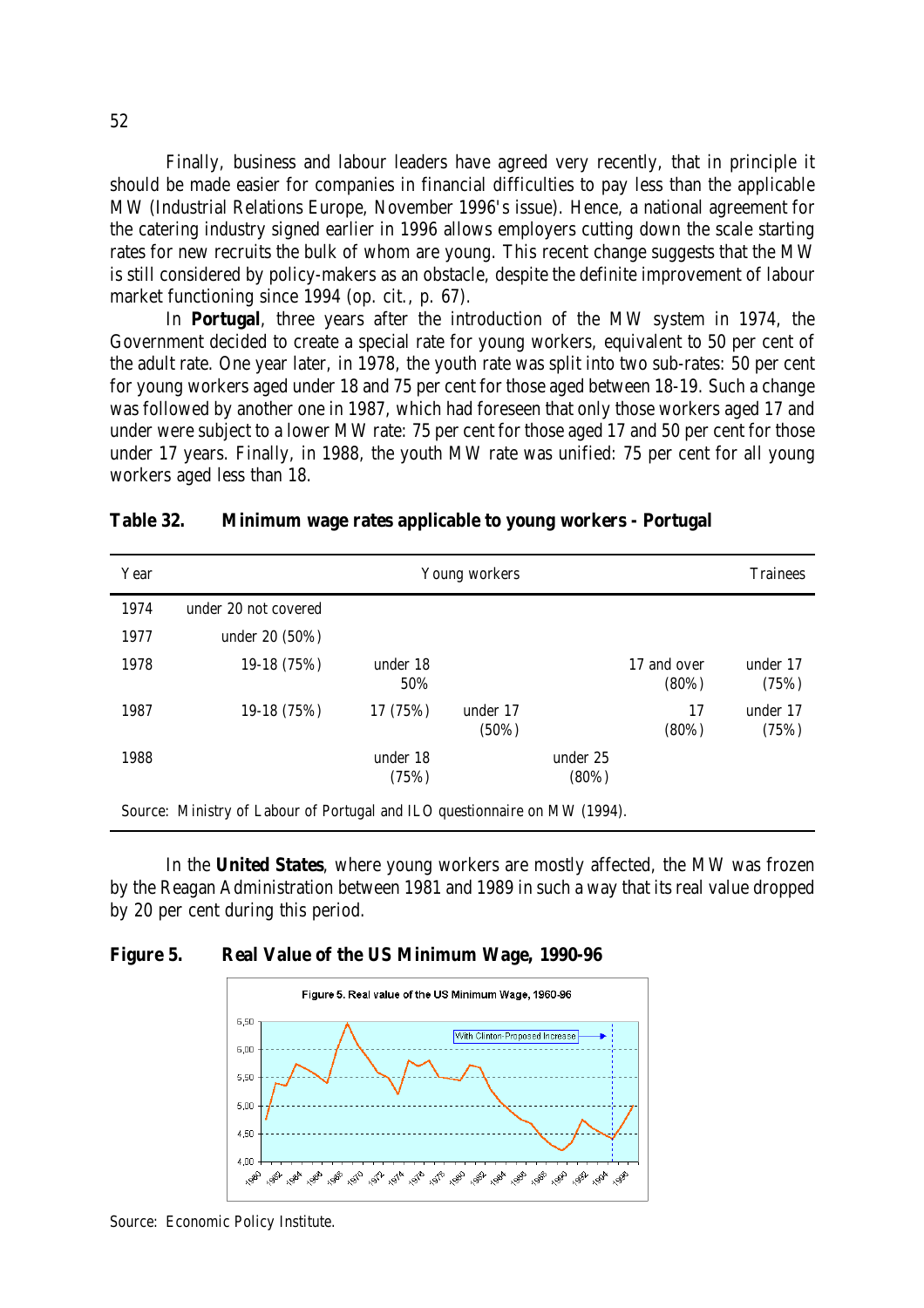In 1990, parallel to the Federal Minimum Wage uprating, signed into law by President Bush, from US\$3.35 to 3.80 and then to 4.25 (a two-step increase: 3.80 in 1990; 4.25 in 1991), the Fair Labour Standards Act amendment **established a Sub-Minimum Wage for teenagers**. This amendment enabled employers to pay newly recruited teenage workers a lower MW rate (15 per cent lower than the adult rate), for as long as six months. Essentially, firms were allowed to pay a sub-minimum wage to teenagers for as long as 90 days without providing additional training. However, they could continue to pay a sub-minimum for an additional 90 days only if they set up a training scheme to train teenage workers concerned, as prescribed by the US Department of Labor. Finally, at the end of the period of 180 days, no employee could be paid a sub-minimum.

This youth sub-minimum wage was enacted for a three year trial period. The measure was taken in a period during which unemployment affecting youth in particular was growing (cf. figure below). Therefore, the rationale behind it was to allow employers to hire inexperienced workers who otherwise would have difficulties in finding jobs, because their productivity was thought to be below the level of the prevailing adult rate of the MW.

| Age Group                                                                            | 1989 | 1990 | 1991 | 1992 | 1993 |
|--------------------------------------------------------------------------------------|------|------|------|------|------|
| $16-19$                                                                              | 14.7 | 15.1 | 18.2 | 19.6 |      |
| $20 - 24$                                                                            | 8.2  | 8.4  | 10.3 | 10.8 |      |
| $16 - 24$                                                                            | 10.5 | 10.7 | 12.9 | 13.7 | 13.4 |
| Source: OECD, Labour Force Survey (1971-1991, Part III), Paris, 1993 and 1996 issue. |      |      |      |      |      |

| Table 33. |  | Youth unemployment rate movement between 1989 and 1993 (%) |  |  |  |  |
|-----------|--|------------------------------------------------------------|--|--|--|--|
|-----------|--|------------------------------------------------------------|--|--|--|--|

In the beginning, organized labour in the US opposed the initial proposal of establishing a sub-minimum wage for teenage workers, on the grounds that the employers would take advantage of cheap labour without any compensation and would be less inclined to hire adult workers at the regular MW rate. They actively lobbied with the members of Congress and the President in order to amend the proposal. The compromise was to introduce a training condition: that means that employers would be allowed to pay a sub-minimum but only in return for training at the benefice of those teenage workers paid the sub-minimum wage. As a result, the condition of providing training was introduced into the amendment as discussed earlier.

What was the employers' reaction to the sub-minimum wage?

It seems that very few employers resorted to such a measure. For example, Card and Krueger found in their Texas fast-food restaurants study that fewer than 4.8 per cent of employers used the youth sub-minimum wage during 1991 (p. 166). Such a finding was confirmed by a 1993 Department of Labour Study which found that only 1 per cent of all employers used the federal sub-minimum wage. Given the limited use of the sub-minimum wage, Congress didn't renew the experience once the trial period ended in 1992.

What are the reasons for such a setback in the sub-minimum wage?

It seems that "*MW-employers were extremely reluctant*" to take advantage of such a provision (Card and Krueger, 1995, p. 14). Among the reasons which some employers had put forward to explain their behaviour were: (i) the sub-minimum would not allow them to attract skilled-teenage workers (62 per cent of restaurant managers in Texas), and (ii) the sub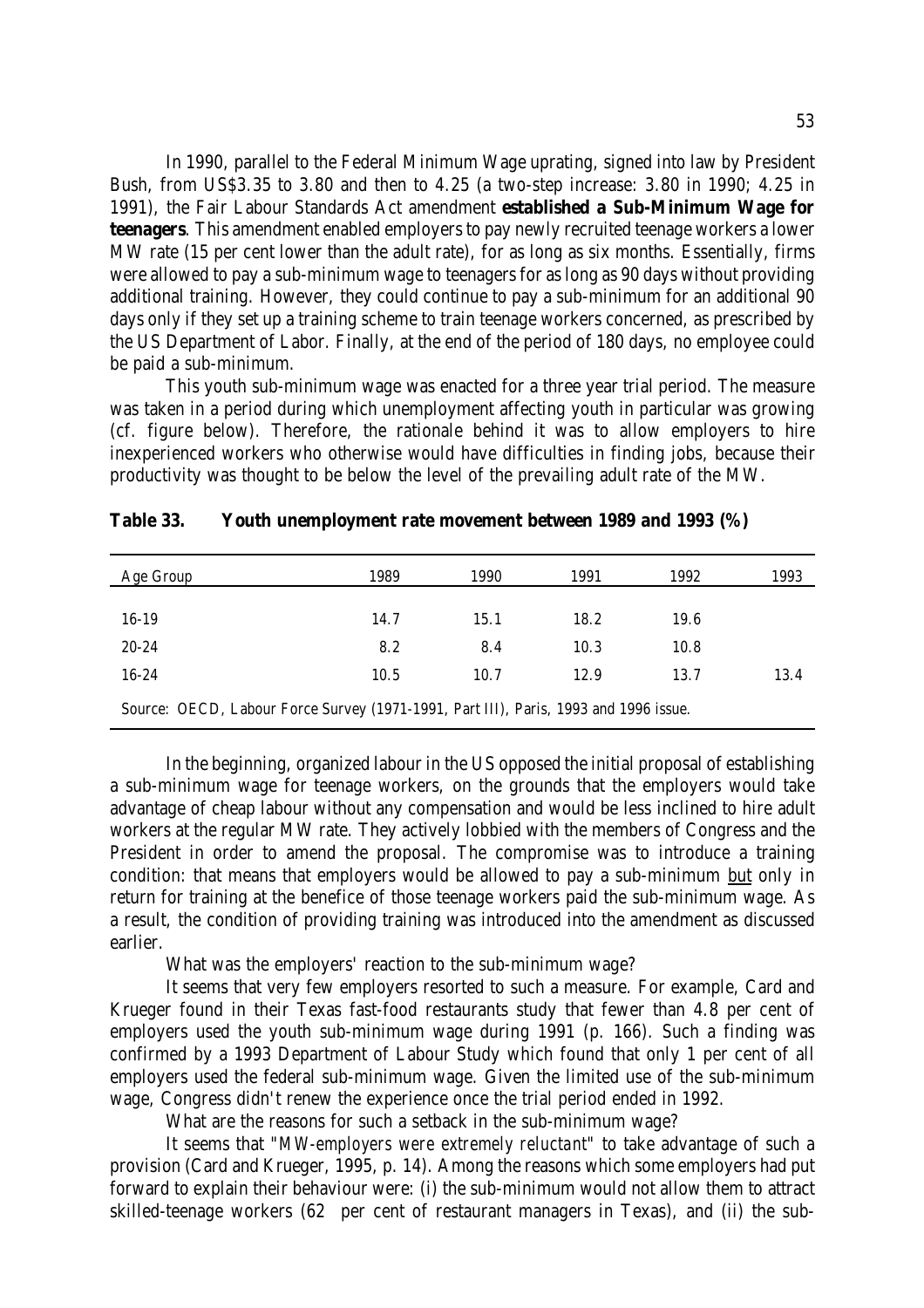minimum wage was not a fair wage (20 per cent of them). Furthermore, there might be other reasons to explain why very few employers had resorted to such a measure. Among them one can cite the fact that employers might have found the system too constraining (to provide training) in view of the financial advantages they could draw in terms of labour-cost savings. Indeed, providing training often requires that employers set up specific work organization and provide a trainer to supervise/train the teenage workers concerned. Needless to say, such measures are costly. In addition, employers might have considered that given the high turnoverrate of young workers, at least in the fast-food industry, it was useless to provide them with a training if they could not count on employing them for a long time. These elements are very important and raise the complex question of the deal between youth MW and training.

In **New Zealand** where a Statutory Minimum Wage has existed since 1945, the recent history of youth MW has been agitated too. Indeed, whereas young workers below 21 years of age were excluded from the provisions of the 1945s Minimum Wage Act, in reality most of them were paid above the statutory MW, on the basis of favourable collective agreements. Such a situation had motivated the 1983 Government's endeavour to introduce a bill according to which, employers could not be required to pay a worker aged under 18 the same rate as they paid an adult worker. However, such a proposal, which was backed by employers' organizations, was rejected by a majority in Parliament, on the grounds that "*the implications of the proposal for low-paid workers, particularly women, were unacceptable in both social and human terms*" (Harbridge and Lane, 1994, p. 275).

In 1991 the situation changed. Indeed, following the implementation of the Employment Contracts Act 1991, collective bargaining and the unions position have been seriously weakened. As a result, MW earners and young workers in particular, had lost the protection they had since they were still excluded from the coverage of the Minimum Wage Act of 1945. As a result, the New Zealand Council of Trade Unions and members of the Labour Party have argued for: (i) the introduction of a legislated MW for youth, and (ii) the adult MW to apply to workers once they reach 19 instead of 21 years of age. Consequently, in July 1994 new minimum wage legislation was passed and since then a specific MW rate has been applying to teenage workers aged between 16 and 19 equivalent to 60 per cent of the adult rate. The purpose of setting up a weak sub-minimum was to prevent the job opportunities for teenagers from being reduced.

In **France** where the national MW plays an important role in income distribution and wage formation, the question of a youth MW has always taken on a passionate dimension, in particular when youth unemployment reaches high levels. Despite the fact that the existing system provides for a special rate for workers aged under 18 (cf. table below), the scope of such a provision has always been criticised as being very limited and not allowing employers to hire low-skilled young workers on a large basis. Indeed, according to the Law, only those workers who have less than six months work experience in the same branch can be paid at the sub-minimum.

Since the early 1990s in particular, in view of the sharp increase of unemployment particularly among youth, several economists backed by some employers' organizations and politicians have been asking for the setting up of a real sub-minimum wage for young workers. The most important employers' organization, the CNPF, say that the pay cost represented by the SMIC per employee when social contributions are added are too high. The SMIC should be made more flexible, specially with regard to young workers (EIRR, 227, December 1992, pp. 18-19). This view was shared by the OECD which considered in its report published in 1991 that "*the increases in the minimum wage might have a negative effect on youth employment*". The idea was rejected by the French Government even though it had been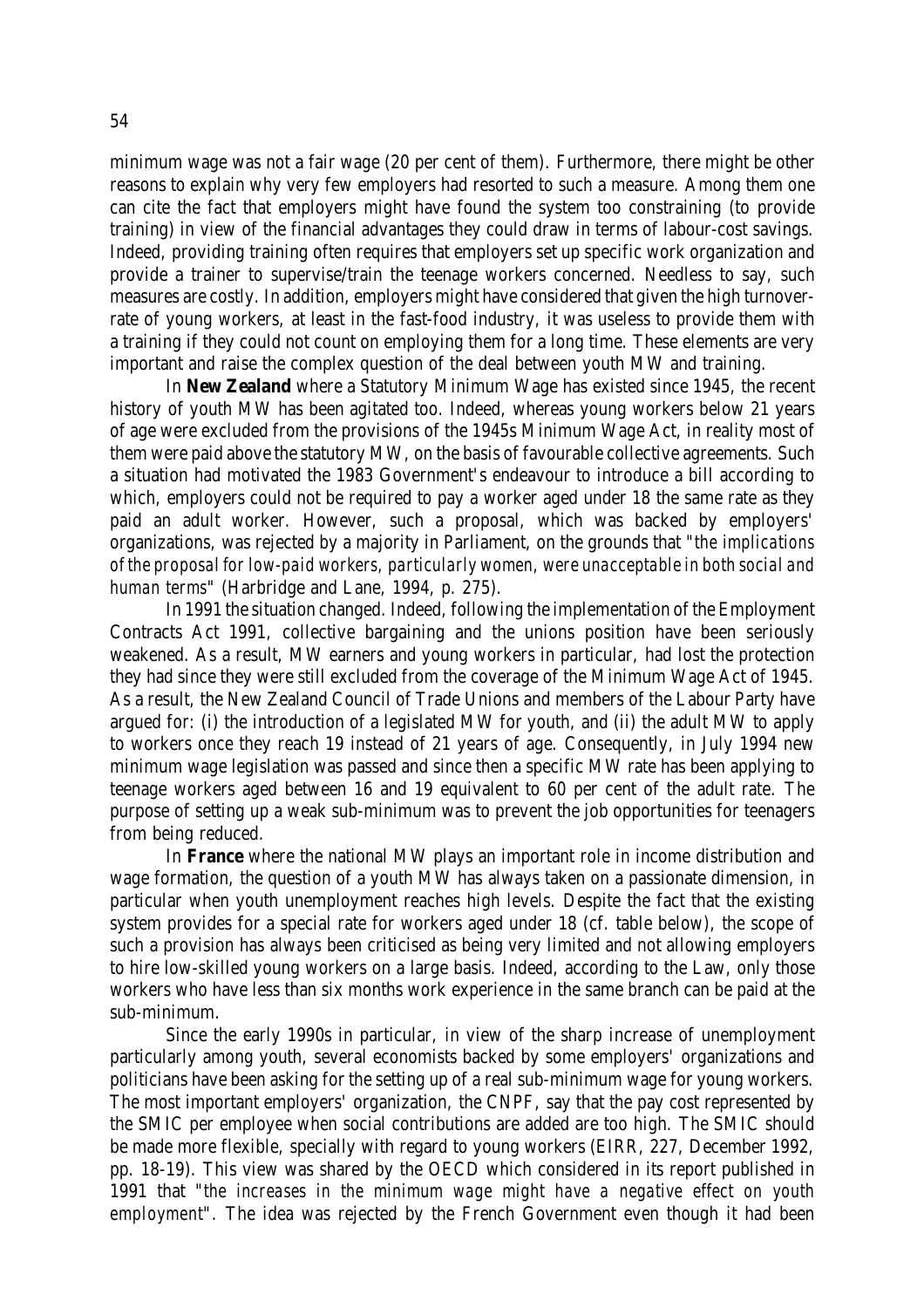tempted to a certain extent to introduce a specific minimum wage for youth workers. The strong opposition of youth, particularly students, some politicians and unions to such a idea has led to the project being set aside.

| 1. Youth sandwich course training |                                                            |      |                                                                                                                                                  |                |                |                         |                             |  |  |  |  |
|-----------------------------------|------------------------------------------------------------|------|--------------------------------------------------------------------------------------------------------------------------------------------------|----------------|----------------|-------------------------|-----------------------------|--|--|--|--|
| Qualifying contract*              |                                                            |      |                                                                                                                                                  |                |                |                         |                             |  |  |  |  |
| As a percentage of SMIC           |                                                            |      | Period of<br>implementation                                                                                                                      |                |                | As a percentage of SMIC | Period of<br>implementation |  |  |  |  |
| < 18                              | $18 - 21$<br>old                                           | > 21 |                                                                                                                                                  | $16-17$<br>old | $18-20$<br>old | $> 21$ old              |                             |  |  |  |  |
| 30                                | 55                                                         | 65   | First year                                                                                                                                       | 30             | 50             | 65                      | During the                  |  |  |  |  |
| 45                                | 60                                                         | 75   | Second year                                                                                                                                      |                |                |                         | whole period                |  |  |  |  |
|                                   | * The duration of these contracts is limited to two years. |      |                                                                                                                                                  |                |                |                         |                             |  |  |  |  |
|                                   | Source: Ministry of Labour.                                |      |                                                                                                                                                  |                |                |                         |                             |  |  |  |  |
|                                   |                                                            |      |                                                                                                                                                  |                |                |                         |                             |  |  |  |  |
|                                   |                                                            |      | 2. Young workers*                                                                                                                                |                |                |                         |                             |  |  |  |  |
| Percentage of SMIC                |                                                            |      |                                                                                                                                                  |                |                |                         | Age                         |  |  |  |  |
| 80                                |                                                            |      |                                                                                                                                                  |                |                |                         | $>17$ old                   |  |  |  |  |
| 90                                |                                                            |      |                                                                                                                                                  |                |                |                         | 17-18 old                   |  |  |  |  |
|                                   |                                                            |      | * This sub-minimum does not apply to those workers who have more than 6 months work<br>experience in the activity's branch to which they belong. |                |                |                         |                             |  |  |  |  |

# **Table 34. The different exemptions from the SMIC**

Source: Ministry of Labour.

| 3. Apprentices              |           |             |                             |  |  |  |  |  |  |  |
|-----------------------------|-----------|-------------|-----------------------------|--|--|--|--|--|--|--|
| Percentage of SMIC          |           |             | Period of implementation    |  |  |  |  |  |  |  |
| $16-17$                     | $18 - 20$ | 21 and over |                             |  |  |  |  |  |  |  |
| 25                          | 41        | 53          | First year of the contract  |  |  |  |  |  |  |  |
| 37                          | 49        | 61          | Second year of the contract |  |  |  |  |  |  |  |
| 53                          | 65        | 78          | Third year of the contract  |  |  |  |  |  |  |  |
| Source: Ministry of Labour. |           |             |                             |  |  |  |  |  |  |  |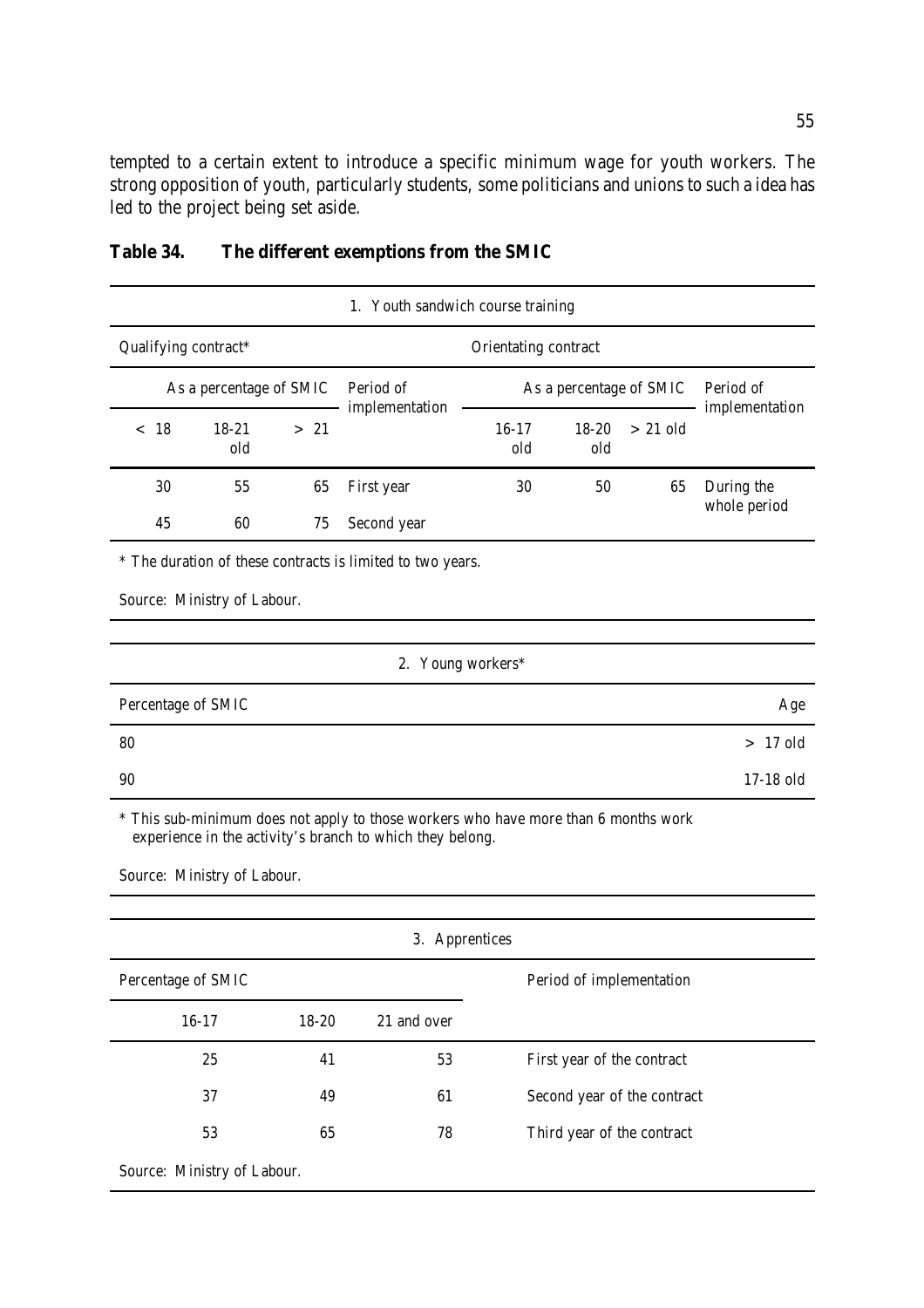| Groups of<br>age | 1989         | 1990         | 1991         | 1992 | 1993 | 1994 | 1995 |
|------------------|--------------|--------------|--------------|------|------|------|------|
| $15 - 19$        | 18.4<br>19.2 | 19.2<br>19.3 | 23.4<br>18.9 |      |      |      |      |
|                  | 19.1         | 19.3         | 19.5         | 20.8 | 24.6 | 27.5 | 25.9 |
|                  |              |              |              |      |      |      |      |

**Table 35. Youth unemployment rate movement between 1989 and 1995 (%)**

Source: OECD Labour Force Survey (1971-91, Part III), Paris 1993 and 1996 issues.

Does this mean that in France young workers are paid adult rates?

In response to the rising unemployment among youth, different mechanisms have been designed since 1984 to promote youth employment and facilitate young workers access to the labour market. These mechanisms which have been targeting primarily the unskilled fraction of the young population offer subsidies to employers both in the private and the public sectors (associations, ..), often in the form of exemptions from social security contributions. Consequently, the labour cost of these populations become lower than the average cost. In certain cases, the schemes foresee also a reduction of the wage received by the worker.

The scope of such mechanisms has been spreading according to data. Indeed, while the number of young workers concerned was 8,000 in 1976, a year during which the youth unemployment rate was not very high, in 1993 the figure reached 900,000. This figure confirms what the OECD said in its 1991 report: the average wage for French teenagers in 1987 was below the official MW. Therefore, it seems that in France, **a significant fraction of young workers, teenagers in particular, are de facto subject to a sub-minimum wage.** However, such a situation did not prevent them from being subject to a very high unemployment rate (cf. table 1, appendix 2).

The **United Kingdom** is the only country that has abolished its minimum wage legislation, in 1993. Before doing so, the British Government had already reformed the wage councils which were seen since their foundation in 1909 as a means to protect low-paid workers who lay outside the scope of collective bargaining. Indeed, in 1986, in the framework of its flexibilization policy the Government considered such bodies as one of the barriers preventing a free working of the labour market and restraining job opportunities, particularly for young people (Employment Department report, 1985). It had considered two options, either the abolition of the whole system or reforming the powers and the functions of the minimum wages councils. Many organizations (unions, CBI, Institute of Personnel Management, etc.) opposed the option of abolition, on the grounds that "*there were insufficient evidence that abolition would lead to the creation of a large enough number of new jobs to make acceptable the loss of protection they offered to those in a weak bargaining position*" (Institute of Personnel Management: Minimum Wage, An Analysis of the Issues, 1991, p. 30). Therefore, while maintaining the minimum wages councils, the Wages Act of 1986 had seriously reduced their powers in the field of wage determination and more importantly, **excluded young workers aged under 21 from MW provisions**. In parallel to such a decision, the British Government denounced Convention No.26 dealing with MW fixing. In its report under article 19 of the ILO Constitution, the Government stated that its concern was to maximise employment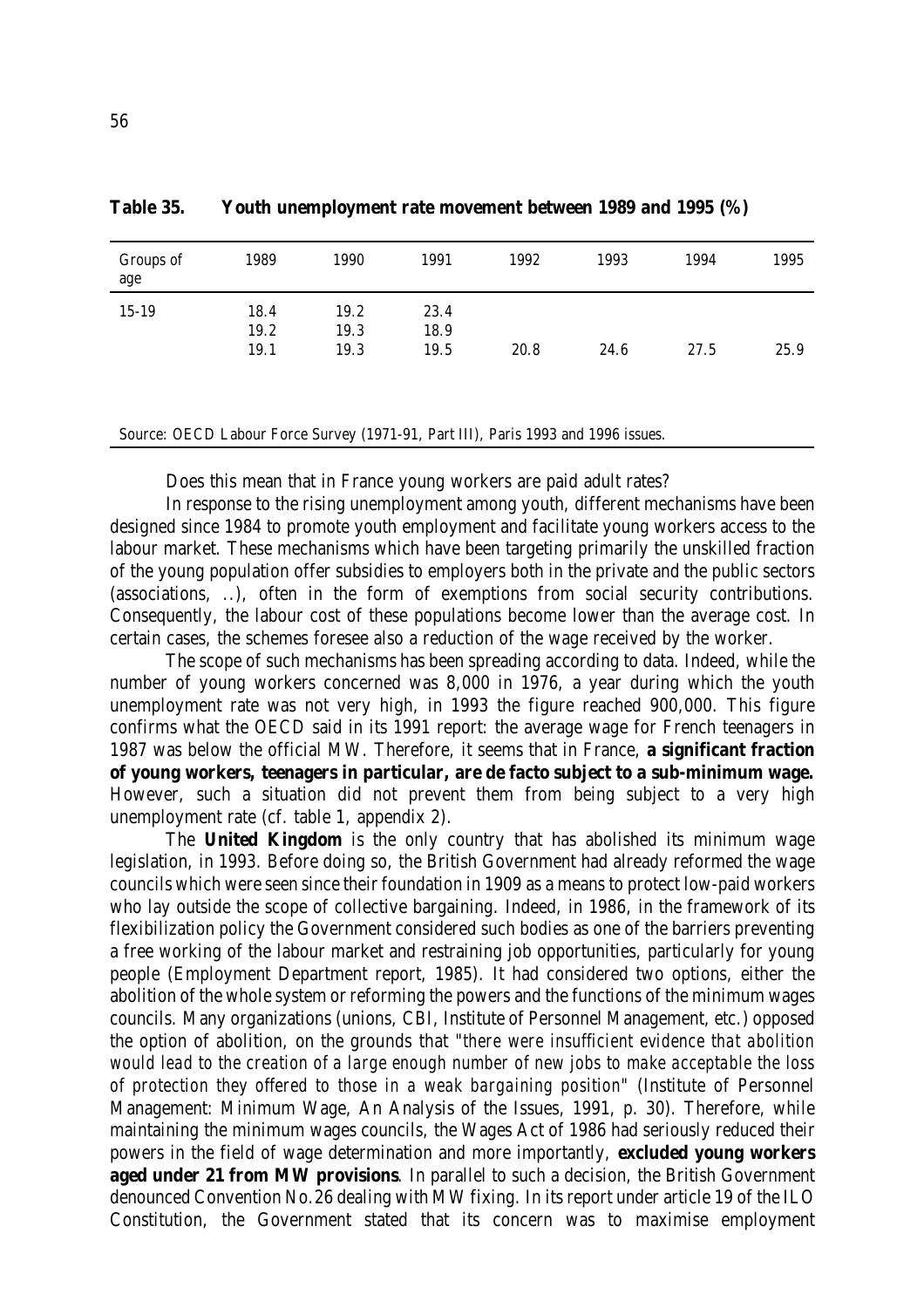opportunities, particularly for young people, and that flexibility and freedom of action were essential in this field (Committee of Experts Report, para. 19).

A few years later, following its victory in the 1992 General Election, the Conservative Government decided to abolish the minimum wages councils using the same arguments as during the 1986 reform: they distort the labour market and reduce the freedom of individuals. Is has been argued also that decisions on pay are best left to employers and individual employees. Therefore, the Trade Union and Employment Rights Act of 30 August 1993 abolished all minimum wages councils, except those for the agricultural sector.

The abolition of the minimum wages councils did not serve to bury the debate on the MW in the United Kingdom. Indeed, the new Labour Government is thinking of introducing a national statutory MW. Two reasons seem to lie behind the Labour Government's policy: (i) the abolition of MW councils does not seem to have led to further job-creation, and (ii) such a measure would provide a wage floor for those (low-wage workers) who have been left without any protection. However, the position of the Labour Party has changed in comparison to that which it had during the 1992 electoral campaign. Indeed, the Government is envisaging to introduce a national minimum wage, but with a possible lower rate for young workers. This means that the Labour Party has become more cautious about the question of the youth MW.

For the unions, young workers should be included in the scope of MW provision and benefit from the same rates as adults. The GMB General Unions' National Youth Bureau was campaigning for young workers to be paid the full MW level before the abolition of MW councils. It said that the MW should be paid in full to workers aged 16 and above as long as they are engaged in training schemes. They point out that many young workers in the United Kingdom, employed in a wide range of activities, who receive no training, are used as a cheap substitute for older workers.

#### **Conclusion**

The above presentation shows that the overwhelming majority of the countries in our selection, for which data could be collected, provides MW protection to young workers. Among them, several apply a lower rate of MW to youth, either a unique rate or graded by age. The objective of such a strategy is to lower the relative wage of young workers with a view to influencing the firms' demand for that category of workers. In acting that way, the countries admit implicitly that youth productivity is lower than that of adult workers. Therefore, if such a reasoning were true, one would expect that the reduction of young workers' relative wages would be accompanied by training in order to improve their skills, and hence to increase their productivity. This opinion was backed by the unions in many countries like the United States. Indeed, they had strongly opposed the proposal made by President Bush to introduce a sub-minimum wage for teenage workers without compensation in terms of training on the part of the employers. They also viewed training as a "cost" to employers in exchange for the "benefit" of paying young workers less than the MW. This cost also served as a disincentive for wide scale use of the sub-minimum, which prevented adult MW workers from being displaced by the youth sub-minimum wage workers.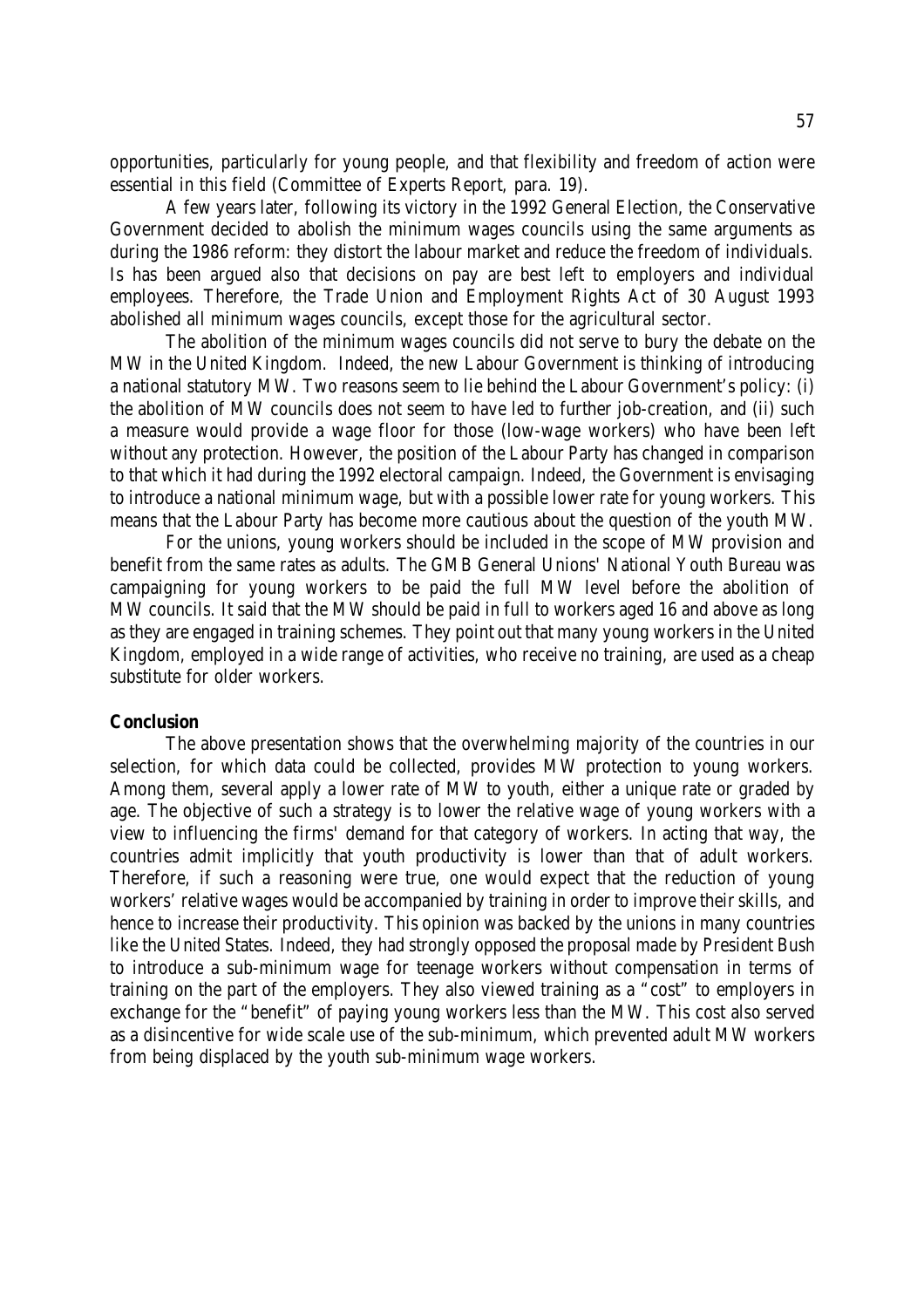# **Concluding remarks**

The question of the link between MW and youth employment has held and still holds a prominent place in the economic literature and the policy debate because of the feeling of disarray of both economists and politicians in front of the high unemployment affecting young people. It happened in some countries that the issue ceased to be topical, because there was a little improvement in the unemployment figures; however, very often, such a situation did not last long. Experience shows that the matter tends to return persistently as presently in the United Kingdom where the Labour Government is considering the introduction of a statutory MW, or in the United States in the course of the last presidential election.

What emerges from the preceding analysis is that the nature of the link between the change in MW and youth employment **is not automatically negative**. Contrary to the conventional view which had dominated the economic debate for a long time, neither the theory nor the empirical evidence **support uniformly such a prediction.** Indeed, several theoretical models predict that MWs may increase employment through productivity and improvements in workers' efficiency. Furthermore, the empirical research conducted in several countries (United States, United Kingdom, etc.) shows that there is still a big uncertainty about both the direction and size of the impact of the MW on youth employment. All in all, it seems fair to conclude that the existing evidence supports both positions in the debate. Whether a MW has a negative or a positive effect depends on many factors such as, its relative level, the structure of the labour market and the country concerned.

As regards the question of how the group of countries of our selection treat young workers in the framework of MW regulation, it emerges that while all of them (except from the United Kingdom) provide MW protection to young workers, there are very few applying the same rates to youth as to adult workers. This probably means that those countries applying lower MW rates to young workers, consider that the adult MW could impede youth access to the labour market. In reducing their relative wages, they expect to restabilise the demand for labour in favour of this category of workers. As a result, in several countries, there was a trend of declining relative wages of young people in the 1980s (OECD 1994, part II. p. 5). Did this situation lead to an improvement of the relative position of young workers in the labour market? The answer to this question is not very easy. However, if one had a look at the unemployment figures below (table 2, appendix 2), one would see that the situation of the labour market is still unfavourable to young workers. This may suggest that while acting on the demand side is a priority, for instance lowering the relative wages of young workers, a number of policy-makers might have neglected to act also on the supply side, namely to improve young people's skills through training. Indeed, training constitutes an important part of the problem. The measures taken to lower the labour costs of young people must go hand in hand with appropriate active labour market policies to improve the efficiency of the young fraction of the labour force through on-the-job training and more adequate education.

With respect to the debate on the MW, it is to be noted that while a large number of studies have been carried out to assess its effects on employment, less attention seems to have been paid to its other potential impacts. For example, its impact on the protection of vulnerable workers and the guarantee of a fairer income/wage distribution seems to have given rise to a lower number of studies. As regards the first aspect, it is widely recognised that the MW can be a key element in wage policy since it can provide protection to a certain number of wage earners against unduly low wages, particularly in those sectors where labour is unorganized. In this context, the MW acts as an instrument of labour welfare.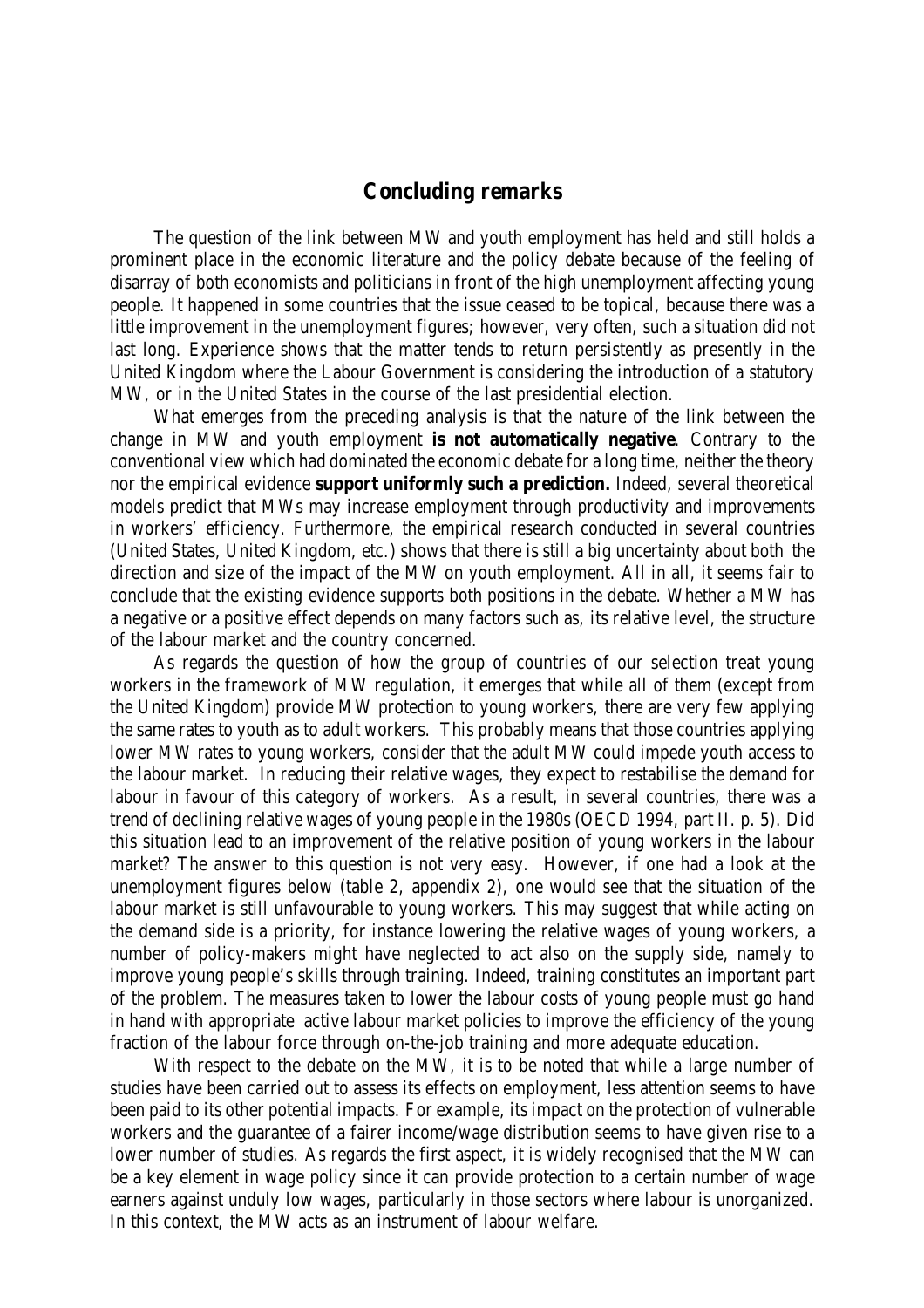On the other hand, the MW can play a significant role also in income distribution. Indeed, it has been considered as an attractive redistributive tool in comparison with other economic instruments. Freeman (1993) attributes four characteristics to the MW, namely:

- C "the MW redistributesincomes with no immediate consequences on public finances, since it does not lead to an increase in taxes and so forth;
- C unlike many other instruments that transfer income to the poor, the MW increases the incentive to work ;
- $\mathcal{C}$  the MW is administratively simple, particularly in countries with a national minimum;<br> $\mathcal{C}$  the MW and mandated benefits guarantee a base compensation that takes end benefits out
- the MW and mandated benefits guarantee a base compensation that takes end benefits out of competition at the bottom of the wage distribution.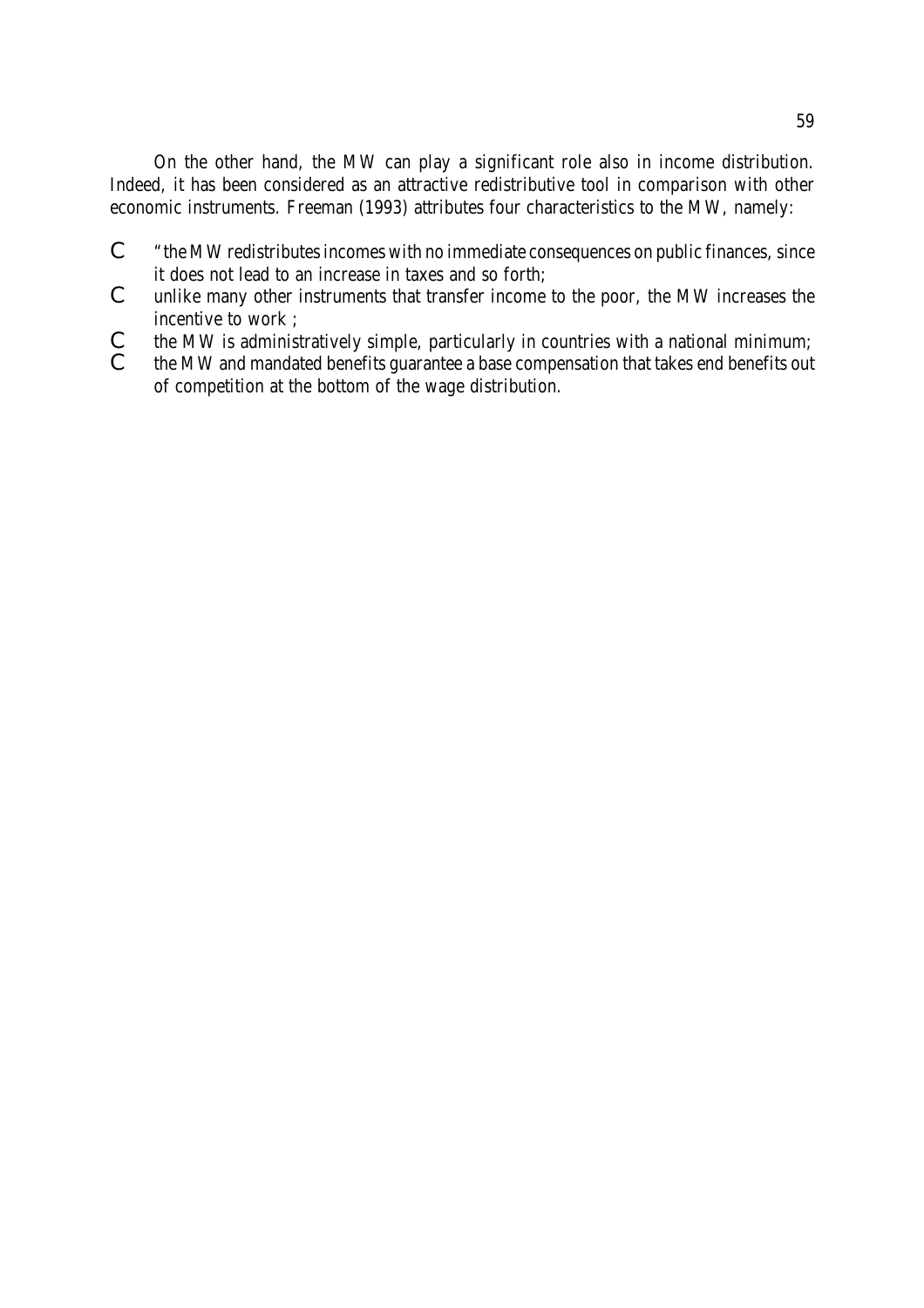# **APPENDICES**

# **Appendix 1. Table A1.1 Minimum wage fixing system in selected countries**

| Countries | MW-fixing machinery                                                                                              | Youth MW as % of<br>Young worker statute<br>adult MW                                                                           |                                                        | Ratio of<br>minimu<br>m wage<br>to<br>average<br>wage | $%$ of<br>workers<br>at or<br>near MW |  |
|-----------|------------------------------------------------------------------------------------------------------------------|--------------------------------------------------------------------------------------------------------------------------------|--------------------------------------------------------|-------------------------------------------------------|---------------------------------------|--|
| 1.        | Selected OECD countries                                                                                          |                                                                                                                                |                                                        |                                                       |                                       |  |
| Belgium   | Negotiated by union<br>and employers as part<br>of national agreement                                            | Special rates for<br>young workers                                                                                             | Small reduction for<br>young workers aged<br>under 23  | 60%<br>(in 1992)                                      |                                       |  |
| Canada    | Federal MW fixed by<br>labour code, while in<br>some provinces, the<br>MWs are fixed by<br>government regulation | Special rate for young<br>workers<br>and<br>apprentices in some<br>provinces                                                   |                                                        |                                                       |                                       |  |
| Korea     | National MW fixed by<br>a tripartite body                                                                        | Special rates might be<br>fixed for young<br>workers under the age<br>of 17 who have less<br>than 6 months' work<br>experience |                                                        | 31.9%<br>(in 1994)                                    |                                       |  |
|           |                                                                                                                  | Apprentices are<br>excluded from MW<br>coverage                                                                                |                                                        |                                                       |                                       |  |
| France    | Set by government on<br>the basis of a formula<br>foreseen in the law                                            | Special rates for<br>young workers who<br>have less than 6                                                                     | 80%<br>aged under 17                                   | 49%<br>(in 1994)                                      | 8.6%                                  |  |
|           |                                                                                                                  | months' work<br>experience in the<br>same branch.                                                                              | 90%<br>17 18 years old                                 |                                                       |                                       |  |
|           |                                                                                                                  | Special rates for<br>trainees and<br>apprentices according                                                                     | Scheme trainees:<br>30% to 65 %                        |                                                       |                                       |  |
|           |                                                                                                                  | to age and duration of<br>training                                                                                             | Scheme -<br>apprentices:<br>25% to 78%                 |                                                       |                                       |  |
| Germany   | Fixed by technical<br>committee at the<br>branch level and<br>approved by the<br>Federal Minister of<br>Labour   |                                                                                                                                | Special rates are<br>embodied in<br>industry agreement | 55%<br>(in 1991)                                      |                                       |  |
| Greece    | Set by a national<br>collective agreement                                                                        | A youth wage<br>differential existed in<br>1989. Presently, no<br>special rate for youth                                       |                                                        | 62%                                                   | 15-20%                                |  |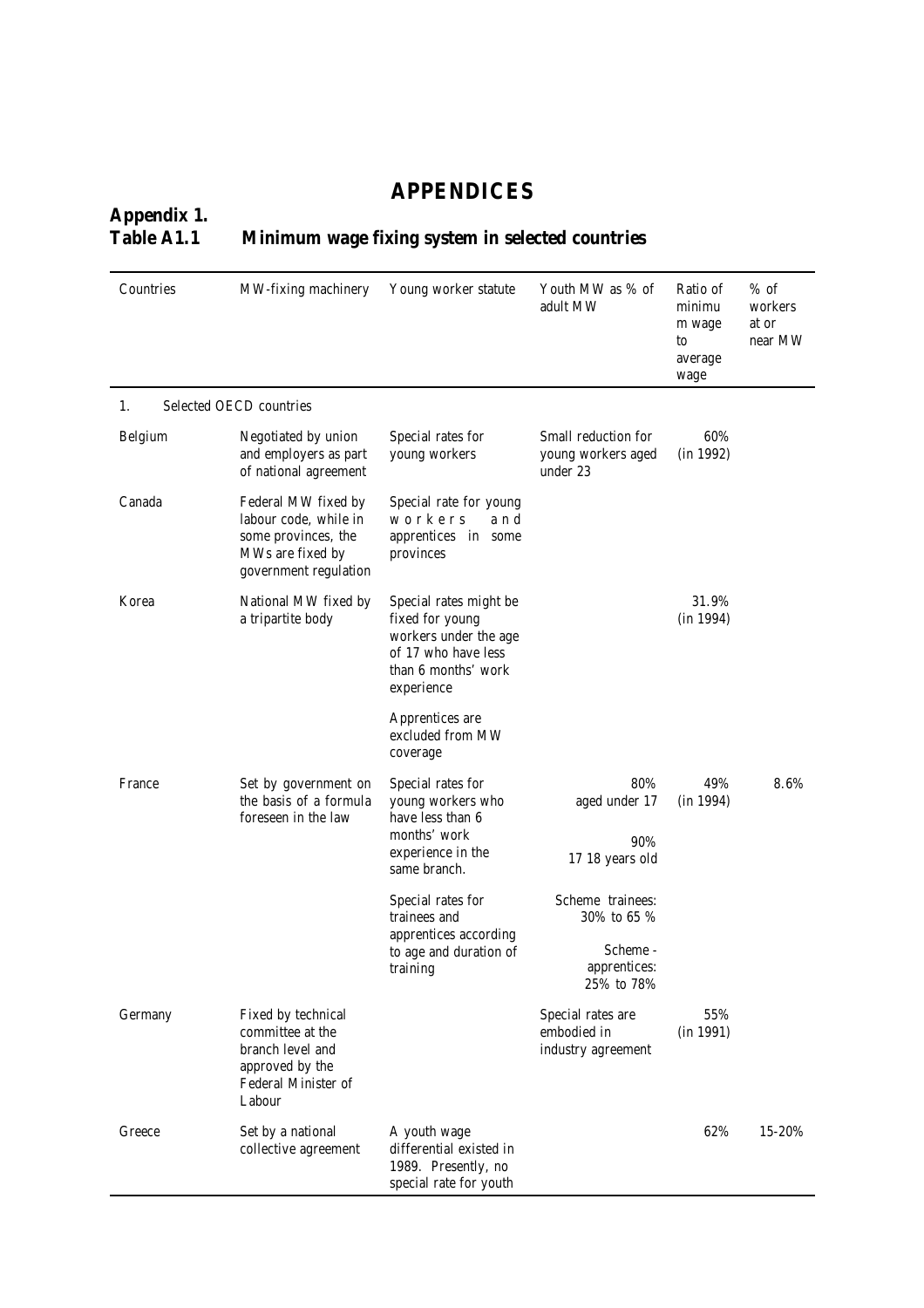| Countries             | MW-fixing machinery                                                                                                                               | Young worker statute                                                                                                       | Youth MW as % of<br>adult MW     | Ratio of<br>minimu<br>m wage<br>to<br>average<br>wage | $%$ of<br>workers<br>at or<br>near MW         |
|-----------------------|---------------------------------------------------------------------------------------------------------------------------------------------------|----------------------------------------------------------------------------------------------------------------------------|----------------------------------|-------------------------------------------------------|-----------------------------------------------|
| Japan                 | Regional rates are<br>fixed by local wage<br>councils and industry<br>rates are determined<br>by ad hoc committees                                | Young workers enjoy<br>the same MW as the<br>adults                                                                        |                                  | 42.5%<br>(in 1993)                                    |                                               |
| Netherlands           | <b>Statutory MW</b>                                                                                                                               | Special rates apply to<br>young workers<br>according to age.                                                               | 22 years:<br>85%                 | 55%<br>(in 1993)                                      | 2.6%<br>(in 1991)                             |
|                       |                                                                                                                                                   | Apprentices are<br>excluded from MW<br>coverage                                                                            | 15 years:<br>30%                 |                                                       | 10%<br>of youth<br>aged<br>$16 - 22$<br>years |
| New Zealand           |                                                                                                                                                   | Until 1994, teenagers<br>16-19 were excluded<br>from MW coverage<br>before being applied<br>(as from 1994) special<br>rate | 60%<br>for young aged<br>$16-19$ | 45%                                                   |                                               |
| Portugal              | <b>Statutory MW</b>                                                                                                                               | Special rates apply to<br>young workers                                                                                    | 75%<br>under 18 years            | 45%<br>(in 1993)                                      | 6.3%<br>(in 1994)                             |
|                       |                                                                                                                                                   | Special rates are fixed<br>for apprentices                                                                                 | 80%<br>under 25 years            |                                                       |                                               |
| Spain                 | <b>Statutory MW</b>                                                                                                                               | Special rate for youth                                                                                                     | 66%<br>under 18 years            | 32%<br>(in 1994)                                      | 6.5%                                          |
| Sweden                | Fixed at the industry<br>level through<br>collective agreement                                                                                    | Special rate for youth                                                                                                     | 85%<br>under 24 years            | 52%<br>(in 1992)                                      | 0%                                            |
| <b>United Kingdom</b> | Before 1993: Set by<br>wages councils in<br>certain low-wage<br>industries; now only<br>in agriculture                                            | Youth, under 22,<br>were excluded                                                                                          |                                  | 40%                                                   |                                               |
| <b>United States</b>  | Passed by Congress<br>and signed into law<br>by the President at the<br>national level. Also<br>conducted<br>legislatively at the<br>state level. | Special rate for<br>students                                                                                               |                                  | 39%<br>(in 1993)                                      | 3.5%                                          |
|                       | 2. Selected emerging/developing countries                                                                                                         |                                                                                                                            |                                  |                                                       |                                               |

| Brazil | <b>Statutory MW</b> | Adult MW apply to | 10%        |
|--------|---------------------|-------------------|------------|
|        |                     | young workers     | of urban   |
|        |                     |                   | labour     |
|        |                     |                   | forces (in |
|        |                     |                   | 1990)      |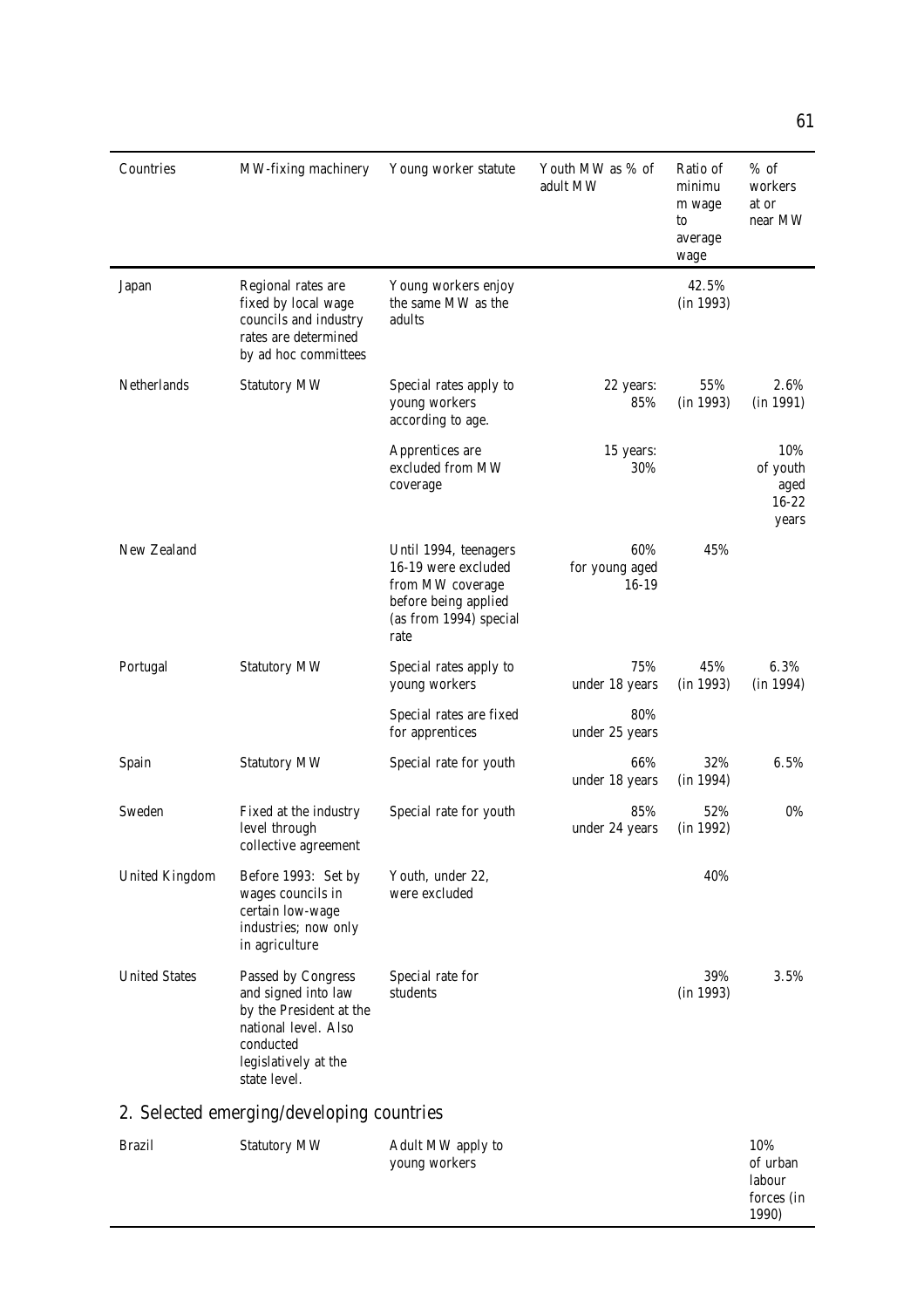| Countries                        | MW-fixing machinery                                                                                                                                              | Young worker statute                                | Youth MW as %<br>of adult MW                                                                        | Ratio of<br>minimu<br>m wage<br>to<br>average<br>wage | $%$ of<br>workers<br>at or<br>near MW                                              |
|----------------------------------|------------------------------------------------------------------------------------------------------------------------------------------------------------------|-----------------------------------------------------|-----------------------------------------------------------------------------------------------------|-------------------------------------------------------|------------------------------------------------------------------------------------|
| India                            | Fixed by central and<br>state governments                                                                                                                        | Special rates are fixed<br>for young workers        | In New Delhi, 75%<br>for young workers<br>aged between 14<br>and 18<br>50% for children<br>below 14 |                                                       |                                                                                    |
| Cote d'Ivoire                    | <b>Statutory MW</b>                                                                                                                                              | Special MW rate only<br>to young workers            | $60\%$ :<br>14-15 old<br>70%:<br>$15-16$ old<br>80%:<br>$16-17$ old<br>90%:<br>17-18 old            |                                                       | <b>Varies</b><br>between<br>38% &<br>90%<br>depend-<br>ing on<br>occupa-<br>tion   |
| <b>Mauritius</b>                 | MW rates are fixed<br>by the Ministry of<br>Labour on the basis of<br>recommendation made<br>by the tripartite<br>national<br><b>Remuneration Board</b><br>(WRB) |                                                     |                                                                                                     |                                                       | <b>Varies</b><br>between<br>35% and<br>65%<br>depend-<br>ing on<br>occupa-<br>tion |
| 3. Selected transition countries |                                                                                                                                                                  |                                                     |                                                                                                     |                                                       |                                                                                    |
| Czech Republic                   | Fixed through a<br>tripartite national<br>agreement and<br>confirmed by<br>government directive                                                                  | Youth enjoy the same<br>MW rate as adult<br>workers |                                                                                                     | 37.7%<br>(in 1993)                                    |                                                                                    |
| Poland                           | Set by the Ministry of<br>Labour after<br>negotiations with<br>trade unions                                                                                      |                                                     |                                                                                                     | 41.3%<br>(in 1993)                                    |                                                                                    |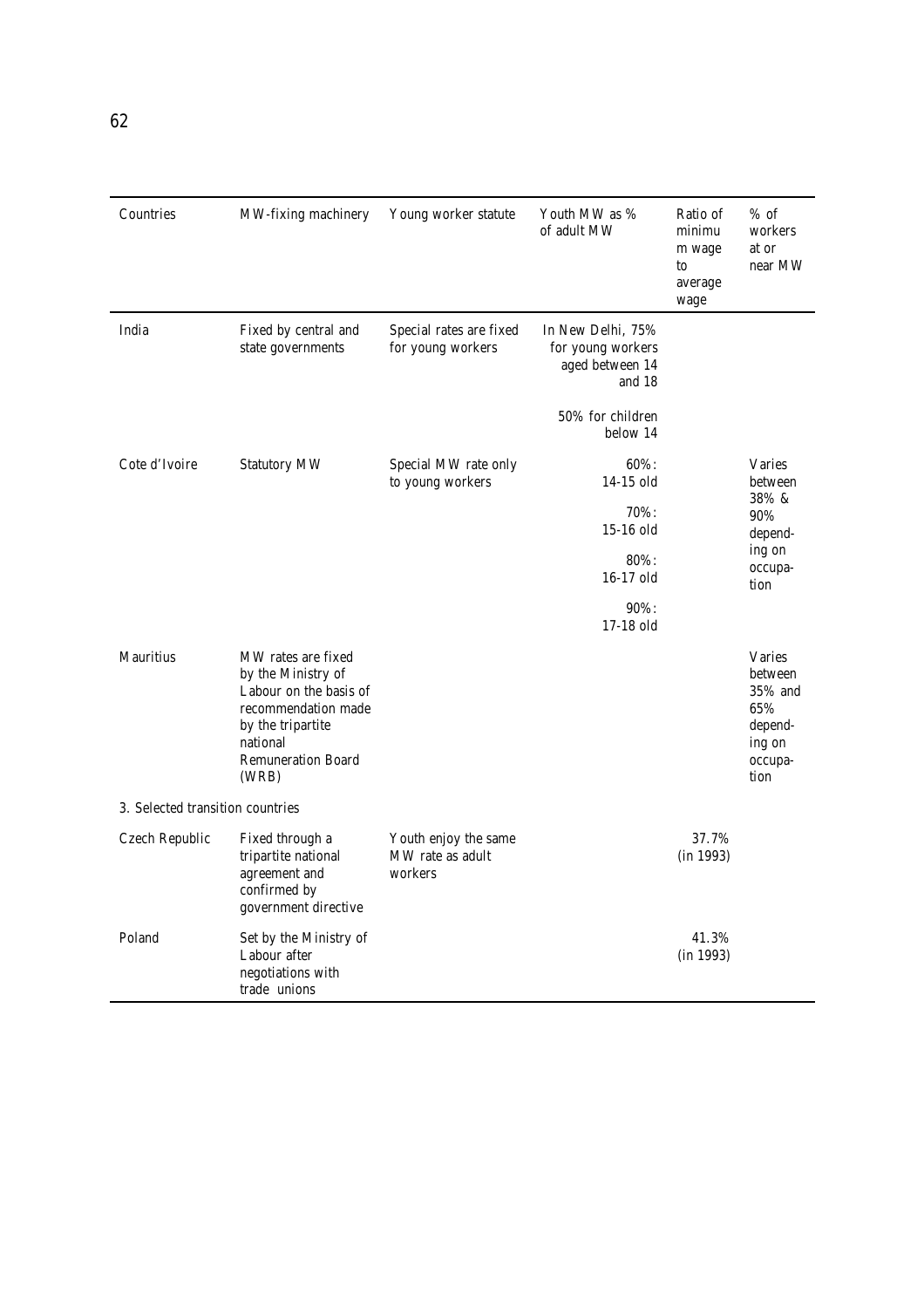# **Appendix 2.**

|                       | 1979    | 1983     | 1989      | 1992 | 1995 |
|-----------------------|---------|----------|-----------|------|------|
| Canada                |         |          |           |      |      |
| Global rate           | 7.4     | 11.9     | 7.5       | 11.3 | 9.5  |
| Youth rate (2)        | 12.9    | 19.8     | 11.3      | 17.8 | 15.6 |
| Ratio $(2/1)$         | 1.74    | 1.66     | 1.51      | 1.58 | 1.64 |
| France                |         |          |           |      |      |
| Global rate (1)       | 5.8     | 8.3      | 9.4       | 10.3 | 11.6 |
| Youth rate (2)        | 13.3    | 19.7     | 19.1      | 20.8 | 25.9 |
| Ratio $(2/1)$         | 2.29    | 2.37     | 2.03      | 2.02 | 2.23 |
| Netherlands           |         |          |           |      |      |
| Global rate (1)       | 5.4     | 12.0     | 8.3       | 5.6  | 6.5  |
| Youth rate (2)        | 8.1     | 24.9/    | 12.2      | 7.8  | 12.8 |
| Ratio $(2/1)$         | 1.50    | $2.08\,$ | 1.47      | 1.39 | 1.97 |
| New Zealand           |         |          |           |      |      |
| Global rate (1)       |         |          | 7.1       | 10.2 | 6.3  |
| Youth rate (2)        |         |          | 13.5      | 18.5 | 11.9 |
| Ratio $(2/1)$         |         |          | 1.90      | 1.81 | 1.89 |
| Portugal              |         |          |           |      |      |
| Global rate (1)       | 7.5     | 7.8      | $5.0\,$   | 4.1  | 7.1  |
| Youth rate (2)        | 17.8/   | 18.3     | 11.4      | 9.4  | 16.4 |
| Ratio $(2/1)$         | 2.37    | 2.35     | 2.28      | 2.29 | 2.31 |
| <b>United Kingdom</b> |         |          |           |      |      |
| Global rate (1)       | $5.0\,$ | 12.4     | $7.2\,$   | 10.1 | 8.7  |
| Youth rate (2)        | 10.3/   | 23.4/    | $\bf 9.8$ | 15.4 | 15.3 |
| Ratio $(2/1)$         | 2.06    | 1.89     | 1.36      | 1.52 | 1.76 |
| <b>United States</b>  |         |          |           |      |      |
| Global rate (1)       | 5.8     | $9.5\,$  | 5.2       | 7.5  | 5.5  |
| Youth rate (2)        | 11.3    | 16.4     | 10.5      | 13.7 | 12.1 |
| Ratio $(2/1)$         | 1.95    | 1.73     | 2.02      | 1.83 | 2.20 |

**Table A2. Youth unemployment versus overall unemployment rates movement in selected OECD countries (per cent)**

\* The mark / indicates a break in the series.

Source: OECD: Labour Force Survey (1971-1991), part III, 1993, (1974-1994), 1996 issue, and Economic Outlook, December 1996.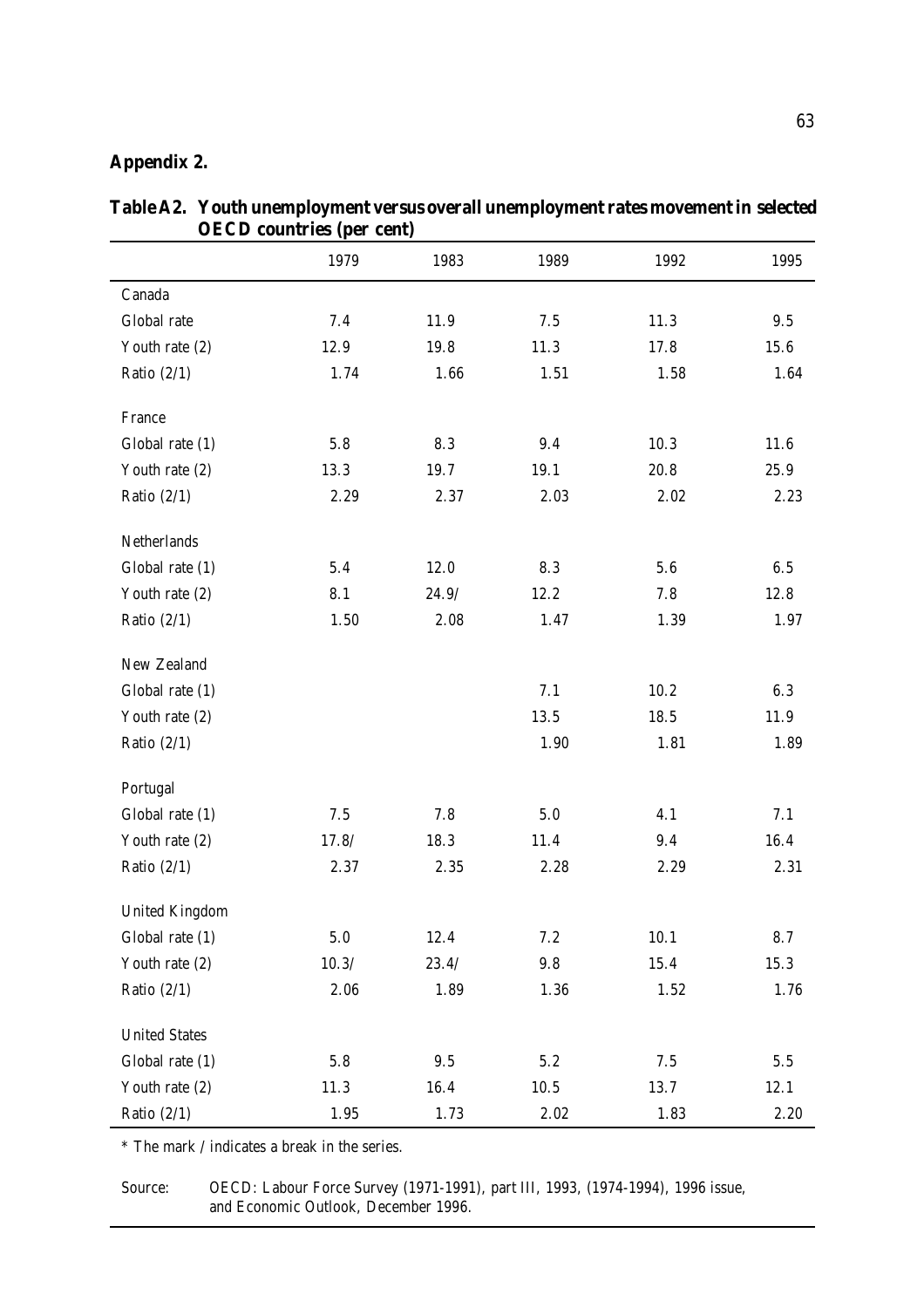# **Appendix 2.**

# **Table A2.2 Estimated impact of a 10 per cent change in the minimum wage on teenagers 16-19 years, by sex and race**

|                                       |                  |                |                  |                          | Per cent change in employment (10 x elasticity) |                          |                | Change in unemployment rate (in percentage points |                        |                          |                |  |  |
|---------------------------------------|------------------|----------------|------------------|--------------------------|-------------------------------------------------|--------------------------|----------------|---------------------------------------------------|------------------------|--------------------------|----------------|--|--|
|                                       |                  | White<br>males | White<br>females | Non-<br>white<br>males   | Non-<br>white<br>females                        | All<br>workers           | White<br>males | White<br>females                                  | Non-<br>white<br>males | Non-<br>white<br>females | All<br>workers |  |  |
| Kaitz                                 | (1970)           | $-1.210$       | $-.746$          | 1.165                    | .438                                            | $-.98$                   | .190           | $-.034$                                           | $-1.556$               | .519                     | $-0.006$       |  |  |
| Adie                                  | (1971)           |                |                  |                          |                                                 | $\overline{\phantom{a}}$ | .731           | 3.256                                             | 5.793                  | 12.761                   | 2.525          |  |  |
| Moore                                 | (1971)           |                |                  |                          |                                                 |                          | 2.960          |                                                   | 8.901                  |                          | 3.649          |  |  |
| Kosters and Welch                     | (1972)           | $-3.31$        | $-2.41$          | $-3.56$                  | $-3.01$                                         | $-2.96$                  |                |                                                   |                        |                          |                |  |  |
| Lovell                                | (1972)           |                |                  |                          |                                                 | $\sim$                   | $-.067$        | .030                                              | $-.210$                | .793                     | $-.001$        |  |  |
| Adie                                  | (1973)           |                |                  |                          |                                                 | $\overline{\phantom{a}}$ | .160           | .700                                              | 1.925                  | 2.787                    | .518           |  |  |
| Lovell                                | (1973)           |                |                  |                          |                                                 |                          | $-.475$        | $-.181$                                           | .494                   | $.505\,$                 | $-.249$        |  |  |
| Kelly                                 | (1975)           | $-1.620$       | $-.700$          | $-1.775$                 | $-.080$                                         | $-1.204$                 | L,             |                                                   |                        |                          |                |  |  |
| Kelly                                 | (1976)           | $-.35$         | $-.96$           | $\overline{\phantom{a}}$ | $\overline{\phantom{a}}$                        | $-.66$                   |                |                                                   |                        |                          |                |  |  |
| Gramlich                              | (1976)           |                |                  |                          | $\sim$                                          | $-.94$                   |                |                                                   |                        |                          |                |  |  |
| Hashimoto<br>and Mincer<br>and Mincer | (1970)<br>(1976) | $-2.05$        |                  | $-4.65$                  |                                                 | $-2.31$                  | .412           |                                                   | .693                   |                          | .445           |  |  |
| Welch                                 | (1976)           |                |                  |                          |                                                 | $-1.78$                  |                |                                                   |                        |                          |                |  |  |
| Ragan                                 | (1977)           | $-.81$         | $-.09$           | $-.35$                   | $-.10$                                          | $-.65$                   | .91            | $.62\,$                                           | $.83\,$                | $.10$                    | .75            |  |  |
| Mattila                               | (1978)           | $-.72$         | $-1.00$          |                          |                                                 | $-.84$                   | .00.           | $.23\,$                                           |                        | $\overline{\phantom{a}}$ | $.10\,$        |  |  |
| Freeman                               | (1979)           |                |                  |                          |                                                 | $-2.46$                  |                |                                                   |                        |                          | $.00\,$        |  |  |
| Wacher and Kim                        | (1979)           | $-1.883$       | $-2.722$         | $-3.290$                 | $-7.710$                                        | $-2.519$                 | .431           | .306                                              | .265                   | 1.814                    | .512           |  |  |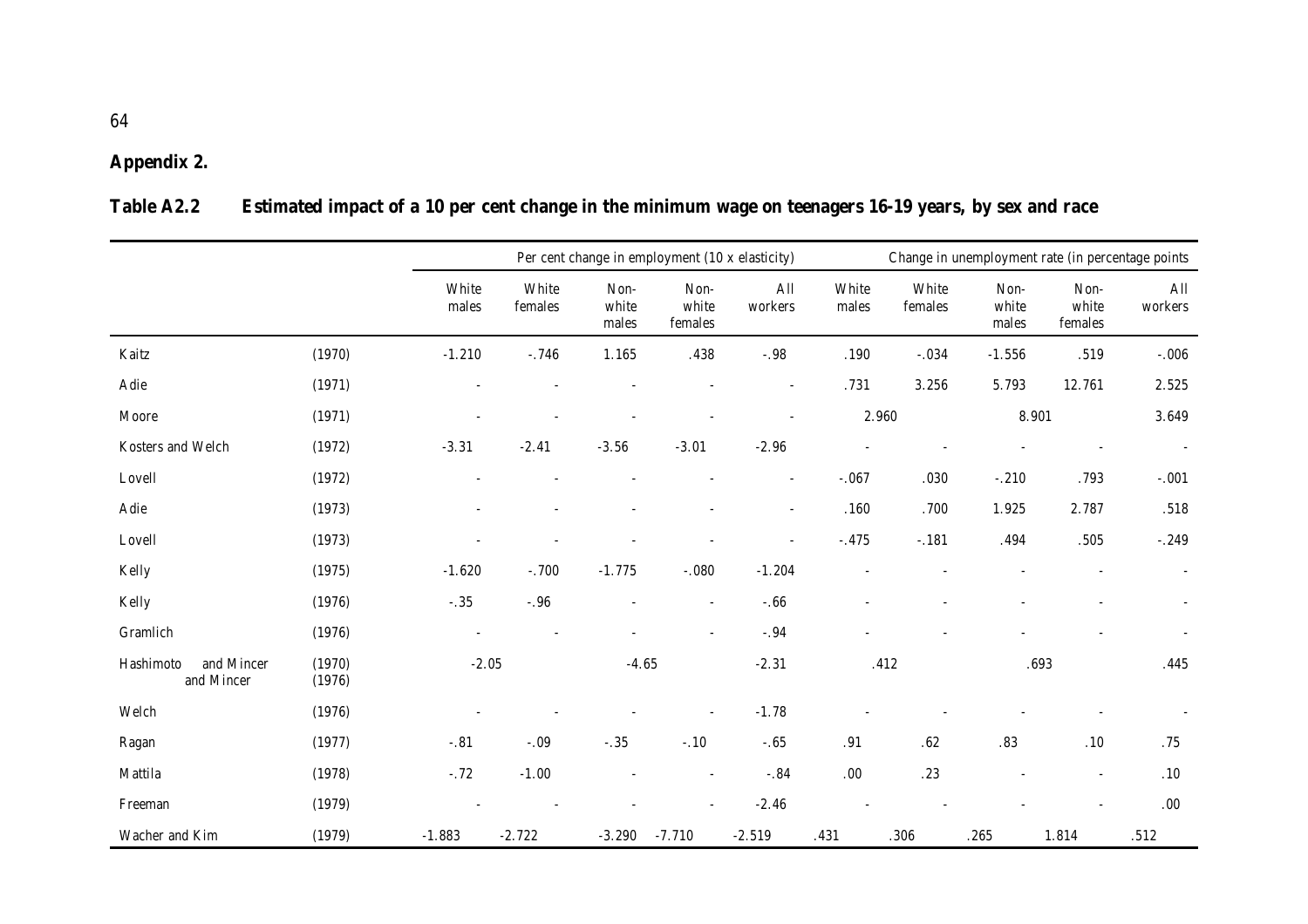# **Table A2.2 (continuation)**

|                                                |        |                          |                          | Per cent change in employment (10 x elasticity) |                          |                | Change in unemployment rate (in percentage points) |                  |                        |                          |                |
|------------------------------------------------|--------|--------------------------|--------------------------|-------------------------------------------------|--------------------------|----------------|----------------------------------------------------|------------------|------------------------|--------------------------|----------------|
|                                                |        | White<br>males           | White<br>females         | Non-<br>white<br>males                          | Non-<br>white<br>females | All<br>workers | White<br>males                                     | White<br>females | Non-<br>white<br>males | Non-<br>white<br>females | All<br>workers |
| Iden                                           | (1980) | $-2.07$                  |                          | $-4.04$                                         |                          | 2.26           |                                                    |                  |                        |                          |                |
|                                                |        | $-2.31$                  |                          | $-3.81$                                         |                          |                |                                                    |                  |                        |                          |                |
| Abowd and Killingsworth                        | (1981) | $\overline{\phantom{a}}$ | ۰                        | $\sim$                                          | ۰                        | $-2.13$        |                                                    |                  |                        |                          |                |
| Al-Salam, Quester and Welch                    | (1981) | $-1.19$                  | $\sim$                   | $\overline{a}$                                  |                          |                |                                                    |                  |                        |                          |                |
| Betsey and Dunson                              | (1981) | $-1.50$                  |                          | $-.33$                                          |                          | $-1.39$        |                                                    |                  |                        |                          |                |
| <b>Boschen and Grossman</b>                    | (1981) | $\overline{\phantom{a}}$ | ۰                        | $\sim$                                          | $\sim$                   | $-1.50$        | $\overline{\phantom{a}}$                           |                  |                        |                          |                |
| Brown, Gilroy and Kohen                        | (1981) | $-1.08$                  |                          | .16                                             |                          | $-.96$         | .12                                                |                  | $-.74$                 |                          | .02            |
| Hamermesh                                      | (1981) | $\overline{\phantom{a}}$ | $\overline{\phantom{a}}$ |                                                 | $\overline{\phantom{a}}$ | $-1.21$        |                                                    |                  |                        |                          |                |
| Ragan                                          | (1981) | $-.41$                   | $-.35$                   |                                                 | .51                      | $-.52$         | $\overline{\phantom{a}}$                           |                  |                        |                          |                |
| Source:<br>Brown, Gilroy, Kohen, 1983 (p.503). |        |                          |                          |                                                 |                          |                |                                                    |                  |                        |                          |                |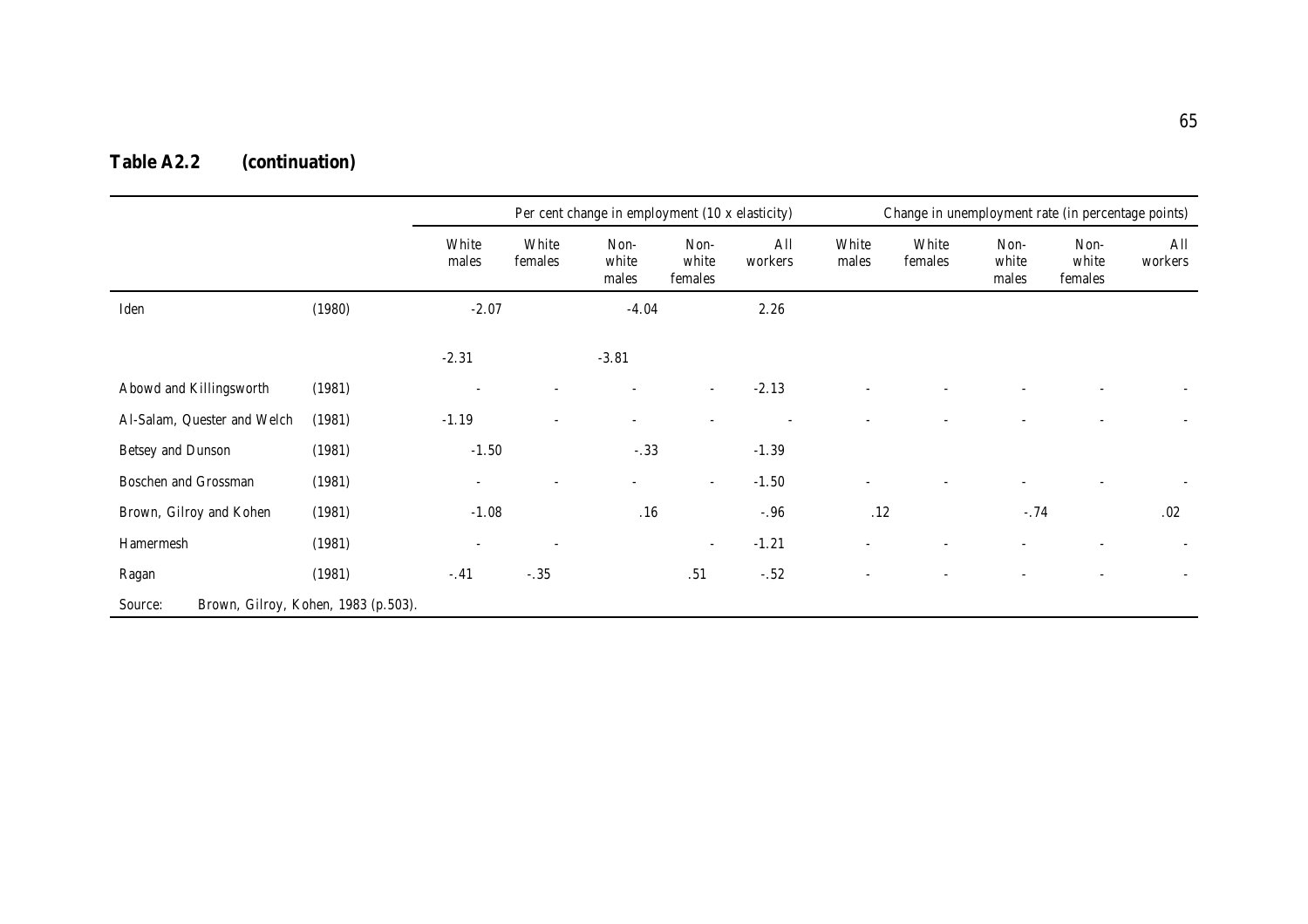



Source: Standing, Vaughan-Whitehead (1995, p. 19).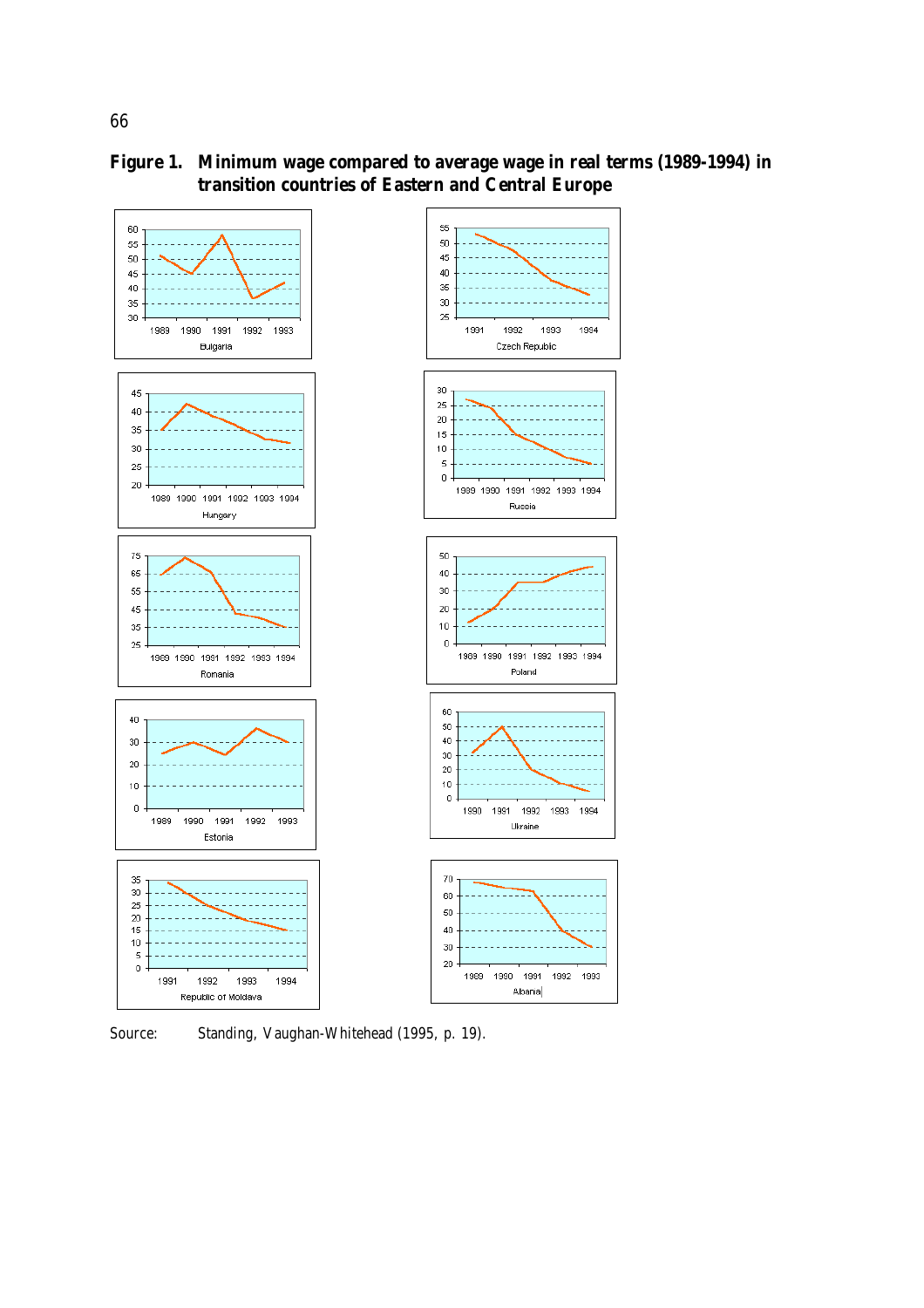





Source: Standing, Vaughan-Whitehead (1995, p. 20).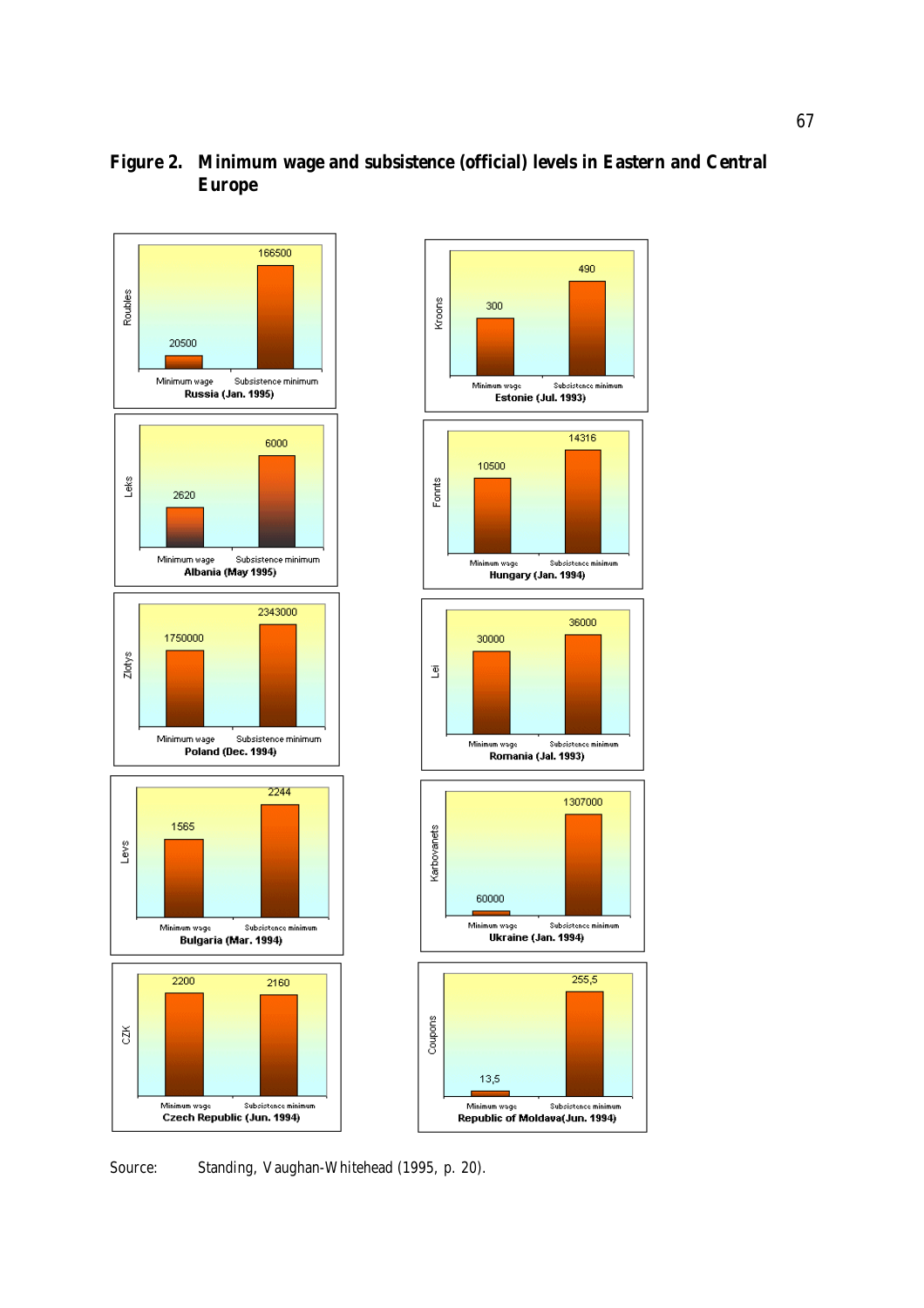## **References**

Akerlof, George A., 1984, "Gift exchange and efficiency - Wage theory: four views", *The American Economic Review,* Vol. 74, No. 2, pp. 79-83.

Bazen, S., 1990, "On the employment effects of introducing a national minimum wage", *British Journal of Industrial Relations*, Vol. 28, No. 2, pp. 215-226.

Bazen, S., and Martin, J., 1991, "L'incidence du salaire minimum sur les gains et l'emploi en France", *Revue Economique de l'OCDE*, No. 16, Paris.

Bazen, S., (1994), "Minimum wage protection in industrialized countries: recent experience and issues for the future" *International Journal of Manpower*, Vol. 15, No. 2/3, pp. 62-73.

Benhayoun, G., and Bazen, S., (*Sous la direction de*), 1995, *"Salaire minimum et bas salaires*", Edition l'Harmattan, Collection Emploi, Industrie et Territoire, Paris.

Benhayoun, G., 1993, "Salaire minimum et emploi des jeunes en France: une relation confirmée mais fragile", Actes du colloque international: Analyse économique des bas salaires et des effets du salaire minimum, 30 sept.- 1 oct. 1993, Arles, France, pp. 107-126.

Brosnan, P., and Wilkinson, F., 1989, "Low pay and the minimum wage", New Zealand Institute of Industrial Relations Research, Research Monograph No. 2.

Brown, C., 1988, "Minimum wage laws: Are they overrated?", *Journal of Economic Perspectives,* Vol. 2, No. 3, pp. 133-145.

Brown, C., Gilroy, C., and Kohen, A., 1982, "The effect of the minimum wage on employment and unemployment", *Journal of Economic Literature*, Vol. XX, June, pp. 487-528.

Brown, C., Gilroy, C., and Kohen, A., 1982, "Time-series evidence of the effect of the minimum wage on youth employment and unemployment", *The Journal of Human Resources,* Vol. XVIII, No. 1, pp. 3-46.

Buchtikova, A., 1995, "Have minimum wages hit employment in the Czech transformation?", in Standing, G. and Vaughan-Whitehead, D., ed., Minimum wages in Central and Eastern Europe: From protection to destitution, Central European University Press, ILO.

Cahuc, P., and Michel, P., 1993, "Minimum Wage, Unemployment and Growth", Actes du colloque international: Analyse économique des bassalaires et des effets du salaire minimum, 30 sept.- 1 oct. 1993, Arles, France, pp. 167-199.

Camargo, J. M., 1988, "Minimum wages in Brazil: Theory, policy and empirical evidence", in ILO "Assessing the impact of statutory minimum wages in developing countries", Geneva.

Card, D., 1993, "Do minimum wagesreduce employment? A case-study of California, 1987-89", *Industrial and Labor Relations Review,* Vol. 46, No. 1, pp. 38-54.

Card, D., 1992, "Using regional variations in wages to measure the effects of the federal minimum wage", *Industrial and Labor Relations Review*, Vol. 46, No. 1, pp. 22-37.

Card, D., and Krueger, Alan B. , 1995, "Myth and measurement, the new economics of the minimum wage", Princeton University Press, New Jersey.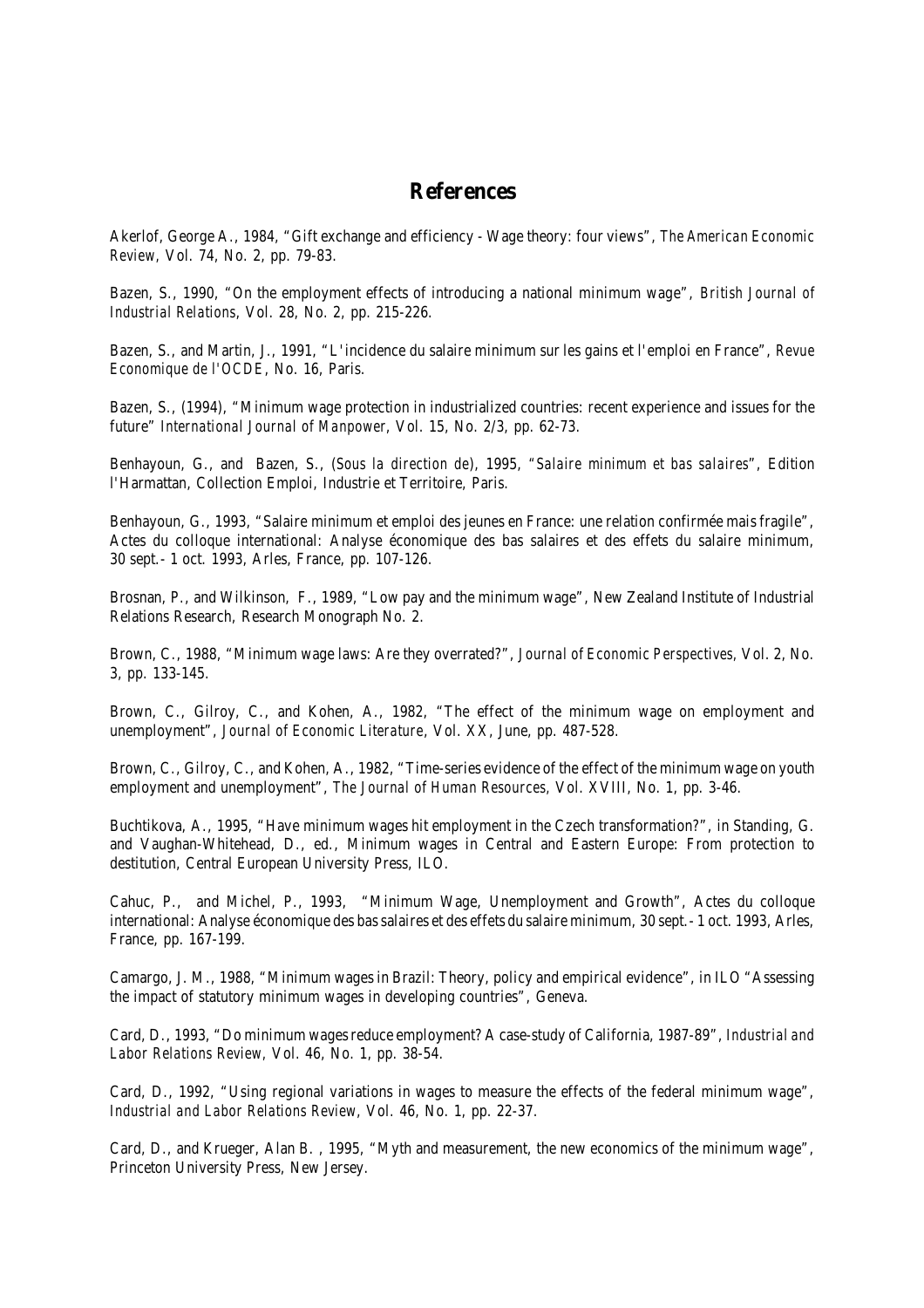Cousineau,Jean M., 1993, "Les effets du salaire minimum au Canada", Actes du colloque international: Analyse économique des bassalaires et des effets du salaire minimum, 30 sept.- 1 oct. 1993, Arles, France, pp. 267-284.

Cousineau, J.M., Tessier, D., and Vaillancourt, F., 1992, "The Impact of the Ontarian minimum wage on the unemployment of women and the young in Ontario: A note", *Relations Industrielles*, Vol. 47, No. 3, Montreal.

Dolado, J., Kramarz, F., Machin, S., Manning, A., Margolis, D., and Teulings, C., 1996, "Minimum wages: the European experience", Economic Policy Paper No. 23, October, London.

Eccles, M., and Freeman, R.B., 1993, "Government economic policy assessment: The labour market. What! Another minimum wage study?", *American Economic Review,* Vol. 72, No. 2, May, pp. 226-232.

EIRR, No. 227, December 1992, p 70.

Freeman, Richard B., 1993, "Minimum wages - Again!", Actes du colloque international: Analyse économique des bas salaires et des effets du salaire minimum, 30 sept.- 1 oct. 1993, Arles, France, pp. 499-523.

Gregg, P., 1992, "From the sweatshop to the dole queue: The possible effects of a national minimum wage on employment and unemployment", Paper presented to Employment Service Conference on Unemployment in Context, March.

Hamermesh, D., 1985, "Substitution between different categories of labour, relative wages and youth employment", OECD Economic Studies, (5), Autumn 1985, 1957-86.

Harbridger R., and Lane, J., 1993, "The effect of a minimum youth wage in New Zealand", *New Zealand Journal of Industrial Relations*, Vol. 18, No. 3, December, pp. 275-287.

ILO, 1992, "Minimum wages: Wage-fixing machinery, application and supervision", Report of the Committee of Experts on the Application of Conventions and Recommendations, Geneva.

ILO, 1988, "Assessing the impact of statutory minimum wages in developing countries: Four country studies, *Labour-Management Relations Series*, No. 67, Geneva.

ILO/SEAPAT,1997, "Recent labour market developments in Indonesia", Manila, (forthcoming).

Industrial Relations Europe, 1996, Issue, November, p. 67.

Institute of Personnel Management, 1991, "Minimum wage: An analysis of the issues", London.

Katz, F., and Krueger, Alan. B., 1992, "The effect of the minimum wage on the fast-food industry", *Industrial and Labor Relations Review,* Vol. 46, No. 1, October, pp. 6-21.

Kennan, J., 1995, " The elusive effects of minimum wages", *Journal of Economic Literature*, Vol. XXXIII, December, pp. 1949-1965.

Koutsogeorgopoulou, V., 1995, "The Impact of minimum wages on industrial wages and employment in Greece", *International Journal of Manpower*, Vol. 15, 2/3, pp. 86-99.

Lester, R.A., 1994, "Wage differentials and minimum wage effects", in Clark, K., and Staudohar, Paul D., ed., *Labor Economics and Industrial Relations*: Market and Institutions, Harvard College.

Low Pay Network, 1994, "What price abolition?: A survey of pay rates in former wage councils sectors.

Machin, S., and Manning, A., 1992, "Minimum wages, wage dispersion and employment: evidence from the U.K. wages councils", London School of Economics, Centre for Economic Performance Discussion Paper No. D.P.80.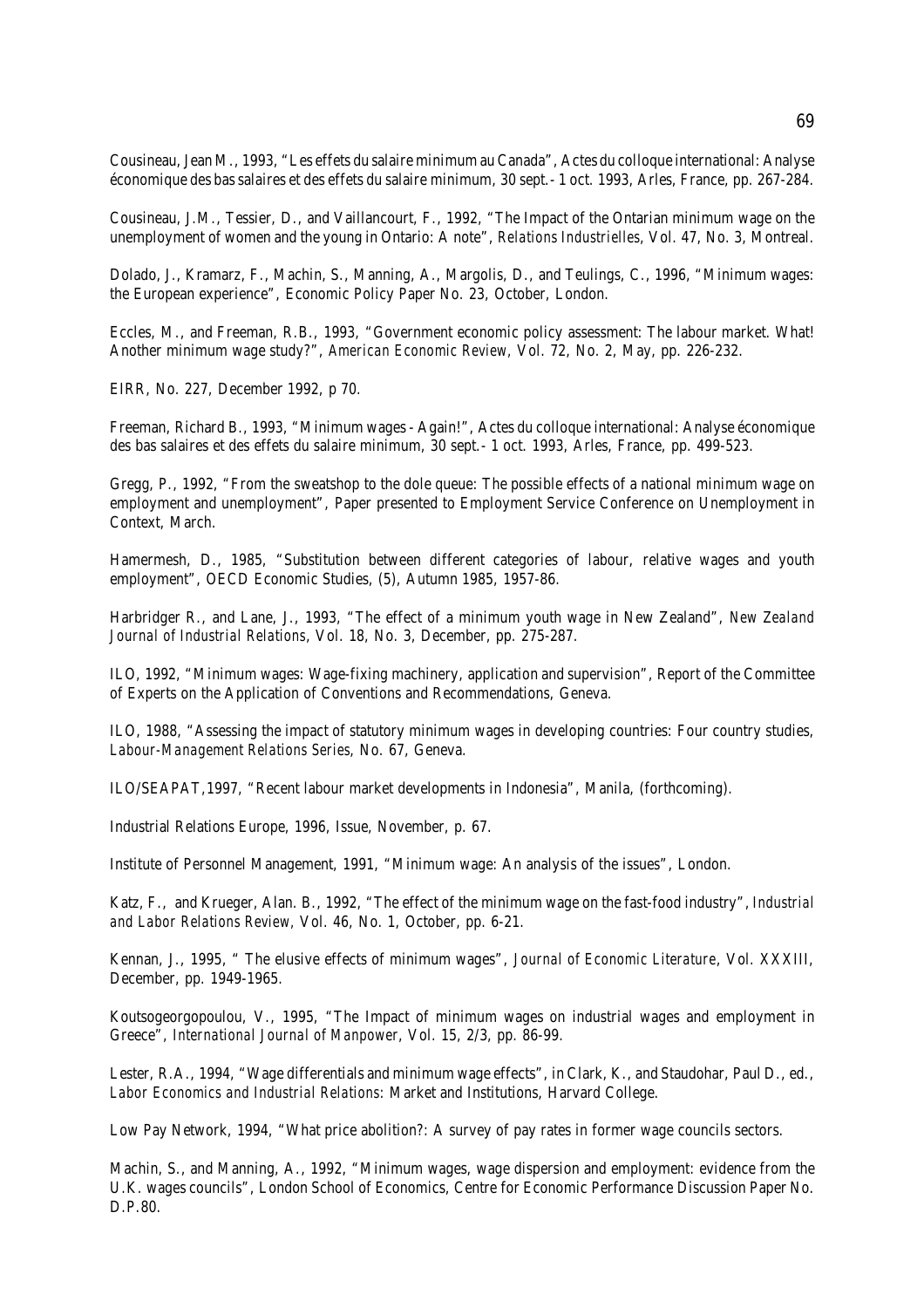70

Machin, S., and Manning, A., 1994, "The effects of minimum wages on employment: theory and evidence from Britain", London School of Economics, Centre For Economic Performance, Discussion Paper No. ???.

Maloney, T., 1995, "Does the adult minimum wage affect employment and unemployment in New Zealand?", New Zealand Economic Papers, Vol. 29, No. 1, June , pp. 1-19.

Manning, A., 1996, "Pay impact exaggerated", *Financial Times*, 14 October 1996.

Mercier, J., 1987, " Effets du salaire minimum sur l'emploi: résultats des études économétriques canadiennes et québécoises", *Relations Industrielles*, Vol. 42, No. 4, février, pp. 806-830.

Meyer, R.H., and Wise, D.A., 1983, "The Effects of the minimum wage on the employment and earnings of youth", *Journal of Labor Economics*, Vol. 1, No. 1, pp. 66-100.

Mincer, J., 1976, "Unemployment effects of minimum wages", *Journal of Political Economy*, Vol. 84, 4 August, pp. 87-104.

Mishel, L., Bernstein, J., and Rasell, E., 1996, "Who wins with a higher minimum wage", Economic Policy Institute Briefing Paper, Washington.

Neumark, D., and Wascher, 1992, "Employment Effects of minimum and sub-minimum wages: Panel data on state minimum wage laws", *Industrial and Labor Relations Review*, Vol. 46, No. 1, (October), pp. 55-81.

Rama, M., 1996, "The consequences of doubling the minimum wage: The case of Indonesia", Policy Research Working Paper No. 1643, World Bank, September.

OECD, 1994, "The OECD Jobs study: evidence and explanations", Paris.

OECD, 1996, Economic Outlook, No. 59, June.

OECD, 1996, Economic Outlook, No. 60, December.

Rama, M. "The Consequences of Doubling the Minimum Wage: the Case of indonesia," world Bank Policy Research Paper No. 1643.

Ramos, L., 1995, "Minimum wage in Brazil", ILO, Geneva (manuscript).

Ribeiro, Maria E., 1993, "Le salaire minimum au Portugal: les incidences sur l'emploi", Actes du colloque international: Analyse économique des bas salaires et des effets du salaire minimum, 30 sept.- 1 oct. 1993, Arles, France, pp. 876-896.

Riveros, L.A., and Bouton, L., 1994, "Common elements of efficiency wage theories: what relevance for developing countries?", *The Journal of Development Studies,* Vol. 30, No. 3, (April), London, pp. 696-716.

Rosa, J.J., 1980, "Les effets du SMIC sur l'emploi et la participation desjeunes", Vie et Sciences économiques, (avril), pp. 17-28.

Rosa, J.J., 1985, "Les effets du SMIC sur l'emploi des jeunes: une analyse bien confirmée", Cahier de Recherche, Fondation Nationale de Sciences Politiques, No. 24, octobre.

Scoville, J.G., and Nyamadzobo, T., 1988, "Report on the impact of minimum wages in Botswana, prepared for the National Employment, Manpower and Incomes Council.

Skourias, N., 1992, "Un réexamen des incidences du SMIC sur l'emploi, la participation et le chômage des jeunes". Centre d'Economie Régionale, Groupe de Recherches sur l'Internationalisation, la Formation et l'Emploi, No. 7, septembre.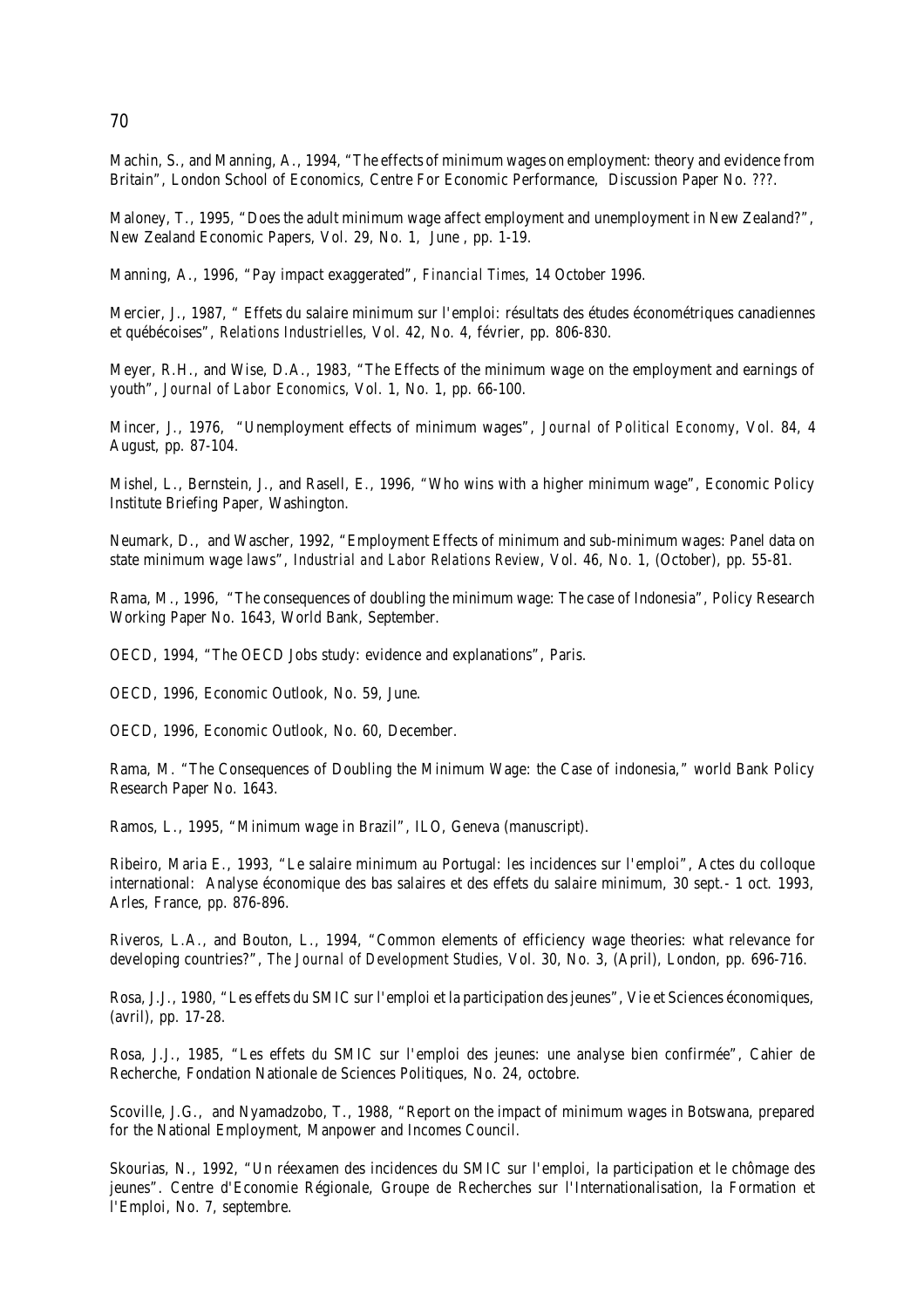Skourias, N., 1995, "Salaire minimum et emploi des jeunes: l'expérience française", in G. Benhayoun and S. Bazen (Sous la direction de), "Salaire minimum et bas salaires", pp. 255-274.

Solon, G., "The minimum wage and teenage employment: A reanalysis with attention to serial correlation and seasonality", *The Journal of Human Resources*, Vol. XX, No. 2, pp. 293-297.

Standing, G., and Vaughan-Whitehead, D., ed., 1995, "Minimum wages in Central and Eastern Europe: From protection to destitution", ILO/CEET, Budapest.

Starr, G., 1993, "Minimum wage fixing", ILO, Geneva.

Trade Union Congress (TUC), 1995, "Young workers and minimum pay", Labour Research, Vol. 84, No. 9, September.

Vandemoortele, J., and Ngola, S. M., 1982, "The setting of a minimum wage and its consequences on employment and earning in the modern sector in Kenya", Institute for Development Studies, University of Nairobi.

van Soest, A., 1993, "Youth minimum wage rates: The Dutch experience", Actes du colloque international: Analyse économique des bas salaires et des effets du salaire minimum, 30 sept.- 1 oct. 1993, Arles, France, pp. 1049-1074.

Wellington, A. J., 1989, "Effects of the minimum wage on the employment status of youths", *The Journal of Human Resources,* Vol. XXVI, No. 1, pp. 27-46.